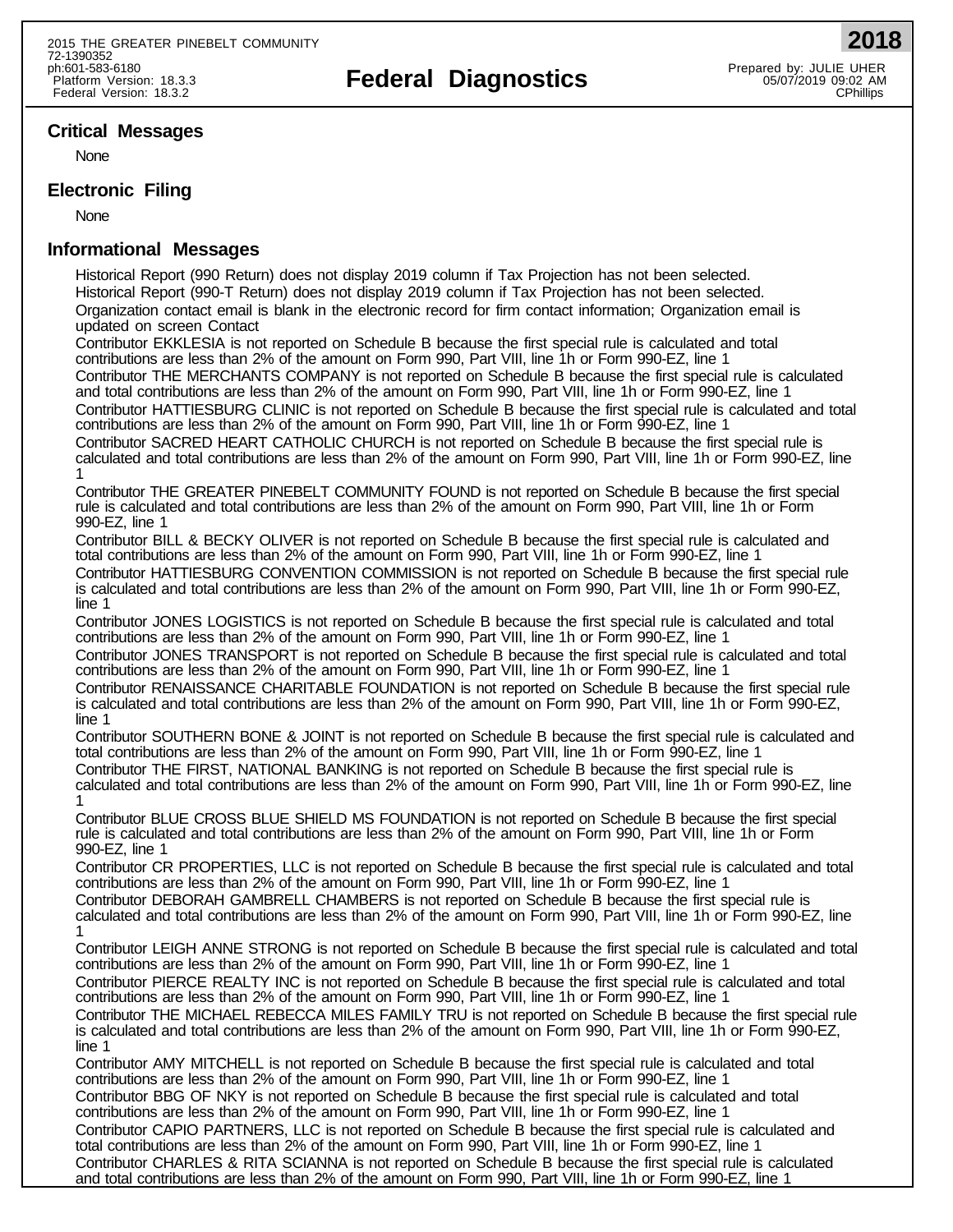#### **Informational Messages (cont.)**

Contributor DAVID & KELLY OLIVER is not reported on Schedule B because the first special rule is calculated and total contributions are less than 2% of the amount on Form 990, Part VIII, line 1h or Form 990-EZ, line 1 Contributor DR. TOMMY & SANDRA KING is not reported on Schedule B because the first special rule is calculated and total contributions are less than 2% of the amount on Form 990, Part VIII, line 1h or Form 990-EZ, line 1 Contributor FIRST BANK is not reported on Schedule B because the first special rule is calculated and total contributions are less than 2% of the amount on Form 990, Part VIII, line 1h or Form 990-EZ, line 1 Contributor GRACE TEMPLE MINISTRIES is not reported on Schedule B because the first special rule is calculated and total contributions are less than 2% of the amount on Form 990, Part VIII, line 1h or Form 990-EZ, line 1 Contributor INSTITUTE OF HEALTHCARE EXECUTIVES is not reported on Schedule B because the first special rule is calculated and total contributions are less than 2% of the amount on Form 990, Part VIII, line 1h or Form 990-EZ, line 1

Contributor JD JAY TRUCKING is not reported on Schedule B because the first special rule is calculated and total contributions are less than 2% of the amount on Form 990, Part VIII, line 1h or Form 990-EZ, line 1 Contributor JW BARNETT JR. FAMILY FOUNDATION is not reported on Schedule B because the first special rule is calculated and total contributions are less than 2% of the amount on Form 990, Part VIII, line 1h or Form 990-EZ, line 1

Contributor LONDON & STELTELMAN REAL ESTATE is not reported on Schedule B because the first special rule is calculated and total contributions are less than 2% of the amount on Form 990, Part VIII, line 1h or Form 990-EZ, line 1

Contributor MAGNOLIA MEDICAL LEASING CO is not reported on Schedule B because the first special rule is calculated and total contributions are less than 2% of the amount on Form 990, Part VIII, line 1h or Form 990-EZ, line 1

Contributor MCEC is not reported on Schedule B because the first special rule is calculated and total contributions are less than 2% of the amount on Form 990, Part VIII, line 1h or Form 990-EZ, line 1

Contributor MIKE ROZIER CONSTRUCTION CO is not reported on Schedule B because the first special rule is calculated and total contributions are less than 2% of the amount on Form 990, Part VIII, line 1h or Form 990-EZ, line 1

Contributor MS TANK CO is not reported on Schedule B because the first special rule is calculated and total contributions are less than 2% of the amount on Form 990, Part VIII, line 1h or Form 990-EZ, line 1 Contributor PACERS BASKETBALL LLC is not reported on Schedule B because the first special rule is calculated and total contributions are less than 2% of the amount on Form 990, Part VIII, line 1h or Form 990-EZ, line 1 Contributor PEARL RIVER COMMUNITY COLLEGE is not reported on Schedule B because the first special rule is calculated and total contributions are less than 2% of the amount on Form 990, Part VIII, line 1h or Form 990-EZ, line 1

Contributor PRIORTYONE BANK is not reported on Schedule B because the first special rule is calculated and total contributions are less than 2% of the amount on Form 990, Part VIII, line 1h or Form 990-EZ, line 1 Contributor RARE DESIGN is not reported on Schedule B because the first special rule is calculated and total

contributions are less than 2% of the amount on Form 990, Part VIII, line 1h or Form 990-EZ, line 1

Contributor RICHARD & DEBRA TOPP is not reported on Schedule B because the first special rule is calculated and total contributions are less than 2% of the amount on Form 990, Part VIII, line 1h or Form 990-EZ, line 1

Contributor ROBERT & KATHERINE HOLLIMAN is not reported on Schedule B because the first special rule is calculated and total contributions are less than 2% of the amount on Form 990, Part VIII, line 1h or Form 990-EZ, line 1

Contributor ROBERT & LINDA DONNELL is not reported on Schedule B because the first special rule is calculated and total contributions are less than 2% of the amount on Form 990, Part VIII, line 1h or Form 990-EZ, line 1 Contributor SAMANTHA MCCAIN is not reported on Schedule B because the first special rule is calculated and total contributions are less than 2% of the amount on Form 990, Part VIII, line 1h or Form 990-EZ, line 1

Contributor SOUTHERN CO CHARITABLE FOUNDATION is not reported on Schedule B because the first special rule is calculated and total contributions are less than 2% of the amount on Form 990, Part VIII, line 1h or Form 990-EZ, line 1

Contributor TIM & SUZANNE BERRY is not reported on Schedule B because the first special rule is calculated and total contributions are less than 2% of the amount on Form 990, Part VIII, line 1h or Form 990-EZ, line 1

Contributor UNITED WAY OF SE MS is not reported on Schedule B because the first special rule is calculated and total contributions are less than 2% of the amount on Form 990, Part VIII, line 1h or Form 990-EZ, line 1

Contributor WARRN HOOD JR. is not reported on Schedule B because the first special rule is calculated and total contributions are less than 2% of the amount on Form 990, Part VIII, line 1h or Form 990-EZ, line 1

Contributor WEPAY is not reported on Schedule B because the first special rule is calculated and total contributions are less than 2% of the amount on Form 990, Part VIII, line 1h or Form 990-EZ, line 1

Contributor WESTMINISTER PRESBYTERIAN CHURCH is not reported on Schedule B because the first special rule is calculated and total contributions are less than 2% of the amount on Form 990, Part VIII, line 1h or Form 990-EZ, line 1

Contributor WILLIAM CAREY UNIVERSITY is not reported on Schedule B because the first special rule is calculated and total contributions are less than 2% of the amount on Form 990, Part VIII, line 1h or Form 990-EZ, line 1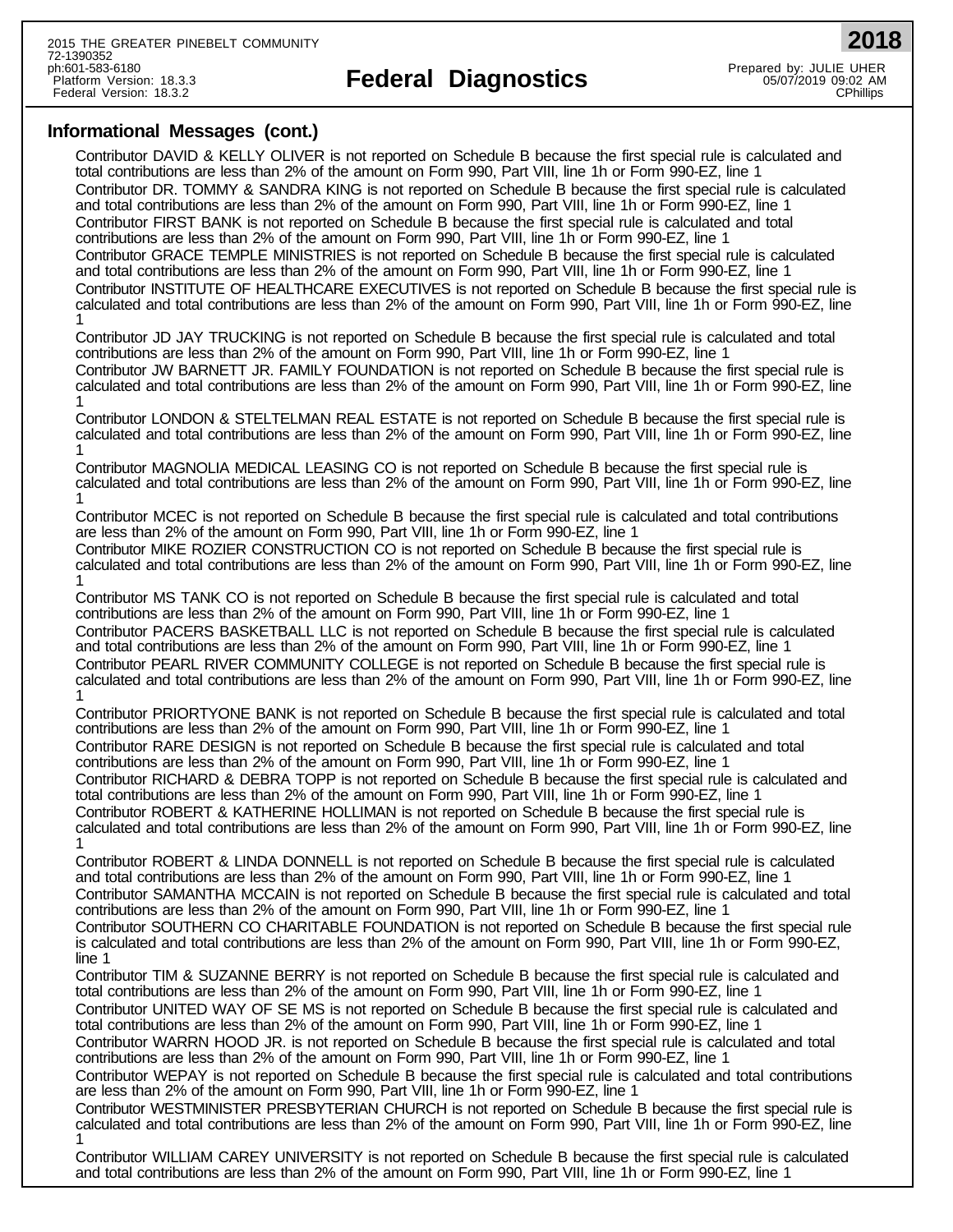### **Informational Messages (cont.)**

Form 990, Part X, line 27 end of year unrestricted net asset balance is calculated Preparer 'JULIE UHER'

#### **Tick Data**

| <b>Form</b>           | <b>Current Value</b> | Prior (Ticked) Value | Difference |
|-----------------------|----------------------|----------------------|------------|
| $\checkmark$ Form 990 | 49.482               | 70.387               | (20, 905)  |
| $\checkmark$ Form 990 | 2,150                | 3,557                | (1,407)    |
| $\checkmark$ Form 990 | 2,642                | 13,955               | (11, 313)  |
| $\checkmark$ Form 990 | 148.997              | 141.021              | 7.976      |
| $\checkmark$ Form 990 | 141.227              | 174.852              | (33, 625)  |
| $\checkmark$ Form 990 | 2,450,933            | 2,450,932            |            |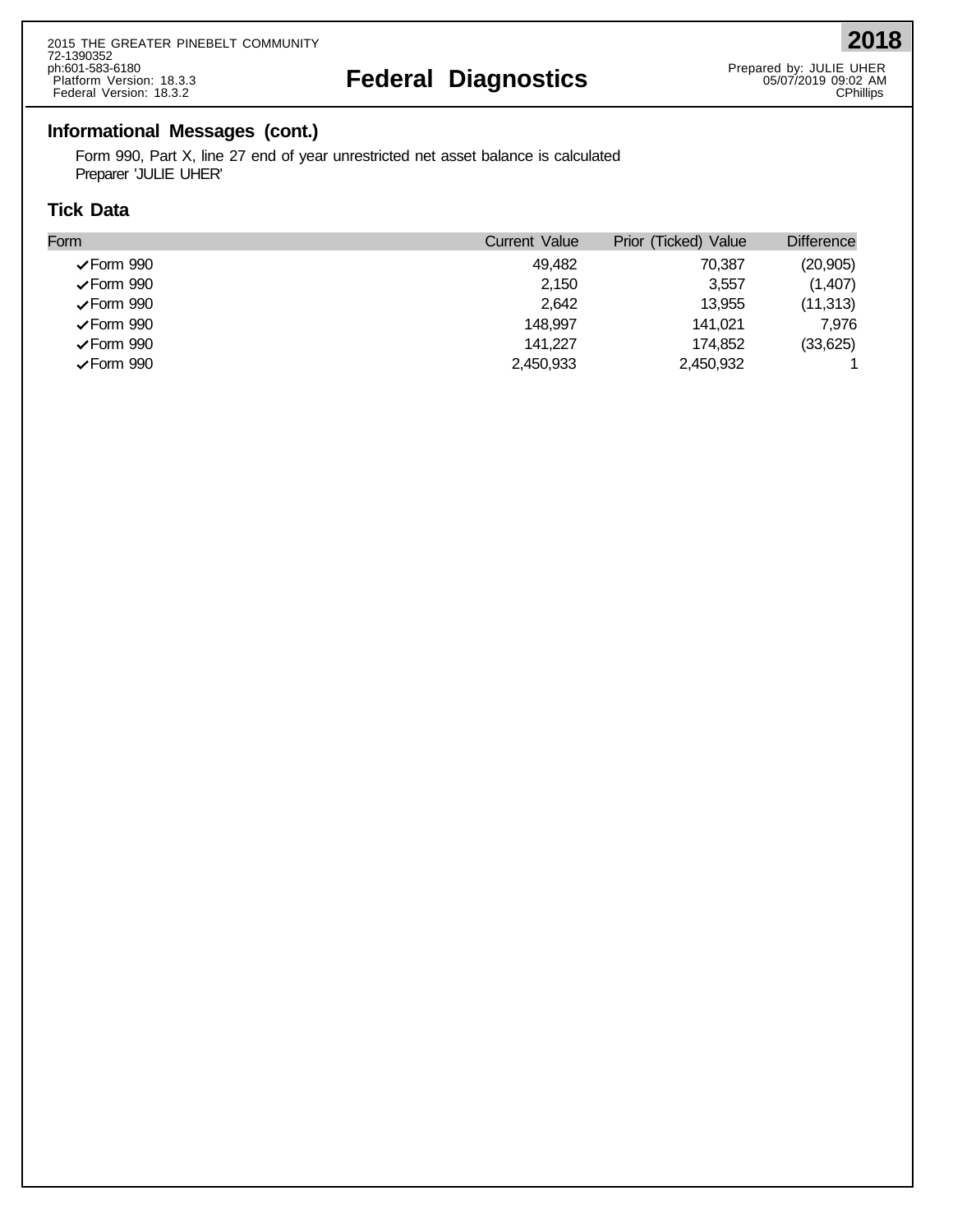|                                                          |                  |              | Forms 990 / 990-EZ Return Summary                  |                                   |                                                   |
|----------------------------------------------------------|------------------|--------------|----------------------------------------------------|-----------------------------------|---------------------------------------------------|
| For calendar year 2018, or tax year beginning            |                  | , and ending |                                                    |                                   |                                                   |
| <b>FOUNDATION</b>                                        |                  |              | THE GREATER PINEBELT COMMUNITY                     | 72-1390352                        |                                                   |
| Net Asset / Fund Balance at Beginning of Year            |                  |              |                                                    |                                   | 5,801,359                                         |
| Revenue                                                  |                  |              |                                                    |                                   |                                                   |
| Contributions                                            |                  |              | 2,614,391                                          |                                   |                                                   |
| Program service revenue                                  |                  |              |                                                    |                                   |                                                   |
| Investment income                                        |                  |              | $-246,482$                                         |                                   |                                                   |
| Capital gain / loss                                      |                  |              | $-242$                                             |                                   |                                                   |
| Fundraising / Gaming:                                    |                  |              |                                                    |                                   |                                                   |
| Gross revenue                                            |                  |              |                                                    |                                   |                                                   |
| Direct expenses                                          |                  |              |                                                    |                                   |                                                   |
| Net income                                               |                  |              |                                                    |                                   |                                                   |
| Other income                                             |                  |              | 160,686                                            |                                   |                                                   |
| Total revenue                                            |                  |              |                                                    | 2,528,353                         |                                                   |
| <b>Expenses</b>                                          |                  |              |                                                    |                                   |                                                   |
| Program services                                         |                  |              | <u>2,160,709</u>                                   |                                   |                                                   |
| Management and general                                   |                  |              | 141,227                                            |                                   |                                                   |
| Fundraising                                              |                  |              | 148,997                                            |                                   |                                                   |
| <b>Total expenses</b>                                    |                  |              |                                                    | 2,450,933                         |                                                   |
| Excess / (deficit)                                       |                  |              |                                                    |                                   | 77,420                                            |
|                                                          |                  |              |                                                    |                                   |                                                   |
| Changes                                                  |                  |              |                                                    |                                   | 13,753                                            |
| Net Asset / Fund Balance at End of Year                  |                  |              |                                                    |                                   | 5,892,532                                         |
| <b>Reconciliation of Revenue</b>                         |                  |              |                                                    | <b>Reconciliation of Expenses</b> |                                                   |
|                                                          |                  | 2,528,353    |                                                    |                                   |                                                   |
|                                                          |                  |              | Less:                                              |                                   |                                                   |
| Unrealized gains                                         |                  |              |                                                    | Donated services                  |                                                   |
| Donated services<br><b>Recoveries</b>                    |                  |              | Losses                                             | Prior year adjustments            |                                                   |
| Other                                                    |                  |              | Other                                              |                                   |                                                   |
|                                                          |                  |              |                                                    |                                   |                                                   |
|                                                          |                  |              | Plus:                                              |                                   | Total expenses per financial statements 2,450,933 |
| Investment expenses<br>Other                             |                  |              | Other                                              | Investment expenses               |                                                   |
| Total revenue per return                                 |                  | 2,528,353    |                                                    | Total expenses per return         |                                                   |
| Total revenue per financial statements<br>Less:<br>Plus: |                  |              |                                                    |                                   | 2,450,933                                         |
| Assets                                                   | <b>Beginning</b> | 6,475,338    | <b>Balance Sheet</b><br><b>Ending</b><br>6,519,935 | <b>Differences</b>                |                                                   |
| Liabilities                                              |                  | 673,979      | 627,403                                            |                                   |                                                   |
| Net assets                                               |                  | 5,801,359    | 5,892,532                                          |                                   | <u>91,173</u>                                     |
|                                                          | Amended return   |              | Miscellaneous Information<br>05/15/19              |                                   |                                                   |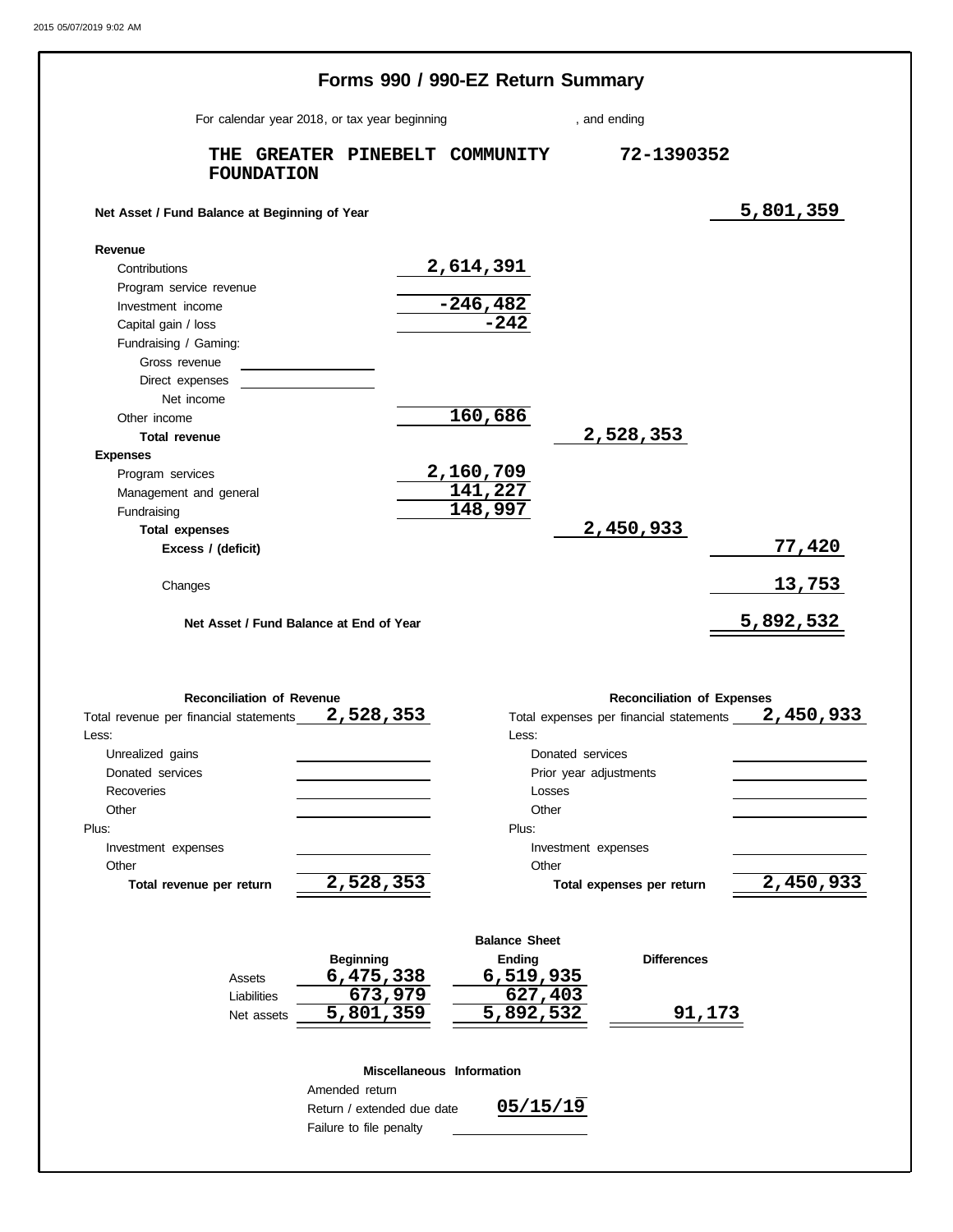### **Holt & Associates PLLC 2815 Highway 15 N Laurel, MS 39440 601-649-3000**

May 7, 2019

#### **CONFIDENTIAL**

THE GREATER PINEBELT COMMUNITY FOUNDATION 1501 ADELINE STREET HATTIESBURG, MS 39401

Dear :

We have prepared the following returns from information provided by you without verification or audit.

Return of Organization Exempt From Income Tax (Form 990)

We suggest that you examine these returns carefully to fully acquaint yourself with all items contained therein to ensure that there are no omissions or misstatements.

#### **Federal Filing Instructions**

Your Form 990 for the year ended 12/31/18 shows no balance due.

Your return is being filed electronically with the IRS and is not required to be mailed. If you mail a paper copy of your return to the IRS it will delay the processing of your return. Your electronically filed return is not complete without your signature. You are using a Personal Identification Number (PIN) for signing your return electronically. Form 8879-EO, IRS *e-file* Signature Authorization for an Exempt Organization should be signed and dated by an authorized officer of the organization and returned as soon as possible to:

> Holt & Associates PLLC 2815 Highway 15 N Laurel, MS 39440

#### *Important:* **Your return will not be filed with the IRS until the signed Form 8879-EO has been received by this office.**

Also enclosed is any material you furnished for use in preparing the returns. If the returns are examined, requests may be made for supporting documentation. Therefore, we recommend that you retain all pertinent records for at least seven years.

2015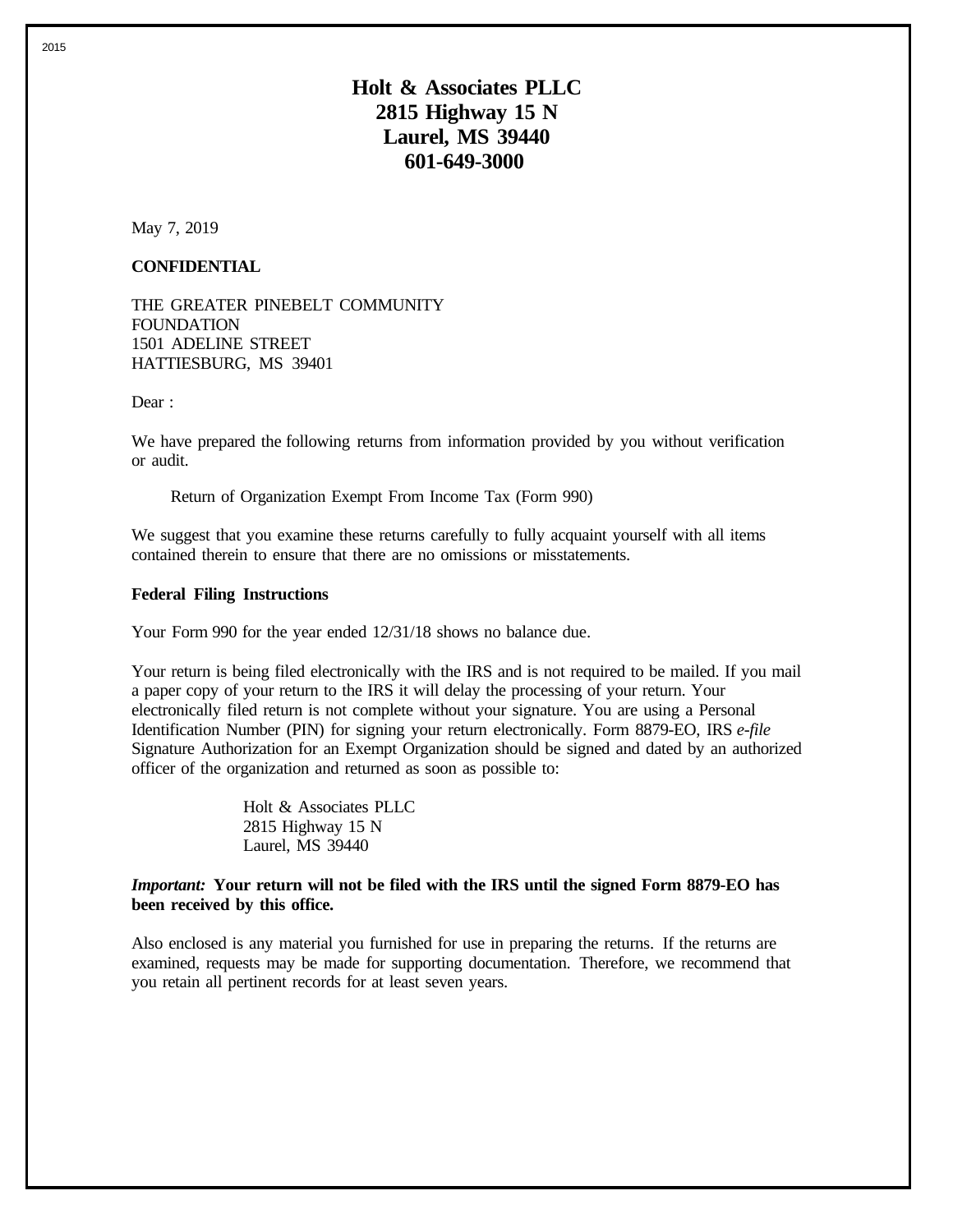In order that we may properly advise you of tax considerations, please keep us informed of any significant changes in your financial affairs or of any correspondence received from taxing authorities.

If you have any questions, or if we can be of assistance in any way, please call.

Sincerely,

Holt & Associates PLLC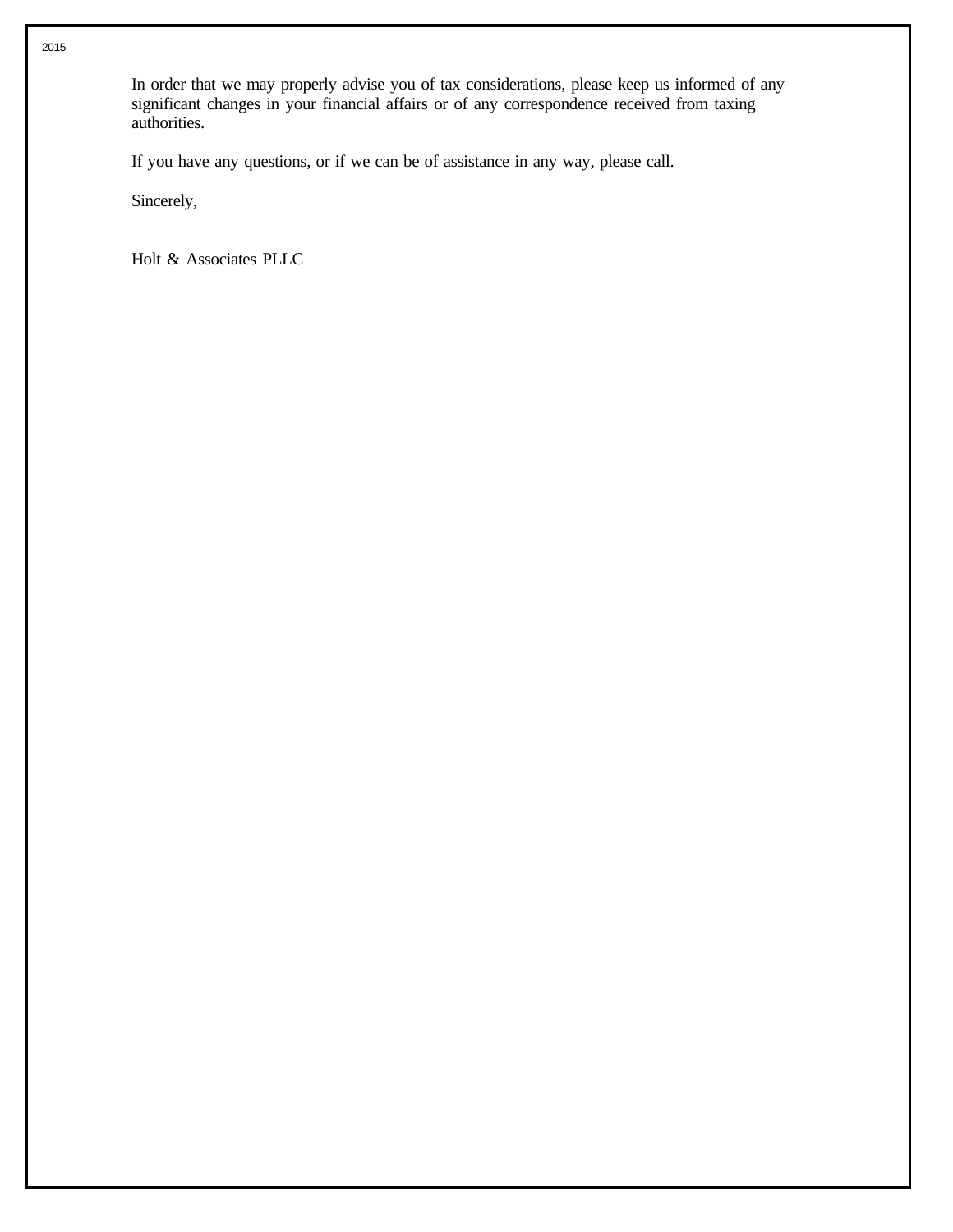| Form 8879-EO                                                  | IRS e-file Signature Authorization<br>for an Exempt Organization                                                                                                                                                                                                                                                                                                                                                                                                                                                                                                                                                                                                                                                                                                                                                                                                                                                                                                                                                                                                                                                                                                                                                                                                                                                                                                                                                                                                                                                                                                                                                                                                                                                                                                                                                                                                                                                                                                                                                                                                                                                                                                                                                                                                                                                                                                                                                                                                                                                                                                                           |                         |                                                                        | OMB No. 1545-1878      |
|---------------------------------------------------------------|--------------------------------------------------------------------------------------------------------------------------------------------------------------------------------------------------------------------------------------------------------------------------------------------------------------------------------------------------------------------------------------------------------------------------------------------------------------------------------------------------------------------------------------------------------------------------------------------------------------------------------------------------------------------------------------------------------------------------------------------------------------------------------------------------------------------------------------------------------------------------------------------------------------------------------------------------------------------------------------------------------------------------------------------------------------------------------------------------------------------------------------------------------------------------------------------------------------------------------------------------------------------------------------------------------------------------------------------------------------------------------------------------------------------------------------------------------------------------------------------------------------------------------------------------------------------------------------------------------------------------------------------------------------------------------------------------------------------------------------------------------------------------------------------------------------------------------------------------------------------------------------------------------------------------------------------------------------------------------------------------------------------------------------------------------------------------------------------------------------------------------------------------------------------------------------------------------------------------------------------------------------------------------------------------------------------------------------------------------------------------------------------------------------------------------------------------------------------------------------------------------------------------------------------------------------------------------------------|-------------------------|------------------------------------------------------------------------|------------------------|
|                                                               |                                                                                                                                                                                                                                                                                                                                                                                                                                                                                                                                                                                                                                                                                                                                                                                                                                                                                                                                                                                                                                                                                                                                                                                                                                                                                                                                                                                                                                                                                                                                                                                                                                                                                                                                                                                                                                                                                                                                                                                                                                                                                                                                                                                                                                                                                                                                                                                                                                                                                                                                                                                            |                         |                                                                        |                        |
| Department of the Treasury<br>Internal Revenue Service        | u Do not send to the IRS. Keep for your records.<br>u Go to www.irs.gov/Form8879EO for the latest information.                                                                                                                                                                                                                                                                                                                                                                                                                                                                                                                                                                                                                                                                                                                                                                                                                                                                                                                                                                                                                                                                                                                                                                                                                                                                                                                                                                                                                                                                                                                                                                                                                                                                                                                                                                                                                                                                                                                                                                                                                                                                                                                                                                                                                                                                                                                                                                                                                                                                             |                         |                                                                        | 2018                   |
| Name of exempt organization                                   | <b>THE</b><br>GREATER PINEBELT COMMUNITY                                                                                                                                                                                                                                                                                                                                                                                                                                                                                                                                                                                                                                                                                                                                                                                                                                                                                                                                                                                                                                                                                                                                                                                                                                                                                                                                                                                                                                                                                                                                                                                                                                                                                                                                                                                                                                                                                                                                                                                                                                                                                                                                                                                                                                                                                                                                                                                                                                                                                                                                                   |                         | Employer identification number                                         |                        |
|                                                               | <b>FOUNDATION</b>                                                                                                                                                                                                                                                                                                                                                                                                                                                                                                                                                                                                                                                                                                                                                                                                                                                                                                                                                                                                                                                                                                                                                                                                                                                                                                                                                                                                                                                                                                                                                                                                                                                                                                                                                                                                                                                                                                                                                                                                                                                                                                                                                                                                                                                                                                                                                                                                                                                                                                                                                                          |                         | 72-1390352                                                             |                        |
| Name and title of officer                                     | <b>MIKE DIXON</b><br>EXECUTIVE DIRECTOR                                                                                                                                                                                                                                                                                                                                                                                                                                                                                                                                                                                                                                                                                                                                                                                                                                                                                                                                                                                                                                                                                                                                                                                                                                                                                                                                                                                                                                                                                                                                                                                                                                                                                                                                                                                                                                                                                                                                                                                                                                                                                                                                                                                                                                                                                                                                                                                                                                                                                                                                                    |                         |                                                                        |                        |
| Part I                                                        | Type of Return and Return Information (Whole Dollars Only)                                                                                                                                                                                                                                                                                                                                                                                                                                                                                                                                                                                                                                                                                                                                                                                                                                                                                                                                                                                                                                                                                                                                                                                                                                                                                                                                                                                                                                                                                                                                                                                                                                                                                                                                                                                                                                                                                                                                                                                                                                                                                                                                                                                                                                                                                                                                                                                                                                                                                                                                 |                         |                                                                        |                        |
|                                                               | Check the box for the return for which you are using this Form 8879-EO and enter the applicable amount, if any, from the return. If you                                                                                                                                                                                                                                                                                                                                                                                                                                                                                                                                                                                                                                                                                                                                                                                                                                                                                                                                                                                                                                                                                                                                                                                                                                                                                                                                                                                                                                                                                                                                                                                                                                                                                                                                                                                                                                                                                                                                                                                                                                                                                                                                                                                                                                                                                                                                                                                                                                                    |                         |                                                                        |                        |
|                                                               | check the box on line 1a, 2a, 3a, 4a, or 5a, below, and the amount on that line for the return being filed with this form was blank, then                                                                                                                                                                                                                                                                                                                                                                                                                                                                                                                                                                                                                                                                                                                                                                                                                                                                                                                                                                                                                                                                                                                                                                                                                                                                                                                                                                                                                                                                                                                                                                                                                                                                                                                                                                                                                                                                                                                                                                                                                                                                                                                                                                                                                                                                                                                                                                                                                                                  |                         |                                                                        |                        |
|                                                               | leave line 1b, 2b, 3b, 4b, or 5b, whichever is applicable, blank (do not enter -0-). But, if you entered -0- on the return, then enter -0- on                                                                                                                                                                                                                                                                                                                                                                                                                                                                                                                                                                                                                                                                                                                                                                                                                                                                                                                                                                                                                                                                                                                                                                                                                                                                                                                                                                                                                                                                                                                                                                                                                                                                                                                                                                                                                                                                                                                                                                                                                                                                                                                                                                                                                                                                                                                                                                                                                                              |                         |                                                                        |                        |
|                                                               | the applicable line below. Do not complete more than one line in Part I.                                                                                                                                                                                                                                                                                                                                                                                                                                                                                                                                                                                                                                                                                                                                                                                                                                                                                                                                                                                                                                                                                                                                                                                                                                                                                                                                                                                                                                                                                                                                                                                                                                                                                                                                                                                                                                                                                                                                                                                                                                                                                                                                                                                                                                                                                                                                                                                                                                                                                                                   |                         |                                                                        |                        |
| 1a Form 990 check here $\blacktriangleright$                  | $ \mathbf{x} $<br>$\mu$ Total revenue, if any (Form 990, Part VIII, column (A), line 12) $\mu$ , equation to the same 2, 528, 353                                                                                                                                                                                                                                                                                                                                                                                                                                                                                                                                                                                                                                                                                                                                                                                                                                                                                                                                                                                                                                                                                                                                                                                                                                                                                                                                                                                                                                                                                                                                                                                                                                                                                                                                                                                                                                                                                                                                                                                                                                                                                                                                                                                                                                                                                                                                                                                                                                                          |                         |                                                                        |                        |
| 2a Form 990-EZ check here $\blacktriangleright$               | <b>b</b> Total revenue, if any (Form 990-EZ, line 9) $\ldots$ $\ldots$ $\ldots$ $\ldots$ $\ldots$ $\ldots$                                                                                                                                                                                                                                                                                                                                                                                                                                                                                                                                                                                                                                                                                                                                                                                                                                                                                                                                                                                                                                                                                                                                                                                                                                                                                                                                                                                                                                                                                                                                                                                                                                                                                                                                                                                                                                                                                                                                                                                                                                                                                                                                                                                                                                                                                                                                                                                                                                                                                 |                         |                                                                        | 2b                     |
| 3a Form 1120-POL check here                                   |                                                                                                                                                                                                                                                                                                                                                                                                                                                                                                                                                                                                                                                                                                                                                                                                                                                                                                                                                                                                                                                                                                                                                                                                                                                                                                                                                                                                                                                                                                                                                                                                                                                                                                                                                                                                                                                                                                                                                                                                                                                                                                                                                                                                                                                                                                                                                                                                                                                                                                                                                                                            |                         |                                                                        |                        |
| 4a Form 990-PF check here ▶                                   | <b>b</b> Tax based on investment income (Form 990-PF, Part VI, line 5)                                                                                                                                                                                                                                                                                                                                                                                                                                                                                                                                                                                                                                                                                                                                                                                                                                                                                                                                                                                                                                                                                                                                                                                                                                                                                                                                                                                                                                                                                                                                                                                                                                                                                                                                                                                                                                                                                                                                                                                                                                                                                                                                                                                                                                                                                                                                                                                                                                                                                                                     |                         |                                                                        | 4b                     |
| 5a Form 8868 check here $\blacktriangleright$                 |                                                                                                                                                                                                                                                                                                                                                                                                                                                                                                                                                                                                                                                                                                                                                                                                                                                                                                                                                                                                                                                                                                                                                                                                                                                                                                                                                                                                                                                                                                                                                                                                                                                                                                                                                                                                                                                                                                                                                                                                                                                                                                                                                                                                                                                                                                                                                                                                                                                                                                                                                                                            |                         |                                                                        |                        |
| Part II                                                       | Declaration and Signature Authorization of Officer                                                                                                                                                                                                                                                                                                                                                                                                                                                                                                                                                                                                                                                                                                                                                                                                                                                                                                                                                                                                                                                                                                                                                                                                                                                                                                                                                                                                                                                                                                                                                                                                                                                                                                                                                                                                                                                                                                                                                                                                                                                                                                                                                                                                                                                                                                                                                                                                                                                                                                                                         |                         |                                                                        |                        |
| Officer's PIN: check one box only<br>x<br>Officer's signature | Under penalties of perjury, I declare that I am an officer of the above organization and that I have examined a copy of the<br>organization's 2018 electronic return and accompanying schedules and statements and to the best of my knowledge and belief, they<br>are true, correct, and complete. I further declare that the amount in Part I above is the amount shown on the copy of the<br>organization's electronic return. I consent to allow my intermediate service provider, transmitter, or electronic return originator (ERO)<br>to send the organization's return to the IRS and to receive from the IRS (a) an acknowledgement of receipt or reason for rejection of<br>the transmission, (b) the reason for any delay in processing the return or refund, and (c) the date of any refund. If applicable, I<br>authorize the U.S. Treasury and its designated Financial Agent to initiate an electronic funds withdrawal (direct debit) entry to the<br>financial institution account indicated in the tax preparation software for payment of the organization's federal taxes owed on this<br>return, and the financial institution to debit the entry to this account. To revoke a payment, I must contact the U.S. Treasury Financial<br>Agent at 1-888-353-4537 no later than 2 business days prior to the payment (settlement) date. I also authorize the financial institutions<br>involved in the processing of the electronic payment of taxes to receive confidential information necessary to answer inquiries and<br>resolve issues related to the payment. I have selected a personal identification number (PIN) as my signature for the organization's<br>electronic return and, if applicable, the organization's consent to electronic funds withdrawal.<br>I authorize Holt & Associates PLLC<br><b>ERO firm name</b><br>on the organization's tax year 2018 electronically filed return. If I have indicated within this return that a copy of the return is<br>being filed with a state agency(ies) regulating charities as part of the IRS Fed/State program, I also authorize the aforementioned<br>ERO to enter my PIN on the return's disclosure consent screen.<br>As an officer of the organization, I will enter my PIN as my signature on the organization's tax year 2018 electronically filed return.<br>If I have indicated within this return that a copy of the return is being filed with a state agency(ies) regulating charities as part of<br>the IRS Fed/State program, I will enter my PIN on the return's disclosure consent screen. | to enter my PIN<br>Date | 02015<br>Enter five numbers, but<br>do not enter all zeros<br>05/02/19 | as my signature        |
| Part III                                                      | <b>Certification and Authentication</b>                                                                                                                                                                                                                                                                                                                                                                                                                                                                                                                                                                                                                                                                                                                                                                                                                                                                                                                                                                                                                                                                                                                                                                                                                                                                                                                                                                                                                                                                                                                                                                                                                                                                                                                                                                                                                                                                                                                                                                                                                                                                                                                                                                                                                                                                                                                                                                                                                                                                                                                                                    |                         |                                                                        |                        |
|                                                               | ERO's EFIN/PIN. Enter your six-digit electronic filing identification                                                                                                                                                                                                                                                                                                                                                                                                                                                                                                                                                                                                                                                                                                                                                                                                                                                                                                                                                                                                                                                                                                                                                                                                                                                                                                                                                                                                                                                                                                                                                                                                                                                                                                                                                                                                                                                                                                                                                                                                                                                                                                                                                                                                                                                                                                                                                                                                                                                                                                                      |                         |                                                                        |                        |
|                                                               | number (EFIN) followed by your five-digit self-selected PIN.                                                                                                                                                                                                                                                                                                                                                                                                                                                                                                                                                                                                                                                                                                                                                                                                                                                                                                                                                                                                                                                                                                                                                                                                                                                                                                                                                                                                                                                                                                                                                                                                                                                                                                                                                                                                                                                                                                                                                                                                                                                                                                                                                                                                                                                                                                                                                                                                                                                                                                                               |                         |                                                                        | 64365801433            |
|                                                               |                                                                                                                                                                                                                                                                                                                                                                                                                                                                                                                                                                                                                                                                                                                                                                                                                                                                                                                                                                                                                                                                                                                                                                                                                                                                                                                                                                                                                                                                                                                                                                                                                                                                                                                                                                                                                                                                                                                                                                                                                                                                                                                                                                                                                                                                                                                                                                                                                                                                                                                                                                                            |                         |                                                                        | Do not enter all zeros |
|                                                               | I certify that the above numeric entry is my PIN, which is my signature on the 2018 electronically filed return for the organization<br>indicated above. I confirm that I am submitting this return in accordance with the requirements of Pub. 4163, Modernized e-File (MeF)<br>Information for Authorized IRS e-file Providers for Business Returns.                                                                                                                                                                                                                                                                                                                                                                                                                                                                                                                                                                                                                                                                                                                                                                                                                                                                                                                                                                                                                                                                                                                                                                                                                                                                                                                                                                                                                                                                                                                                                                                                                                                                                                                                                                                                                                                                                                                                                                                                                                                                                                                                                                                                                                     |                         |                                                                        |                        |
| ERO's signature<br>$\mathcal{E}$                              |                                                                                                                                                                                                                                                                                                                                                                                                                                                                                                                                                                                                                                                                                                                                                                                                                                                                                                                                                                                                                                                                                                                                                                                                                                                                                                                                                                                                                                                                                                                                                                                                                                                                                                                                                                                                                                                                                                                                                                                                                                                                                                                                                                                                                                                                                                                                                                                                                                                                                                                                                                                            |                         | Date } 05/02/19                                                        |                        |
|                                                               |                                                                                                                                                                                                                                                                                                                                                                                                                                                                                                                                                                                                                                                                                                                                                                                                                                                                                                                                                                                                                                                                                                                                                                                                                                                                                                                                                                                                                                                                                                                                                                                                                                                                                                                                                                                                                                                                                                                                                                                                                                                                                                                                                                                                                                                                                                                                                                                                                                                                                                                                                                                            |                         |                                                                        |                        |
|                                                               | <b>ERO Must Retain This Form - See Instructions</b>                                                                                                                                                                                                                                                                                                                                                                                                                                                                                                                                                                                                                                                                                                                                                                                                                                                                                                                                                                                                                                                                                                                                                                                                                                                                                                                                                                                                                                                                                                                                                                                                                                                                                                                                                                                                                                                                                                                                                                                                                                                                                                                                                                                                                                                                                                                                                                                                                                                                                                                                        |                         |                                                                        |                        |
|                                                               | Do Not Submit This Form to the IRS Unless Requested To Do So                                                                                                                                                                                                                                                                                                                                                                                                                                                                                                                                                                                                                                                                                                                                                                                                                                                                                                                                                                                                                                                                                                                                                                                                                                                                                                                                                                                                                                                                                                                                                                                                                                                                                                                                                                                                                                                                                                                                                                                                                                                                                                                                                                                                                                                                                                                                                                                                                                                                                                                               |                         |                                                                        |                        |
|                                                               | For Paperwork Reduction Act Notice, see back of form.                                                                                                                                                                                                                                                                                                                                                                                                                                                                                                                                                                                                                                                                                                                                                                                                                                                                                                                                                                                                                                                                                                                                                                                                                                                                                                                                                                                                                                                                                                                                                                                                                                                                                                                                                                                                                                                                                                                                                                                                                                                                                                                                                                                                                                                                                                                                                                                                                                                                                                                                      |                         |                                                                        | Form 8879-EO (2018)    |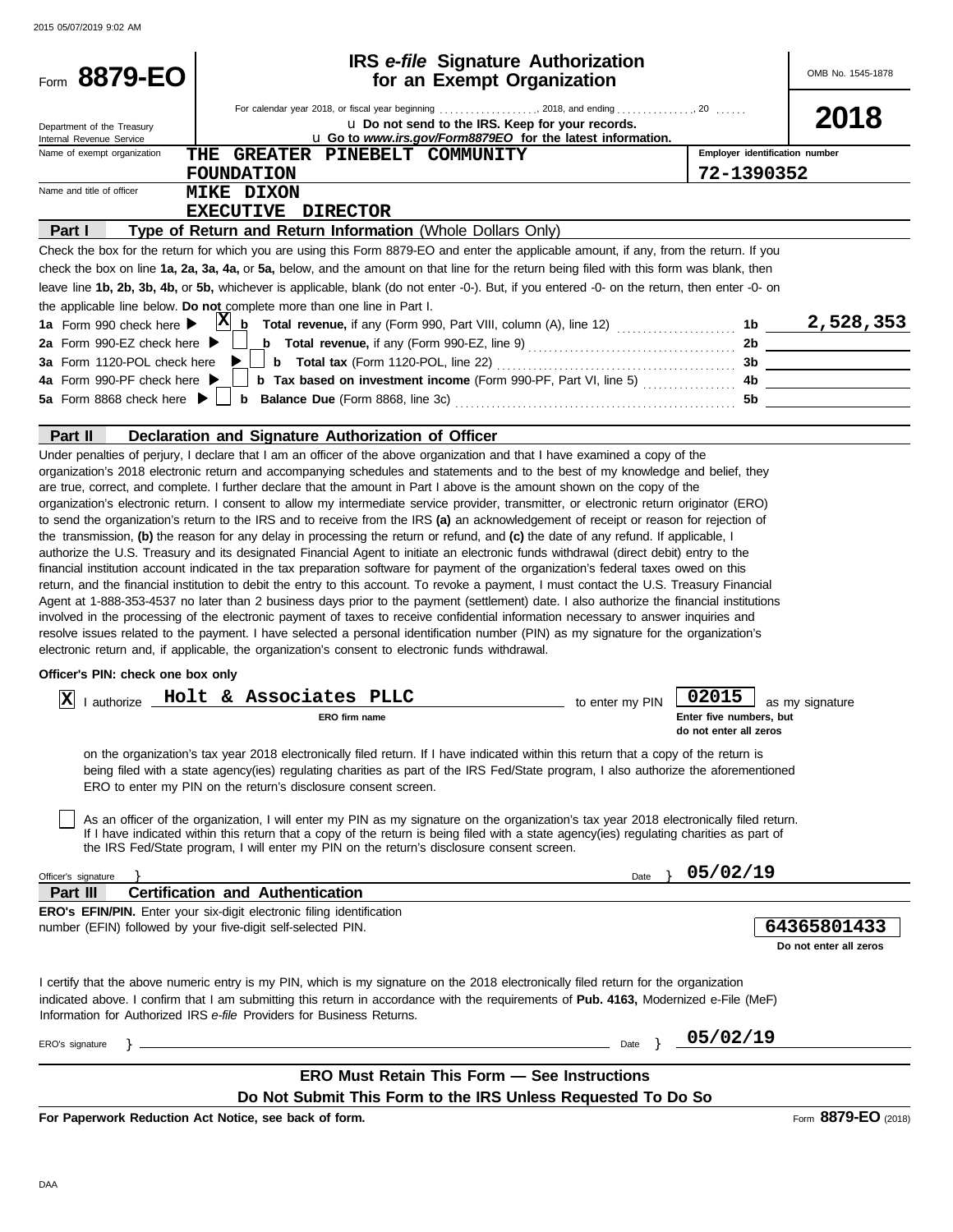| ۱m<br>Form |  |
|------------|--|
|            |  |

Department of the Treasury<br>Internal Revenue Service

## **990 1990 2018 Depending Solution Solution Solution Script Script Script Script Script Prom Income Tax 1947(a)(1)** of the Internal Revenue Code (except private foundations)

**u** Go to *www.irs.gov/Form990* for instructions and the latest information. **u** Do not enter social security numbers on this form as it may be made public. OMB No. 1545-0047

| _______               |
|-----------------------|
| <b>Open to Public</b> |
| <b>Inspection</b>     |

|                                |                | For the 2018 calendar year, or tax year beginning<br>, and ending                                                                                                          |                                 |                                               |                          |                                            |                   |  |  |  |
|--------------------------------|----------------|----------------------------------------------------------------------------------------------------------------------------------------------------------------------------|---------------------------------|-----------------------------------------------|--------------------------|--------------------------------------------|-------------------|--|--|--|
| в                              |                | C Name of organization<br>THE GREATER PINEBELT COMMUNITY<br>Check if applicable:                                                                                           |                                 |                                               |                          | D Employer identification number           |                   |  |  |  |
|                                | Address change |                                                                                                                                                                            | <b>FOUNDATION</b><br>72-1390352 |                                               |                          |                                            |                   |  |  |  |
|                                | Name change    | Doing business as                                                                                                                                                          |                                 |                                               |                          |                                            |                   |  |  |  |
|                                | Initial return | Number and street (or P.O. box if mail is not delivered to street address)<br><b>1501 ADELINE STREET</b>                                                                   |                                 | Room/suite                                    | E Telephone number       | 601-583-6180                               |                   |  |  |  |
|                                | Final return/  | City or town, state or province, country, and ZIP or foreign postal code                                                                                                   |                                 |                                               |                          |                                            |                   |  |  |  |
|                                | terminated     | MS 39401<br><b>HATTIESBURG</b>                                                                                                                                             |                                 |                                               | G Gross receipts \$      | 2,528,595                                  |                   |  |  |  |
|                                | Amended return | F Name and address of principal officer:                                                                                                                                   |                                 |                                               |                          |                                            |                   |  |  |  |
|                                |                | Application pending<br><b>MIKE DIXON</b>                                                                                                                                   |                                 | H(a) Is this a group return for subordinates? |                          | Yes                                        | $ \mathbf{X} $ No |  |  |  |
|                                |                | 1501 ADELINE<br><b>STREET</b>                                                                                                                                              |                                 | H(b) Are all subordinates included?           |                          | Yes                                        | No                |  |  |  |
|                                |                | MS 39401<br><b>HATTIESBURG</b>                                                                                                                                             |                                 |                                               |                          | If "No," attach a list. (see instructions) |                   |  |  |  |
|                                |                | $ \mathbf{X} $ 501(c)(3)<br>) $t$ (insert no.)<br>501(c)<br>4947(a)(1) or<br>527<br>Tax-exempt status:                                                                     |                                 |                                               |                          |                                            |                   |  |  |  |
|                                | Website: U     | PINEBELTFOUNDATION.ORG                                                                                                                                                     |                                 | H(c) Group exemption number U                 |                          |                                            |                   |  |  |  |
| κ                              |                | X Corporation<br>Form of organization:<br>Trust<br>Association<br>Other <b>u</b>                                                                                           |                                 | L Year of formation: 1997                     |                          | M State of legal domicile: MS              |                   |  |  |  |
|                                | Part I         | <b>Summary</b>                                                                                                                                                             |                                 |                                               |                          |                                            |                   |  |  |  |
|                                |                |                                                                                                                                                                            |                                 |                                               |                          |                                            |                   |  |  |  |
|                                |                | See Schedule O                                                                                                                                                             |                                 |                                               |                          |                                            |                   |  |  |  |
|                                |                |                                                                                                                                                                            |                                 |                                               |                          |                                            |                   |  |  |  |
| Governance                     |                |                                                                                                                                                                            |                                 |                                               |                          |                                            |                   |  |  |  |
|                                |                | 2 Check this box $\mathbf{u}$   if the organization discontinued its operations or disposed of more than 25% of its net assets.                                            |                                 |                                               |                          |                                            |                   |  |  |  |
| ಯ                              |                | 3 Number of voting members of the governing body (Part VI, line 1a)                                                                                                        |                                 |                                               | 3                        | 25                                         |                   |  |  |  |
|                                |                |                                                                                                                                                                            |                                 |                                               | $\blacktriangle$         | 25                                         |                   |  |  |  |
| <b>Activities</b>              |                |                                                                                                                                                                            |                                 |                                               | 5                        | 3                                          |                   |  |  |  |
|                                |                | 6 Total number of volunteers (estimate if necessary)                                                                                                                       |                                 |                                               | 6                        | 30                                         |                   |  |  |  |
|                                |                |                                                                                                                                                                            |                                 |                                               | 7a                       |                                            | 0                 |  |  |  |
|                                |                |                                                                                                                                                                            |                                 |                                               | 7b                       |                                            | 0                 |  |  |  |
|                                |                |                                                                                                                                                                            |                                 | Prior Year<br>3,471,486                       |                          | Current Year                               |                   |  |  |  |
|                                |                |                                                                                                                                                                            |                                 |                                               |                          | 2,614,391                                  |                   |  |  |  |
| Revenue                        |                | 9 Program service revenue (Part VIII, line 2g)                                                                                                                             |                                 |                                               | 497,850                  | $-246,724$                                 |                   |  |  |  |
|                                |                | 11 Other revenue (Part VIII, column (A), lines 5, 6d, 8c, 9c, 10c, and 11e)                                                                                                |                                 |                                               | 118,900                  | 160,686                                    |                   |  |  |  |
|                                |                |                                                                                                                                                                            |                                 | 4,088,236                                     |                          | 2,528,353                                  |                   |  |  |  |
|                                |                | 12 Total revenue – add lines 8 through 11 (must equal Part VIII, column (A), line 12)<br>13 Grants and similar amounts paid (Part IX, column (A), lines 1-3)               |                                 | 2,039,978                                     |                          | 2,125,956                                  |                   |  |  |  |
|                                |                | 14 Benefits paid to or for members (Part IX, column (A), line 4)                                                                                                           |                                 |                                               |                          |                                            |                   |  |  |  |
|                                |                | 15 Salaries, other compensation, employee benefits (Part IX, column (A), lines 5-10)                                                                                       |                                 |                                               |                          |                                            |                   |  |  |  |
| xpenses                        |                |                                                                                                                                                                            |                                 |                                               | 167,854                  | 170,014                                    |                   |  |  |  |
|                                |                |                                                                                                                                                                            |                                 |                                               |                          |                                            |                   |  |  |  |
| ш                              |                | 17 Other expenses (Part IX, column (A), lines 11a-11d, 11f-24e)                                                                                                            |                                 |                                               | 116,941                  | 154,963                                    |                   |  |  |  |
|                                |                | 18 Total expenses. Add lines 13-17 (must equal Part IX, column (A), line 25) [                                                                                             |                                 | 2,324,773                                     |                          | 2,450,933                                  |                   |  |  |  |
|                                |                | 19 Revenue less expenses. Subtract line 18 from line 12                                                                                                                    |                                 | 1,763,463                                     |                          | 77,420                                     |                   |  |  |  |
|                                |                |                                                                                                                                                                            |                                 | Beginning of Current Year                     |                          | End of Year                                |                   |  |  |  |
| Net Assets or<br>Fund Balances |                | 20 Total assets (Part X, line 16)                                                                                                                                          |                                 | 6,475,338                                     |                          | 6,519,935                                  |                   |  |  |  |
|                                | 21             | Total liabilities (Part X, line 26)                                                                                                                                        |                                 |                                               | 673,979                  | 627,403                                    |                   |  |  |  |
|                                |                |                                                                                                                                                                            |                                 | 5,801,359                                     |                          | 5,892,532                                  |                   |  |  |  |
|                                | Part II        | <b>Signature Block</b>                                                                                                                                                     |                                 |                                               |                          |                                            |                   |  |  |  |
|                                |                | Under penalties of perjury, I declare that I have examined this return, including accompanying schedules and statements, and to the best of my knowledge and belief, it is |                                 |                                               |                          |                                            |                   |  |  |  |
|                                |                | true, correct, and complete. Declaration of preparer (other than officer) is based on all information of which preparer has any knowledge.                                 |                                 |                                               |                          |                                            |                   |  |  |  |
|                                |                |                                                                                                                                                                            |                                 |                                               |                          |                                            |                   |  |  |  |
| Sign                           |                | Signature of officer                                                                                                                                                       |                                 |                                               | Date                     |                                            |                   |  |  |  |
| Here                           |                | <b>MIKE DIXON</b>                                                                                                                                                          | <b>EXECUTIVE</b>                |                                               | <b>DIRECTOR</b>          |                                            |                   |  |  |  |
|                                |                | Type or print name and title                                                                                                                                               |                                 |                                               |                          |                                            |                   |  |  |  |
| Paid                           |                | Print/Type preparer's name<br>Preparer's signature                                                                                                                         |                                 | Date                                          | Check                    | PTIN                                       |                   |  |  |  |
|                                | Preparer       | <b>JULIE UHER</b>                                                                                                                                                          |                                 |                                               | $05/07/19$ self-employed | P00001433                                  |                   |  |  |  |
|                                | Use Only       | Holt & Associates PLLC<br>Firm's name                                                                                                                                      |                                 |                                               | Firm's $EIN$ }           | 64-0886275                                 |                   |  |  |  |
|                                |                | 2815 Highway 15 N<br>39440<br>Laurel, MS                                                                                                                                   |                                 |                                               |                          | 601-649-3000                               |                   |  |  |  |
|                                |                | Firm's address                                                                                                                                                             |                                 |                                               | Phone no.                |                                            |                   |  |  |  |
|                                |                | May the IRS discuss this return with the preparer shown above? (see instructions)                                                                                          |                                 |                                               |                          | Yes                                        | No                |  |  |  |

| Sign            | Signature of officer                                                                                    |                              |                        |       |                      | Date             |          |                 |  |              |
|-----------------|---------------------------------------------------------------------------------------------------------|------------------------------|------------------------|-------|----------------------|------------------|----------|-----------------|--|--------------|
| Here            | <b>MIKE</b>                                                                                             | <b>DIXON</b>                 |                        |       |                      | <b>EXECUTIVE</b> |          | <b>DIRECTOR</b> |  |              |
|                 |                                                                                                         | Type or print name and title |                        |       |                      |                  |          |                 |  |              |
|                 | Print/Type preparer's name                                                                              |                              |                        |       | Preparer's signature |                  | Date     | Check           |  | PTIN         |
| Paid            | <b>JULIE UHER</b>                                                                                       |                              |                        |       |                      |                  | 05/07/19 | self-employed   |  | P00001433    |
| Preparer        | Firm's name                                                                                             |                              | Holt & Associates PLLC |       |                      |                  |          | Firm's $EIN$    |  | 64-0886275   |
| <b>Use Only</b> |                                                                                                         |                              | 2815 Highway           | 15 N  |                      |                  |          |                 |  |              |
|                 | Firm's address                                                                                          | Laurel,                      | MS                     | 39440 |                      |                  |          | Phone no.       |  | 601-649-3000 |
|                 | May the IRS discuss this return with the preparer shown above? (see instructions)<br>  No<br><b>Yes</b> |                              |                        |       |                      |                  |          |                 |  |              |
| DAA             | Form 990 (2018)<br>For Paperwork Reduction Act Notice, see the separate instructions.                   |                              |                        |       |                      |                  |          |                 |  |              |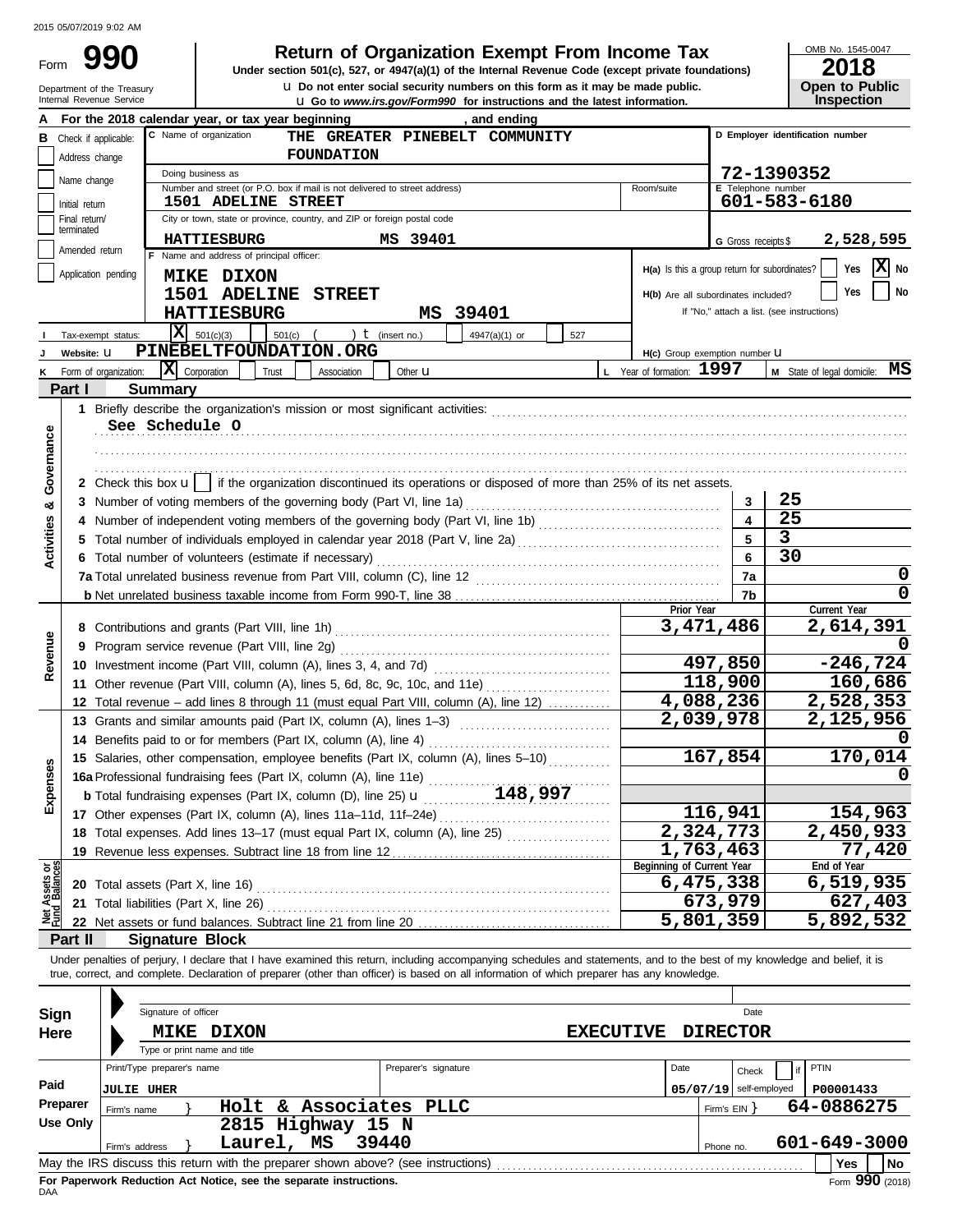|              | Form 990 (2018) THE GREATER PINEBELT COMMUNITY                                                                                 |                                     |                        | 72-1390352                                                 |               | Page 2                |
|--------------|--------------------------------------------------------------------------------------------------------------------------------|-------------------------------------|------------------------|------------------------------------------------------------|---------------|-----------------------|
|              | <b>Statement of Program Service Accomplishments</b><br>Part III                                                                |                                     |                        |                                                            |               |                       |
|              |                                                                                                                                |                                     |                        |                                                            |               | 冈                     |
| 1.           | Briefly describe the organization's mission:                                                                                   |                                     |                        |                                                            |               |                       |
|              | See Schedule O                                                                                                                 |                                     |                        |                                                            |               |                       |
|              |                                                                                                                                |                                     |                        |                                                            |               |                       |
|              |                                                                                                                                |                                     |                        |                                                            |               |                       |
|              |                                                                                                                                |                                     |                        |                                                            |               |                       |
| $\mathbf{2}$ | Did the organization undertake any significant program services during the year which were not listed on the                   |                                     |                        |                                                            |               |                       |
|              | prior Form 990 or 990-EZ?                                                                                                      |                                     |                        |                                                            |               | Yes $\overline{X}$ No |
|              | If "Yes," describe these new services on Schedule O.                                                                           |                                     |                        |                                                            |               |                       |
| 3            | Did the organization cease conducting, or make significant changes in how it conducts, any program                             |                                     |                        |                                                            |               |                       |
|              | services?                                                                                                                      |                                     |                        |                                                            |               | Yes $\overline{X}$ No |
|              | If "Yes," describe these changes on Schedule O.                                                                                |                                     |                        |                                                            |               |                       |
| 4            | Describe the organization's program service accomplishments for each of its three largest program services, as measured by     |                                     |                        |                                                            |               |                       |
|              | expenses. Section 501(c)(3) and 501(c)(4) organizations are required to report the amount of grants and allocations to others, |                                     |                        |                                                            |               |                       |
|              | the total expenses, and revenue, if any, for each program service reported.                                                    |                                     |                        |                                                            |               |                       |
|              |                                                                                                                                |                                     |                        |                                                            |               |                       |
|              | ) (Expenses \$<br>4a (Code:<br>CONTRIBUTIONS AND PROGRAM SERVICE DISBURSEMENTS FOR CHARITABLE PURPOSES.                        |                                     |                        | 1,517,639 including grants of \$ $1,482,886$ ) (Revenue \$ |               |                       |
|              |                                                                                                                                |                                     |                        |                                                            |               |                       |
|              |                                                                                                                                |                                     |                        |                                                            |               |                       |
|              |                                                                                                                                |                                     |                        |                                                            |               |                       |
|              |                                                                                                                                |                                     |                        |                                                            |               |                       |
|              |                                                                                                                                |                                     |                        |                                                            |               |                       |
|              |                                                                                                                                |                                     |                        |                                                            |               |                       |
|              |                                                                                                                                |                                     |                        |                                                            |               |                       |
|              |                                                                                                                                |                                     |                        |                                                            |               |                       |
|              |                                                                                                                                |                                     |                        |                                                            |               |                       |
|              |                                                                                                                                |                                     |                        |                                                            |               |                       |
|              |                                                                                                                                |                                     |                        |                                                            |               |                       |
|              | 4b (Code:<br>) (Expenses \$<br>SCHOLARSHIPS.<br>THE<br>INSTITUTIONS OF HIGHER EDUCATION.                                       |                                     |                        | FOUNDATIONS GRANTS SCHOLARSHIPS FOR STUDENTS ATTENDING     |               |                       |
|              |                                                                                                                                |                                     |                        |                                                            |               |                       |
|              |                                                                                                                                |                                     |                        |                                                            |               |                       |
|              |                                                                                                                                |                                     |                        |                                                            |               |                       |
|              |                                                                                                                                |                                     |                        |                                                            |               |                       |
|              |                                                                                                                                |                                     |                        |                                                            |               |                       |
|              |                                                                                                                                |                                     |                        |                                                            |               |                       |
|              |                                                                                                                                |                                     |                        |                                                            |               |                       |
|              |                                                                                                                                |                                     |                        |                                                            |               |                       |
|              |                                                                                                                                |                                     |                        |                                                            |               |                       |
|              | 4c (Code:<br>) (Expenses \$                                                                                                    |                                     | including grants of \$ |                                                            | ) (Revenue \$ |                       |
|              | N/A                                                                                                                            |                                     |                        |                                                            |               |                       |
|              |                                                                                                                                |                                     |                        |                                                            |               |                       |
|              |                                                                                                                                |                                     |                        |                                                            |               |                       |
|              |                                                                                                                                |                                     |                        |                                                            |               |                       |
|              |                                                                                                                                |                                     |                        |                                                            |               |                       |
|              |                                                                                                                                |                                     |                        |                                                            |               |                       |
|              |                                                                                                                                |                                     |                        |                                                            |               |                       |
|              |                                                                                                                                |                                     |                        |                                                            |               |                       |
|              |                                                                                                                                |                                     |                        |                                                            |               |                       |
|              |                                                                                                                                |                                     |                        |                                                            |               |                       |
|              |                                                                                                                                |                                     |                        |                                                            |               |                       |
|              |                                                                                                                                |                                     |                        |                                                            |               |                       |
|              | 4d Other program services (Describe in Schedule O.)                                                                            |                                     |                        |                                                            |               |                       |
|              | (Expenses \$                                                                                                                   | including grants of \$<br>2,160,709 |                        | (Revenue \$                                                |               |                       |
|              | 4e Total program service expenses u                                                                                            |                                     |                        |                                                            |               |                       |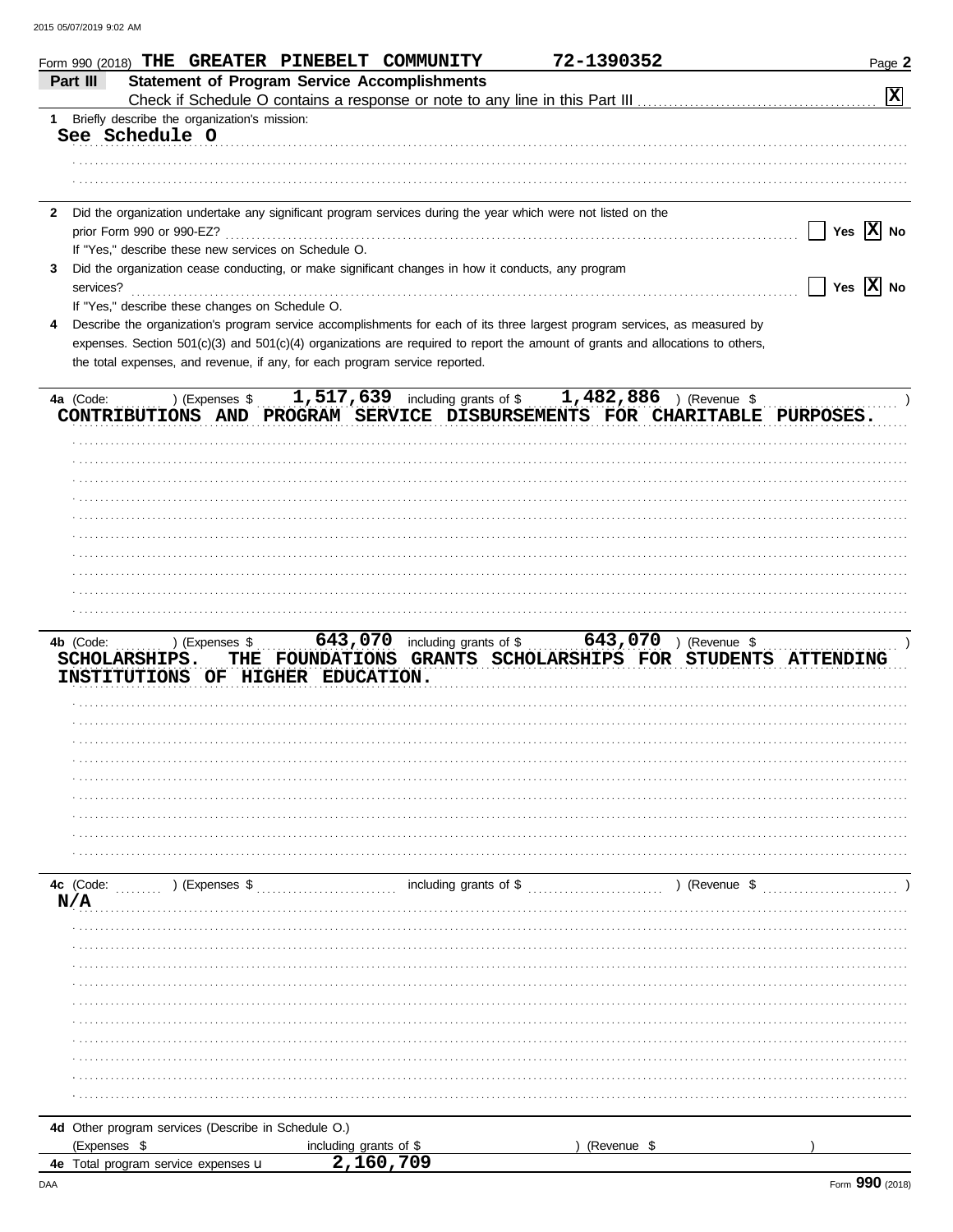| Form 990 (2018) THE |  |                                        | GREATER PINEBELT COMMUNITY | 72-1390352 | Page 3 |
|---------------------|--|----------------------------------------|----------------------------|------------|--------|
| Part IV             |  | <b>Checklist of Required Schedules</b> |                            |            |        |

|         |                                                                                                                                                                                                                                                  |              | Yes              | No.    |
|---------|--------------------------------------------------------------------------------------------------------------------------------------------------------------------------------------------------------------------------------------------------|--------------|------------------|--------|
| 1       | Is the organization described in section $501(c)(3)$ or $4947(a)(1)$ (other than a private foundation)? If "Yes,"                                                                                                                                |              |                  |        |
|         | complete Schedule A                                                                                                                                                                                                                              | 1            | X<br>$\mathbf x$ |        |
| 2       | Is the organization required to complete Schedule B, Schedule of Contributors (see instructions)?                                                                                                                                                | $\mathbf{2}$ |                  |        |
| 3       | Did the organization engage in direct or indirect political campaign activities on behalf of or in opposition to                                                                                                                                 |              |                  | X      |
|         | candidates for public office? If "Yes," complete Schedule C, Part I                                                                                                                                                                              | 3            |                  |        |
| 4       | Section 501(c)(3) organizations. Did the organization engage in lobbying activities, or have a section 501(h)<br>election in effect during the tax year? If "Yes," complete Schedule C, Part II                                                  | 4            |                  | х      |
| 5       | Is the organization a section $501(c)(4)$ , $501(c)(5)$ , or $501(c)(6)$ organization that receives membership dues,                                                                                                                             |              |                  |        |
|         | assessments, or similar amounts as defined in Revenue Procedure 98-19? If "Yes," complete Schedule C, Part III                                                                                                                                   | 5            |                  | x      |
| 6       | Did the organization maintain any donor advised funds or any similar funds or accounts for which donors                                                                                                                                          |              |                  |        |
|         | have the right to provide advice on the distribution or investment of amounts in such funds or accounts? If                                                                                                                                      |              |                  |        |
|         | "Yes," complete Schedule D, Part I                                                                                                                                                                                                               | 6            | х                |        |
| 7       | Did the organization receive or hold a conservation easement, including easements to preserve open space,                                                                                                                                        |              |                  |        |
|         | the environment, historic land areas, or historic structures? If "Yes," complete Schedule D, Part II                                                                                                                                             | 7            |                  | X      |
| 8       | Did the organization maintain collections of works of art, historical treasures, or other similar assets? If "Yes,"                                                                                                                              |              |                  |        |
|         | complete Schedule D, Part III                                                                                                                                                                                                                    | 8            |                  | X      |
| 9       | Did the organization report an amount in Part X, line 21, for escrow or custodial account liability, serve as a                                                                                                                                  |              |                  |        |
|         | custodian for amounts not listed in Part X; or provide credit counseling, debt management, credit repair, or                                                                                                                                     |              |                  |        |
|         | debt negotiation services? If "Yes," complete Schedule D, Part IV                                                                                                                                                                                | 9            |                  | x      |
| 10      | Did the organization, directly or through a related organization, hold assets in temporarily restricted                                                                                                                                          |              |                  |        |
|         | endowments, permanent endowments, or quasi-endowments? If "Yes," complete Schedule D, Part V                                                                                                                                                     | 10           | x                |        |
| 11      | If the organization's answer to any of the following questions is "Yes," then complete Schedule D, Parts VI,                                                                                                                                     |              |                  |        |
|         | VII, VIII, IX, or X as applicable.                                                                                                                                                                                                               |              |                  |        |
| a       | Did the organization report an amount for land, buildings, and equipment in Part X, line 10? If "Yes,"                                                                                                                                           |              |                  |        |
|         | complete Schedule D, Part VI                                                                                                                                                                                                                     | 11a l        | х                |        |
| b       | Did the organization report an amount for investments—other securities in Part X, line 12 that is 5% or more                                                                                                                                     |              |                  |        |
|         | of its total assets reported in Part X, line 16? If "Yes," complete Schedule D, Part VII                                                                                                                                                         | 11b          |                  | x      |
| c       | Did the organization report an amount for investments—program related in Part X, line 13 that is 5% or more                                                                                                                                      |              |                  |        |
|         | of its total assets reported in Part X, line 16? If "Yes," complete Schedule D, Part VIII                                                                                                                                                        | 11c          |                  | x      |
| d       | Did the organization report an amount for other assets in Part X, line 15 that is 5% or more of its total assets                                                                                                                                 |              |                  | X      |
|         | reported in Part X, line 16? If "Yes," complete Schedule D, Part IX                                                                                                                                                                              | 11d<br>11e   | х                |        |
| е<br>f. | Did the organization report an amount for other liabilities in Part X, line 25? If "Yes," complete Schedule D, Part X<br>Did the organization's separate or consolidated financial statements for the tax year include a footnote that addresses |              |                  |        |
|         | the organization's liability for uncertain tax positions under FIN 48 (ASC 740)? If "Yes," complete Schedule D, Part X                                                                                                                           | 11f          |                  | x      |
| 12a     | Did the organization obtain separate, independent audited financial statements for the tax year? If "Yes," complete                                                                                                                              |              |                  |        |
|         | Schedule D, Parts XI and XII                                                                                                                                                                                                                     | 12a          | X                |        |
|         | <b>b</b> Was the organization included in consolidated, independent audited financial statements for the tax year? If                                                                                                                            |              |                  |        |
|         | "Yes," and if the organization answered "No" to line 12a, then completing Schedule D, Parts XI and XII is optional                                                                                                                               | 12b          |                  | X      |
| 13      |                                                                                                                                                                                                                                                  | 13           |                  | X      |
| 14a     |                                                                                                                                                                                                                                                  | 14a          |                  | x      |
| b       | Did the organization have aggregate revenues or expenses of more than \$10,000 from grantmaking,                                                                                                                                                 |              |                  |        |
|         | fundraising, business, investment, and program service activities outside the United States, or aggregate                                                                                                                                        |              |                  |        |
|         | foreign investments valued at \$100,000 or more? If "Yes," complete Schedule F, Parts I and IV [[[[[[[[[[[[[[[                                                                                                                                   | 14b          |                  | X      |
| 15      | Did the organization report on Part IX, column (A), line 3, more than \$5,000 of grants or other assistance to or                                                                                                                                |              |                  |        |
|         | for any foreign organization? If "Yes," complete Schedule F, Parts II and IV                                                                                                                                                                     | 15           |                  | X.     |
| 16      | Did the organization report on Part IX, column (A), line 3, more than \$5,000 of aggregate grants or other                                                                                                                                       |              |                  |        |
|         |                                                                                                                                                                                                                                                  | 16           |                  | X      |
| 17      | Did the organization report a total of more than \$15,000 of expenses for professional fundraising services on                                                                                                                                   |              |                  |        |
|         |                                                                                                                                                                                                                                                  | 17           |                  | X      |
| 18      | Did the organization report more than \$15,000 total of fundraising event gross income and contributions on                                                                                                                                      |              |                  |        |
|         |                                                                                                                                                                                                                                                  | 18           |                  | X.     |
| 19      | Did the organization report more than \$15,000 of gross income from gaming activities on Part VIII, line 9a?                                                                                                                                     |              |                  |        |
|         |                                                                                                                                                                                                                                                  | 19           |                  | X<br>x |
| 20a     |                                                                                                                                                                                                                                                  | 20a<br>20b   |                  |        |
| b<br>21 | Did the organization report more than \$5,000 of grants or other assistance to any domestic organization or                                                                                                                                      |              |                  |        |
|         |                                                                                                                                                                                                                                                  | 21           | х                |        |
|         |                                                                                                                                                                                                                                                  |              |                  |        |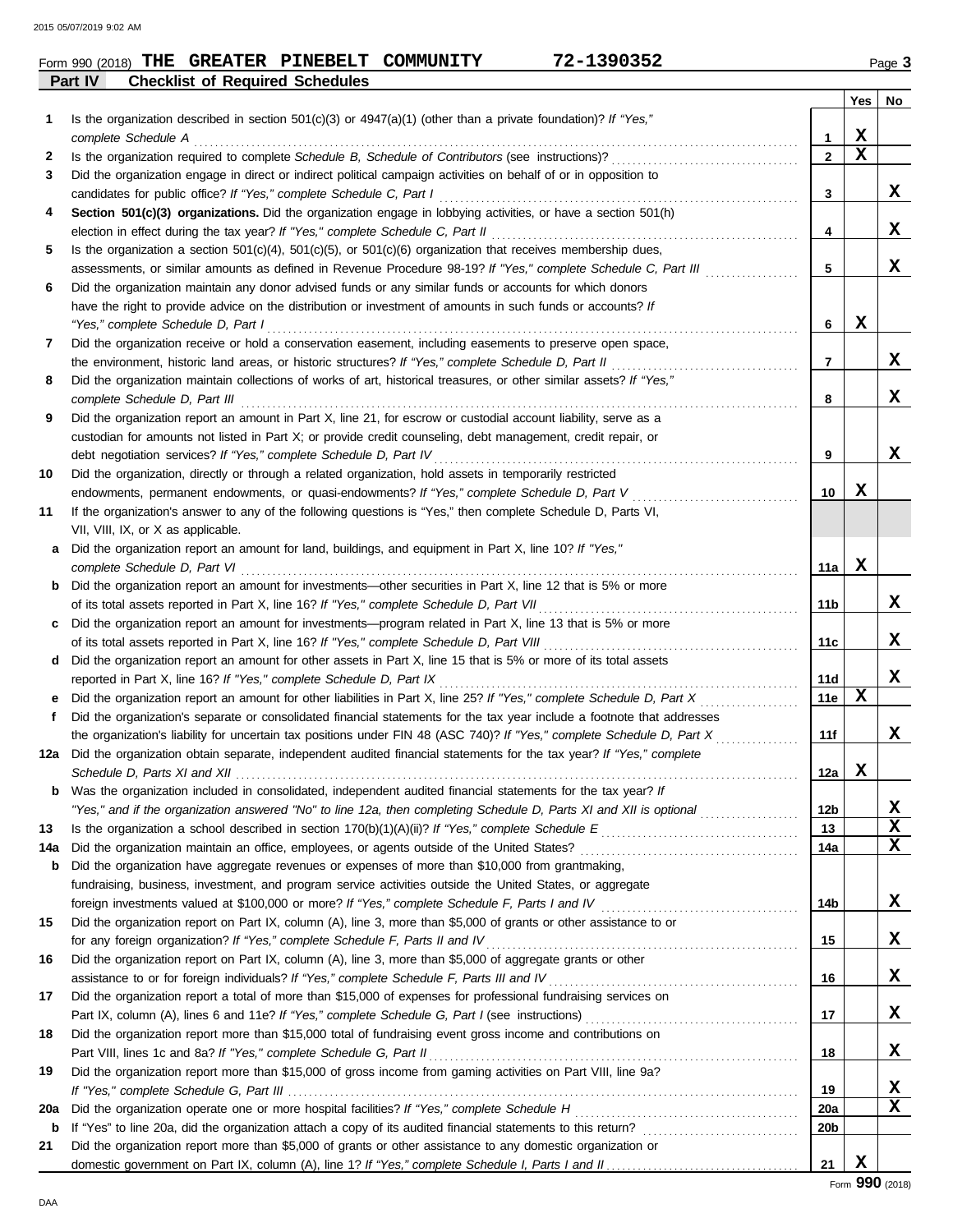|        | Part IV<br><b>Checklist of Required Schedules (continued)</b>                                                                                                                           |            |          |                  |
|--------|-----------------------------------------------------------------------------------------------------------------------------------------------------------------------------------------|------------|----------|------------------|
|        |                                                                                                                                                                                         |            | Yes      | No.              |
| 22     | Did the organization report more than \$5,000 of grants or other assistance to or for domestic individuals on                                                                           |            |          |                  |
|        | Part IX, column (A), line 2? If "Yes," complete Schedule I, Parts I and III                                                                                                             | 22         | X        |                  |
| 23     | Did the organization answer "Yes" to Part VII, Section A, line 3, 4, or 5 about compensation of the                                                                                     |            |          |                  |
|        | organization's current and former officers, directors, trustees, key employees, and highest compensated                                                                                 |            |          |                  |
|        | employees? If "Yes," complete Schedule J                                                                                                                                                | 23         |          | x                |
| 24a    | Did the organization have a tax-exempt bond issue with an outstanding principal amount of more than                                                                                     |            |          |                  |
|        | \$100,000 as of the last day of the year, that was issued after December 31, 2002? If "Yes," answer lines 24b                                                                           |            |          | x                |
|        | through 24d and complete Schedule K. If "No," go to line 25a<br>Did the organization invest any proceeds of tax-exempt bonds beyond a temporary period exception?                       | 24a<br>24b |          |                  |
| b<br>с | Did the organization maintain an escrow account other than a refunding escrow at any time during the year                                                                               |            |          |                  |
|        | to defease any tax-exempt bonds?                                                                                                                                                        | 24c        |          |                  |
| d      | Did the organization act as an "on behalf of" issuer for bonds outstanding at any time during the year?                                                                                 | 24d        |          |                  |
| 25a    | Section 501(c)(3), 501(c)(4), and 501(c)(29) organizations. Did the organization engage in an excess benefit                                                                            |            |          |                  |
|        | transaction with a disqualified person during the year? If "Yes," complete Schedule L, Part I                                                                                           | 25a        |          | x                |
| b      | Is the organization aware that it engaged in an excess benefit transaction with a disqualified person in a prior                                                                        |            |          |                  |
|        | year, and that the transaction has not been reported on any of the organization's prior Forms 990 or 990-EZ?                                                                            |            |          |                  |
|        | If "Yes," complete Schedule L, Part I                                                                                                                                                   | 25b        |          | x                |
| 26     | Did the organization report any amount on Part X, line 5, 6, or 22 for receivables from or payables to any                                                                              |            |          |                  |
|        | current or former officers, directors, trustees, key employees, highest compensated employees, or                                                                                       |            |          |                  |
|        | disqualified persons? If "Yes," complete Schedule L, Part II                                                                                                                            | 26         |          | x                |
| 27     | Did the organization provide a grant or other assistance to an officer, director, trustee, key employee,                                                                                |            |          |                  |
|        | substantial contributor or employee thereof, a grant selection committee member, or to a 35% controlled                                                                                 |            |          |                  |
|        | entity or family member of any of these persons? If "Yes," complete Schedule L, Part III                                                                                                | 27         |          | x                |
| 28     | Was the organization a party to a business transaction with one of the following parties (see Schedule L,                                                                               |            |          |                  |
|        | Part IV instructions for applicable filing thresholds, conditions, and exceptions):                                                                                                     |            |          |                  |
| а      | A current or former officer, director, trustee, or key employee? If "Yes," complete Schedule L, Part IV                                                                                 | 28a        |          | X                |
| b      | A family member of a current or former officer, director, trustee, or key employee? If "Yes," complete                                                                                  |            |          |                  |
|        | Schedule L, Part IV                                                                                                                                                                     | 28b        |          | X                |
| c      | An entity of which a current or former officer, director, trustee, or key employee (or a family member thereof)                                                                         |            |          |                  |
|        | was an officer, director, trustee, or direct or indirect owner? If "Yes," complete Schedule L, Part IV                                                                                  | 28c        |          | X                |
| 29     | Did the organization receive more than \$25,000 in non-cash contributions? If "Yes," complete Schedule M                                                                                | 29         |          | X                |
| 30     | Did the organization receive contributions of art, historical treasures, or other similar assets, or qualified                                                                          |            |          |                  |
|        | conservation contributions? If "Yes," complete Schedule M                                                                                                                               | 30         |          | X<br>$\mathbf x$ |
| 31     | Did the organization liquidate, terminate, or dissolve and cease operations? If "Yes," complete Schedule N, Part I                                                                      | 31         |          |                  |
| 32     | Did the organization sell, exchange, dispose of, or transfer more than 25% of its net assets? If "Yes,"                                                                                 |            |          | X                |
|        | complete Schedule N, Part II                                                                                                                                                            | 32         |          |                  |
| 33     | Did the organization own 100% of an entity disregarded as separate from the organization under Regulations<br>sections 301.7701-2 and 301.7701-3? If "Yes," complete Schedule R, Part I | 33         |          | X.               |
| 34     | Was the organization related to any tax-exempt or taxable entity? If "Yes," complete Schedule R, Part II, III,                                                                          |            |          |                  |
|        | or IV, and Part V, line 1                                                                                                                                                               | 34         |          | x                |
| 35a    | Did the organization have a controlled entity within the meaning of section 512(b)(13)?                                                                                                 | 35a        |          | X                |
| b      | If "Yes" to line 35a, did the organization receive any payment from or engage in any transaction with a                                                                                 |            |          |                  |
|        | controlled entity within the meaning of section 512(b)(13)? If "Yes," complete Schedule R, Part V, line 2                                                                               | 35b        |          |                  |
| 36     | Section 501(c)(3) organizations. Did the organization make any transfers to an exempt non-charitable                                                                                    |            |          |                  |
|        | related organization? If "Yes," complete Schedule R, Part V, line 2                                                                                                                     | 36         |          | X.               |
| 37     | Did the organization conduct more than 5% of its activities through an entity that is not a related organization                                                                        |            |          |                  |
|        | and that is treated as a partnership for federal income tax purposes? If "Yes," complete Schedule R, Part VI                                                                            | 37         |          | X.               |
| 38     | Did the organization complete Schedule O and provide explanations in Schedule O for Part VI, lines 11b and                                                                              |            |          |                  |
|        | 19? Note. All Form 990 filers are required to complete Schedule O.                                                                                                                      | 38         | X        |                  |
|        | <b>Statements Regarding Other IRS Filings and Tax Compliance</b><br>Part V                                                                                                              |            |          |                  |
|        |                                                                                                                                                                                         |            |          |                  |
|        |                                                                                                                                                                                         |            | Yes      | No.              |
| 1a     | 16<br>Enter the number reported in Box 3 of Form 1096. Enter -0- if not applicable<br>1a                                                                                                |            |          |                  |
| b      | 0<br>1 <sub>b</sub><br>Enter the number of Forms W-2G included in line 1a. Enter -0- if not applicable                                                                                  |            |          |                  |
| c      | Did the organization comply with backup withholding rules for reportable payments to vendors and                                                                                        |            |          |                  |
|        |                                                                                                                                                                                         | 1c         | X<br>ה ה |                  |

**THE GREATER PINEBELT COMMUNITY 72-1390352**

Form **990** (2018)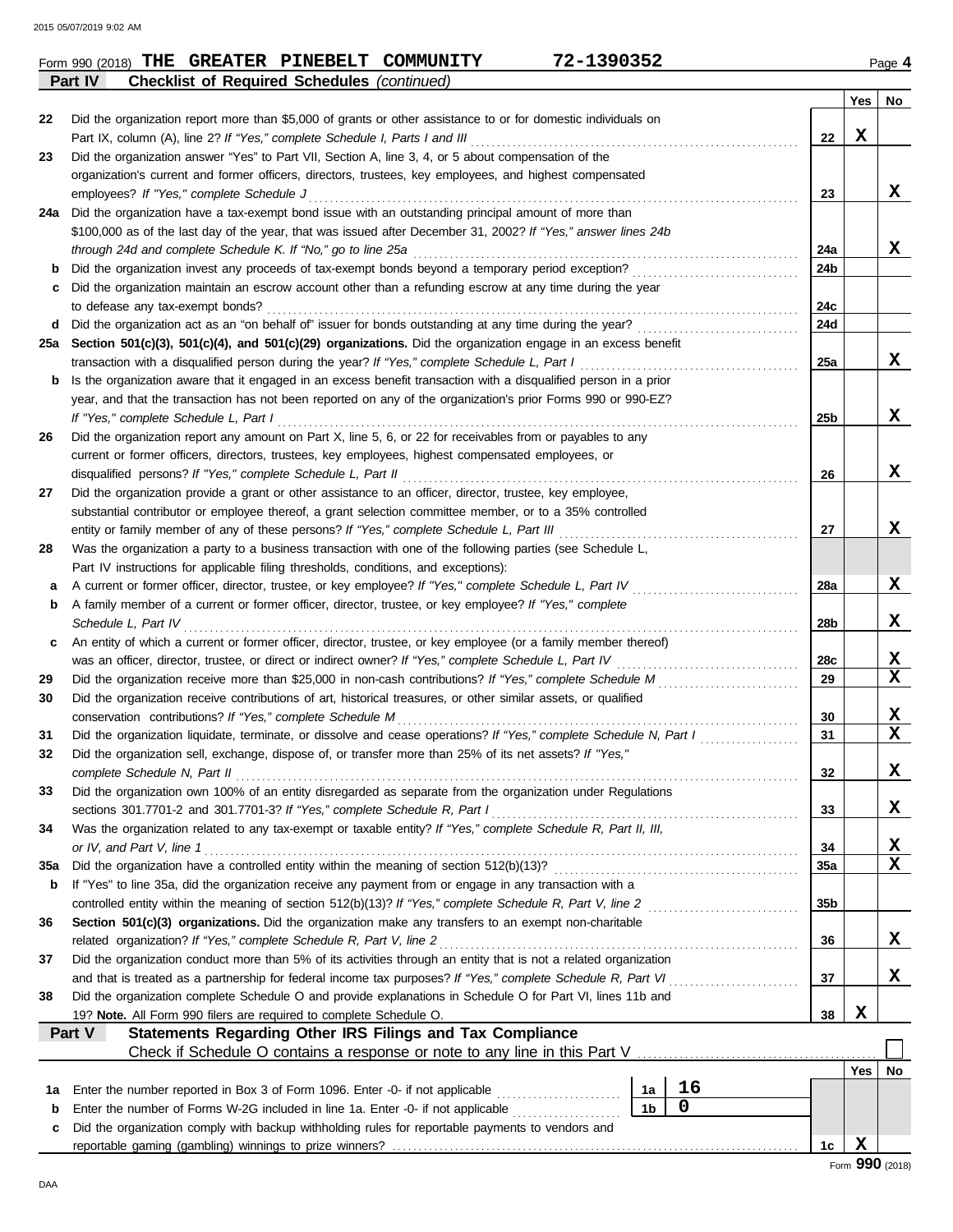|        |                                                                                                                                                 |                 |   |                | Yes | No          |  |  |
|--------|-------------------------------------------------------------------------------------------------------------------------------------------------|-----------------|---|----------------|-----|-------------|--|--|
| 2a     | Enter the number of employees reported on Form W-3, Transmittal of Wage and Tax                                                                 |                 |   |                |     |             |  |  |
|        | Statements, filed for the calendar year ending with or within the year covered by this return                                                   | 2a              | 3 |                |     |             |  |  |
| b      | If at least one is reported on line 2a, did the organization file all required federal employment tax returns?                                  |                 |   | 2b             | х   |             |  |  |
|        | Note. If the sum of lines 1a and 2a is greater than 250, you may be required to e-file (see instructions)                                       |                 |   |                |     |             |  |  |
| За     | Did the organization have unrelated business gross income of \$1,000 or more during the year?                                                   |                 |   |                |     |             |  |  |
| b      |                                                                                                                                                 |                 |   | 3b             |     |             |  |  |
| 4a     | At any time during the calendar year, did the organization have an interest in, or a signature or other authority over,                         |                 |   |                |     |             |  |  |
|        | a financial account in a foreign country (such as a bank account, securities account, or other financial account)?                              |                 |   | 4a             |     | x           |  |  |
| b      | If "Yes," enter the name of the foreign country: u                                                                                              |                 |   |                |     |             |  |  |
|        | See instructions for filing requirements for FinCEN Form 114, Report of Foreign Bank and Financial Accounts (FBAR).                             |                 |   |                |     |             |  |  |
| 5а     | Was the organization a party to a prohibited tax shelter transaction at any time during the tax year?                                           |                 |   | 5a             |     | x           |  |  |
| b      |                                                                                                                                                 |                 |   | 5 <sub>b</sub> |     | X           |  |  |
| c      | If "Yes" to line 5a or 5b, did the organization file Form 8886-T?                                                                               |                 |   | 5c             |     |             |  |  |
| 6а     | Does the organization have annual gross receipts that are normally greater than \$100,000, and did the                                          |                 |   |                |     |             |  |  |
|        | organization solicit any contributions that were not tax deductible as charitable contributions?                                                |                 |   | 6a             |     | x           |  |  |
| b      | If "Yes," did the organization include with every solicitation an express statement that such contributions or                                  |                 |   |                |     |             |  |  |
|        | gifts were not tax deductible?                                                                                                                  |                 |   | 6b             |     |             |  |  |
| 7      | Organizations that may receive deductible contributions under section 170(c).                                                                   |                 |   |                |     |             |  |  |
| а      | Did the organization receive a payment in excess of \$75 made partly as a contribution and partly for goods                                     |                 |   |                |     |             |  |  |
|        | and services provided to the payor?                                                                                                             |                 |   | 7a             |     |             |  |  |
| b      |                                                                                                                                                 |                 |   | 7b             |     |             |  |  |
| c      | Did the organization sell, exchange, or otherwise dispose of tangible personal property for which it was                                        |                 |   |                |     |             |  |  |
|        |                                                                                                                                                 |                 |   | 7c             |     |             |  |  |
| d      |                                                                                                                                                 | 7d              |   |                |     |             |  |  |
| е      |                                                                                                                                                 |                 |   | 7e             |     |             |  |  |
| f      | Did the organization, during the year, pay premiums, directly or indirectly, on a personal benefit contract?                                    |                 |   | 7f             |     |             |  |  |
| g      | If the organization received a contribution of qualified intellectual property, did the organization file Form 8899 as required?                |                 |   | 7g             |     |             |  |  |
| h      | If the organization received a contribution of cars, boats, airplanes, or other vehicles, did the organization file a Form 1098-C?              |                 |   | 7h             |     |             |  |  |
| 8      | Sponsoring organizations maintaining donor advised funds. Did a donor advised fund maintained by the                                            |                 |   | 8              |     | x           |  |  |
| 9      | sponsoring organization have excess business holdings at any time during the year?<br>Sponsoring organizations maintaining donor advised funds. |                 |   |                |     |             |  |  |
|        | Did the sponsoring organization make any taxable distributions under section 4966?                                                              |                 |   | 9a             |     | x           |  |  |
| а<br>b |                                                                                                                                                 |                 |   | 9b             |     | X           |  |  |
| 10     | Section 501(c)(7) organizations. Enter:                                                                                                         |                 |   |                |     |             |  |  |
| а      | Initiation fees and capital contributions included on Part VIII, line 12                                                                        | 10a             |   |                |     |             |  |  |
| b      | Gross receipts, included on Form 990, Part VIII, line 12, for public use of club facilities                                                     | 10 <sub>b</sub> |   |                |     |             |  |  |
| 11.    | Section 501(c)(12) organizations. Enter:                                                                                                        |                 |   |                |     |             |  |  |
| а      |                                                                                                                                                 | 11a             |   |                |     |             |  |  |
| b      | Gross income from other sources (Do not net amounts due or paid to other sources                                                                |                 |   |                |     |             |  |  |
|        |                                                                                                                                                 | 11 <sub>b</sub> |   |                |     |             |  |  |
| 12a    | Section 4947(a)(1) non-exempt charitable trusts. Is the organization filing Form 990 in lieu of Form 1041?                                      |                 |   | 12a            |     |             |  |  |
| b      | If "Yes," enter the amount of tax-exempt interest received or accrued during the year                                                           | 12b             |   |                |     |             |  |  |
| 13     | Section 501(c)(29) qualified nonprofit health insurance issuers.                                                                                |                 |   |                |     |             |  |  |
| а      |                                                                                                                                                 |                 |   | 13а            |     |             |  |  |
|        | Note. See the instructions for additional information the organization must report on Schedule O.                                               |                 |   |                |     |             |  |  |
| b      | Enter the amount of reserves the organization is required to maintain by the states in which                                                    |                 |   |                |     |             |  |  |
|        |                                                                                                                                                 | 13 <sub>b</sub> |   |                |     |             |  |  |
| c      |                                                                                                                                                 | 13c             |   |                |     |             |  |  |
| 14a    |                                                                                                                                                 |                 |   | 14a            |     | X           |  |  |
| b      | If "Yes," has it filed a Form 720 to report these payments? If "No," provide an explanation in Schedule O                                       |                 |   | 14b            |     |             |  |  |
| 15     | Is the organization subject to the section 4960 tax on payment(s) of more than \$1,000,000 in remuneration or                                   |                 |   |                |     |             |  |  |
|        |                                                                                                                                                 |                 |   | 15             |     | x           |  |  |
|        | If "Yes," see instructions and file Form 4720, Schedule N.                                                                                      |                 |   |                |     |             |  |  |
| 16     | Is the organization an educational institution subject to the section 4968 excise tax on net investment income?                                 |                 |   | 16             |     | X           |  |  |
|        | If "Yes," complete Form 4720, Schedule O.                                                                                                       |                 |   |                |     |             |  |  |
|        |                                                                                                                                                 |                 |   |                |     | $000$ $000$ |  |  |

**Part V Statements Regarding Other IRS Filings and Tax Compliance** *(continued)*

**Form 990 (2018) THE GREATER PINEBELT COMMUNITY 72-1390352** Page 5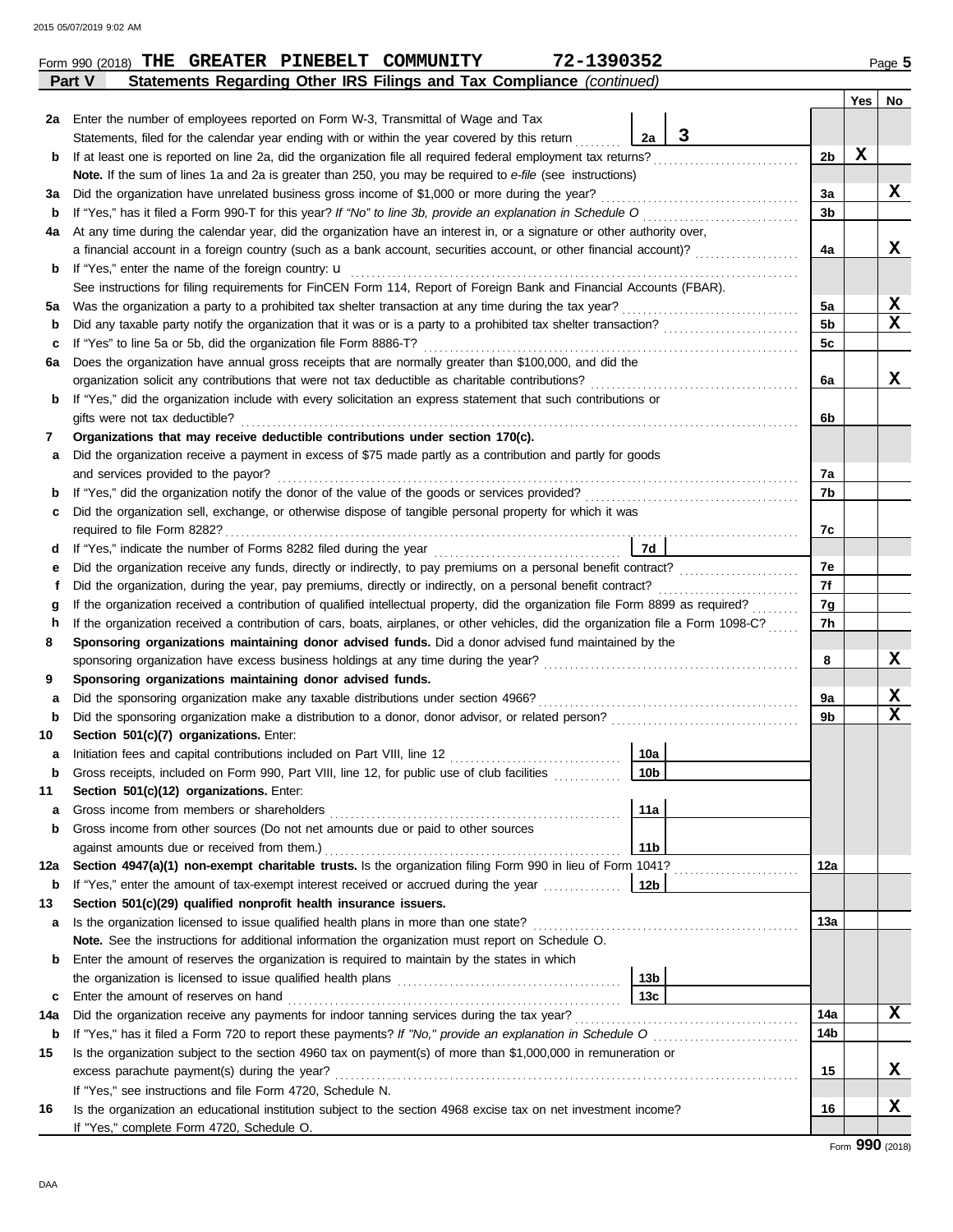|     | 72-1390352<br>Form 990 (2018) THE GREATER PINEBELT COMMUNITY                                                                        |              |             | Page 6          |
|-----|-------------------------------------------------------------------------------------------------------------------------------------|--------------|-------------|-----------------|
|     | Part VI<br>Governance, Management, and Disclosure For each "Yes" response to lines 2 through 7b below, and for a "No"               |              |             |                 |
|     | response to line 8a, 8b, or 10b below, describe the circumstances, processes, or changes in Schedule O. See instructions.           |              |             |                 |
|     |                                                                                                                                     |              |             | ΙXΙ             |
|     | Section A. Governing Body and Management                                                                                            |              |             |                 |
|     |                                                                                                                                     |              | Yes         | No              |
| 1а  | 25<br>1a<br>Enter the number of voting members of the governing body at the end of the tax year                                     |              |             |                 |
|     | If there are material differences in voting rights among members of the governing body, or                                          |              |             |                 |
|     | if the governing body delegated broad authority to an executive committee or similar                                                |              |             |                 |
|     | committee, explain in Schedule O.                                                                                                   |              |             |                 |
| b   | 25<br>1 <sub>b</sub><br>Enter the number of voting members included in line 1a, above, who are independent                          |              |             |                 |
| 2   | Did any officer, director, trustee, or key employee have a family relationship or a business relationship with                      |              |             |                 |
|     | any other officer, director, trustee, or key employee?                                                                              | 2            |             | X               |
| 3   | Did the organization delegate control over management duties customarily performed by or under the direct                           |              |             |                 |
|     | supervision of officers, directors, or trustees, or key employees to a management company or other person?                          | 3            |             | X               |
| 4   | Did the organization make any significant changes to its governing documents since the prior Form 990 was filed?                    | 4            |             | X               |
| 5   | Did the organization become aware during the year of a significant diversion of the organization's assets?                          | 5            |             | X               |
| 6   | Did the organization have members or stockholders?                                                                                  | 6            |             | X               |
| 7a  | Did the organization have members, stockholders, or other persons who had the power to elect or appoint                             |              |             |                 |
|     | one or more members of the governing body?                                                                                          | 7a           |             | x               |
|     | Are any governance decisions of the organization reserved to (or subject to approval by) members,                                   |              |             |                 |
| b   |                                                                                                                                     |              |             | x               |
|     | stockholders, or persons other than the governing body?                                                                             | 7b           |             |                 |
| 8   | Did the organization contemporaneously document the meetings held or written actions undertaken during the year by the following:   |              |             |                 |
| а   | The governing body?                                                                                                                 | 8а           | X           |                 |
| b   | Each committee with authority to act on behalf of the governing body?                                                               | 8b           | X           |                 |
| 9   | Is there any officer, director, trustee, or key employee listed in Part VII, Section A, who cannot be reached at                    |              |             |                 |
|     |                                                                                                                                     | 9            |             | x               |
|     | <b>Section B. Policies</b> (This Section B requests information about policies not required by the Internal Revenue Code.)          |              |             |                 |
|     |                                                                                                                                     |              | Yes         | No              |
| 10a | Did the organization have local chapters, branches, or affiliates?                                                                  | 10a          |             | X               |
| b   | If "Yes," did the organization have written policies and procedures governing the activities of such chapters,                      |              |             |                 |
|     |                                                                                                                                     | 10b          |             |                 |
| 11a | Has the organization provided a complete copy of this Form 990 to all members of its governing body before filing the form?         | 11a          |             | X               |
| b   | Describe in Schedule O the process, if any, used by the organization to review this Form 990.                                       |              |             |                 |
| 12a | Did the organization have a written conflict of interest policy? If "No," go to line 13                                             | 12a          | X           |                 |
| b   | Were officers, directors, or trustees, and key employees required to disclose annually interests that could give rise to conflicts? | 12b          | X           |                 |
| c   | Did the organization regularly and consistently monitor and enforce compliance with the policy? If "Yes,"                           |              |             |                 |
|     | describe in Schedule O how this was done                                                                                            | 12c          | $\mathbf x$ |                 |
| 13  | Did the organization have a written whistleblower policy?                                                                           | 13           | $\mathbf x$ |                 |
| 14  | Did the organization have a written document retention and destruction policy?                                                      | 14           | X           |                 |
| 15  | Did the process for determining compensation of the following persons include a review and approval by                              |              |             |                 |
|     | independent persons, comparability data, and contemporaneous substantiation of the deliberation and decision?                       |              |             |                 |
| а   | The organization's CEO, Executive Director, or top management official                                                              | 15a          | X           |                 |
| b   | Other officers or key employees of the organization                                                                                 | 15b          | X           |                 |
|     | If "Yes" to line 15a or 15b, describe the process in Schedule O (see instructions).                                                 |              |             |                 |
| 16a | Did the organization invest in, contribute assets to, or participate in a joint venture or similar arrangement                      |              |             |                 |
|     | with a taxable entity during the year?                                                                                              | 16a          |             | x               |
| b   | If "Yes," did the organization follow a written policy or procedure requiring the organization to evaluate its                      |              |             |                 |
|     | participation in joint venture arrangements under applicable federal tax law, and take steps to safeguard the                       |              |             |                 |
|     |                                                                                                                                     | 16b          |             |                 |
|     | <b>Section C. Disclosure</b>                                                                                                        |              |             |                 |
| 17  | List the states with which a copy of this Form 990 is required to be filed $\mathbf u$ None                                         |              |             |                 |
| 18  | Section 6104 requires an organization to make its Forms 1023 (1024 or 1024-A if applicable), 990, and 990-T (Section 501(c)         |              |             |                 |
|     | (3)s only) available for public inspection. Indicate how you made these available. Check all that apply.                            |              |             |                 |
|     | Another's website $ \mathbf{X} $ Upon request<br>Own website<br>Other (explain in Schedule O)                                       |              |             |                 |
| 19  | Describe in Schedule O whether (and if so, how) the organization made its governing documents, conflict of interest policy, and     |              |             |                 |
|     | financial statements available to the public during the tax year.                                                                   |              |             |                 |
| 20  | State the name, address, and telephone number of the person who possesses the organization's books and records <b>u</b>             |              |             |                 |
|     | GREATER PINEBELT COMMUNITY FOUNDATI 1501 ADELINE STREET                                                                             |              |             |                 |
|     | 39401<br>MS<br><b>HATTIESBURG</b>                                                                                                   | 601-583-6180 |             |                 |
| DAA |                                                                                                                                     |              |             | Form 990 (2018) |
|     |                                                                                                                                     |              |             |                 |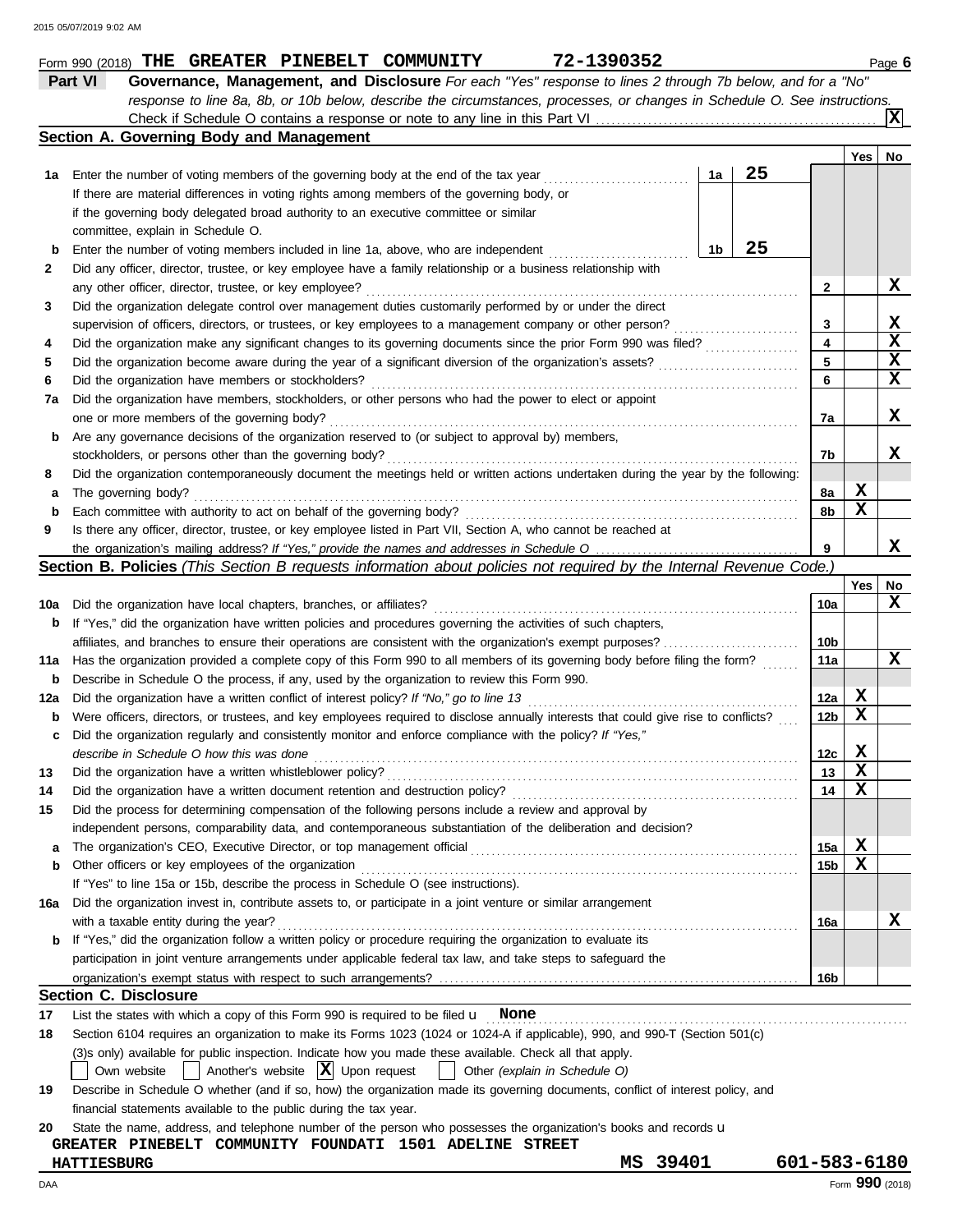|                                                                                               | 72-1390352<br>Form 990 (2018) THE GREATER PINEBELT COMMUNITY                                                                                                                                                                        | Page 7 |  |  |  |  |  |  |  |
|-----------------------------------------------------------------------------------------------|-------------------------------------------------------------------------------------------------------------------------------------------------------------------------------------------------------------------------------------|--------|--|--|--|--|--|--|--|
| Part VII                                                                                      | Compensation of Officers, Directors, Trustees, Key Employees, Highest Compensated Employees, and                                                                                                                                    |        |  |  |  |  |  |  |  |
|                                                                                               | <b>Independent Contractors</b>                                                                                                                                                                                                      |        |  |  |  |  |  |  |  |
|                                                                                               | Check if Schedule O contains a response or note to any line in this Part VII                                                                                                                                                        |        |  |  |  |  |  |  |  |
| Officers, Directors, Trustees, Key Employees, and Highest Compensated Employees<br>Section A. |                                                                                                                                                                                                                                     |        |  |  |  |  |  |  |  |
|                                                                                               | 1a Complete this table for all persons required to be listed. Report compensation for the calendar year ending with or within the<br>organization's tax year.                                                                       |        |  |  |  |  |  |  |  |
|                                                                                               | • List all of the organization's current officers, directors, trustees (whether individuals or organizations), regardless of amount of<br>compensation. Enter -0- in columns $(D)$ , $(E)$ , and $(F)$ if no compensation was paid. |        |  |  |  |  |  |  |  |

● List all of the organization's **current** key employees, if any. See instructions for definition of "key employee."

who received reportable compensation (Box 5 of Form W-2 and/or Box 7 of Form 1099-MISC) of more than \$100,000 from the organization and any related organizations. ■ List the organization's five **current** highest compensated employees (other than an officer, director, trustee, or key employee)<br> **•** Preceived reportable compensation (Box 5 of Form *M, 2 and/or Box 7 of Form 1000 MISC* 

■ List all of the organization's **former** officers, key employees, and highest compensated employees who received more than<br> **•** 00.000 of reportable compensation from the ergonization and any related ergonizations \$100,000 of reportable compensation from the organization and any related organizations.

■ List all of the organization's **former directors or trustees** that received, in the capacity as a former director or trustee of the<br>paization, more than \$10,000 of reportable compensation from the organization and any r organization, more than \$10,000 of reportable compensation from the organization and any related organizations. List persons in the following order: individual trustees or directors; institutional trustees; officers; key employees; highest

compensated employees; and former such persons.

 $\overline{X}$  Check this box if neither the organization nor any related organization compensated any current officer, director, or trustee.

| (A)<br>Name and Title | (B)<br>Average<br>hours per<br>week<br>(list any               | (C)<br>Position<br>(do not check more than one<br>box, unless person is both an<br>officer and a director/trustee) |                       |             |              |                                 |        | (D)<br>Reportable<br>compensation<br>from<br>the | (E)<br>Reportable<br>compensation from<br>related<br>organizations | (F)<br>Estimated<br>amount of<br>other<br>compensation   |
|-----------------------|----------------------------------------------------------------|--------------------------------------------------------------------------------------------------------------------|-----------------------|-------------|--------------|---------------------------------|--------|--------------------------------------------------|--------------------------------------------------------------------|----------------------------------------------------------|
|                       | hours for<br>related<br>organizations<br>below dotted<br>line) | Individual trustee<br>or director                                                                                  | Institutional trustee | Officer     | Key employee | Highest compensated<br>employee | Former | organization<br>(W-2/1099-MISC)                  | (W-2/1099-MISC)                                                    | from the<br>organization<br>and related<br>organizations |
| (1) TERRI BELL        | 0.00                                                           |                                                                                                                    |                       |             |              |                                 |        |                                                  |                                                                    |                                                          |
| PRESIDENT             | 0.00                                                           | $\mathbf x$                                                                                                        |                       | $\mathbf x$ |              |                                 |        | 0                                                | 0                                                                  | $\mathbf 0$                                              |
| (2) BRADY RAANES      | 0.00                                                           |                                                                                                                    |                       |             |              |                                 |        |                                                  |                                                                    |                                                          |
| VICE PRESIDENT        | 0.00                                                           | $\mathbf x$                                                                                                        |                       | $\mathbf x$ |              |                                 |        | 0                                                | 0                                                                  | $\pmb{0}$                                                |
| (3) PAUL LAUGHLIN     | 0.00                                                           |                                                                                                                    |                       |             |              |                                 |        |                                                  |                                                                    |                                                          |
| <b>SECRETARY</b>      | 0.00                                                           | $\mathbf x$                                                                                                        |                       | $\mathbf x$ |              |                                 |        | 0                                                | 0                                                                  | $\pmb{0}$                                                |
| (4) DAVID BURCKEL     |                                                                |                                                                                                                    |                       |             |              |                                 |        |                                                  |                                                                    |                                                          |
|                       | 0.00                                                           |                                                                                                                    |                       |             |              |                                 |        |                                                  |                                                                    |                                                          |
| <b>TREASURER</b>      | 0.00                                                           | $\mathbf x$                                                                                                        |                       | $\mathbf x$ |              |                                 |        | 0                                                | 0                                                                  | $\mathbf 0$                                              |
| (5)                   |                                                                |                                                                                                                    |                       |             |              |                                 |        |                                                  |                                                                    |                                                          |
| (6)                   |                                                                |                                                                                                                    |                       |             |              |                                 |        |                                                  |                                                                    |                                                          |
| (7)                   |                                                                |                                                                                                                    |                       |             |              |                                 |        |                                                  |                                                                    |                                                          |
|                       |                                                                |                                                                                                                    |                       |             |              |                                 |        |                                                  |                                                                    |                                                          |
| (8)                   |                                                                |                                                                                                                    |                       |             |              |                                 |        |                                                  |                                                                    |                                                          |
|                       |                                                                |                                                                                                                    |                       |             |              |                                 |        |                                                  |                                                                    |                                                          |
| (9)                   |                                                                |                                                                                                                    |                       |             |              |                                 |        |                                                  |                                                                    |                                                          |
|                       |                                                                |                                                                                                                    |                       |             |              |                                 |        |                                                  |                                                                    |                                                          |
| (10)                  |                                                                |                                                                                                                    |                       |             |              |                                 |        |                                                  |                                                                    |                                                          |
|                       |                                                                |                                                                                                                    |                       |             |              |                                 |        |                                                  |                                                                    |                                                          |
| (11)                  |                                                                |                                                                                                                    |                       |             |              |                                 |        |                                                  |                                                                    |                                                          |
|                       |                                                                |                                                                                                                    |                       |             |              |                                 |        |                                                  |                                                                    |                                                          |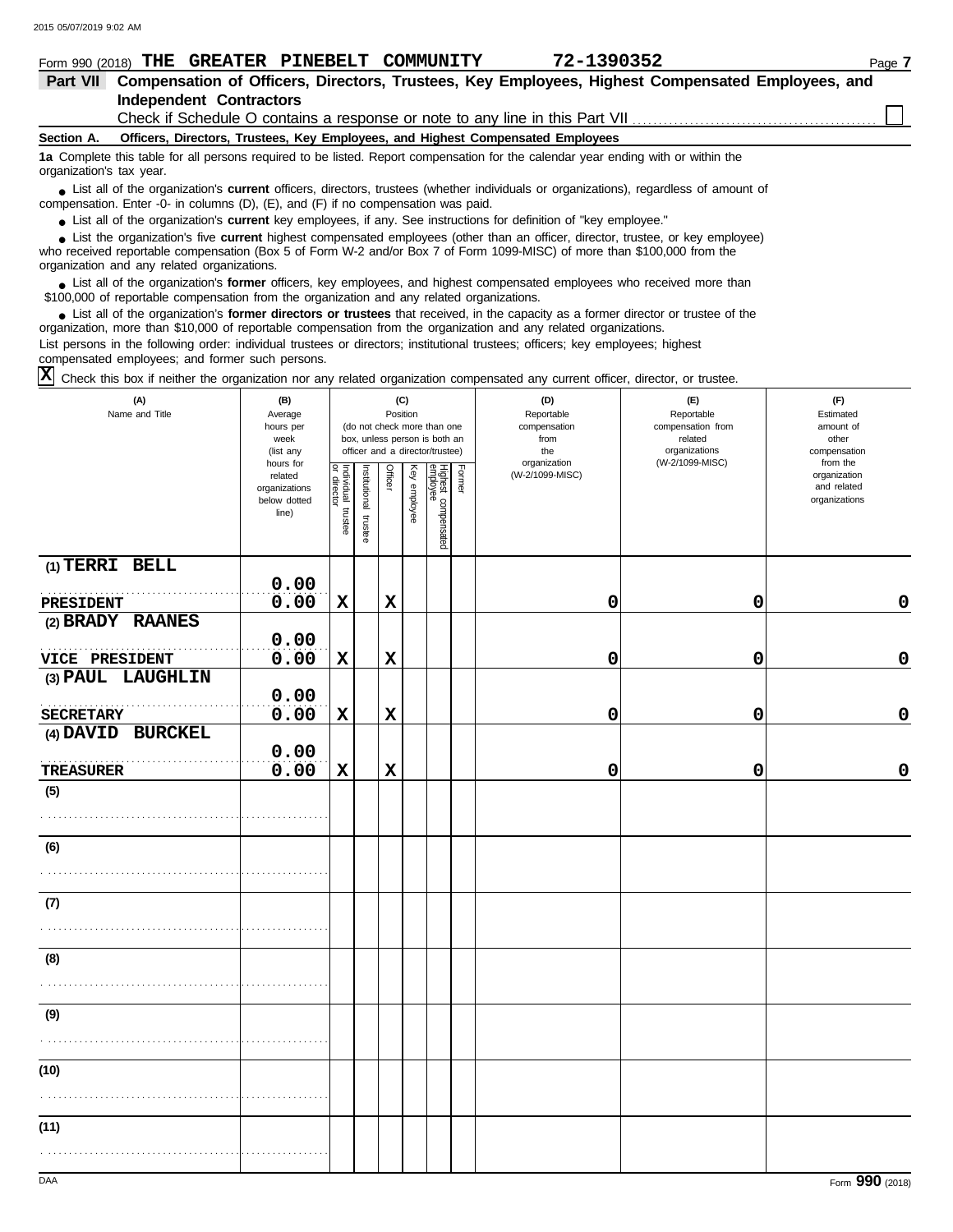| <b>Part VII</b> | (A)                                                                                           | (B)<br>Average<br>hours per<br>week<br>(list any<br>hours for<br>related<br>organizations<br>below dotted |                       |                                                                                                                                      |              |                                 |                                           |                                 | Section A. Officers, Directors, Trustees, Key Employees, and Highest Compensated Employees (continued)<br>(D)      | (E)                                                                                                                                                                                                                            |                                                             | (F) |                     |
|-----------------|-----------------------------------------------------------------------------------------------|-----------------------------------------------------------------------------------------------------------|-----------------------|--------------------------------------------------------------------------------------------------------------------------------------|--------------|---------------------------------|-------------------------------------------|---------------------------------|--------------------------------------------------------------------------------------------------------------------|--------------------------------------------------------------------------------------------------------------------------------------------------------------------------------------------------------------------------------|-------------------------------------------------------------|-----|---------------------|
|                 |                                                                                               |                                                                                                           |                       | (C)<br>Name and title<br>Position<br>(do not check more than one<br>box, unless person is both an<br>officer and a director/trustee) |              |                                 | Reportable<br>compensation<br>from<br>the |                                 | Reportable<br>compensation from<br>related<br>organizations                                                        |                                                                                                                                                                                                                                | Estimated<br>amount of<br>other<br>compensation<br>from the |     |                     |
|                 | Individual 1<br>trustee<br>line)                                                              |                                                                                                           | Institutional trustee | Officer                                                                                                                              | Key employee | Highest compensated<br>employee | Former                                    | organization<br>(W-2/1099-MISC) | (W-2/1099-MISC)                                                                                                    |                                                                                                                                                                                                                                | organization<br>and related<br>organizations                |     |                     |
|                 |                                                                                               |                                                                                                           |                       |                                                                                                                                      |              |                                 |                                           |                                 |                                                                                                                    |                                                                                                                                                                                                                                |                                                             |     |                     |
|                 |                                                                                               |                                                                                                           |                       |                                                                                                                                      |              |                                 |                                           |                                 |                                                                                                                    |                                                                                                                                                                                                                                |                                                             |     |                     |
|                 |                                                                                               |                                                                                                           |                       |                                                                                                                                      |              |                                 |                                           |                                 |                                                                                                                    |                                                                                                                                                                                                                                |                                                             |     |                     |
|                 |                                                                                               |                                                                                                           |                       |                                                                                                                                      |              |                                 |                                           |                                 |                                                                                                                    |                                                                                                                                                                                                                                |                                                             |     |                     |
|                 |                                                                                               |                                                                                                           |                       |                                                                                                                                      |              |                                 |                                           |                                 |                                                                                                                    |                                                                                                                                                                                                                                |                                                             |     |                     |
|                 |                                                                                               |                                                                                                           |                       |                                                                                                                                      |              |                                 |                                           |                                 |                                                                                                                    |                                                                                                                                                                                                                                |                                                             |     |                     |
|                 |                                                                                               |                                                                                                           |                       |                                                                                                                                      |              |                                 |                                           |                                 |                                                                                                                    |                                                                                                                                                                                                                                |                                                             |     |                     |
|                 |                                                                                               |                                                                                                           |                       |                                                                                                                                      |              |                                 |                                           |                                 |                                                                                                                    |                                                                                                                                                                                                                                |                                                             |     |                     |
|                 | Total from continuation sheets to Part VII, Section A                                         |                                                                                                           |                       |                                                                                                                                      |              |                                 |                                           | u                               |                                                                                                                    |                                                                                                                                                                                                                                |                                                             |     |                     |
| d               |                                                                                               |                                                                                                           |                       |                                                                                                                                      |              |                                 |                                           |                                 |                                                                                                                    |                                                                                                                                                                                                                                |                                                             |     |                     |
| 2               | reportable compensation from the organization $\bf{u}$ 0                                      |                                                                                                           |                       |                                                                                                                                      |              |                                 |                                           |                                 | Total number of individuals (including but not limited to those listed above) who received more than \$100,000 of  |                                                                                                                                                                                                                                |                                                             |     |                     |
| 3               |                                                                                               |                                                                                                           |                       |                                                                                                                                      |              |                                 |                                           |                                 | Did the organization list any former officer, director, or trustee, key employee, or highest compensated           |                                                                                                                                                                                                                                |                                                             |     | Yes<br>No           |
| 4               |                                                                                               |                                                                                                           |                       |                                                                                                                                      |              |                                 |                                           |                                 | For any individual listed on line 1a, is the sum of reportable compensation and other compensation from the        |                                                                                                                                                                                                                                |                                                             | 3   | X                   |
|                 |                                                                                               |                                                                                                           |                       |                                                                                                                                      |              |                                 |                                           |                                 | organization and related organizations greater than \$150,000? If "Yes," complete Schedule J for such              |                                                                                                                                                                                                                                |                                                             |     |                     |
| 5               |                                                                                               |                                                                                                           |                       |                                                                                                                                      |              |                                 |                                           |                                 | Did any person listed on line 1a receive or accrue compensation from any unrelated organization or individual      | individual with a construction of the construction of the construction of the construction of the construction of the construction of the construction of the construction of the construction of the construction of the cons |                                                             | 4   | X                   |
|                 | Section B. Independent Contractors                                                            |                                                                                                           |                       |                                                                                                                                      |              |                                 |                                           |                                 |                                                                                                                    |                                                                                                                                                                                                                                |                                                             | 5   | x                   |
| 1               |                                                                                               |                                                                                                           |                       |                                                                                                                                      |              |                                 |                                           |                                 | Complete this table for your five highest compensated independent contractors that received more than \$100,000 of |                                                                                                                                                                                                                                |                                                             |     |                     |
|                 |                                                                                               | (A)<br>Name and business address                                                                          |                       |                                                                                                                                      |              |                                 |                                           |                                 |                                                                                                                    | compensation from the organization. Report compensation for the calendar year ending with or within the organization's tax year.<br>(B)<br>Description of services                                                             |                                                             |     | (C)<br>Compensation |
|                 |                                                                                               |                                                                                                           |                       |                                                                                                                                      |              |                                 |                                           |                                 |                                                                                                                    |                                                                                                                                                                                                                                |                                                             |     |                     |
|                 |                                                                                               |                                                                                                           |                       |                                                                                                                                      |              |                                 |                                           |                                 |                                                                                                                    |                                                                                                                                                                                                                                |                                                             |     |                     |
|                 |                                                                                               |                                                                                                           |                       |                                                                                                                                      |              |                                 |                                           |                                 |                                                                                                                    |                                                                                                                                                                                                                                |                                                             |     |                     |
|                 |                                                                                               |                                                                                                           |                       |                                                                                                                                      |              |                                 |                                           |                                 |                                                                                                                    |                                                                                                                                                                                                                                |                                                             |     |                     |
| 2               | Total number of independent contractors (including but not limited to those listed above) who |                                                                                                           |                       |                                                                                                                                      |              |                                 |                                           |                                 |                                                                                                                    |                                                                                                                                                                                                                                |                                                             |     |                     |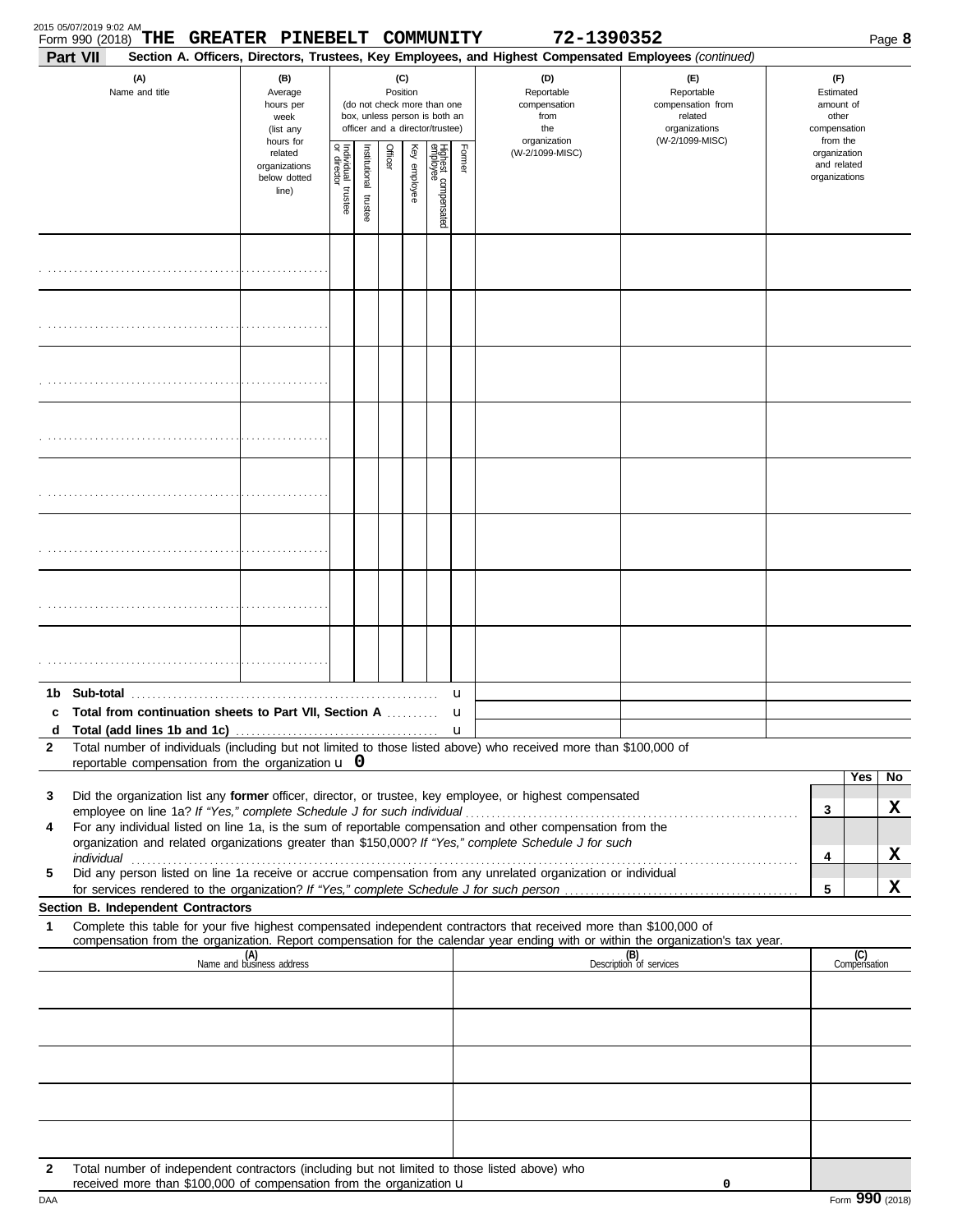| Part VIII                    |    | Form 990 (2018) THE GREATER PINEBELT COMMUNITY<br><b>Statement of Revenue</b>       |                |               |                      | 72-1390352                                         |                                         | Page 9                                                           |
|------------------------------|----|-------------------------------------------------------------------------------------|----------------|---------------|----------------------|----------------------------------------------------|-----------------------------------------|------------------------------------------------------------------|
|                              |    |                                                                                     |                |               |                      |                                                    |                                         |                                                                  |
|                              |    |                                                                                     |                |               | (A)<br>Total revenue | (B)<br>Related or<br>exempt<br>function<br>revenue | (C)<br>Unrelated<br>business<br>revenue | (D)<br>Revenue<br>excluded from tax<br>under sections<br>512-514 |
|                              |    | 1a Federated campaigns                                                              | 1a             |               |                      |                                                    |                                         |                                                                  |
|                              |    | <b>b</b> Membership dues                                                            | 1 <sub>b</sub> |               |                      |                                                    |                                         |                                                                  |
|                              |    | c Fundraising events                                                                | 1 <sub>c</sub> |               |                      |                                                    |                                         |                                                                  |
|                              |    | d Related organizations                                                             | 1 <sub>d</sub> |               |                      |                                                    |                                         |                                                                  |
|                              |    | e Government grants (contributions)                                                 | 1e             |               |                      |                                                    |                                         |                                                                  |
| Contributions, Gifts, Grants |    | f All other contributions, gifts, grants,<br>and similar amounts not included above | 1f             | 2,614,391     |                      |                                                    |                                         |                                                                  |
|                              |    | g Noncash contributions included in lines 1a-1f:                                    |                |               |                      |                                                    |                                         |                                                                  |
|                              |    |                                                                                     |                |               | 2,614,391            |                                                    |                                         |                                                                  |
|                              |    |                                                                                     |                | Busn. Code    |                      |                                                    |                                         |                                                                  |
| 2a                           |    |                                                                                     |                |               |                      |                                                    |                                         |                                                                  |
|                              | b  |                                                                                     |                |               |                      |                                                    |                                         |                                                                  |
|                              | c  |                                                                                     |                |               |                      |                                                    |                                         |                                                                  |
|                              | d  |                                                                                     |                |               |                      |                                                    |                                         |                                                                  |
|                              | е  |                                                                                     |                |               |                      |                                                    |                                         |                                                                  |
|                              |    | f All other program service revenue                                                 |                |               |                      |                                                    |                                         |                                                                  |
|                              |    |                                                                                     |                |               |                      |                                                    |                                         |                                                                  |
| 3                            |    | Investment income (including dividends, interest,                                   |                |               |                      |                                                    |                                         |                                                                  |
|                              |    |                                                                                     |                | $\mathbf{u}$  | $-246,482$           | $-246, 482$                                        |                                         |                                                                  |
| 4                            |    | Income from investment of tax-exempt bond proceeds u                                |                |               |                      |                                                    |                                         |                                                                  |
| 5                            |    |                                                                                     |                |               |                      |                                                    |                                         |                                                                  |
|                              |    | (i) Real                                                                            |                | (ii) Personal |                      |                                                    |                                         |                                                                  |
|                              |    | 6a Gross rents                                                                      |                |               |                      |                                                    |                                         |                                                                  |
|                              | b  | Less: rental exps.                                                                  |                |               |                      |                                                    |                                         |                                                                  |
|                              |    | Rental inc. or (loss)                                                               |                |               |                      |                                                    |                                         |                                                                  |
|                              | d  | <b>7a</b> Gross amount from                                                         |                | $\mathbf{u}$  |                      |                                                    |                                         |                                                                  |
|                              |    | (i) Securities<br>sales of assets                                                   |                | (ii) Other    |                      |                                                    |                                         |                                                                  |
|                              |    | other than inventory                                                                |                |               |                      |                                                    |                                         |                                                                  |
|                              | b. | Less: cost or other                                                                 |                |               |                      |                                                    |                                         |                                                                  |
|                              |    | basis & sales exps.                                                                 |                | 242           |                      |                                                    |                                         |                                                                  |
|                              |    | c Gain or (loss)                                                                    |                | $-242$        |                      |                                                    |                                         |                                                                  |
|                              | d  |                                                                                     |                | $\mathbf{u}$  | $-242$               | $-242$                                             |                                         |                                                                  |
|                              |    | 8a Gross income from fundraising events                                             |                |               |                      |                                                    |                                         |                                                                  |
|                              |    | (not including $\$\dots$                                                            |                |               |                      |                                                    |                                         |                                                                  |
|                              |    | of contributions reported on line 1c).                                              |                |               |                      |                                                    |                                         |                                                                  |
|                              |    | See Part IV, line 18<br>.                                                           | a              |               |                      |                                                    |                                         |                                                                  |

**b**

Less: direct expenses ...........

**b**

|   | c Net income or (loss) from fundraising events  u                                   |              |           |            |                 |
|---|-------------------------------------------------------------------------------------|--------------|-----------|------------|-----------------|
|   | 9a Gross income from gaming activities.                                             |              |           |            |                 |
|   | See Part IV, line 19 $\ldots$ a                                                     |              |           |            |                 |
|   | <b>b</b> Less: direct expenses                                                      |              |           |            |                 |
|   | <b>c</b> Net income or (loss) from gaming activities $\dots \dots$                  |              |           |            |                 |
|   | <b>10a</b> Gross sales of inventory, less                                           |              |           |            |                 |
|   | returns and allowances  a                                                           |              |           |            |                 |
|   | <b>b</b> Less: cost of goods sold<br>b                                              |              |           |            |                 |
|   | c Net income or (loss) from sales of inventory  u                                   |              |           |            |                 |
|   | Miscellaneous Revenue                                                               | Busn. Code   |           |            |                 |
|   | 11a MISCELLANEOUS INCOME                                                            |              | 131,985   | 131,985    |                 |
| b | MANAGEMENT FEES                                                                     |              | 14,713    | 14,713     |                 |
|   | RENTAL INCOME                                                                       |              | 13,988    |            | 13,988          |
|   | <b>d</b> All other revenue $\ldots, \ldots, \ldots, \ldots, \ldots, \ldots, \ldots$ |              |           |            |                 |
|   |                                                                                     | $\mathbf{u}$ | 160,686   |            |                 |
|   |                                                                                     | $\mathbf u$  | 2,528,353 | $-100,026$ | 13,988          |
|   |                                                                                     |              |           |            | Form 990 (2018) |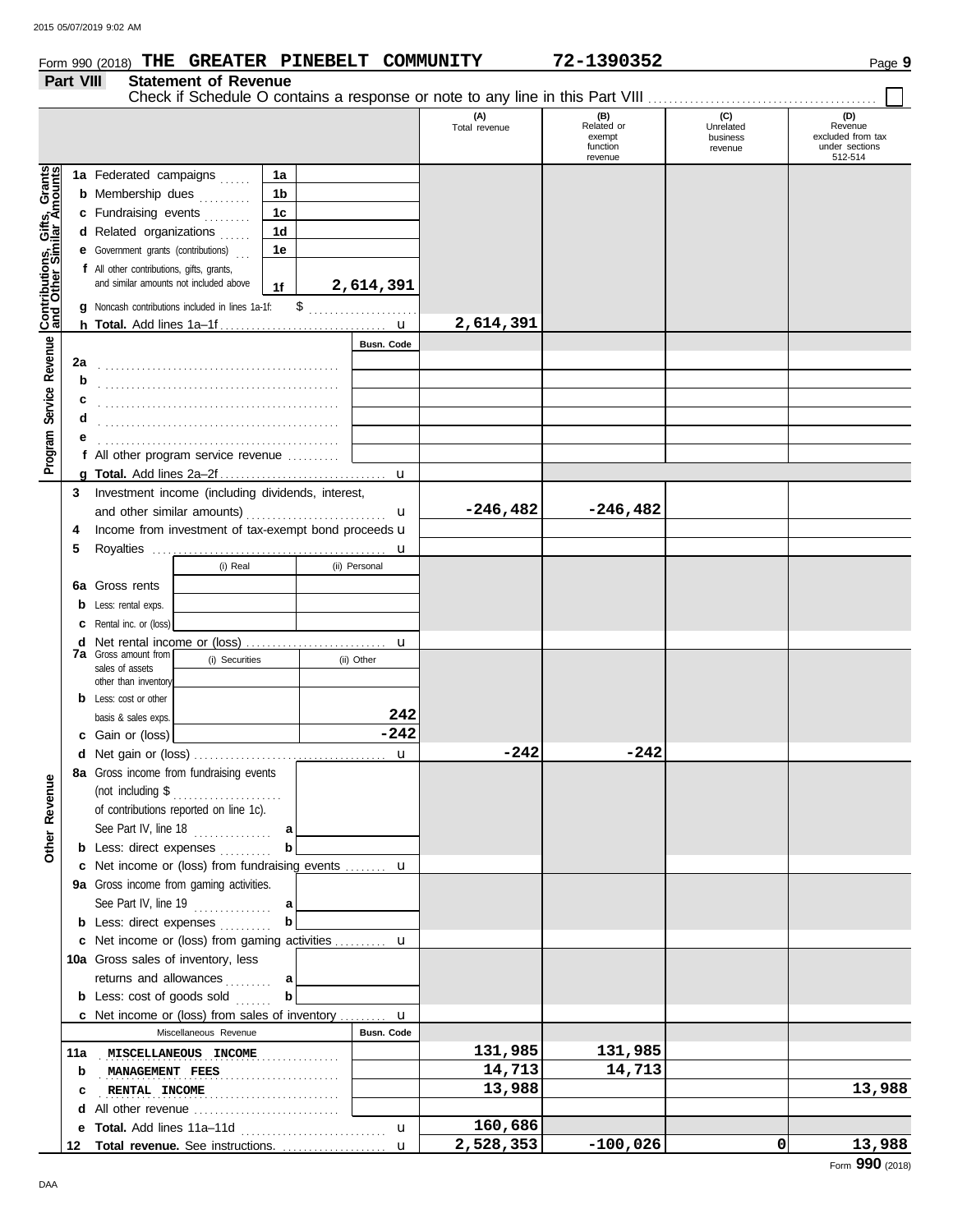### **Form 990 (2018) THE GREATER PINEBELT COMMUNITY 72-1390352** Page 10

 $\overline{\phantom{1}}$ 

### **Part IX Statement of Functional Expenses**

*Section 501(c)(3) and 501(c)(4) organizations must complete all columns. All other organizations must complete column (A).* Check if Schedule O contains a response or note to any line in this Part IX

|          | Crieck in Scriedule O contains a response or note to any line in this Fart IX.                                                                                                                                                                                                                                                                                                                                                                                                                                              |                       |                                    |                                           |                                |
|----------|-----------------------------------------------------------------------------------------------------------------------------------------------------------------------------------------------------------------------------------------------------------------------------------------------------------------------------------------------------------------------------------------------------------------------------------------------------------------------------------------------------------------------------|-----------------------|------------------------------------|-------------------------------------------|--------------------------------|
|          | Do not include amounts reported on lines 6b,<br>7b, 8b, 9b, and 10b of Part VIII.                                                                                                                                                                                                                                                                                                                                                                                                                                           | (A)<br>Total expenses | (B)<br>Program service<br>expenses | (C)<br>Management and<br>general expenses | (D)<br>Fundraising<br>expenses |
|          | 1 Grants and other assistance to domestic organizations                                                                                                                                                                                                                                                                                                                                                                                                                                                                     |                       |                                    |                                           |                                |
|          | and domestic governments. See Part IV, line 21                                                                                                                                                                                                                                                                                                                                                                                                                                                                              | 1,482,886             | 1,482,886                          |                                           |                                |
|          | 2 Grants and other assistance to domestic                                                                                                                                                                                                                                                                                                                                                                                                                                                                                   |                       |                                    |                                           |                                |
|          | individuals. See Part IV, line 22                                                                                                                                                                                                                                                                                                                                                                                                                                                                                           | 643,070               | 643,070                            |                                           |                                |
|          |                                                                                                                                                                                                                                                                                                                                                                                                                                                                                                                             |                       |                                    |                                           |                                |
| 3        | Grants and other assistance to foreign                                                                                                                                                                                                                                                                                                                                                                                                                                                                                      |                       |                                    |                                           |                                |
|          | organizations, foreign governments, and foreign                                                                                                                                                                                                                                                                                                                                                                                                                                                                             |                       |                                    |                                           |                                |
|          | individuals. See Part IV, lines 15 and 16                                                                                                                                                                                                                                                                                                                                                                                                                                                                                   |                       |                                    |                                           |                                |
|          | Benefits paid to or for members                                                                                                                                                                                                                                                                                                                                                                                                                                                                                             |                       |                                    |                                           |                                |
| 5.       | Compensation of current officers, directors,                                                                                                                                                                                                                                                                                                                                                                                                                                                                                |                       |                                    |                                           |                                |
|          | trustees, and key employees<br>.                                                                                                                                                                                                                                                                                                                                                                                                                                                                                            |                       |                                    |                                           |                                |
| 6        | Compensation not included above, to disqualified                                                                                                                                                                                                                                                                                                                                                                                                                                                                            |                       |                                    |                                           |                                |
|          | persons (as defined under section 4958(f)(1)) and                                                                                                                                                                                                                                                                                                                                                                                                                                                                           |                       |                                    |                                           |                                |
|          | persons described in section 4958(c)(3)(B)                                                                                                                                                                                                                                                                                                                                                                                                                                                                                  |                       |                                    |                                           |                                |
| 7        | Other salaries and wages<br>.                                                                                                                                                                                                                                                                                                                                                                                                                                                                                               | 146,733               | 19,859                             | 49,482                                    | 77,392                         |
| 8        | Pension plan accruals and contributions (include                                                                                                                                                                                                                                                                                                                                                                                                                                                                            |                       |                                    |                                           |                                |
|          | section 401(k) and 403(b) employer contributions)                                                                                                                                                                                                                                                                                                                                                                                                                                                                           |                       |                                    |                                           |                                |
| 9        | Other employee benefits                                                                                                                                                                                                                                                                                                                                                                                                                                                                                                     | 13,955                |                                    | 2,642                                     | 6,860                          |
| 10       |                                                                                                                                                                                                                                                                                                                                                                                                                                                                                                                             | 9,326                 | $\frac{4,453}{1,338}$              | $\overline{2}$ , 150                      | 5,838                          |
| 11       | Fees for services (non-employees):                                                                                                                                                                                                                                                                                                                                                                                                                                                                                          |                       |                                    |                                           |                                |
|          |                                                                                                                                                                                                                                                                                                                                                                                                                                                                                                                             |                       |                                    |                                           |                                |
| a        | Management                                                                                                                                                                                                                                                                                                                                                                                                                                                                                                                  |                       |                                    |                                           |                                |
| b        |                                                                                                                                                                                                                                                                                                                                                                                                                                                                                                                             | 34,377                |                                    | 34,377                                    |                                |
|          |                                                                                                                                                                                                                                                                                                                                                                                                                                                                                                                             |                       |                                    |                                           |                                |
| d        | Lobbying                                                                                                                                                                                                                                                                                                                                                                                                                                                                                                                    |                       |                                    |                                           |                                |
|          | Professional fundraising services. See Part IV, line 17                                                                                                                                                                                                                                                                                                                                                                                                                                                                     |                       |                                    |                                           |                                |
| f        | Investment management fees                                                                                                                                                                                                                                                                                                                                                                                                                                                                                                  |                       |                                    |                                           |                                |
| a        | Other. (If line 11g amount exceeds 10% of line 25, column                                                                                                                                                                                                                                                                                                                                                                                                                                                                   |                       |                                    |                                           |                                |
|          | (A) amount, list line 11g expenses on Schedule O.)                                                                                                                                                                                                                                                                                                                                                                                                                                                                          |                       |                                    |                                           |                                |
| 12       |                                                                                                                                                                                                                                                                                                                                                                                                                                                                                                                             |                       |                                    |                                           |                                |
| 13       |                                                                                                                                                                                                                                                                                                                                                                                                                                                                                                                             | 5,392                 |                                    | 5,392                                     |                                |
| 14       | Information technology                                                                                                                                                                                                                                                                                                                                                                                                                                                                                                      |                       |                                    |                                           |                                |
| 15       |                                                                                                                                                                                                                                                                                                                                                                                                                                                                                                                             |                       |                                    |                                           |                                |
| 16       |                                                                                                                                                                                                                                                                                                                                                                                                                                                                                                                             | 14,462                |                                    | 14,462                                    |                                |
| 17       | $\begin{minipage}[c]{0.9\linewidth} \begin{tabular}{l} \textbf{Travel} \end{tabular} \end{minipage} \end{minipage} \begin{minipage}[c]{0.9\linewidth} \begin{tabular}{l} \textbf{True} \end{tabular} \end{minipage} \end{minipage} \begin{minipage}[c]{0.9\linewidth} \begin{tabular}{l} \textbf{True} \end{tabular} \end{minipage} \end{minipage} \begin{minipage}[c]{0.9\linewidth} \begin{tabular}{l} \textbf{True} \end{tabular} \end{minipage} \end{minipage} \begin{minipage}[c]{0.9\linewidth} \begin{tabular}{l} \$ | 1,922                 |                                    | 1,922                                     |                                |
| 18       | Payments of travel or entertainment expenses                                                                                                                                                                                                                                                                                                                                                                                                                                                                                |                       |                                    |                                           |                                |
|          | for any federal, state, or local public officials                                                                                                                                                                                                                                                                                                                                                                                                                                                                           |                       |                                    |                                           |                                |
| 19       | Conferences, conventions, and meetings                                                                                                                                                                                                                                                                                                                                                                                                                                                                                      | 3,897                 |                                    | 3,897                                     |                                |
| 20       | Interest                                                                                                                                                                                                                                                                                                                                                                                                                                                                                                                    | $\overline{212}$      |                                    | $\overline{212}$                          |                                |
| 21       | Payments to affiliates                                                                                                                                                                                                                                                                                                                                                                                                                                                                                                      |                       |                                    |                                           |                                |
| 22       | Depreciation, depletion, and amortization                                                                                                                                                                                                                                                                                                                                                                                                                                                                                   | 6,512                 | 1,615                              | 4,897                                     |                                |
| 23       |                                                                                                                                                                                                                                                                                                                                                                                                                                                                                                                             | 2,492                 |                                    | 2,492                                     |                                |
| 24       | Other expenses. Itemize expenses not covered                                                                                                                                                                                                                                                                                                                                                                                                                                                                                |                       |                                    |                                           |                                |
|          | above (List miscellaneous expenses in line 24e. If                                                                                                                                                                                                                                                                                                                                                                                                                                                                          |                       |                                    |                                           |                                |
|          | line 24e amount exceeds 10% of line 25, column                                                                                                                                                                                                                                                                                                                                                                                                                                                                              |                       |                                    |                                           |                                |
|          | (A) amount, list line 24e expenses on Schedule O.)                                                                                                                                                                                                                                                                                                                                                                                                                                                                          |                       |                                    |                                           |                                |
| а        | RENTAL EXPENSES                                                                                                                                                                                                                                                                                                                                                                                                                                                                                                             | 7,488                 | 7,488                              |                                           |                                |
| b        | <b>EVENT EXPENSE</b>                                                                                                                                                                                                                                                                                                                                                                                                                                                                                                        | 44,379                |                                    |                                           | 44,379                         |
| c        | MARKETING & EVENT EXPENSE                                                                                                                                                                                                                                                                                                                                                                                                                                                                                                   | 14,528                |                                    |                                           | 14,528                         |
| d        | <b>MISCELLANEOUS</b>                                                                                                                                                                                                                                                                                                                                                                                                                                                                                                        | 11,504                |                                    | 11,504                                    |                                |
|          |                                                                                                                                                                                                                                                                                                                                                                                                                                                                                                                             | 7,798                 |                                    | 7,798                                     |                                |
| е        | All other expenses                                                                                                                                                                                                                                                                                                                                                                                                                                                                                                          | 2,450,933             | 2,160,709                          | 141,227                                   | 148,997                        |
| 25<br>26 | Total functional expenses. Add lines 1 through 24e<br>Joint costs. Complete this line only if the                                                                                                                                                                                                                                                                                                                                                                                                                           |                       |                                    |                                           |                                |
|          | organization reported in column (B) joint costs                                                                                                                                                                                                                                                                                                                                                                                                                                                                             |                       |                                    |                                           |                                |
|          | from a combined educational campaign and                                                                                                                                                                                                                                                                                                                                                                                                                                                                                    |                       |                                    |                                           |                                |
|          | fundraising solicitation. Check here u<br>if                                                                                                                                                                                                                                                                                                                                                                                                                                                                                |                       |                                    |                                           |                                |
|          | following SOP 98-2 (ASC 958-720)                                                                                                                                                                                                                                                                                                                                                                                                                                                                                            |                       |                                    |                                           |                                |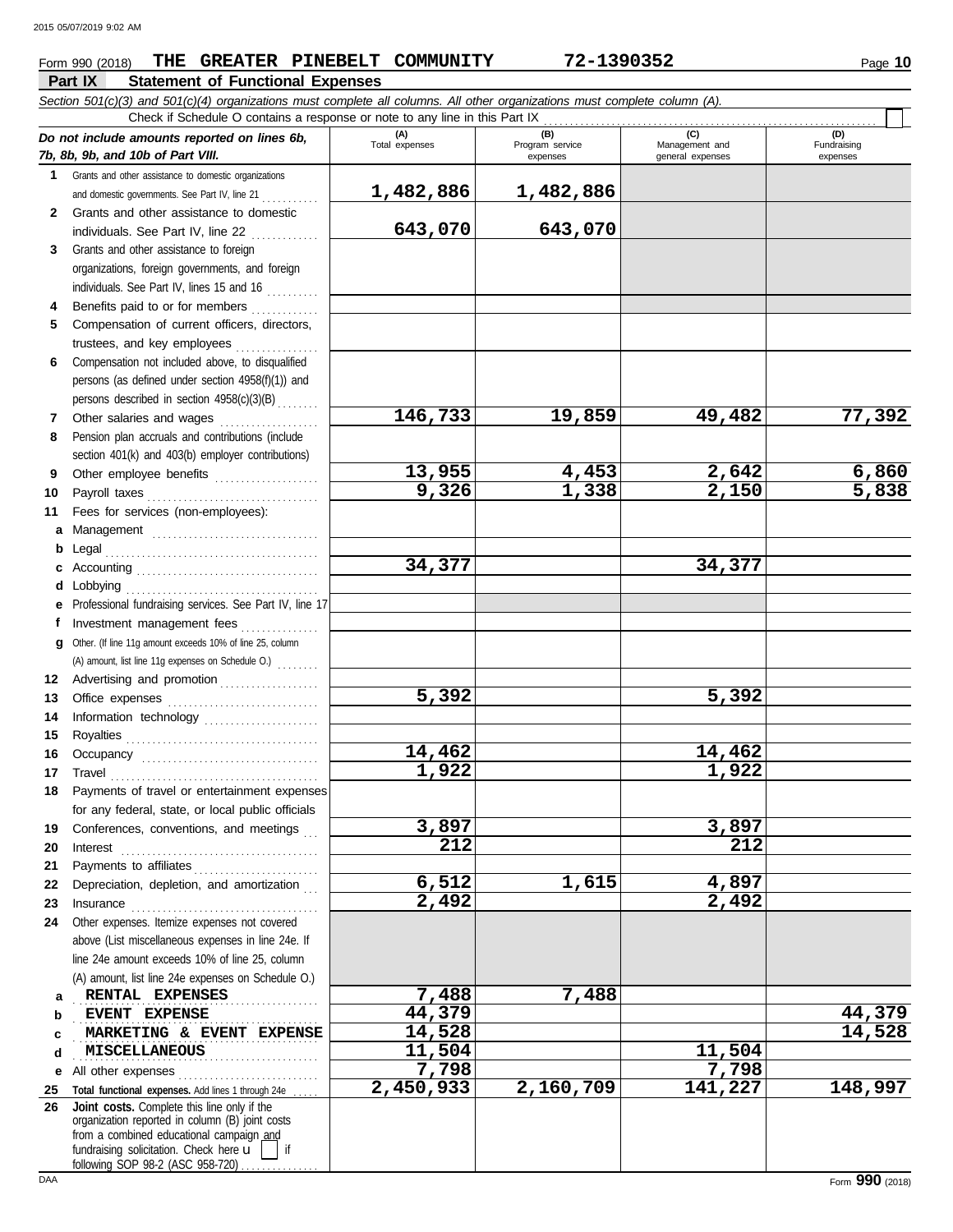#### **Form 990 (2018) THE GREATER PINEBELT COMMUNITY 72-1390352** Page 11 **Part X Balance Sheet**

| (A)<br>(B)<br>Beginning of year<br>End of year<br>1,457,410<br>1,076,171<br>Cash-non-interest bearing<br>$\overline{1}$<br>1<br>120,091<br>105,682<br>$\overline{2}$<br>2<br>3<br>3<br>4<br>4<br>Loans and other receivables from current and former officers, directors,<br>5<br>trustees, key employees, and highest compensated employees.<br>Complete Part II of Schedule L<br>5<br>Loans and other receivables from other disqualified persons (as defined under section<br>6<br>$4958(f)(1)$ ), persons described in section $4958(c)(3)(B)$ , and contributing employers and<br>sponsoring organizations of section 501(c)(9) voluntary employees' beneficiary<br>organizations (see instructions). Complete Part II of Schedule L<br>6<br>Assets<br>7<br>7<br>Inventories for sale or use <i>communication</i> and the contract of the contract of the contract of the contract of the contract of the contract of the contract of the contract of the contract of the contract of the contract o<br>8<br>8<br>9<br>9<br>Land, buildings, and equipment: cost or<br>10a<br>265,406<br>other basis. Complete Part VI of Schedule D  10a<br>89,855<br>177,738 10c<br>175,551<br>b<br>4,720,099<br>5,162,531<br>11<br>11<br>12<br>12<br>13<br>13<br>Intangible assets<br>14<br>14<br>15<br>15<br>6,475,338<br>6,519,935<br>Total assets. Add lines 1 through 15 (must equal line 34)<br>16<br>16<br>1,262<br>4,807<br>17<br>17<br>Grants payable<br>18<br>18<br>19<br>19<br>20<br>20<br>Escrow or custodial account liability. Complete Part IV of Schedule D<br>21<br>21<br>Loans and other payables to current and former officers, directors,<br>22<br>Liabilities<br>trustees, key employees, highest compensated employees, and<br>22<br>23<br>23<br>Unsecured notes and loans payable to unrelated third parties<br>24<br>24<br>Other liabilities (including federal income tax, payables to related third<br>25<br>parties, and other liabilities not included on lines 17-24). Complete Part X<br>672,717<br>622,596<br>of Schedule D<br>25<br>673,979<br>627,403<br>26<br>26<br>Organizations that follow SFAS 117 (ASC 958), check here $\mathbf{u}$   $\overline{\mathbf{X}}$ and<br><b>Balances</b><br>complete lines 27 through 29, and lines 33 and 34.<br>450,428<br>478,970<br>Unrestricted net assets<br>27<br>27<br>5,350,931<br>5,413,562<br>28<br>28<br>or Fund<br>Permanently restricted net assets<br>29<br>29<br>Organizations that do not follow SFAS 117 (ASC 958), check here u<br>and<br>complete lines 30 through 34.<br>Assets<br>Capital stock or trust principal, or current funds<br>30<br>30<br>31<br>31<br>ğ<br>Retained earnings, endowment, accumulated income, or other funds<br>32<br>32<br>5,801,359<br>5,892,532<br>Total net assets or fund balances<br>33<br>33<br>6,475,338<br>6,519,935<br>34<br>34 |  |  |  |  |  |  |
|------------------------------------------------------------------------------------------------------------------------------------------------------------------------------------------------------------------------------------------------------------------------------------------------------------------------------------------------------------------------------------------------------------------------------------------------------------------------------------------------------------------------------------------------------------------------------------------------------------------------------------------------------------------------------------------------------------------------------------------------------------------------------------------------------------------------------------------------------------------------------------------------------------------------------------------------------------------------------------------------------------------------------------------------------------------------------------------------------------------------------------------------------------------------------------------------------------------------------------------------------------------------------------------------------------------------------------------------------------------------------------------------------------------------------------------------------------------------------------------------------------------------------------------------------------------------------------------------------------------------------------------------------------------------------------------------------------------------------------------------------------------------------------------------------------------------------------------------------------------------------------------------------------------------------------------------------------------------------------------------------------------------------------------------------------------------------------------------------------------------------------------------------------------------------------------------------------------------------------------------------------------------------------------------------------------------------------------------------------------------------------------------------------------------------------------------------------------------------------------------------------------------------------------------------------------------------------------------------------------------------------------------------------------------------------------------------------------------------------------------------------------------------------------------------------------------------------------------------|--|--|--|--|--|--|
|                                                                                                                                                                                                                                                                                                                                                                                                                                                                                                                                                                                                                                                                                                                                                                                                                                                                                                                                                                                                                                                                                                                                                                                                                                                                                                                                                                                                                                                                                                                                                                                                                                                                                                                                                                                                                                                                                                                                                                                                                                                                                                                                                                                                                                                                                                                                                                                                                                                                                                                                                                                                                                                                                                                                                                                                                                                      |  |  |  |  |  |  |
|                                                                                                                                                                                                                                                                                                                                                                                                                                                                                                                                                                                                                                                                                                                                                                                                                                                                                                                                                                                                                                                                                                                                                                                                                                                                                                                                                                                                                                                                                                                                                                                                                                                                                                                                                                                                                                                                                                                                                                                                                                                                                                                                                                                                                                                                                                                                                                                                                                                                                                                                                                                                                                                                                                                                                                                                                                                      |  |  |  |  |  |  |
|                                                                                                                                                                                                                                                                                                                                                                                                                                                                                                                                                                                                                                                                                                                                                                                                                                                                                                                                                                                                                                                                                                                                                                                                                                                                                                                                                                                                                                                                                                                                                                                                                                                                                                                                                                                                                                                                                                                                                                                                                                                                                                                                                                                                                                                                                                                                                                                                                                                                                                                                                                                                                                                                                                                                                                                                                                                      |  |  |  |  |  |  |
|                                                                                                                                                                                                                                                                                                                                                                                                                                                                                                                                                                                                                                                                                                                                                                                                                                                                                                                                                                                                                                                                                                                                                                                                                                                                                                                                                                                                                                                                                                                                                                                                                                                                                                                                                                                                                                                                                                                                                                                                                                                                                                                                                                                                                                                                                                                                                                                                                                                                                                                                                                                                                                                                                                                                                                                                                                                      |  |  |  |  |  |  |
|                                                                                                                                                                                                                                                                                                                                                                                                                                                                                                                                                                                                                                                                                                                                                                                                                                                                                                                                                                                                                                                                                                                                                                                                                                                                                                                                                                                                                                                                                                                                                                                                                                                                                                                                                                                                                                                                                                                                                                                                                                                                                                                                                                                                                                                                                                                                                                                                                                                                                                                                                                                                                                                                                                                                                                                                                                                      |  |  |  |  |  |  |
|                                                                                                                                                                                                                                                                                                                                                                                                                                                                                                                                                                                                                                                                                                                                                                                                                                                                                                                                                                                                                                                                                                                                                                                                                                                                                                                                                                                                                                                                                                                                                                                                                                                                                                                                                                                                                                                                                                                                                                                                                                                                                                                                                                                                                                                                                                                                                                                                                                                                                                                                                                                                                                                                                                                                                                                                                                                      |  |  |  |  |  |  |
|                                                                                                                                                                                                                                                                                                                                                                                                                                                                                                                                                                                                                                                                                                                                                                                                                                                                                                                                                                                                                                                                                                                                                                                                                                                                                                                                                                                                                                                                                                                                                                                                                                                                                                                                                                                                                                                                                                                                                                                                                                                                                                                                                                                                                                                                                                                                                                                                                                                                                                                                                                                                                                                                                                                                                                                                                                                      |  |  |  |  |  |  |
|                                                                                                                                                                                                                                                                                                                                                                                                                                                                                                                                                                                                                                                                                                                                                                                                                                                                                                                                                                                                                                                                                                                                                                                                                                                                                                                                                                                                                                                                                                                                                                                                                                                                                                                                                                                                                                                                                                                                                                                                                                                                                                                                                                                                                                                                                                                                                                                                                                                                                                                                                                                                                                                                                                                                                                                                                                                      |  |  |  |  |  |  |
|                                                                                                                                                                                                                                                                                                                                                                                                                                                                                                                                                                                                                                                                                                                                                                                                                                                                                                                                                                                                                                                                                                                                                                                                                                                                                                                                                                                                                                                                                                                                                                                                                                                                                                                                                                                                                                                                                                                                                                                                                                                                                                                                                                                                                                                                                                                                                                                                                                                                                                                                                                                                                                                                                                                                                                                                                                                      |  |  |  |  |  |  |
|                                                                                                                                                                                                                                                                                                                                                                                                                                                                                                                                                                                                                                                                                                                                                                                                                                                                                                                                                                                                                                                                                                                                                                                                                                                                                                                                                                                                                                                                                                                                                                                                                                                                                                                                                                                                                                                                                                                                                                                                                                                                                                                                                                                                                                                                                                                                                                                                                                                                                                                                                                                                                                                                                                                                                                                                                                                      |  |  |  |  |  |  |
|                                                                                                                                                                                                                                                                                                                                                                                                                                                                                                                                                                                                                                                                                                                                                                                                                                                                                                                                                                                                                                                                                                                                                                                                                                                                                                                                                                                                                                                                                                                                                                                                                                                                                                                                                                                                                                                                                                                                                                                                                                                                                                                                                                                                                                                                                                                                                                                                                                                                                                                                                                                                                                                                                                                                                                                                                                                      |  |  |  |  |  |  |
|                                                                                                                                                                                                                                                                                                                                                                                                                                                                                                                                                                                                                                                                                                                                                                                                                                                                                                                                                                                                                                                                                                                                                                                                                                                                                                                                                                                                                                                                                                                                                                                                                                                                                                                                                                                                                                                                                                                                                                                                                                                                                                                                                                                                                                                                                                                                                                                                                                                                                                                                                                                                                                                                                                                                                                                                                                                      |  |  |  |  |  |  |
|                                                                                                                                                                                                                                                                                                                                                                                                                                                                                                                                                                                                                                                                                                                                                                                                                                                                                                                                                                                                                                                                                                                                                                                                                                                                                                                                                                                                                                                                                                                                                                                                                                                                                                                                                                                                                                                                                                                                                                                                                                                                                                                                                                                                                                                                                                                                                                                                                                                                                                                                                                                                                                                                                                                                                                                                                                                      |  |  |  |  |  |  |
|                                                                                                                                                                                                                                                                                                                                                                                                                                                                                                                                                                                                                                                                                                                                                                                                                                                                                                                                                                                                                                                                                                                                                                                                                                                                                                                                                                                                                                                                                                                                                                                                                                                                                                                                                                                                                                                                                                                                                                                                                                                                                                                                                                                                                                                                                                                                                                                                                                                                                                                                                                                                                                                                                                                                                                                                                                                      |  |  |  |  |  |  |
|                                                                                                                                                                                                                                                                                                                                                                                                                                                                                                                                                                                                                                                                                                                                                                                                                                                                                                                                                                                                                                                                                                                                                                                                                                                                                                                                                                                                                                                                                                                                                                                                                                                                                                                                                                                                                                                                                                                                                                                                                                                                                                                                                                                                                                                                                                                                                                                                                                                                                                                                                                                                                                                                                                                                                                                                                                                      |  |  |  |  |  |  |
|                                                                                                                                                                                                                                                                                                                                                                                                                                                                                                                                                                                                                                                                                                                                                                                                                                                                                                                                                                                                                                                                                                                                                                                                                                                                                                                                                                                                                                                                                                                                                                                                                                                                                                                                                                                                                                                                                                                                                                                                                                                                                                                                                                                                                                                                                                                                                                                                                                                                                                                                                                                                                                                                                                                                                                                                                                                      |  |  |  |  |  |  |
|                                                                                                                                                                                                                                                                                                                                                                                                                                                                                                                                                                                                                                                                                                                                                                                                                                                                                                                                                                                                                                                                                                                                                                                                                                                                                                                                                                                                                                                                                                                                                                                                                                                                                                                                                                                                                                                                                                                                                                                                                                                                                                                                                                                                                                                                                                                                                                                                                                                                                                                                                                                                                                                                                                                                                                                                                                                      |  |  |  |  |  |  |
|                                                                                                                                                                                                                                                                                                                                                                                                                                                                                                                                                                                                                                                                                                                                                                                                                                                                                                                                                                                                                                                                                                                                                                                                                                                                                                                                                                                                                                                                                                                                                                                                                                                                                                                                                                                                                                                                                                                                                                                                                                                                                                                                                                                                                                                                                                                                                                                                                                                                                                                                                                                                                                                                                                                                                                                                                                                      |  |  |  |  |  |  |
|                                                                                                                                                                                                                                                                                                                                                                                                                                                                                                                                                                                                                                                                                                                                                                                                                                                                                                                                                                                                                                                                                                                                                                                                                                                                                                                                                                                                                                                                                                                                                                                                                                                                                                                                                                                                                                                                                                                                                                                                                                                                                                                                                                                                                                                                                                                                                                                                                                                                                                                                                                                                                                                                                                                                                                                                                                                      |  |  |  |  |  |  |
|                                                                                                                                                                                                                                                                                                                                                                                                                                                                                                                                                                                                                                                                                                                                                                                                                                                                                                                                                                                                                                                                                                                                                                                                                                                                                                                                                                                                                                                                                                                                                                                                                                                                                                                                                                                                                                                                                                                                                                                                                                                                                                                                                                                                                                                                                                                                                                                                                                                                                                                                                                                                                                                                                                                                                                                                                                                      |  |  |  |  |  |  |
|                                                                                                                                                                                                                                                                                                                                                                                                                                                                                                                                                                                                                                                                                                                                                                                                                                                                                                                                                                                                                                                                                                                                                                                                                                                                                                                                                                                                                                                                                                                                                                                                                                                                                                                                                                                                                                                                                                                                                                                                                                                                                                                                                                                                                                                                                                                                                                                                                                                                                                                                                                                                                                                                                                                                                                                                                                                      |  |  |  |  |  |  |
|                                                                                                                                                                                                                                                                                                                                                                                                                                                                                                                                                                                                                                                                                                                                                                                                                                                                                                                                                                                                                                                                                                                                                                                                                                                                                                                                                                                                                                                                                                                                                                                                                                                                                                                                                                                                                                                                                                                                                                                                                                                                                                                                                                                                                                                                                                                                                                                                                                                                                                                                                                                                                                                                                                                                                                                                                                                      |  |  |  |  |  |  |
|                                                                                                                                                                                                                                                                                                                                                                                                                                                                                                                                                                                                                                                                                                                                                                                                                                                                                                                                                                                                                                                                                                                                                                                                                                                                                                                                                                                                                                                                                                                                                                                                                                                                                                                                                                                                                                                                                                                                                                                                                                                                                                                                                                                                                                                                                                                                                                                                                                                                                                                                                                                                                                                                                                                                                                                                                                                      |  |  |  |  |  |  |
|                                                                                                                                                                                                                                                                                                                                                                                                                                                                                                                                                                                                                                                                                                                                                                                                                                                                                                                                                                                                                                                                                                                                                                                                                                                                                                                                                                                                                                                                                                                                                                                                                                                                                                                                                                                                                                                                                                                                                                                                                                                                                                                                                                                                                                                                                                                                                                                                                                                                                                                                                                                                                                                                                                                                                                                                                                                      |  |  |  |  |  |  |
|                                                                                                                                                                                                                                                                                                                                                                                                                                                                                                                                                                                                                                                                                                                                                                                                                                                                                                                                                                                                                                                                                                                                                                                                                                                                                                                                                                                                                                                                                                                                                                                                                                                                                                                                                                                                                                                                                                                                                                                                                                                                                                                                                                                                                                                                                                                                                                                                                                                                                                                                                                                                                                                                                                                                                                                                                                                      |  |  |  |  |  |  |
|                                                                                                                                                                                                                                                                                                                                                                                                                                                                                                                                                                                                                                                                                                                                                                                                                                                                                                                                                                                                                                                                                                                                                                                                                                                                                                                                                                                                                                                                                                                                                                                                                                                                                                                                                                                                                                                                                                                                                                                                                                                                                                                                                                                                                                                                                                                                                                                                                                                                                                                                                                                                                                                                                                                                                                                                                                                      |  |  |  |  |  |  |
|                                                                                                                                                                                                                                                                                                                                                                                                                                                                                                                                                                                                                                                                                                                                                                                                                                                                                                                                                                                                                                                                                                                                                                                                                                                                                                                                                                                                                                                                                                                                                                                                                                                                                                                                                                                                                                                                                                                                                                                                                                                                                                                                                                                                                                                                                                                                                                                                                                                                                                                                                                                                                                                                                                                                                                                                                                                      |  |  |  |  |  |  |
|                                                                                                                                                                                                                                                                                                                                                                                                                                                                                                                                                                                                                                                                                                                                                                                                                                                                                                                                                                                                                                                                                                                                                                                                                                                                                                                                                                                                                                                                                                                                                                                                                                                                                                                                                                                                                                                                                                                                                                                                                                                                                                                                                                                                                                                                                                                                                                                                                                                                                                                                                                                                                                                                                                                                                                                                                                                      |  |  |  |  |  |  |
|                                                                                                                                                                                                                                                                                                                                                                                                                                                                                                                                                                                                                                                                                                                                                                                                                                                                                                                                                                                                                                                                                                                                                                                                                                                                                                                                                                                                                                                                                                                                                                                                                                                                                                                                                                                                                                                                                                                                                                                                                                                                                                                                                                                                                                                                                                                                                                                                                                                                                                                                                                                                                                                                                                                                                                                                                                                      |  |  |  |  |  |  |
|                                                                                                                                                                                                                                                                                                                                                                                                                                                                                                                                                                                                                                                                                                                                                                                                                                                                                                                                                                                                                                                                                                                                                                                                                                                                                                                                                                                                                                                                                                                                                                                                                                                                                                                                                                                                                                                                                                                                                                                                                                                                                                                                                                                                                                                                                                                                                                                                                                                                                                                                                                                                                                                                                                                                                                                                                                                      |  |  |  |  |  |  |
|                                                                                                                                                                                                                                                                                                                                                                                                                                                                                                                                                                                                                                                                                                                                                                                                                                                                                                                                                                                                                                                                                                                                                                                                                                                                                                                                                                                                                                                                                                                                                                                                                                                                                                                                                                                                                                                                                                                                                                                                                                                                                                                                                                                                                                                                                                                                                                                                                                                                                                                                                                                                                                                                                                                                                                                                                                                      |  |  |  |  |  |  |
|                                                                                                                                                                                                                                                                                                                                                                                                                                                                                                                                                                                                                                                                                                                                                                                                                                                                                                                                                                                                                                                                                                                                                                                                                                                                                                                                                                                                                                                                                                                                                                                                                                                                                                                                                                                                                                                                                                                                                                                                                                                                                                                                                                                                                                                                                                                                                                                                                                                                                                                                                                                                                                                                                                                                                                                                                                                      |  |  |  |  |  |  |
|                                                                                                                                                                                                                                                                                                                                                                                                                                                                                                                                                                                                                                                                                                                                                                                                                                                                                                                                                                                                                                                                                                                                                                                                                                                                                                                                                                                                                                                                                                                                                                                                                                                                                                                                                                                                                                                                                                                                                                                                                                                                                                                                                                                                                                                                                                                                                                                                                                                                                                                                                                                                                                                                                                                                                                                                                                                      |  |  |  |  |  |  |
|                                                                                                                                                                                                                                                                                                                                                                                                                                                                                                                                                                                                                                                                                                                                                                                                                                                                                                                                                                                                                                                                                                                                                                                                                                                                                                                                                                                                                                                                                                                                                                                                                                                                                                                                                                                                                                                                                                                                                                                                                                                                                                                                                                                                                                                                                                                                                                                                                                                                                                                                                                                                                                                                                                                                                                                                                                                      |  |  |  |  |  |  |
|                                                                                                                                                                                                                                                                                                                                                                                                                                                                                                                                                                                                                                                                                                                                                                                                                                                                                                                                                                                                                                                                                                                                                                                                                                                                                                                                                                                                                                                                                                                                                                                                                                                                                                                                                                                                                                                                                                                                                                                                                                                                                                                                                                                                                                                                                                                                                                                                                                                                                                                                                                                                                                                                                                                                                                                                                                                      |  |  |  |  |  |  |
|                                                                                                                                                                                                                                                                                                                                                                                                                                                                                                                                                                                                                                                                                                                                                                                                                                                                                                                                                                                                                                                                                                                                                                                                                                                                                                                                                                                                                                                                                                                                                                                                                                                                                                                                                                                                                                                                                                                                                                                                                                                                                                                                                                                                                                                                                                                                                                                                                                                                                                                                                                                                                                                                                                                                                                                                                                                      |  |  |  |  |  |  |
|                                                                                                                                                                                                                                                                                                                                                                                                                                                                                                                                                                                                                                                                                                                                                                                                                                                                                                                                                                                                                                                                                                                                                                                                                                                                                                                                                                                                                                                                                                                                                                                                                                                                                                                                                                                                                                                                                                                                                                                                                                                                                                                                                                                                                                                                                                                                                                                                                                                                                                                                                                                                                                                                                                                                                                                                                                                      |  |  |  |  |  |  |
|                                                                                                                                                                                                                                                                                                                                                                                                                                                                                                                                                                                                                                                                                                                                                                                                                                                                                                                                                                                                                                                                                                                                                                                                                                                                                                                                                                                                                                                                                                                                                                                                                                                                                                                                                                                                                                                                                                                                                                                                                                                                                                                                                                                                                                                                                                                                                                                                                                                                                                                                                                                                                                                                                                                                                                                                                                                      |  |  |  |  |  |  |
|                                                                                                                                                                                                                                                                                                                                                                                                                                                                                                                                                                                                                                                                                                                                                                                                                                                                                                                                                                                                                                                                                                                                                                                                                                                                                                                                                                                                                                                                                                                                                                                                                                                                                                                                                                                                                                                                                                                                                                                                                                                                                                                                                                                                                                                                                                                                                                                                                                                                                                                                                                                                                                                                                                                                                                                                                                                      |  |  |  |  |  |  |
|                                                                                                                                                                                                                                                                                                                                                                                                                                                                                                                                                                                                                                                                                                                                                                                                                                                                                                                                                                                                                                                                                                                                                                                                                                                                                                                                                                                                                                                                                                                                                                                                                                                                                                                                                                                                                                                                                                                                                                                                                                                                                                                                                                                                                                                                                                                                                                                                                                                                                                                                                                                                                                                                                                                                                                                                                                                      |  |  |  |  |  |  |
|                                                                                                                                                                                                                                                                                                                                                                                                                                                                                                                                                                                                                                                                                                                                                                                                                                                                                                                                                                                                                                                                                                                                                                                                                                                                                                                                                                                                                                                                                                                                                                                                                                                                                                                                                                                                                                                                                                                                                                                                                                                                                                                                                                                                                                                                                                                                                                                                                                                                                                                                                                                                                                                                                                                                                                                                                                                      |  |  |  |  |  |  |
|                                                                                                                                                                                                                                                                                                                                                                                                                                                                                                                                                                                                                                                                                                                                                                                                                                                                                                                                                                                                                                                                                                                                                                                                                                                                                                                                                                                                                                                                                                                                                                                                                                                                                                                                                                                                                                                                                                                                                                                                                                                                                                                                                                                                                                                                                                                                                                                                                                                                                                                                                                                                                                                                                                                                                                                                                                                      |  |  |  |  |  |  |
|                                                                                                                                                                                                                                                                                                                                                                                                                                                                                                                                                                                                                                                                                                                                                                                                                                                                                                                                                                                                                                                                                                                                                                                                                                                                                                                                                                                                                                                                                                                                                                                                                                                                                                                                                                                                                                                                                                                                                                                                                                                                                                                                                                                                                                                                                                                                                                                                                                                                                                                                                                                                                                                                                                                                                                                                                                                      |  |  |  |  |  |  |
|                                                                                                                                                                                                                                                                                                                                                                                                                                                                                                                                                                                                                                                                                                                                                                                                                                                                                                                                                                                                                                                                                                                                                                                                                                                                                                                                                                                                                                                                                                                                                                                                                                                                                                                                                                                                                                                                                                                                                                                                                                                                                                                                                                                                                                                                                                                                                                                                                                                                                                                                                                                                                                                                                                                                                                                                                                                      |  |  |  |  |  |  |
|                                                                                                                                                                                                                                                                                                                                                                                                                                                                                                                                                                                                                                                                                                                                                                                                                                                                                                                                                                                                                                                                                                                                                                                                                                                                                                                                                                                                                                                                                                                                                                                                                                                                                                                                                                                                                                                                                                                                                                                                                                                                                                                                                                                                                                                                                                                                                                                                                                                                                                                                                                                                                                                                                                                                                                                                                                                      |  |  |  |  |  |  |
|                                                                                                                                                                                                                                                                                                                                                                                                                                                                                                                                                                                                                                                                                                                                                                                                                                                                                                                                                                                                                                                                                                                                                                                                                                                                                                                                                                                                                                                                                                                                                                                                                                                                                                                                                                                                                                                                                                                                                                                                                                                                                                                                                                                                                                                                                                                                                                                                                                                                                                                                                                                                                                                                                                                                                                                                                                                      |  |  |  |  |  |  |
|                                                                                                                                                                                                                                                                                                                                                                                                                                                                                                                                                                                                                                                                                                                                                                                                                                                                                                                                                                                                                                                                                                                                                                                                                                                                                                                                                                                                                                                                                                                                                                                                                                                                                                                                                                                                                                                                                                                                                                                                                                                                                                                                                                                                                                                                                                                                                                                                                                                                                                                                                                                                                                                                                                                                                                                                                                                      |  |  |  |  |  |  |
|                                                                                                                                                                                                                                                                                                                                                                                                                                                                                                                                                                                                                                                                                                                                                                                                                                                                                                                                                                                                                                                                                                                                                                                                                                                                                                                                                                                                                                                                                                                                                                                                                                                                                                                                                                                                                                                                                                                                                                                                                                                                                                                                                                                                                                                                                                                                                                                                                                                                                                                                                                                                                                                                                                                                                                                                                                                      |  |  |  |  |  |  |
|                                                                                                                                                                                                                                                                                                                                                                                                                                                                                                                                                                                                                                                                                                                                                                                                                                                                                                                                                                                                                                                                                                                                                                                                                                                                                                                                                                                                                                                                                                                                                                                                                                                                                                                                                                                                                                                                                                                                                                                                                                                                                                                                                                                                                                                                                                                                                                                                                                                                                                                                                                                                                                                                                                                                                                                                                                                      |  |  |  |  |  |  |
|                                                                                                                                                                                                                                                                                                                                                                                                                                                                                                                                                                                                                                                                                                                                                                                                                                                                                                                                                                                                                                                                                                                                                                                                                                                                                                                                                                                                                                                                                                                                                                                                                                                                                                                                                                                                                                                                                                                                                                                                                                                                                                                                                                                                                                                                                                                                                                                                                                                                                                                                                                                                                                                                                                                                                                                                                                                      |  |  |  |  |  |  |

Form **990** (2018)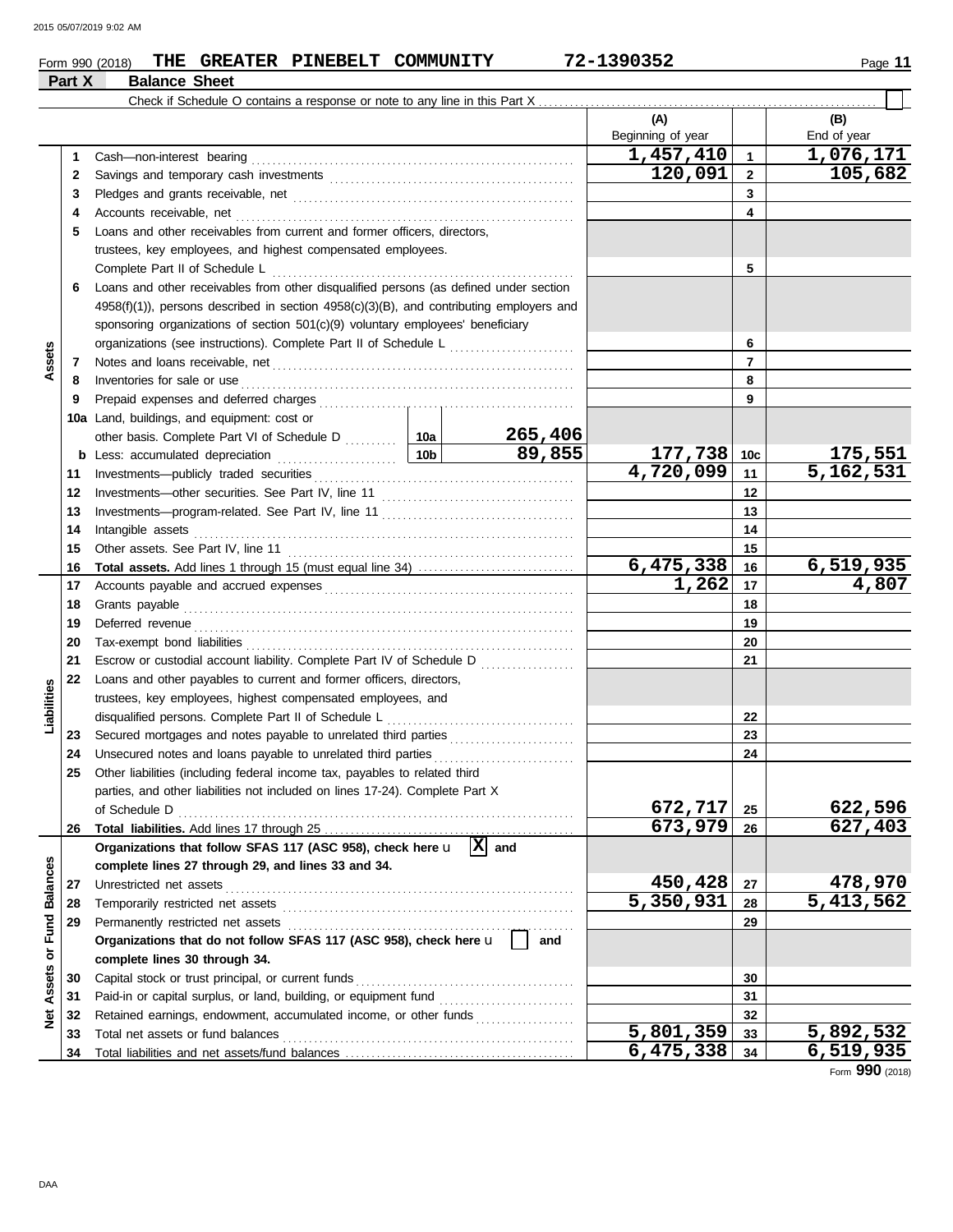2015 05/07/2019 9:02 AM

|    | 72-1390352<br>Form 990 (2018) THE GREATER PINEBELT COMMUNITY                                                                                                                                                                  |                         |           |            | Page 12   |  |  |  |
|----|-------------------------------------------------------------------------------------------------------------------------------------------------------------------------------------------------------------------------------|-------------------------|-----------|------------|-----------|--|--|--|
|    | Part XI<br><b>Reconciliation of Net Assets</b>                                                                                                                                                                                |                         |           |            |           |  |  |  |
|    |                                                                                                                                                                                                                               |                         |           |            | <u> x</u> |  |  |  |
| 1  |                                                                                                                                                                                                                               | $\mathbf{1}$            | 2,528,353 |            |           |  |  |  |
| 2  |                                                                                                                                                                                                                               | $\overline{2}$          | 2,450,933 |            |           |  |  |  |
| 3  | Revenue less expenses. Subtract line 2 from line 1                                                                                                                                                                            | $\mathbf{3}$            |           | 77,420     |           |  |  |  |
| 4  |                                                                                                                                                                                                                               | $\overline{\mathbf{4}}$ | 5,801,359 |            |           |  |  |  |
| 5  | 5                                                                                                                                                                                                                             |                         |           |            |           |  |  |  |
| 6  |                                                                                                                                                                                                                               | 6                       |           |            |           |  |  |  |
| 7  | Investment expenses <b>contract and the expenses</b>                                                                                                                                                                          | $\overline{7}$          |           |            |           |  |  |  |
| 8  | Prior period adjustments entertainment and an intervention of the state of the state of the state of the state of the state of the state of the state of the state of the state of the state of the state of the state of the | 8                       |           |            |           |  |  |  |
| 9  |                                                                                                                                                                                                                               | 9                       |           |            | 13,753    |  |  |  |
| 10 | Net assets or fund balances at end of year. Combine lines 3 through 9 (must equal Part X, line                                                                                                                                |                         |           |            |           |  |  |  |
|    |                                                                                                                                                                                                                               | 10                      | 5,892,532 |            |           |  |  |  |
|    | <b>Financial Statements and Reporting</b><br><b>Part XII</b>                                                                                                                                                                  |                         |           |            |           |  |  |  |
|    |                                                                                                                                                                                                                               |                         |           |            |           |  |  |  |
|    |                                                                                                                                                                                                                               |                         |           | <b>Yes</b> | No        |  |  |  |
| 1  | X <br>Cash<br>Accounting method used to prepare the Form 990:<br>Accrual<br>Other                                                                                                                                             |                         |           |            |           |  |  |  |
|    | If the organization changed its method of accounting from a prior year or checked "Other," explain in                                                                                                                         |                         |           |            |           |  |  |  |
|    | Schedule O.                                                                                                                                                                                                                   |                         |           |            |           |  |  |  |
|    | 2a Were the organization's financial statements compiled or reviewed by an independent accountant?                                                                                                                            |                         | 2a        |            | X         |  |  |  |
|    | If "Yes," check a box below to indicate whether the financial statements for the year were compiled or                                                                                                                        |                         |           |            |           |  |  |  |
|    | reviewed on a separate basis, consolidated basis, or both:                                                                                                                                                                    |                         |           |            |           |  |  |  |
|    | Separate basis<br>Consolidated basis<br>  Both consolidated and separate basis                                                                                                                                                |                         |           |            |           |  |  |  |
|    | <b>b</b> Were the organization's financial statements audited by an independent accountant?                                                                                                                                   |                         | 2b        | х          |           |  |  |  |
|    | If "Yes," check a box below to indicate whether the financial statements for the year were audited on a                                                                                                                       |                         |           |            |           |  |  |  |
|    | separate basis, consolidated basis, or both:                                                                                                                                                                                  |                         |           |            |           |  |  |  |
|    | $ \mathbf{X} $ Consolidated basis<br>Separate basis<br>  Both consolidated and separate basis                                                                                                                                 |                         |           |            |           |  |  |  |
|    | c If "Yes" to line 2a or 2b, does the organization have a committee that assumes responsibility for oversight                                                                                                                 |                         |           |            |           |  |  |  |
|    | of the audit, review, or compilation of its financial statements and selection of an independent accountant?                                                                                                                  |                         | 2c        | X          |           |  |  |  |
|    | If the organization changed either its oversight process or selection process during the tax year, explain in                                                                                                                 |                         |           |            |           |  |  |  |
|    | Schedule O.                                                                                                                                                                                                                   |                         |           |            |           |  |  |  |
|    | 3a As a result of a federal award, was the organization required to undergo an audit or audits as set forth in                                                                                                                |                         |           |            |           |  |  |  |
|    | the Single Audit Act and OMB Circular A-133?                                                                                                                                                                                  |                         | За        |            | x         |  |  |  |
|    | <b>b</b> If "Yes," did the organization undergo the required audit or audits? If the organization did not undergo the                                                                                                         |                         |           |            |           |  |  |  |
|    | required audit or audits, explain why in Schedule O and describe any steps taken to undergo such audits.                                                                                                                      |                         | 3b        |            |           |  |  |  |

#### Form **990** (2018)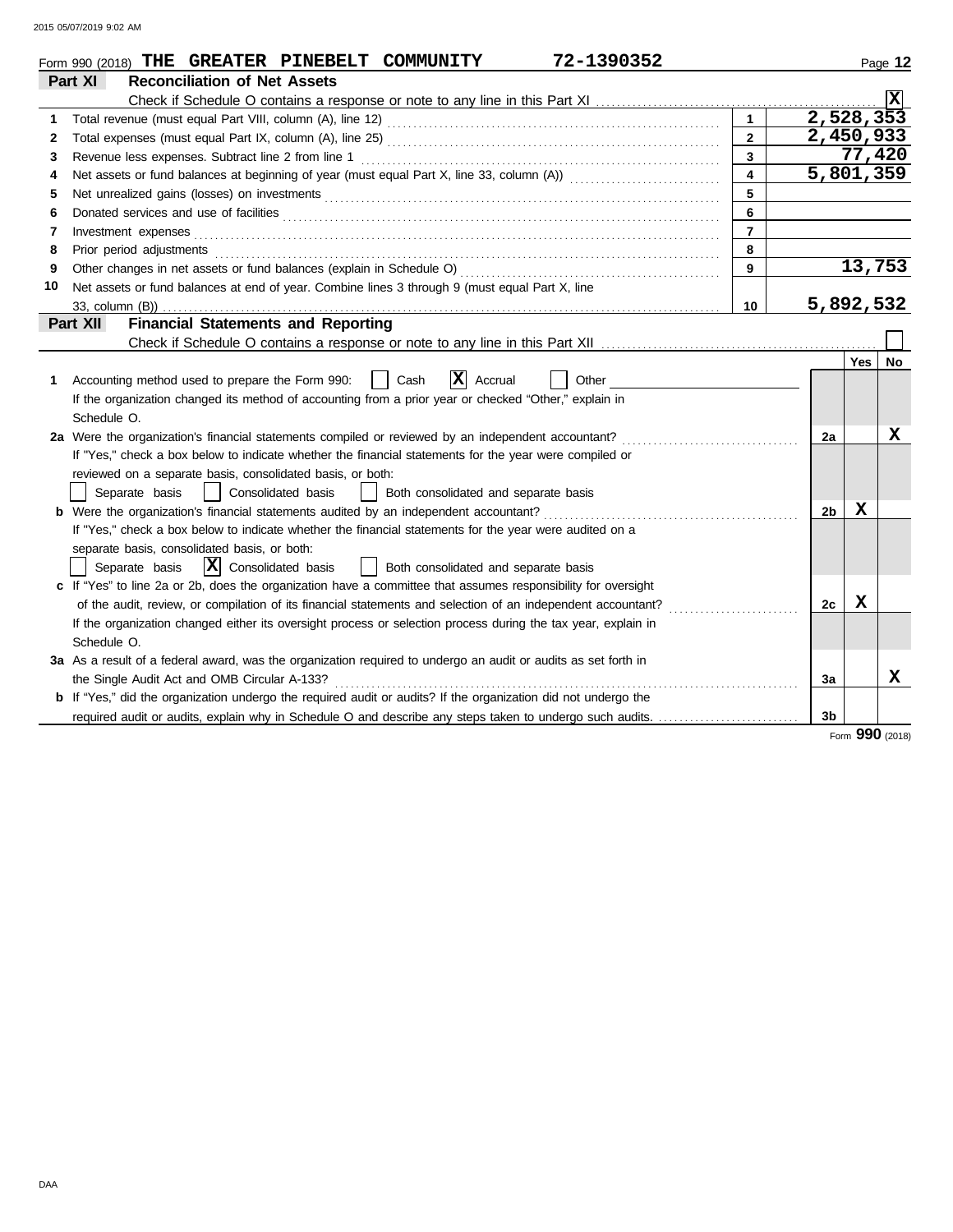2015 05/07/2019 9:02 AM

| <b>SCHEDULE A</b>                     |                                                                                                                           | <b>Public Charity Status and Public Support</b>                                                                                                                                                                                                                                                                  |                                                      |                                        | OMB No. 1545-0047                    |  |  |  |  |  |
|---------------------------------------|---------------------------------------------------------------------------------------------------------------------------|------------------------------------------------------------------------------------------------------------------------------------------------------------------------------------------------------------------------------------------------------------------------------------------------------------------|------------------------------------------------------|----------------------------------------|--------------------------------------|--|--|--|--|--|
| (Form 990 or 990-EZ)                  |                                                                                                                           | Complete if the organization is a section 501(c)(3) organization or a section 4947(a)(1) nonexempt charitable trust.                                                                                                                                                                                             |                                                      |                                        | 2018                                 |  |  |  |  |  |
| Department of the Treasury            |                                                                                                                           | La Attach to Form 990 or Form 990-EZ.                                                                                                                                                                                                                                                                            |                                                      |                                        | Open to Public                       |  |  |  |  |  |
| Internal Revenue Service              |                                                                                                                           | <b>u</b> Go to www.irs.gov/Form990 for instructions and the latest information.                                                                                                                                                                                                                                  |                                                      |                                        | <b>Inspection</b>                    |  |  |  |  |  |
| Name of the organization              | <b>FOUNDATION</b>                                                                                                         | THE GREATER PINEBELT COMMUNITY                                                                                                                                                                                                                                                                                   |                                                      | 72-1390352                             | Employer identification number       |  |  |  |  |  |
| Part I                                |                                                                                                                           | Reason for Public Charity Status (All organizations must complete this part.) See instructions.                                                                                                                                                                                                                  |                                                      |                                        |                                      |  |  |  |  |  |
|                                       |                                                                                                                           | The organization is not a private foundation because it is: (For lines 1 through 12, check only one box.)                                                                                                                                                                                                        |                                                      |                                        |                                      |  |  |  |  |  |
| 1                                     |                                                                                                                           | A church, convention of churches, or association of churches described in section 170(b)(1)(A)(i).                                                                                                                                                                                                               |                                                      |                                        |                                      |  |  |  |  |  |
| $\mathbf 2$<br>3                      |                                                                                                                           | A school described in section 170(b)(1)(A)(ii). (Attach Schedule E (Form 990 or 990-EZ).)<br>A hospital or a cooperative hospital service organization described in section 170(b)(1)(A)(iii).                                                                                                                   |                                                      |                                        |                                      |  |  |  |  |  |
| 4                                     |                                                                                                                           | A medical research organization operated in conjunction with a hospital described in section 170(b)(1)(A)(iii). Enter the hospital's name,                                                                                                                                                                       |                                                      |                                        |                                      |  |  |  |  |  |
| city, and state:                      |                                                                                                                           |                                                                                                                                                                                                                                                                                                                  |                                                      |                                        |                                      |  |  |  |  |  |
| 5                                     | An organization operated for the benefit of a college or university owned or operated by a governmental unit described in |                                                                                                                                                                                                                                                                                                                  |                                                      |                                        |                                      |  |  |  |  |  |
|                                       | section 170(b)(1)(A)(iv). (Complete Part II.)                                                                             |                                                                                                                                                                                                                                                                                                                  |                                                      |                                        |                                      |  |  |  |  |  |
| 6<br> X<br>7                          |                                                                                                                           | A federal, state, or local government or governmental unit described in section 170(b)(1)(A)(v).<br>An organization that normally receives a substantial part of its support from a governmental unit or from the general public                                                                                 |                                                      |                                        |                                      |  |  |  |  |  |
|                                       | described in section 170(b)(1)(A)(vi). (Complete Part II.)                                                                |                                                                                                                                                                                                                                                                                                                  |                                                      |                                        |                                      |  |  |  |  |  |
| 8                                     |                                                                                                                           | A community trust described in section 170(b)(1)(A)(vi). (Complete Part II.)                                                                                                                                                                                                                                     |                                                      |                                        |                                      |  |  |  |  |  |
| 9<br>university:                      |                                                                                                                           | An agricultural research organization described in section 170(b)(1)(A)(ix) operated in conjunction with a land-grant college<br>or university or a non-land-grant college of agriculture (see instructions). Enter the name, city, and state of the college or                                                  |                                                      |                                        |                                      |  |  |  |  |  |
| 10                                    |                                                                                                                           | An organization that normally receives: (1) more than 33 1/3% of its support from contributions, membership fees, and gross                                                                                                                                                                                      |                                                      |                                        |                                      |  |  |  |  |  |
|                                       |                                                                                                                           | receipts from activities related to its exempt functions—subject to certain exceptions, and (2) no more than 33 1/3% of its                                                                                                                                                                                      |                                                      |                                        |                                      |  |  |  |  |  |
|                                       |                                                                                                                           | support from gross investment income and unrelated business taxable income (less section 511 tax) from businesses<br>acquired by the organization after June 30, 1975. See section 509(a)(2). (Complete Part III.)                                                                                               |                                                      |                                        |                                      |  |  |  |  |  |
| 11                                    |                                                                                                                           | An organization organized and operated exclusively to test for public safety. See section 509(a)(4).                                                                                                                                                                                                             |                                                      |                                        |                                      |  |  |  |  |  |
| 12                                    |                                                                                                                           | An organization organized and operated exclusively for the benefit of, to perform the functions of, or to carry out the purposes                                                                                                                                                                                 |                                                      |                                        |                                      |  |  |  |  |  |
|                                       |                                                                                                                           | of one or more publicly supported organizations described in section 509(a)(1) or section 509(a)(2). See section 509(a)(3).<br>Check the box in lines 12a through 12d that describes the type of supporting organization and complete lines 12e, 12f, and 12g.                                                   |                                                      |                                        |                                      |  |  |  |  |  |
| a                                     |                                                                                                                           | Type I. A supporting organization operated, supervised, or controlled by its supported organization(s), typically by giving                                                                                                                                                                                      |                                                      |                                        |                                      |  |  |  |  |  |
|                                       |                                                                                                                           | the supported organization(s) the power to regularly appoint or elect a majority of the directors or trustees of the<br>supporting organization. You must complete Part IV, Sections A and B.                                                                                                                    |                                                      |                                        |                                      |  |  |  |  |  |
| b                                     |                                                                                                                           | Type II. A supporting organization supervised or controlled in connection with its supported organization(s), by having<br>control or management of the supporting organization vested in the same persons that control or manage the supported<br>organization(s). You must complete Part IV, Sections A and C. |                                                      |                                        |                                      |  |  |  |  |  |
| c                                     |                                                                                                                           | Type III functionally integrated. A supporting organization operated in connection with, and functionally integrated with,                                                                                                                                                                                       |                                                      |                                        |                                      |  |  |  |  |  |
| d                                     |                                                                                                                           | its supported organization(s) (see instructions). You must complete Part IV, Sections A, D, and E.                                                                                                                                                                                                               |                                                      |                                        |                                      |  |  |  |  |  |
|                                       |                                                                                                                           | Type III non-functionally integrated. A supporting organization operated in connection with its supported organization(s)<br>that is not functionally integrated. The organization generally must satisfy a distribution requirement and an attentiveness                                                        |                                                      |                                        |                                      |  |  |  |  |  |
|                                       |                                                                                                                           | requirement (see instructions). You must complete Part IV, Sections A and D, and Part V.                                                                                                                                                                                                                         |                                                      |                                        |                                      |  |  |  |  |  |
| е                                     |                                                                                                                           | Check this box if the organization received a written determination from the IRS that it is a Type I, Type II, Type III<br>functionally integrated, or Type III non-functionally integrated supporting organization.                                                                                             |                                                      |                                        |                                      |  |  |  |  |  |
| f                                     | Enter the number of supported organizations                                                                               |                                                                                                                                                                                                                                                                                                                  |                                                      |                                        |                                      |  |  |  |  |  |
| g                                     |                                                                                                                           | Provide the following information about the supported organization(s).                                                                                                                                                                                                                                           |                                                      |                                        |                                      |  |  |  |  |  |
| (i) Name of supported<br>organization | $(ii)$ EIN                                                                                                                | (iii) Type of organization<br>(described on lines 1-10                                                                                                                                                                                                                                                           | (iv) Is the organization<br>listed in your governing | (v) Amount of monetary<br>support (see | (vi) Amount of<br>other support (see |  |  |  |  |  |
|                                       |                                                                                                                           | above (see instructions))                                                                                                                                                                                                                                                                                        | document?                                            | instructions)                          | instructions)                        |  |  |  |  |  |
| (A)                                   |                                                                                                                           |                                                                                                                                                                                                                                                                                                                  | Yes<br>No                                            |                                        |                                      |  |  |  |  |  |
|                                       |                                                                                                                           |                                                                                                                                                                                                                                                                                                                  |                                                      |                                        |                                      |  |  |  |  |  |
| (B)                                   |                                                                                                                           |                                                                                                                                                                                                                                                                                                                  |                                                      |                                        |                                      |  |  |  |  |  |
| (C)                                   |                                                                                                                           |                                                                                                                                                                                                                                                                                                                  |                                                      |                                        |                                      |  |  |  |  |  |
| (D)                                   |                                                                                                                           |                                                                                                                                                                                                                                                                                                                  |                                                      |                                        |                                      |  |  |  |  |  |
| (E)                                   |                                                                                                                           |                                                                                                                                                                                                                                                                                                                  |                                                      |                                        |                                      |  |  |  |  |  |
| Total                                 |                                                                                                                           |                                                                                                                                                                                                                                                                                                                  |                                                      |                                        |                                      |  |  |  |  |  |
|                                       |                                                                                                                           |                                                                                                                                                                                                                                                                                                                  |                                                      |                                        |                                      |  |  |  |  |  |

**For Paperwork Reduction Act Notice, see the Instructions for Form 990 or 990-EZ.**

**Schedule A (Form 990 or 990-EZ) 2018**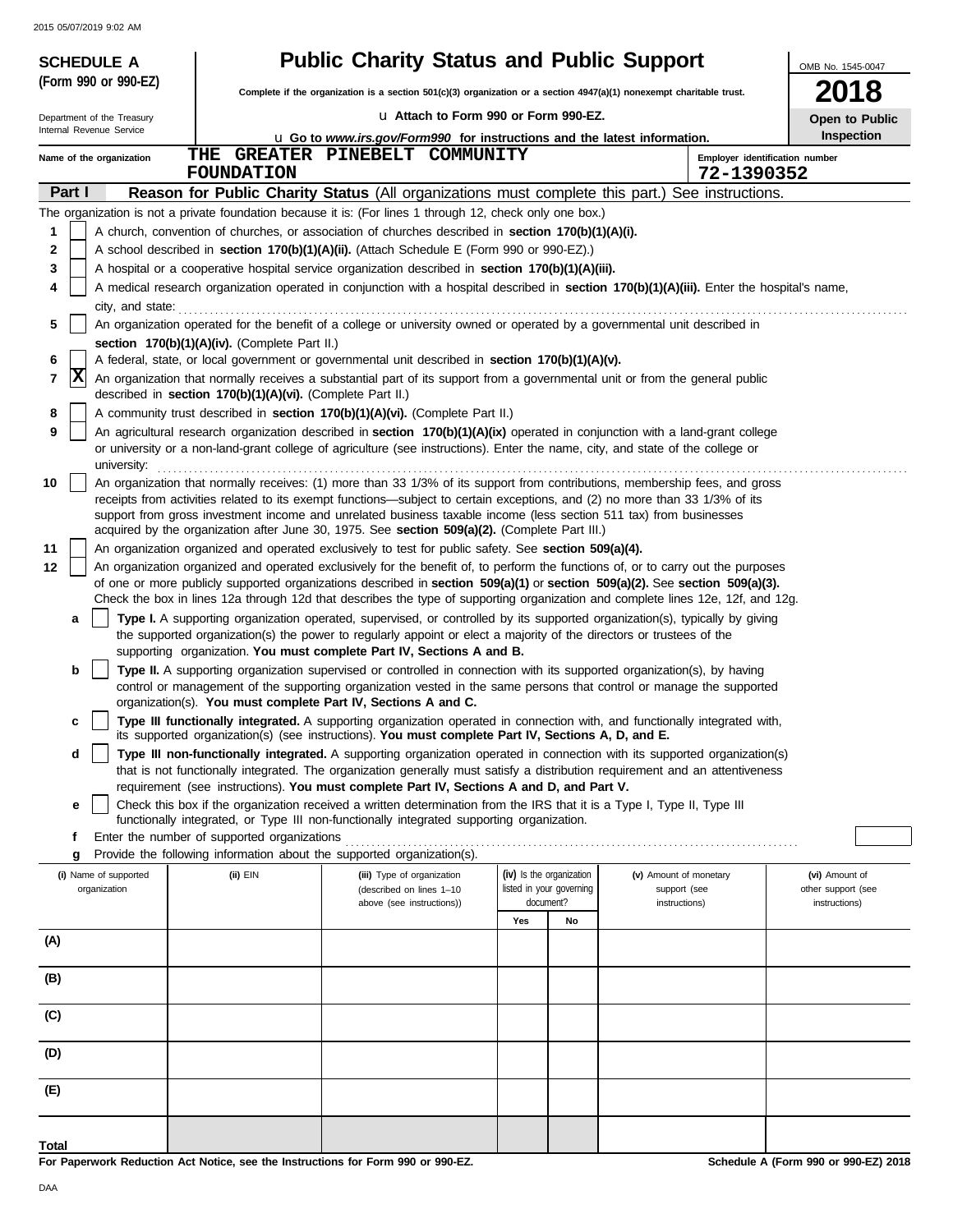|              | Schedule A (Form 990 or 990-EZ) 2018                                                                                                                                                                               |            |           | THE GREATER PINEBELT COMMUNITY |            | 72-1390352 | Page 2                  |
|--------------|--------------------------------------------------------------------------------------------------------------------------------------------------------------------------------------------------------------------|------------|-----------|--------------------------------|------------|------------|-------------------------|
|              | Part II<br>Support Schedule for Organizations Described in Sections 170(b)(1)(A)(iv) and 170(b)(1)(A)(vi)                                                                                                          |            |           |                                |            |            |                         |
|              | (Complete only if you checked the box on line 5, 7, or 8 of Part I or if the organization failed to qualify under                                                                                                  |            |           |                                |            |            |                         |
|              | Part III. If the organization fails to qualify under the tests listed below, please complete Part III.)                                                                                                            |            |           |                                |            |            |                         |
|              | <b>Section A. Public Support</b>                                                                                                                                                                                   |            |           |                                |            |            |                         |
|              | Calendar year (or fiscal year beginning in)<br>$\mathbf{u}$                                                                                                                                                        | (a) 2014   | (b) 2015  | (c) 2016                       | $(d)$ 2017 | (e) $2018$ | (f) Total               |
| 1            | Gifts, grants, contributions, and<br>membership fees received. (Do not<br>include any "unusual grants.")                                                                                                           | 1,694,643  | 2,496,967 | 1,890,754                      | 3,471,486  | 2,621,027  | 12,174,877              |
| $\mathbf{2}$ | Tax revenues levied for the<br>organization's benefit and either paid<br>to or expended on its behalf                                                                                                              |            |           |                                |            |            |                         |
| 3            | The value of services or facilities<br>furnished by a governmental unit to the<br>organization without charge<br>.                                                                                                 |            |           |                                |            |            |                         |
| 4            | Total. Add lines 1 through 3                                                                                                                                                                                       | 1,694,643  | 2,496,967 | 1,890,754                      | 3,471,486  | 2,621,027  | 12,174,877              |
| 5            | The portion of total contributions by<br>each person (other than a<br>governmental unit or publicly<br>supported organization) included on<br>line 1 that exceeds 2% of the amount<br>shown on line 11, column (f) |            |           |                                |            |            |                         |
|              | Public support. Subtract line 5 from line 4                                                                                                                                                                        |            |           |                                |            |            | 12,174,877              |
|              | <b>Section B. Total Support</b>                                                                                                                                                                                    |            |           |                                |            |            |                         |
|              | Calendar year (or fiscal year beginning in)<br>$\mathbf{u}$                                                                                                                                                        | (a) $2014$ | (b) 2015  | $(c)$ 2016                     | $(d)$ 2017 | (e) $2018$ | (f) Total               |
| 7            | Amounts from line 4                                                                                                                                                                                                | 1,694,643  | 2,496,967 | 1,890,754                      | 3,471,486  | 2,621,027  | 12, 174, 877            |
| 8            | Gross income from interest, dividends,<br>payments received on securities loans,<br>rents, royalties, and income from<br>similar sources                                                                           |            |           |                                |            |            |                         |
| 9            | Net income from unrelated business<br>activities, whether or not the business<br>is regularly carried on                                                                                                           |            |           |                                |            |            |                         |
| 10           | Other income. Do not include gain or<br>loss from the sale of capital assets                                                                                                                                       |            |           |                                |            | 13,988     | 13,988                  |
| 11           | Total support. Add lines 7 through 10                                                                                                                                                                              |            |           |                                |            |            | 12,188,865              |
| 12           | Gross receipts from related activities, etc. (see instructions)                                                                                                                                                    |            |           |                                |            | 12         | 514,733                 |
| 13           | First five years. If the Form 990 is for the organization's first, second, third, fourth, or fifth tax year as a section 501(c)(3)                                                                                 |            |           |                                |            |            |                         |
|              | organization, check this box and stop here                                                                                                                                                                         |            |           |                                |            |            |                         |
|              | Section C. Computation of Public Support Percentage                                                                                                                                                                |            |           |                                |            |            |                         |
| 14           | Public support percentage for 2018 (line 6, column (f) divided by line 11, column (f)) [[[[[[[[[[[[[[[[[[[[[[                                                                                                      |            |           |                                |            | 14         | 99.89%                  |
| 15           | Public support percentage from 2017 Schedule A, Part II, line 14                                                                                                                                                   |            |           |                                |            | 15         | 99.52%                  |
| 16a          | 33 1/3% support test-2018. If the organization did not check the box on line 13, and line 14 is 33 1/3% or more, check this                                                                                        |            |           |                                |            |            |                         |
|              | box and stop here. The organization qualifies as a publicly supported organization                                                                                                                                 |            |           |                                |            |            | $\overline{\mathbf{x}}$ |
| b            | 33 1/3% support test-2017. If the organization did not check a box on line 13 or 16a, and line 15 is 33 1/3% or more, check                                                                                        |            |           |                                |            |            |                         |
|              | this box and stop here. The organization qualifies as a publicly supported organization                                                                                                                            |            |           |                                |            |            |                         |
| 17a          | 10%-facts-and-circumstances test-2018. If the organization did not check a box on line 13, 16a, or 16b, and line 14 is                                                                                             |            |           |                                |            |            |                         |
|              | 10% or more, and if the organization meets the "facts-and-circumstances" test, check this box and stop here. Explain in                                                                                            |            |           |                                |            |            |                         |
|              | Part VI how the organization meets the "facts-and-circumstances" test. The organization qualifies as a publicly supported                                                                                          |            |           |                                |            |            |                         |
|              | organization                                                                                                                                                                                                       |            |           |                                |            |            |                         |
| b            | 10%-facts-and-circumstances test-2017. If the organization did not check a box on line 13, 16a, 16b, or 17a, and line                                                                                              |            |           |                                |            |            |                         |
|              | 15 is 10% or more, and if the organization meets the "facts-and-circumstances" test, check this box and stop here.                                                                                                 |            |           |                                |            |            |                         |
|              | Explain in Part VI how the organization meets the "facts-and-circumstances" test. The organization qualifies as a publicly                                                                                         |            |           |                                |            |            |                         |
|              | supported organization                                                                                                                                                                                             |            |           |                                |            |            |                         |
| 18           | Private foundation. If the organization did not check a box on line 13, 16a, 16b, 17a, or 17b, check this box and see<br>instructions                                                                              |            |           |                                |            |            |                         |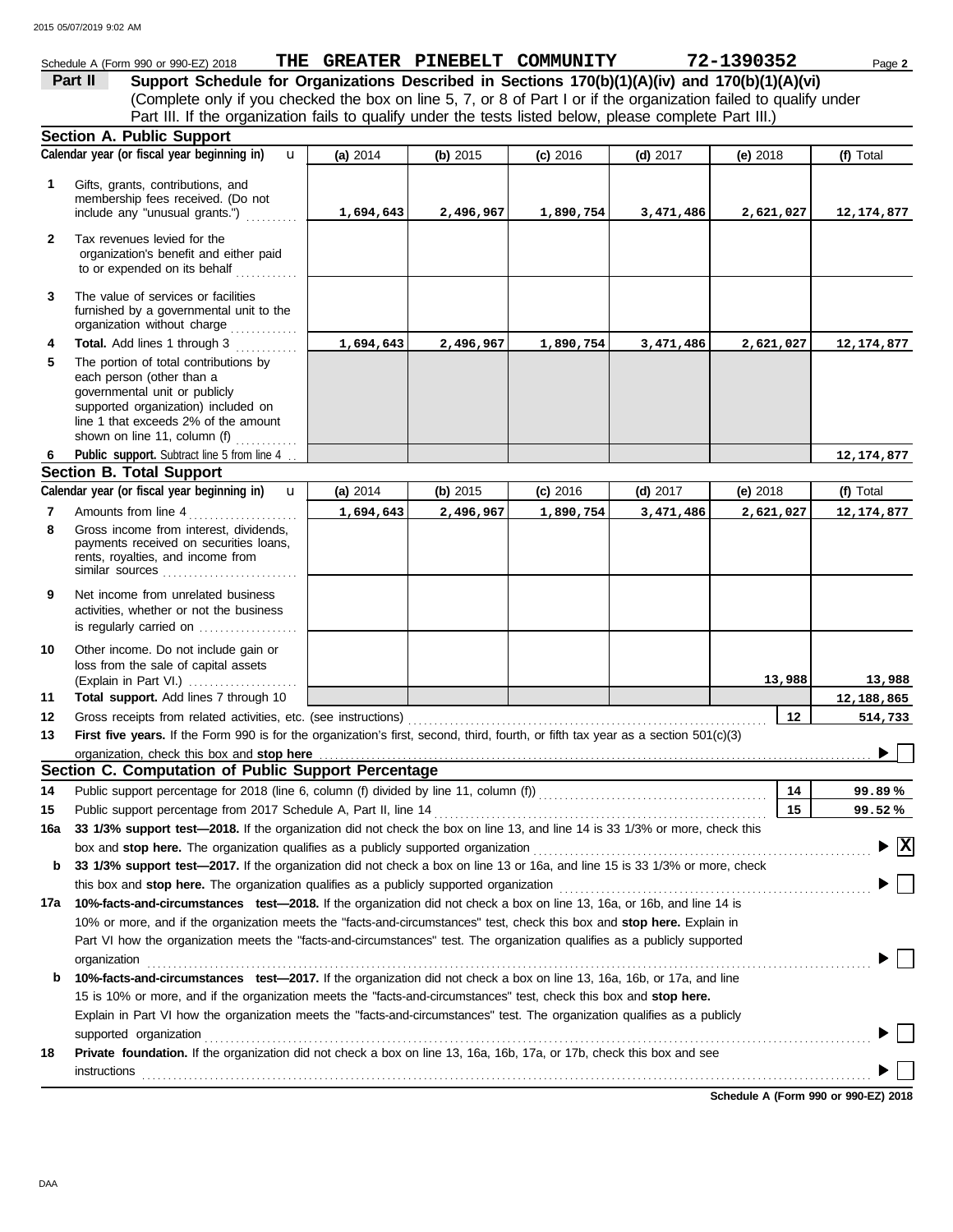|              | Schedule A (Form 990 or 990-EZ) 2018                                                                                                                                                                                                                                                  | THE GREATER PINEBELT COMMUNITY |          |            |            | 72-1390352 | Page 3    |
|--------------|---------------------------------------------------------------------------------------------------------------------------------------------------------------------------------------------------------------------------------------------------------------------------------------|--------------------------------|----------|------------|------------|------------|-----------|
|              | Support Schedule for Organizations Described in Section 509(a)(2)<br>Part III                                                                                                                                                                                                         |                                |          |            |            |            |           |
|              | (Complete only if you checked the box on line 10 of Part I or if the organization failed to qualify under Part II.                                                                                                                                                                    |                                |          |            |            |            |           |
|              | If the organization fails to qualify under the tests listed below, please complete Part II.)                                                                                                                                                                                          |                                |          |            |            |            |           |
|              | Section A. Public Support                                                                                                                                                                                                                                                             |                                |          |            |            |            |           |
|              | Calendar year (or fiscal year beginning in)<br>$\mathbf{u}$                                                                                                                                                                                                                           | (a) 2014                       | (b) 2015 | $(c)$ 2016 | $(d)$ 2017 | (e) 2018   | (f) Total |
| 1            | Gifts, grants, contributions, and membership<br>fees received. (Do not include any "unusual grants.")                                                                                                                                                                                 |                                |          |            |            |            |           |
| $\mathbf{2}$ | Gross receipts from admissions, merchandise<br>sold or services performed, or facilities<br>furnished in any activity that is related to the<br>organization's tax-exempt purpose                                                                                                     |                                |          |            |            |            |           |
| 3            | Gross receipts from activities that are not an<br>unrelated trade or business under section 513                                                                                                                                                                                       |                                |          |            |            |            |           |
| 4            | Tax revenues levied for the<br>organization's benefit and either paid<br>to or expended on its behalf                                                                                                                                                                                 |                                |          |            |            |            |           |
| 5            | The value of services or facilities<br>furnished by a governmental unit to the<br>organization without charge                                                                                                                                                                         |                                |          |            |            |            |           |
| 6            | Total. Add lines 1 through 5<br>.                                                                                                                                                                                                                                                     |                                |          |            |            |            |           |
|              | <b>7a</b> Amounts included on lines 1, 2, and 3<br>received from disqualified persons                                                                                                                                                                                                 |                                |          |            |            |            |           |
| b            | Amounts included on lines 2 and 3<br>received from other than disqualified<br>persons that exceed the greater of \$5,000<br>or 1% of the amount on line 13 for the year $\ldots$                                                                                                      |                                |          |            |            |            |           |
| c            | Add lines 7a and 7b                                                                                                                                                                                                                                                                   |                                |          |            |            |            |           |
| 8            | Public support. (Subtract line 7c from                                                                                                                                                                                                                                                |                                |          |            |            |            |           |
|              | line $6.$ )<br>.                                                                                                                                                                                                                                                                      |                                |          |            |            |            |           |
|              | <b>Section B. Total Support</b>                                                                                                                                                                                                                                                       |                                |          |            |            |            |           |
|              | Calendar year (or fiscal year beginning in)<br>$\mathbf{u}$                                                                                                                                                                                                                           | (a) 2014                       | (b) 2015 | $(c)$ 2016 | $(d)$ 2017 | $(e)$ 2018 | (f) Total |
| 9            | Amounts from line 6                                                                                                                                                                                                                                                                   |                                |          |            |            |            |           |
| 10a          | Gross income from interest, dividends,<br>payments received on securities loans, rents,<br>royalties, and income from similar sources                                                                                                                                                 |                                |          |            |            |            |           |
| b            | Unrelated business taxable income (less<br>section 511 taxes) from businesses<br>acquired after June 30, 1975                                                                                                                                                                         |                                |          |            |            |            |           |
|              | Add lines 10a and 10b                                                                                                                                                                                                                                                                 |                                |          |            |            |            |           |
| 11           | Net income from unrelated business<br>activities not included in line 10b, whether<br>or not the business is regularly carried on                                                                                                                                                     |                                |          |            |            |            |           |
| 12           | Other income. Do not include gain or<br>loss from the sale of capital assets<br>(Explain in Part VI.)                                                                                                                                                                                 |                                |          |            |            |            |           |
| 13           | Total support. (Add lines 9, 10c, 11,<br>and 12.)                                                                                                                                                                                                                                     |                                |          |            |            |            |           |
| 14           | First five years. If the Form 990 is for the organization's first, second, third, fourth, or fifth tax year as a section 501(c)(3)                                                                                                                                                    |                                |          |            |            |            |           |
|              | organization, check this box and stop here manufactured and content of the state of the state of the state of the state of the state of the state of the state of the state of the state of the state of the state of the stat<br>Section C. Computation of Public Support Percentage |                                |          |            |            |            |           |
|              |                                                                                                                                                                                                                                                                                       |                                |          |            |            | 15         | %         |
| 15<br>16     |                                                                                                                                                                                                                                                                                       |                                |          |            |            | 16         | $\%$      |
|              | Section D. Computation of Investment Income Percentage                                                                                                                                                                                                                                |                                |          |            |            |            |           |
| 17           | Investment income percentage for 2018 (line 10c, column (f), divided by line 13, column (f)) [[[[[[[[[[[[[[[[                                                                                                                                                                         |                                |          |            |            | 17         | $\%$      |
| 18           | Investment income percentage from 2017 Schedule A, Part III, line 17                                                                                                                                                                                                                  |                                |          |            |            | 18         | %         |
| 19a          | 33 1/3% support tests—2018. If the organization did not check the box on line 14, and line 15 is more than 33 1/3%, and line                                                                                                                                                          |                                |          |            |            |            |           |
|              | 17 is not more than 33 1/3%, check this box and stop here. The organization qualifies as a publicly supported organization                                                                                                                                                            |                                |          |            |            |            |           |
| b            | 33 1/3% support tests-2017. If the organization did not check a box on line 14 or line 19a, and line 16 is more than 33 1/3%, and                                                                                                                                                     |                                |          |            |            |            |           |
|              | line 18 is not more than 33 1/3%, check this box and stop here. The organization qualifies as a publicly supported organization                                                                                                                                                       |                                |          |            |            |            |           |

٦  $\blacktriangleright$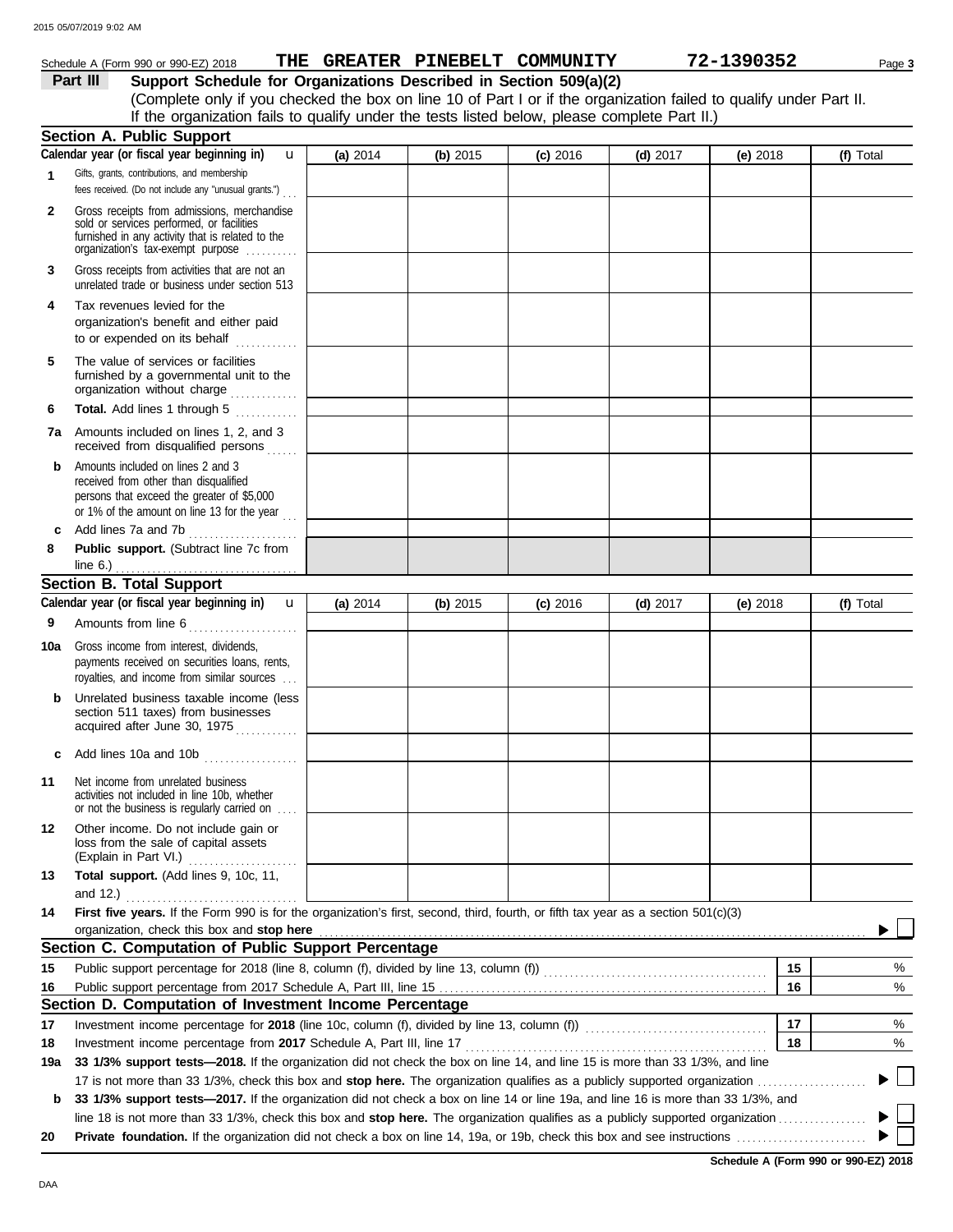|     | THE GREATER PINEBELT COMMUNITY<br>Schedule A (Form 990 or 990-EZ) 2018                                                                                                                                                                  | 72-1390352                                              |     | Page 4 |
|-----|-----------------------------------------------------------------------------------------------------------------------------------------------------------------------------------------------------------------------------------------|---------------------------------------------------------|-----|--------|
|     | Part IV<br><b>Supporting Organizations</b>                                                                                                                                                                                              |                                                         |     |        |
|     | (Complete only if you checked a box in line 12 on Part I. If you checked 12a of Part I, complete Sections A                                                                                                                             |                                                         |     |        |
|     | and B. If you checked 12b of Part I, complete Sections A and C. If you checked 12c of Part I, complete                                                                                                                                  |                                                         |     |        |
|     | Sections A, D, and E. If you checked 12d of Part I, complete Sections A and D, and complete Part V.)<br>Section A. All Supporting Organizations                                                                                         |                                                         |     |        |
|     |                                                                                                                                                                                                                                         |                                                         | Yes | No     |
| 1   | Are all of the organization's supported organizations listed by name in the organization's governing                                                                                                                                    |                                                         |     |        |
|     | documents? If "No," describe in Part VI how the supported organizations are designated. If designated by                                                                                                                                |                                                         |     |        |
|     | class or purpose, describe the designation. If historic and continuing relationship, explain.                                                                                                                                           | 1                                                       |     |        |
| 2   | Did the organization have any supported organization that does not have an IRS determination of status                                                                                                                                  |                                                         |     |        |
|     | under section 509(a)(1) or (2)? If "Yes," explain in Part VI how the organization determined that the supported                                                                                                                         |                                                         |     |        |
|     | organization was described in section 509(a)(1) or (2).                                                                                                                                                                                 | 2                                                       |     |        |
| За  | Did the organization have a supported organization described in section $501(c)(4)$ , (5), or (6)? If "Yes," answer                                                                                                                     |                                                         |     |        |
|     | $(b)$ and $(c)$ below.                                                                                                                                                                                                                  | За                                                      |     |        |
| b   | Did the organization confirm that each supported organization qualified under section $501(c)(4)$ , $(5)$ , or $(6)$ and                                                                                                                |                                                         |     |        |
|     | satisfied the public support tests under section 509(a)(2)? If "Yes," describe in Part VI when and how the                                                                                                                              |                                                         |     |        |
|     | organization made the determination.                                                                                                                                                                                                    | 3b                                                      |     |        |
| c   | Did the organization ensure that all support to such organizations was used exclusively for section $170(c)(2)(B)$                                                                                                                      |                                                         |     |        |
|     | purposes? If "Yes," explain in Part VI what controls the organization put in place to ensure such use.                                                                                                                                  | 3c                                                      |     |        |
| 4a  | Was any supported organization not organized in the United States ("foreign supported organization")? If                                                                                                                                |                                                         |     |        |
|     | "Yes," and if you checked 12a or 12b in Part I, answer (b) and (c) below.                                                                                                                                                               | 4a                                                      |     |        |
| b   | Did the organization have ultimate control and discretion in deciding whether to make grants to the foreign                                                                                                                             |                                                         |     |        |
|     | supported organization? If "Yes," describe in Part VI how the organization had such control and discretion                                                                                                                              |                                                         |     |        |
|     | despite being controlled or supervised by or in connection with its supported organizations.                                                                                                                                            | 4b                                                      |     |        |
| c   | Did the organization support any foreign supported organization that does not have an IRS determination                                                                                                                                 |                                                         |     |        |
|     | under sections $501(c)(3)$ and $509(a)(1)$ or (2)? If "Yes," explain in Part VI what controls the organization used<br>to ensure that all support to the foreign supported organization was used exclusively for section $170(c)(2)(B)$ |                                                         |     |        |
|     | purposes.                                                                                                                                                                                                                               | 4c                                                      |     |        |
| 5a  | Did the organization add, substitute, or remove any supported organizations during the tax year? If "Yes,"                                                                                                                              |                                                         |     |        |
|     | answer (b) and (c) below (if applicable). Also, provide detail in Part VI, including (i) the names and EIN                                                                                                                              |                                                         |     |        |
|     | numbers of the supported organizations added, substituted, or removed; (ii) the reasons for each such action;                                                                                                                           |                                                         |     |        |
|     | (iii) the authority under the organization's organizing document authorizing such action; and (iv) how the action                                                                                                                       |                                                         |     |        |
|     | was accomplished (such as by amendment to the organizing document).                                                                                                                                                                     | 5a                                                      |     |        |
| b   | Type I or Type II only. Was any added or substituted supported organization part of a class already                                                                                                                                     |                                                         |     |        |
|     | designated in the organization's organizing document?                                                                                                                                                                                   | 5b                                                      |     |        |
| c   | Substitutions only. Was the substitution the result of an event beyond the organization's control?                                                                                                                                      | 5c                                                      |     |        |
| 6   | Did the organization provide support (whether in the form of grants or the provision of services or facilities) to                                                                                                                      |                                                         |     |        |
|     | anyone other than (i) its supported organizations, (ii) individuals that are part of the charitable class benefited                                                                                                                     |                                                         |     |        |
|     | by one or more of its supported organizations, or (iii) other supporting organizations that also support or                                                                                                                             |                                                         |     |        |
|     | benefit one or more of the filing organization's supported organizations? If "Yes," provide detail in Part VI.                                                                                                                          | 6                                                       |     |        |
| 7   | Did the organization provide a grant, loan, compensation, or other similar payment to a substantial contributor                                                                                                                         |                                                         |     |        |
|     | (as defined in section $4958(c)(3)(C)$ ), a family member of a substantial contributor, or a 35% controlled entity                                                                                                                      |                                                         |     |        |
|     | with regard to a substantial contributor? If "Yes," complete Part I of Schedule L (Form 990 or 990-EZ).                                                                                                                                 | 7                                                       |     |        |
| 8   | Did the organization make a loan to a disqualified person (as defined in section 4958) not described in line 7?                                                                                                                         | 8                                                       |     |        |
| 9a  | If "Yes," complete Part I of Schedule L (Form 990 or 990-EZ).<br>Was the organization controlled directly or indirectly at any time during the tax year by one or more                                                                  |                                                         |     |        |
|     | disqualified persons as defined in section 4946 (other than foundation managers and organizations described                                                                                                                             |                                                         |     |        |
|     | in section $509(a)(1)$ or (2))? If "Yes," provide detail in Part VI.                                                                                                                                                                    | 9a                                                      |     |        |
| b   | Did one or more disqualified persons (as defined in line 9a) hold a controlling interest in any entity in which                                                                                                                         |                                                         |     |        |
|     | the supporting organization had an interest? If "Yes," provide detail in Part VI.                                                                                                                                                       | 9b                                                      |     |        |
| c   | Did a disqualified person (as defined in line 9a) have an ownership interest in, or derive any personal benefit                                                                                                                         |                                                         |     |        |
|     | from, assets in which the supporting organization also had an interest? If "Yes," provide detail in Part VI.                                                                                                                            | 9с                                                      |     |        |
| 10a | Was the organization subject to the excess business holdings rules of section 4943 because of section                                                                                                                                   |                                                         |     |        |
|     | 4943(f) (regarding certain Type II supporting organizations, and all Type III non-functionally integrated                                                                                                                               |                                                         |     |        |
|     | supporting organizations)? If "Yes," answer 10b below.                                                                                                                                                                                  | 10a                                                     |     |        |
| b   | Did the organization have any excess business holdings in the tax year? (Use Schedule C, Form 4720, to                                                                                                                                  |                                                         |     |        |
|     | determine whether the organization had excess business holdings.)                                                                                                                                                                       | 10 <sub>b</sub><br>Schodule A (Form 000 or 000-F7) 2019 |     |        |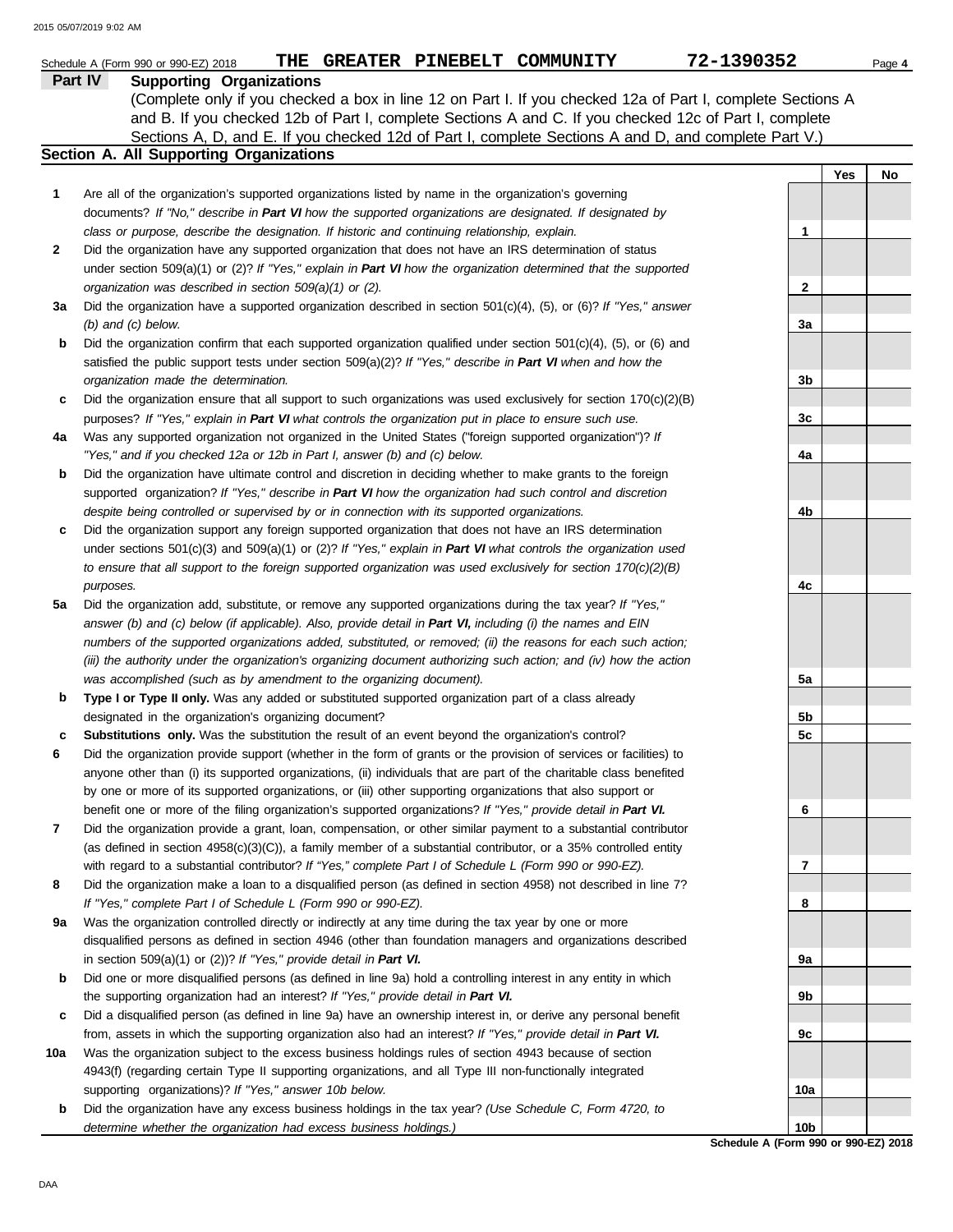2015 05/07/2019 9:02 AM

|    | 72-1390352<br>THE GREATER PINEBELT COMMUNITY<br>Schedule A (Form 990 or 990-EZ) 2018                                                                                                                                 |                 |     | Page 5 |
|----|----------------------------------------------------------------------------------------------------------------------------------------------------------------------------------------------------------------------|-----------------|-----|--------|
|    | <b>Supporting Organizations (continued)</b><br><b>Part IV</b>                                                                                                                                                        |                 |     |        |
|    |                                                                                                                                                                                                                      |                 | Yes | No     |
| 11 | Has the organization accepted a gift or contribution from any of the following persons?                                                                                                                              |                 |     |        |
| a  | A person who directly or indirectly controls, either alone or together with persons described in (b) and (c)                                                                                                         |                 |     |        |
|    | below, the governing body of a supported organization?                                                                                                                                                               | 11a             |     |        |
| b  | A family member of a person described in (a) above?                                                                                                                                                                  | 11 <sub>b</sub> |     |        |
| c  | A 35% controlled entity of a person described in (a) or (b) above? If "Yes" to a, b, or c, provide detail in Part VI.                                                                                                | 11c             |     |        |
|    | <b>Section B. Type I Supporting Organizations</b>                                                                                                                                                                    |                 |     |        |
|    |                                                                                                                                                                                                                      |                 | Yes | No     |
| 1  | Did the directors, trustees, or membership of one or more supported organizations have the power to                                                                                                                  |                 |     |        |
|    | regularly appoint or elect at least a majority of the organization's directors or trustees at all times during the                                                                                                   |                 |     |        |
|    | tax year? If "No," describe in Part VI how the supported organization(s) effectively operated, supervised, or                                                                                                        |                 |     |        |
|    | controlled the organization's activities. If the organization had more than one supported organization,<br>describe how the powers to appoint and/or remove directors or trustees were allocated among the supported |                 |     |        |
|    | organizations and what conditions or restrictions, if any, applied to such powers during the tax year.                                                                                                               | 1               |     |        |
| 2  | Did the organization operate for the benefit of any supported organization other than the supported                                                                                                                  |                 |     |        |
|    | organization(s) that operated, supervised, or controlled the supporting organization? If "Yes," explain in Part                                                                                                      |                 |     |        |
|    | VI how providing such benefit carried out the purposes of the supported organization(s) that operated,                                                                                                               |                 |     |        |
|    |                                                                                                                                                                                                                      | $\mathbf{2}$    |     |        |
|    | supervised, or controlled the supporting organization.<br>Section C. Type II Supporting Organizations                                                                                                                |                 |     |        |
|    |                                                                                                                                                                                                                      |                 | Yes | No     |
| 1  | Were a majority of the organization's directors or trustees during the tax year also a majority of the directors                                                                                                     |                 |     |        |
|    | or trustees of each of the organization's supported organization(s)? If "No," describe in Part VI how control                                                                                                        |                 |     |        |
|    | or management of the supporting organization was vested in the same persons that controlled or managed                                                                                                               |                 |     |        |
|    | the supported organization(s).                                                                                                                                                                                       | 1               |     |        |
|    | Section D. All Type III Supporting Organizations                                                                                                                                                                     |                 |     |        |
|    |                                                                                                                                                                                                                      |                 | Yes | No     |
| 1  | Did the organization provide to each of its supported organizations, by the last day of the fifth month of the                                                                                                       |                 |     |        |
|    | organization's tax year, (i) a written notice describing the type and amount of support provided during the prior tax                                                                                                |                 |     |        |
|    | year, (ii) a copy of the Form 990 that was most recently filed as of the date of notification, and (iii) copies of the                                                                                               |                 |     |        |
|    | organization's governing documents in effect on the date of notification, to the extent not previously provided?                                                                                                     | 1               |     |        |
| 2  | Were any of the organization's officers, directors, or trustees either (i) appointed or elected by the supported                                                                                                     |                 |     |        |
|    | organization(s) or (ii) serving on the governing body of a supported organization? If "No," explain in Part VI how                                                                                                   |                 |     |        |
|    | the organization maintained a close and continuous working relationship with the supported organization(s).                                                                                                          | 2               |     |        |
| 3  | By reason of the relationship described in (2), did the organization's supported organizations have a                                                                                                                |                 |     |        |
|    | significant voice in the organization's investment policies and in directing the use of the organization's                                                                                                           |                 |     |        |
|    | income or assets at all times during the tax year? If "Yes," describe in Part VI the role the organization's                                                                                                         |                 |     |        |
|    | supported organizations played in this regard.                                                                                                                                                                       | 3               |     |        |
|    | Section E. Type III Functionally-Integrated Supporting Organizations                                                                                                                                                 |                 |     |        |
| 1  | Check the box next to the method that the organization used to satisfy the Integral Part Test during the year (see instructions).                                                                                    |                 |     |        |
| а  | The organization satisfied the Activities Test. Complete line 2 below.                                                                                                                                               |                 |     |        |
| b  | The organization is the parent of each of its supported organizations. Complete line 3 below.                                                                                                                        |                 |     |        |
| c  | The organization supported a governmental entity. Describe in Part VI how you supported a government entity (see instructions).                                                                                      |                 |     |        |
|    |                                                                                                                                                                                                                      |                 |     |        |
| 2  | Activities Test. Answer (a) and (b) below.                                                                                                                                                                           |                 | Yes | No     |
| а  | Did substantially all of the organization's activities during the tax year directly further the exempt purposes of                                                                                                   |                 |     |        |
|    | the supported organization(s) to which the organization was responsive? If "Yes," then in Part VI identify                                                                                                           |                 |     |        |
|    | those supported organizations and explain how these activities directly furthered their exempt purposes,                                                                                                             |                 |     |        |
|    | how the organization was responsive to those supported organizations, and how the organization determined                                                                                                            |                 |     |        |
|    | that these activities constituted substantially all of its activities.                                                                                                                                               | 2a              |     |        |
| b  | Did the activities described in (a) constitute activities that, but for the organization's involvement, one or more                                                                                                  |                 |     |        |
|    | of the organization's supported organization(s) would have been engaged in? If "Yes," explain in Part VI the                                                                                                         |                 |     |        |
|    | reasons for the organization's position that its supported organization(s) would have engaged in these                                                                                                               |                 |     |        |
|    | activities but for the organization's involvement.                                                                                                                                                                   | 2b              |     |        |
| 3  | Parent of Supported Organizations. Answer (a) and (b) below.                                                                                                                                                         |                 |     |        |
| а  | Did the organization have the power to regularly appoint or elect a majority of the officers, directors, or                                                                                                          |                 |     |        |
|    | trustees of each of the supported organizations? Provide details in Part VI.                                                                                                                                         | 3a              |     |        |

| <b>b</b> Did the organization exercise a substantial degree of direction over the policies, programs, and activities of each |
|------------------------------------------------------------------------------------------------------------------------------|
| of its supported organizations? If "Yes," describe in Part VI the role played by the organization in this regard.            |

DAA **Schedule A (Form 990 or 990-EZ) 2018 3b**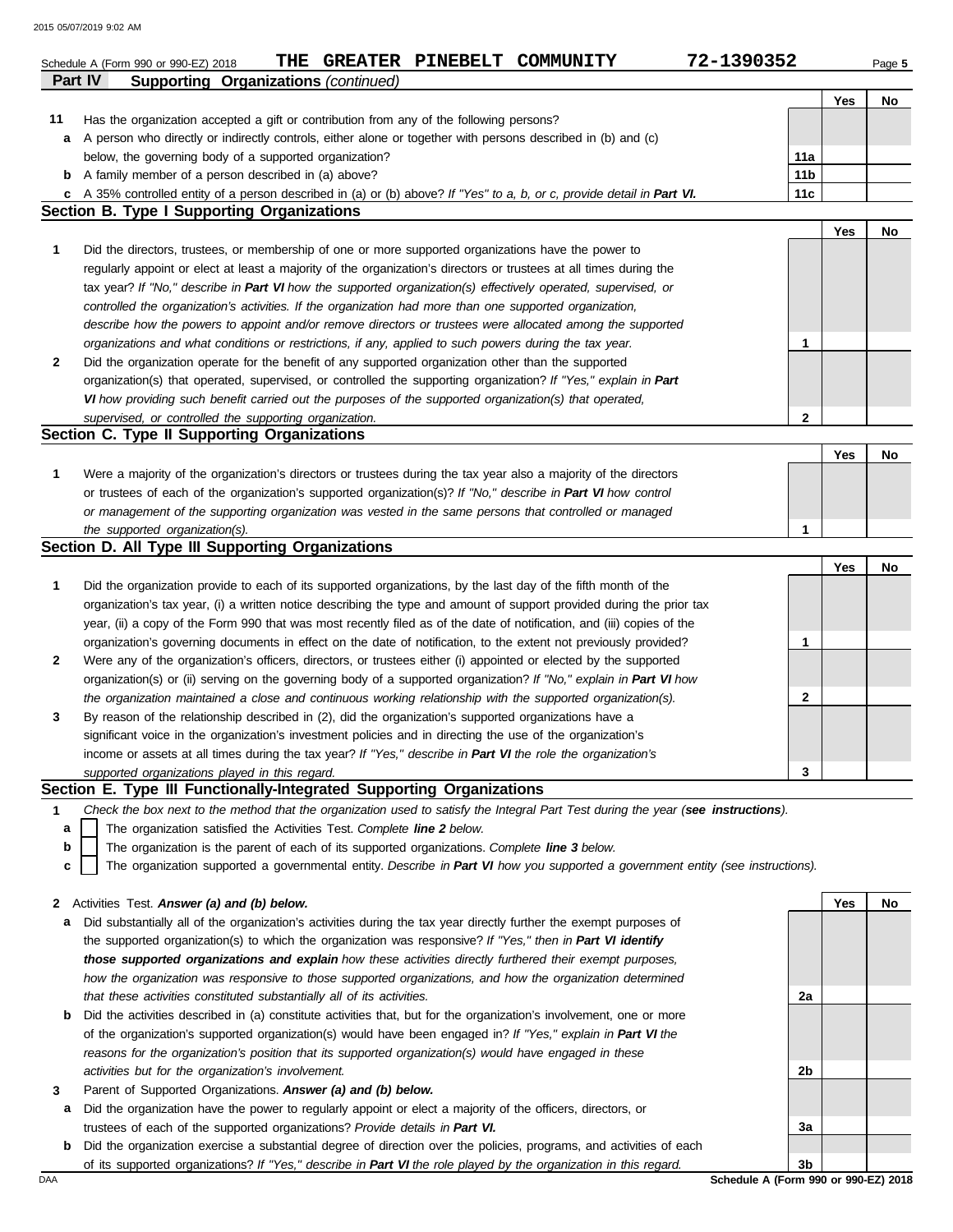|                         | THE GREATER PINEBELT COMMUNITY<br>Schedule A (Form 990 or 990-EZ) 2018                                                           |                | 72-1390352     | Page 6                         |
|-------------------------|----------------------------------------------------------------------------------------------------------------------------------|----------------|----------------|--------------------------------|
| <b>Part V</b>           | Type III Non-Functionally Integrated 509(a)(3) Supporting Organizations                                                          |                |                |                                |
| $\mathbf{1}$            | Check here if the organization satisfied the Integral Part Test as a qualifying trust on Nov. 20, 1970 (explain in Part VI). See |                |                |                                |
|                         | instructions. All other Type III non-functionally integrated supporting organizations must complete Sections A through E.        |                |                |                                |
|                         | Section A - Adjusted Net Income                                                                                                  |                | (A) Prior Year | (B) Current Year               |
|                         |                                                                                                                                  |                |                | (optional)                     |
| 1                       | Net short-term capital gain                                                                                                      | 1              |                |                                |
| 2                       | Recoveries of prior-year distributions                                                                                           | $\mathbf 2$    |                |                                |
| 3                       | Other gross income (see instructions)                                                                                            | 3              |                |                                |
| 4                       | Add lines 1 through 3.                                                                                                           | 4              |                |                                |
| 5.                      | Depreciation and depletion                                                                                                       | 5              |                |                                |
| 6                       | Portion of operating expenses paid or incurred for production or                                                                 |                |                |                                |
|                         | collection of gross income or for management, conservation, or                                                                   |                |                |                                |
|                         | maintenance of property held for production of income (see instructions)                                                         | 6              |                |                                |
| 7                       | Other expenses (see instructions)                                                                                                | $\overline{7}$ |                |                                |
| 8                       | Adjusted Net Income (subtract lines 5, 6, and 7 from line 4)                                                                     | 8              |                |                                |
|                         | <b>Section B - Minimum Asset Amount</b>                                                                                          |                | (A) Prior Year | (B) Current Year<br>(optional) |
| 1                       | Aggregate fair market value of all non-exempt-use assets (see                                                                    |                |                |                                |
|                         | instructions for short tax year or assets held for part of year):                                                                |                |                |                                |
|                         | Average monthly value of securities<br>a                                                                                         | 1a             |                |                                |
|                         | <b>b</b> Average monthly cash balances                                                                                           | 1b             |                |                                |
|                         | c Fair market value of other non-exempt-use assets                                                                               | 1 <sub>c</sub> |                |                                |
|                         | <b>d Total</b> (add lines 1a, 1b, and 1c)                                                                                        | 1d             |                |                                |
|                         | <b>Discount</b> claimed for blockage or other<br>e                                                                               |                |                |                                |
|                         | factors (explain in detail in Part VI):                                                                                          |                |                |                                |
| $\mathbf{2}$            | Acquisition indebtedness applicable to non-exempt-use assets                                                                     | $\mathbf{2}$   |                |                                |
| 3                       | Subtract line 2 from line 1d.                                                                                                    | 3              |                |                                |
| 4                       | Cash deemed held for exempt use. Enter 1-1/2% of line 3 (for greater amount,                                                     |                |                |                                |
|                         | see instructions).                                                                                                               | 4              |                |                                |
| 5.                      | Net value of non-exempt-use assets (subtract line 4 from line 3)                                                                 | 5              |                |                                |
| 6                       | Multiply line 5 by .035.                                                                                                         | 6              |                |                                |
| $\overline{\mathbf{r}}$ | Recoveries of prior-year distributions                                                                                           | 7              |                |                                |
| 8                       | Minimum Asset Amount (add line 7 to line 6)                                                                                      | 8              |                |                                |
|                         | Section C - Distributable Amount                                                                                                 |                |                | <b>Current Year</b>            |
| 1.                      | Adjusted net income for prior year (from Section A, line 8, Column A)                                                            | 1              |                |                                |
| $\mathbf{2}$            | Enter 85% of line 1.                                                                                                             | $\overline{2}$ |                |                                |
| 3                       | Minimum asset amount for prior year (from Section B, line 8, Column A)                                                           | 3              |                |                                |
| 4                       | Enter greater of line 2 or line 3.                                                                                               | 4              |                |                                |
| 5                       | Income tax imposed in prior year                                                                                                 | 5              |                |                                |
| 6                       | <b>Distributable Amount.</b> Subtract line 5 from line 4, unless subject to                                                      |                |                |                                |
|                         | emergency temporary reduction (see instructions)                                                                                 | 6              |                |                                |

**7** | Check here if the current year is the organization's first as a non-functionally integrated Type III supporting organization (see instructions).

**Schedule A (Form 990 or 990-EZ) 2018**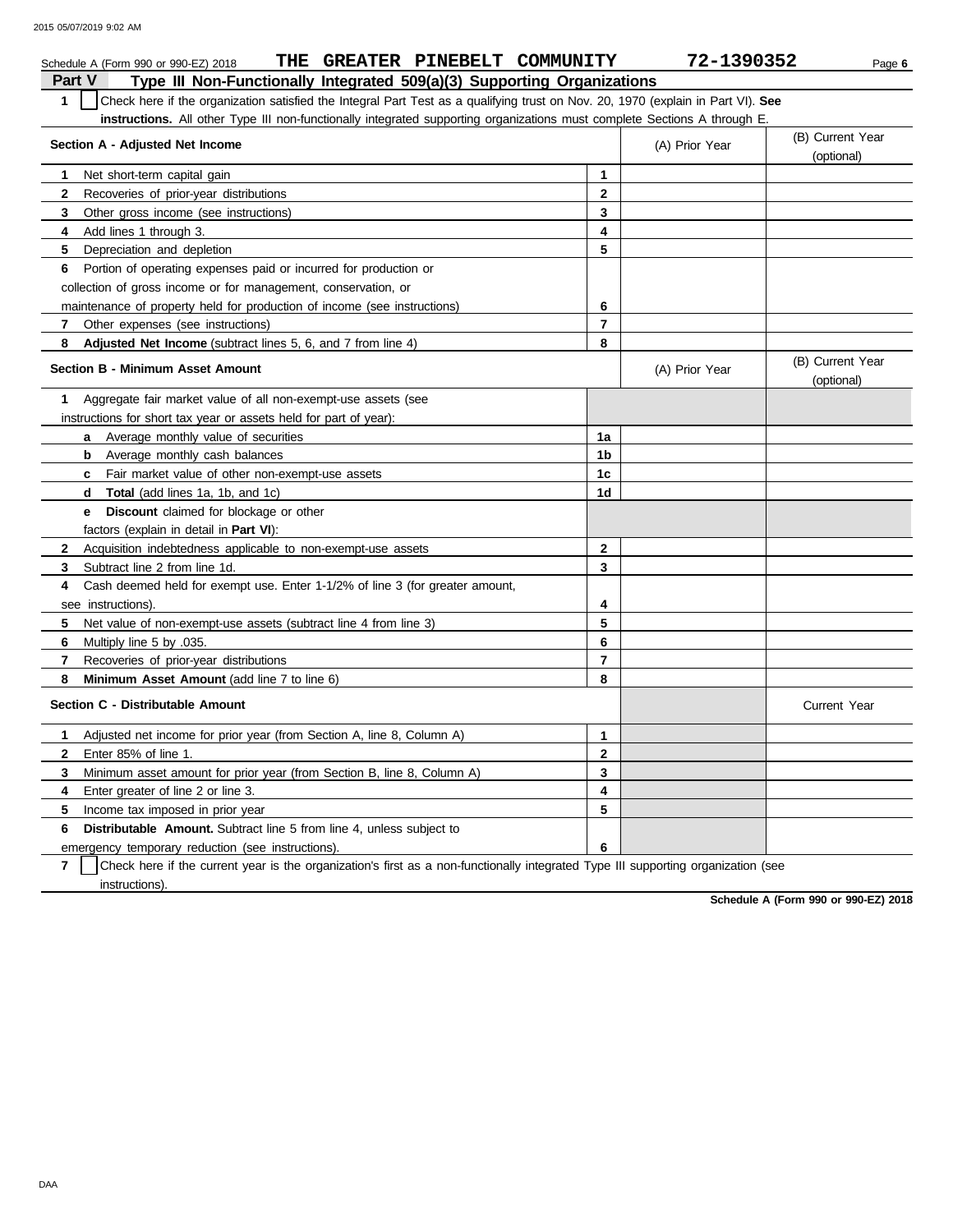|              | THE GREATER PINEBELT COMMUNITY<br>Schedule A (Form 990 or 990-EZ) 2018                                     |                                    | 72-1390352                                    | Page 7                                           |
|--------------|------------------------------------------------------------------------------------------------------------|------------------------------------|-----------------------------------------------|--------------------------------------------------|
| Part V       | Type III Non-Functionally Integrated 509(a)(3) Supporting Organizations (continued)                        |                                    |                                               |                                                  |
|              | <b>Section D - Distributions</b>                                                                           |                                    |                                               | <b>Current Year</b>                              |
| 1            | Amounts paid to supported organizations to accomplish exempt purposes                                      |                                    |                                               |                                                  |
| $\mathbf{2}$ | Amounts paid to perform activity that directly furthers exempt purposes of supported                       |                                    |                                               |                                                  |
|              | organizations, in excess of income from activity                                                           |                                    |                                               |                                                  |
| 3            | Administrative expenses paid to accomplish exempt purposes of supported organizations                      |                                    |                                               |                                                  |
| 4            | Amounts paid to acquire exempt-use assets                                                                  |                                    |                                               |                                                  |
| 5            | Qualified set-aside amounts (prior IRS approval required)                                                  |                                    |                                               |                                                  |
| 6            | Other distributions (describe in Part VI). See instructions.                                               |                                    |                                               |                                                  |
| 7            | Total annual distributions. Add lines 1 through 6.                                                         |                                    |                                               |                                                  |
| 8            | Distributions to attentive supported organizations to which the organization is responsive                 |                                    |                                               |                                                  |
|              | (provide details in Part VI). See instructions.                                                            |                                    |                                               |                                                  |
| 9            | Distributable amount for 2018 from Section C, line 6                                                       |                                    |                                               |                                                  |
| 10           | Line 8 amount divided by line 9 amount                                                                     |                                    |                                               |                                                  |
|              | <b>Section E - Distribution Allocations (see instructions)</b>                                             | (i)<br><b>Excess Distributions</b> | (ii)<br><b>Underdistributions</b><br>Pre-2018 | (iii)<br><b>Distributable</b><br>Amount for 2018 |
| 1            | Distributable amount for 2018 from Section C, line 6                                                       |                                    |                                               |                                                  |
| $\mathbf{2}$ | Underdistributions, if any, for years prior to 2018<br>(reasonable cause required-explain in Part VI). See |                                    |                                               |                                                  |
| 3            | instructions.<br>Excess distributions carryover, if any, to 2018                                           |                                    |                                               |                                                  |
|              |                                                                                                            |                                    |                                               |                                                  |
|              |                                                                                                            |                                    |                                               |                                                  |
|              |                                                                                                            |                                    |                                               |                                                  |
|              |                                                                                                            |                                    |                                               |                                                  |
|              |                                                                                                            |                                    |                                               |                                                  |
|              | f Total of lines 3a through e                                                                              |                                    |                                               |                                                  |
|              | g Applied to underdistributions of prior years                                                             |                                    |                                               |                                                  |
|              | h Applied to 2018 distributable amount                                                                     |                                    |                                               |                                                  |
| Ť.           | Carryover from 2013 not applied (see instructions)                                                         |                                    |                                               |                                                  |
|              | Remainder. Subtract lines 3g, 3h, and 3i from 3f.                                                          |                                    |                                               |                                                  |
| 4            | Distributions for 2018 from                                                                                |                                    |                                               |                                                  |
|              | Section D. line 7:<br>\$                                                                                   |                                    |                                               |                                                  |
|              | a Applied to underdistributions of prior years                                                             |                                    |                                               |                                                  |
|              | <b>b</b> Applied to 2018 distributable amount                                                              |                                    |                                               |                                                  |
|              | c Remainder. Subtract lines 4a and 4b from 4.                                                              |                                    |                                               |                                                  |
| 5            | Remaining underdistributions for years prior to 2018, if                                                   |                                    |                                               |                                                  |
|              | any. Subtract lines 3g and 4a from line 2. For result                                                      |                                    |                                               |                                                  |
|              | greater than zero, explain in Part VI. See instructions.                                                   |                                    |                                               |                                                  |
| 6            | Remaining underdistributions for 2018. Subtract lines 3h                                                   |                                    |                                               |                                                  |
|              | and 4b from line 1. For result greater than zero, explain in                                               |                                    |                                               |                                                  |
|              | Part VI. See instructions.                                                                                 |                                    |                                               |                                                  |
| 7            | Excess distributions carryover to 2019. Add lines 3j                                                       |                                    |                                               |                                                  |
|              | and 4c.                                                                                                    |                                    |                                               |                                                  |
| 8            | Breakdown of line 7:                                                                                       |                                    |                                               |                                                  |
|              | a Excess from 2014                                                                                         |                                    |                                               |                                                  |
|              |                                                                                                            |                                    |                                               |                                                  |
|              |                                                                                                            |                                    |                                               |                                                  |
|              |                                                                                                            |                                    |                                               |                                                  |
|              | e Excess from 2018                                                                                         |                                    |                                               |                                                  |
|              |                                                                                                            |                                    |                                               |                                                  |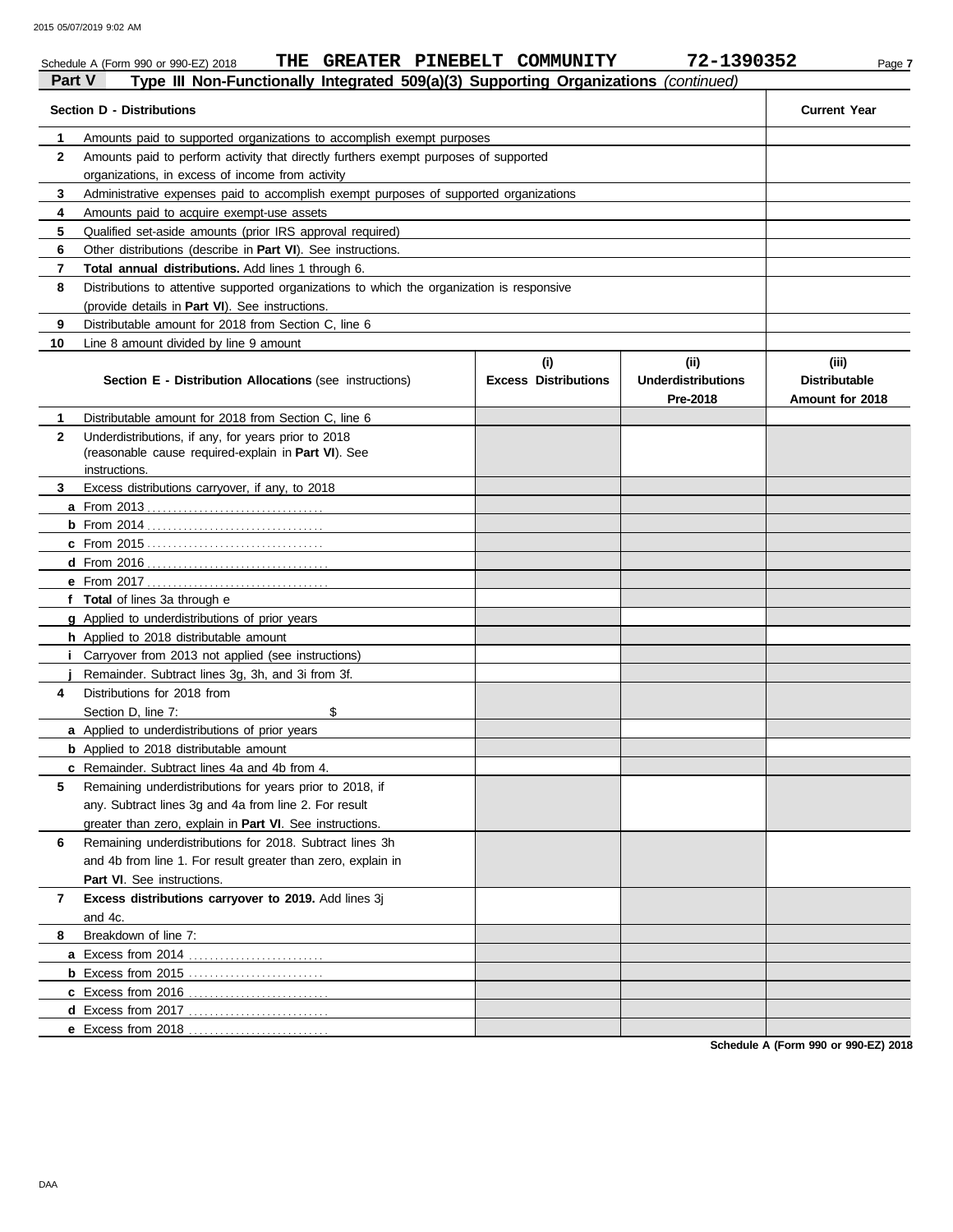|         | Schedule A (Form 990 or 990-EZ) 2018 |  | THE GREATER PINEBELT COMMUNITY                                                                 | 72-1390352                                                                                                                                                                                                                                                                                                                                                        | Page 8 |
|---------|--------------------------------------|--|------------------------------------------------------------------------------------------------|-------------------------------------------------------------------------------------------------------------------------------------------------------------------------------------------------------------------------------------------------------------------------------------------------------------------------------------------------------------------|--------|
| Part VI |                                      |  |                                                                                                | Supplemental Information. Provide the explanations required by Part II, line 10; Part II, line 17a or 17b; Part<br>III, line 12; Part IV, Section A, lines 1, 2, 3b, 3c, 4b, 4c, 5a, 6, 9a, 9b, 9c, 11a, 11b, and 11c; Part IV, Section<br>B, lines 1 and 2; Part IV, Section C, line 1; Part IV, Section D, lines 2 and 3; Part IV, Section E, lines 1c, 2a, 2b, |        |
|         |                                      |  | lines 2, 5, and 6. Also complete this part for any additional information. (See instructions.) | 3a, and 3b; Part V, line 1; Part V, Section B, line 1e; Part V, Section D, lines 5, 6, and 8; and Part V, Section E,                                                                                                                                                                                                                                              |        |
|         |                                      |  |                                                                                                |                                                                                                                                                                                                                                                                                                                                                                   |        |
|         |                                      |  |                                                                                                |                                                                                                                                                                                                                                                                                                                                                                   |        |
|         |                                      |  |                                                                                                |                                                                                                                                                                                                                                                                                                                                                                   |        |
|         |                                      |  |                                                                                                |                                                                                                                                                                                                                                                                                                                                                                   |        |
|         |                                      |  |                                                                                                |                                                                                                                                                                                                                                                                                                                                                                   |        |
|         |                                      |  |                                                                                                |                                                                                                                                                                                                                                                                                                                                                                   |        |
|         |                                      |  |                                                                                                |                                                                                                                                                                                                                                                                                                                                                                   |        |
|         |                                      |  |                                                                                                |                                                                                                                                                                                                                                                                                                                                                                   |        |
|         |                                      |  |                                                                                                |                                                                                                                                                                                                                                                                                                                                                                   |        |
|         |                                      |  |                                                                                                |                                                                                                                                                                                                                                                                                                                                                                   |        |
|         |                                      |  |                                                                                                |                                                                                                                                                                                                                                                                                                                                                                   |        |
|         |                                      |  |                                                                                                |                                                                                                                                                                                                                                                                                                                                                                   |        |
|         |                                      |  |                                                                                                |                                                                                                                                                                                                                                                                                                                                                                   |        |
|         |                                      |  |                                                                                                |                                                                                                                                                                                                                                                                                                                                                                   |        |
|         |                                      |  |                                                                                                |                                                                                                                                                                                                                                                                                                                                                                   |        |
|         |                                      |  |                                                                                                |                                                                                                                                                                                                                                                                                                                                                                   |        |
|         |                                      |  |                                                                                                |                                                                                                                                                                                                                                                                                                                                                                   |        |
|         |                                      |  |                                                                                                |                                                                                                                                                                                                                                                                                                                                                                   |        |
|         |                                      |  |                                                                                                |                                                                                                                                                                                                                                                                                                                                                                   |        |
|         |                                      |  |                                                                                                |                                                                                                                                                                                                                                                                                                                                                                   |        |
|         |                                      |  |                                                                                                |                                                                                                                                                                                                                                                                                                                                                                   |        |
|         |                                      |  |                                                                                                |                                                                                                                                                                                                                                                                                                                                                                   |        |
|         |                                      |  |                                                                                                |                                                                                                                                                                                                                                                                                                                                                                   |        |
|         |                                      |  |                                                                                                |                                                                                                                                                                                                                                                                                                                                                                   |        |
|         |                                      |  |                                                                                                |                                                                                                                                                                                                                                                                                                                                                                   |        |
|         |                                      |  |                                                                                                |                                                                                                                                                                                                                                                                                                                                                                   |        |
|         |                                      |  |                                                                                                |                                                                                                                                                                                                                                                                                                                                                                   |        |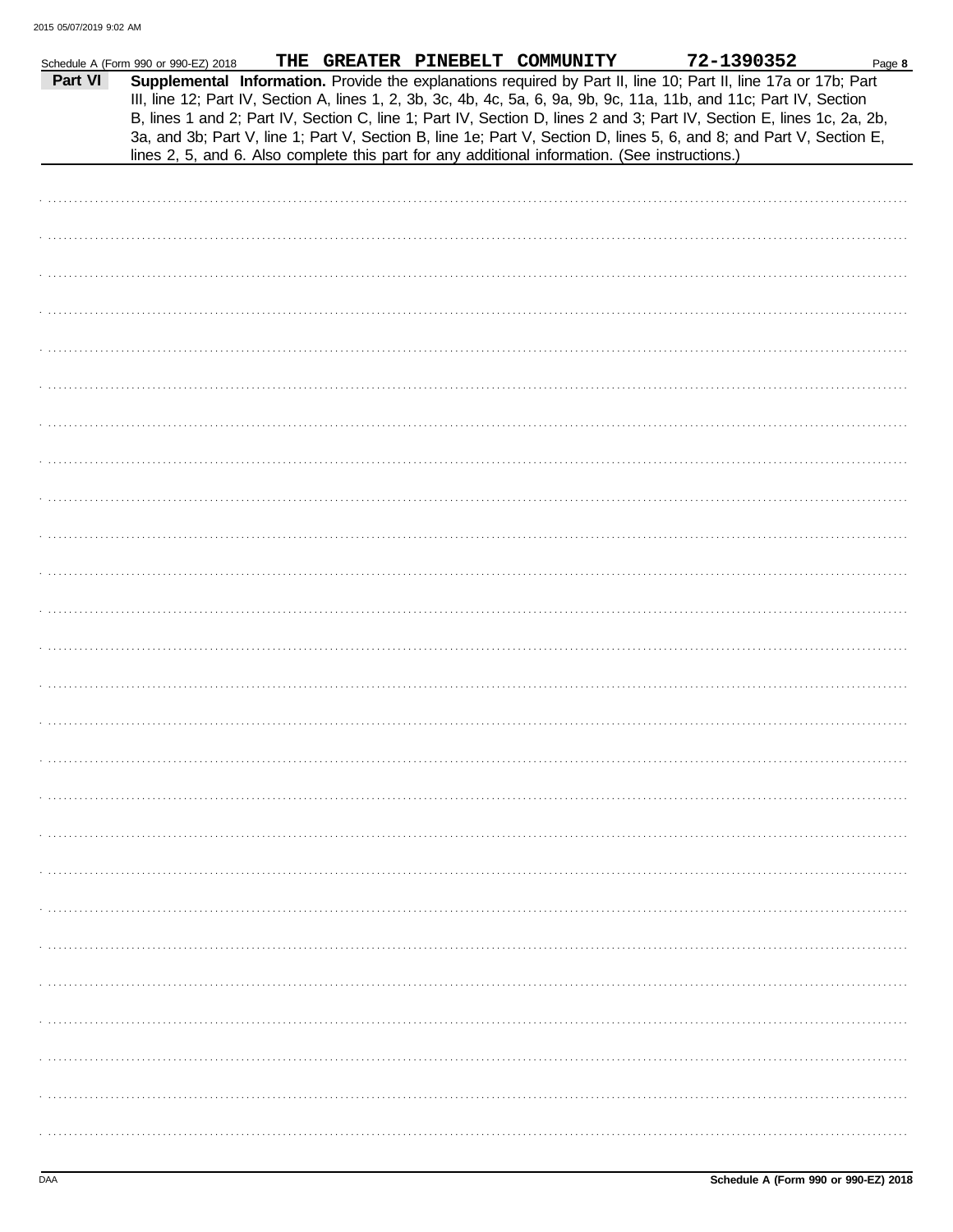#### OMB No. 1545-0047 Department of the Treasury Internal Revenue Service Name of the organization **2018 Schedule of Contributors Schedule B (Form 990, 990-EZ, or 990-PF)** u **Attach to Form 990, Form 990-EZ, or Form 990-PF. Employer identification number Organization type** (check one): **Filers of: Section:** Form 990 or 990-EZ  $|\mathbf{X}|$  501(c)( 3) (enter number) organization 4947(a)(1) nonexempt charitable trust **not** treated as a private foundation 527 political organization Form 990-PF 1501(c)(3) exempt private foundation u **Go to** *www.irs.gov/Form990* **for the latest information. THE GREATER PINEBELT COMMUNITY FOUNDATION 72-1390352**  $|\mathbf{X}|$  501(c)(

4947(a)(1) nonexempt charitable trust treated as a private foundation

501(c)(3) taxable private foundation

Check if your organization is covered by the **General Rule** or a **Special Rule. Note:** Only a section 501(c)(7), (8), or (10) organization can check boxes for both the General Rule and a Special Rule. See instructions.

#### **General Rule**

For an organization filing Form 990, 990-EZ, or 990-PF that received, during the year, contributions totaling \$5,000 or more (in money or property) from any one contributor. Complete Parts I and II. See instructions for determining a contributor's total contributions.

#### **Special Rules**

X For an organization described in section 501(c)(3) filing Form 990 or 990-EZ that met the 33<sup>1</sup>/3% support test of the regulations under sections 509(a)(1) and 170(b)(1)(A)(vi), that checked Schedule A (Form 990 or 990-EZ), Part II, line 13, 16a, or 16b, and that received from any one contributor, during the year, total contributions of the greater of **(1)** \$5,000; or **(2)** 2% of the amount on (i) Form 990, Part VIII, line 1h; or (ii) Form 990-EZ, line 1. Complete Parts I and II.

literary, or educational purposes, or for the prevention of cruelty to children or animals. Complete Parts I (entering) For an organization described in section 501(c)(7), (8), or (10) filing Form 990 or 990-EZ that received from any one contributor, during the year, total contributions of more than \$1,000 *exclusively* for religious, charitable, scientific, "N/A" in column (b) instead of the contributor name and address), II, and III.

For an organization described in section 501(c)(7), (8), or (10) filing Form 990 or 990-EZ that received from any one contributor, during the year, contributions *exclusively* for religious, charitable, etc., purposes, but no such contributions totaled more than \$1,000. If this box is checked, enter here the total contributions that were received during the year for an *exclusively* religious, charitable, etc., purpose. Don't complete any of the parts unless the **General Rule** applies to this organization because it received *nonexclusively* religious, charitable, etc., contributions totaling \$5,000 or more during the year . . . . . . . . . . . . . . . . . . . . . . . . . . . . . . . . . . . . . . . . . . . . . . . . . . . . . . . . . . . . . . . . . . . . . . . . . . . . . . . .

990-EZ, or 990-PF), but it **must** answer "No" on Part IV, line 2, of its Form 990; or check the box on line H of its Form 990-EZ or on its Form 990-PF, Part I, line 2, to certify that it doesn't meet the filing requirements of Schedule B (Form 990, 990-EZ, or 990-PF). **Caution:** An organization that isn't covered by the General Rule and/or the Special Rules doesn't file Schedule B (Form 990,

**For Paperwork Reduction Act Notice, see the instructions for Form 990, 990-EZ, or 990-PF.**

 $\triangleright$  \$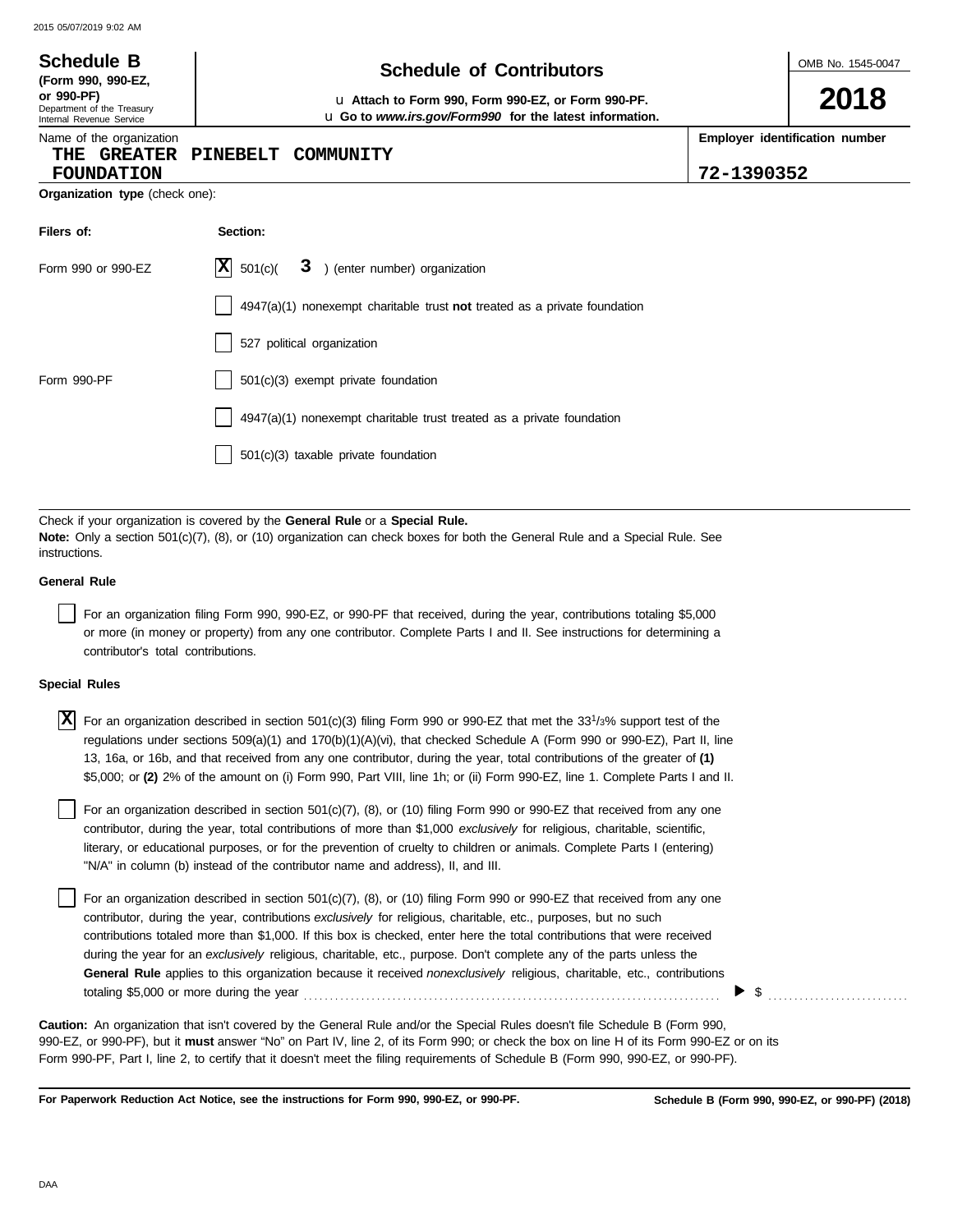| Schedule B (Form 990, 990-EZ, or 990-PF) (2018)                                                                 | Page 1 of 2<br>Page 2          |  |  |  |  |  |  |
|-----------------------------------------------------------------------------------------------------------------|--------------------------------|--|--|--|--|--|--|
| Name of organization                                                                                            | Employer identification number |  |  |  |  |  |  |
| THE GREATER PINEBELT COMMUNITY                                                                                  | 72-1390352                     |  |  |  |  |  |  |
| Part I<br><b>Contributors</b> (see instructions). Use duplicate copies of Part I if additional space is needed. |                                |  |  |  |  |  |  |

| (a)<br>No.       | (b)<br>Name, address, and ZIP + 4                                                                                | (c)<br><b>Total contributions</b> | (d)<br>Type of contribution                                                                  |
|------------------|------------------------------------------------------------------------------------------------------------------|-----------------------------------|----------------------------------------------------------------------------------------------|
| $\mathbf{1}$     | DIXIE MAT & HARDWOOD, INC.<br>DIXIE MAT & HARDWOOD, INC.<br>PO BOX 69<br>MS 39478<br>SANDY HOOK                  | 56,000<br>\$                      | X<br>Person<br>Payroll<br><b>Noncash</b><br>(Complete Part II for<br>noncash contributions.) |
| (a)<br>No.       | (b)<br>Name, address, and ZIP + 4                                                                                | (c)<br><b>Total contributions</b> | (d)<br>Type of contribution                                                                  |
| $\overline{2}$   | <b>FORREST</b><br>GENERAL HOSPITAL<br>FORREST GENERAL HOSPITAL<br>PO BOX 16389<br>MS 39404<br><b>HATTIESBURG</b> | 234,050<br>\$                     | X<br>Person<br>Payroll<br><b>Noncash</b><br>(Complete Part II for<br>noncash contributions.) |
| (a)<br>No.       | (b)<br>Name, address, and ZIP + 4                                                                                | (c)<br><b>Total contributions</b> | (d)<br>Type of contribution                                                                  |
| $\overline{3}$   | PEARL RIVER VALLEY<br>PEARL RIVER VALLEY<br>PO BOX 1217<br><b>COLUMBIA</b><br>MS 39429                           | 218,905<br>\$                     | X<br>Person<br>Payroll<br><b>Noncash</b><br>(Complete Part II for<br>noncash contributions.) |
| (a)<br>No.       | (b)<br>Name, address, and ZIP + 4                                                                                | (c)<br><b>Total contributions</b> | (d)<br>Type of contribution                                                                  |
| $\frac{4}{1}$    | KENT & CANDANCE OLIVER<br>48 Waterford Drive<br>Hattiesburg<br>MS 39402                                          | 61,285<br>\$                      | X<br>Person<br>Payroll<br><b>Noncash</b><br>(Complete Part II for<br>noncash contributions.) |
| (a)<br>No.       | (b)<br>Name, address, and ZIP + 4                                                                                | (c)<br><b>Total contributions</b> | (d)<br>Type of contribution                                                                  |
| $\overline{5}$   | STRATEGIC MGT SERVICES, LLC<br>29 Crystal Creek<br>Hattiesburg<br>MS 39402                                       | 172,000<br>$$\mathbb{S}$$         | X<br>Person<br>Payroll<br><b>Noncash</b><br>(Complete Part II for<br>noncash contributions.) |
| (a)<br>No.       | (b)<br>Name, address, and ZIP + 4                                                                                | (c)<br><b>Total contributions</b> | (d)<br>Type of contribution                                                                  |
| $6 \overline{6}$ | TRUSTMARK NATIONAL BANK<br>ONE TRUSTMARK PLAZA<br>MS 39401<br><b>HATTIESBURG</b>                                 | 73,257<br>\$                      | X<br>Person<br>Payroll<br>Noncash<br>(Complete Part II for<br>noncash contributions.)        |

**Schedule B (Form 990, 990-EZ, or 990-PF) (2018)**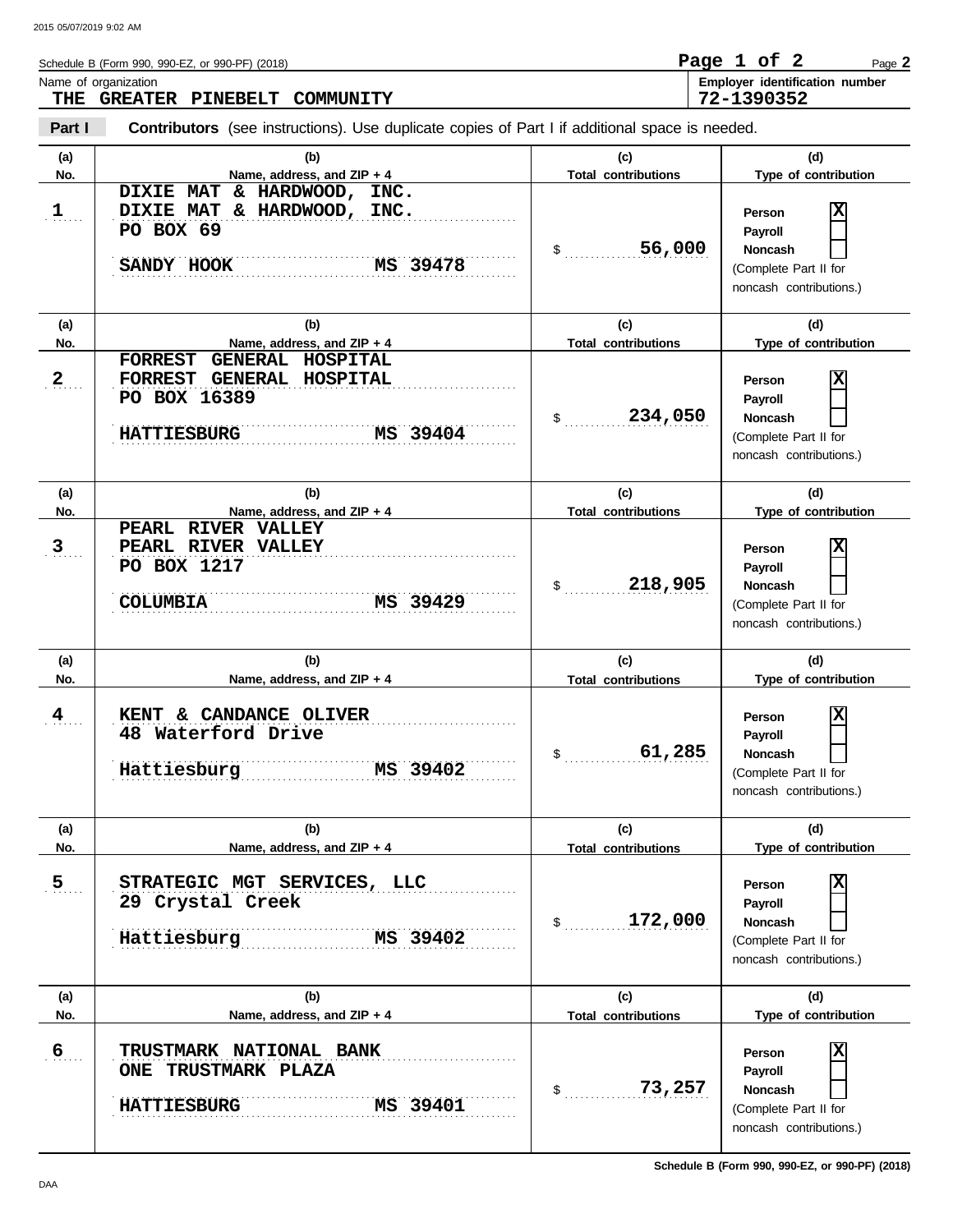|                | Name of organization<br>THE GREATER PINEBELT<br>COMMUNITY                                                |                                             | Employer identification number<br>72-1390352                                                                          |
|----------------|----------------------------------------------------------------------------------------------------------|---------------------------------------------|-----------------------------------------------------------------------------------------------------------------------|
| Part I         | Contributors (see instructions). Use duplicate copies of Part I if additional space is needed.           |                                             |                                                                                                                       |
| (a)<br>No.     | (b)<br>Name, address, and ZIP + 4                                                                        | (c)<br><b>Total contributions</b>           | (d)<br>Type of contribution                                                                                           |
| $7_{\ldots}$   | GULF COAST COMMUNITY FOUNDATION<br>11975 SEAWAY ROAD, SUITE B150<br>MS 39503<br><b>GULFPORT</b>          | 225,533<br>\$                               | X<br>Person<br>Payroll<br><b>Noncash</b><br>(Complete Part II for<br>noncash contributions.)                          |
| (a)<br>No.     | (b)<br>Name, address, and ZIP + 4                                                                        | (c)<br><b>Total contributions</b>           | (d)<br>Type of contribution                                                                                           |
| 8              | LESLIE RUTLAND<br>P.O. BOX 2349<br><b>COLLINS</b><br>MS 39428                                            | 120,000<br>\$                               | X<br>Person<br>Payroll<br><b>Noncash</b><br>(Complete Part II for<br>noncash contributions.)                          |
| (a)<br>No.     | (b)<br>Name, address, and ZIP + 4                                                                        | (c)<br><b>Total contributions</b>           | (d)<br>Type of contribution                                                                                           |
| 9 <sub>1</sub> | R3SM, INC.<br>PO BOX 1506<br>MS 39403<br><b>HATTIESBURG</b>                                              | 208,133<br>\$                               | X<br>Person<br>Payroll<br><b>Noncash</b><br>(Complete Part II for<br>noncash contributions.)                          |
| (a)            | (b)                                                                                                      | (c)                                         | (d)                                                                                                                   |
| No.<br>10      | Name, address, and ZIP + 4<br>JACKSON, TULLOS & ROGERS<br>PO BOX 15517<br>MS 39404<br><b>HATTIESBURG</b> | <b>Total contributions</b><br>142,600<br>\$ | Type of contribution<br> X<br>Person<br>Payroll<br><b>Noncash</b><br>(Complete Part II for<br>noncash contributions.) |
| (a)<br>No.     | (b)<br>Name, address, and ZIP + 4                                                                        | (c)<br><b>Total contributions</b>           | (d)<br>Type of contribution                                                                                           |

**(a) (b) (c) (d)** No. No. Name, address, and ZIP + 4 **Total contributions** Type of contribution

. . . . . . . . . . . . . . . . . . . . . . . . . . . . . . . . . . . . . . . . . . . . . . . . . . . . . . . . . . . . . . . . . . . . . . . . . . . . . . . . . . . . . . . . . . . . . . . . . . . . . . . . . . . . . . . . . . . . . . . . . . . . . . . . . . . . . . . . . . . . . . . . . . . . . . . . . .

. . . . . . . . . . . . . . . . . . . . . . . . . . . . . . . . . . . . . . . . . . . . . . . . . . . . . . . . . . . . . . . . . . . . . . . . . . . . .

. . . . . . . . . . . . . . . . . . . . . . . . . . . . . . . . . . . . . . . . . . . . . . . . . . . . . . . . . . . . . . . . . . . . . . . . . . . . .

. . . . . . . . . . . . . . . . . . . . . . . . . . . . . . . . . . . . . . . . . . . . . . . . . . . . . . . . . . . . . . . . . . . . . . . . . . . . . . . . . . . . . . . . . . . . . . . . . . . . . . . . . . . . . . . . . . . . . . . . . . . . . . . . . . . . . . . . . . . . . . . . . . . . . . . . . .  $\mathsf{S}$ 

\$ . . . . . . . . . . . . . . . . . . . . . . . . . . . .

**Total contributions**

**Payroll Noncash**

(Complete Part II for noncash contributions.)

(Complete Part II for

**Person Payroll Noncash**

. . . . . . .

. . . . . . .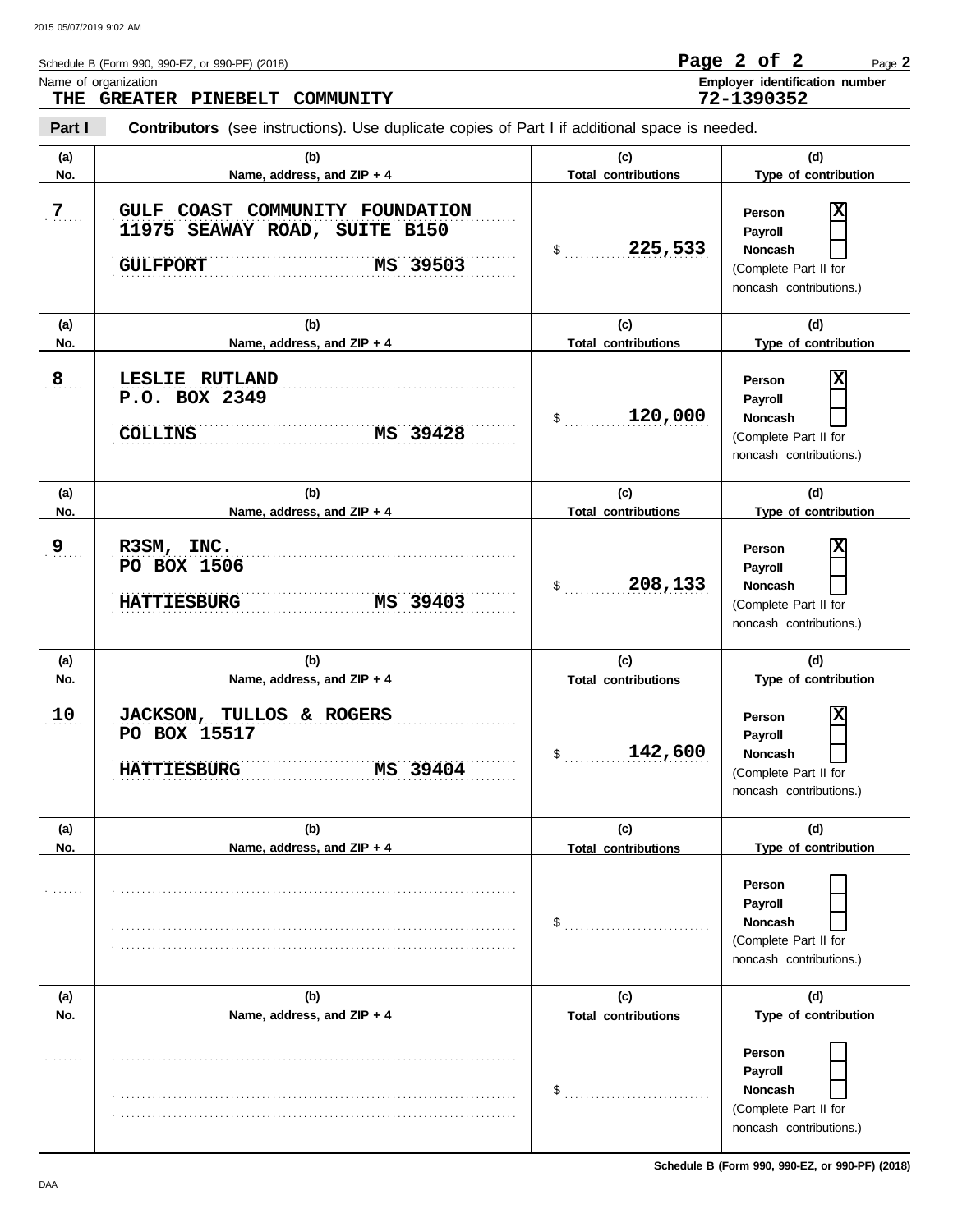2015 05/07/2019 9:02 AM

| <b>SCHEDULE D</b><br>(Form 990) |                                                        |                                                                                                                                                                                                                                                                     | Supplemental Financial Statements<br>u Complete if the organization answered "Yes" on Form 990, |                                                    |    |                                | OMB No. 1545-0047            |                                 |  |
|---------------------------------|--------------------------------------------------------|---------------------------------------------------------------------------------------------------------------------------------------------------------------------------------------------------------------------------------------------------------------------|-------------------------------------------------------------------------------------------------|----------------------------------------------------|----|--------------------------------|------------------------------|---------------------------------|--|
|                                 |                                                        |                                                                                                                                                                                                                                                                     | Part IV, line 6, 7, 8, 9, 10, 11a, 11b, 11c, 11d, 11e, 11f, 12a, or 12b.                        |                                                    |    |                                | 8                            |                                 |  |
|                                 | Department of the Treasury<br>Internal Revenue Service |                                                                                                                                                                                                                                                                     |                                                                                                 | u Attach to Form 990.                              |    |                                | <b>Inspection</b>            | Open to Public                  |  |
|                                 |                                                        | <b>u</b> Go to www.irs.gov/Form990 for instructions and the latest information.                                                                                                                                                                                     |                                                                                                 |                                                    |    |                                |                              |                                 |  |
|                                 | Name of the organization                               | THE GREATER PINEBELT COMMUNITY                                                                                                                                                                                                                                      |                                                                                                 |                                                    |    | Employer identification number |                              |                                 |  |
|                                 | <b>FOUNDATION</b>                                      |                                                                                                                                                                                                                                                                     |                                                                                                 |                                                    |    | 72-1390352                     |                              |                                 |  |
|                                 | Part I                                                 | Organizations Maintaining Donor Advised Funds or Other Similar Funds or Accounts.                                                                                                                                                                                   |                                                                                                 |                                                    |    |                                |                              |                                 |  |
|                                 |                                                        | Complete if the organization answered "Yes" on Form 990, Part IV, line 6.                                                                                                                                                                                           |                                                                                                 |                                                    |    |                                |                              |                                 |  |
|                                 |                                                        |                                                                                                                                                                                                                                                                     |                                                                                                 | (a) Donor advised funds                            |    |                                | (b) Funds and other accounts |                                 |  |
| 1                               |                                                        |                                                                                                                                                                                                                                                                     |                                                                                                 | 57                                                 |    |                                |                              |                                 |  |
| 2                               |                                                        |                                                                                                                                                                                                                                                                     |                                                                                                 | 2,196,360                                          |    |                                |                              |                                 |  |
| 3                               |                                                        |                                                                                                                                                                                                                                                                     |                                                                                                 |                                                    |    |                                |                              |                                 |  |
| 4                               |                                                        |                                                                                                                                                                                                                                                                     |                                                                                                 | 761,128                                            |    |                                |                              |                                 |  |
| 5                               |                                                        | Did the organization inform all donors and donor advisors in writing that the assets held in donor advised                                                                                                                                                          |                                                                                                 |                                                    |    |                                |                              |                                 |  |
|                                 |                                                        |                                                                                                                                                                                                                                                                     |                                                                                                 |                                                    |    |                                | $ X $ Yes                    | No                              |  |
| 6                               |                                                        | Did the organization inform all grantees, donors, and donor advisors in writing that grant funds can be used                                                                                                                                                        |                                                                                                 |                                                    |    |                                |                              |                                 |  |
|                                 | conferring impermissible private benefit?              | only for charitable purposes and not for the benefit of the donor or donor advisor, or for any other purpose                                                                                                                                                        |                                                                                                 |                                                    |    |                                | Ixl<br>Yes                   | No.                             |  |
|                                 | Part II                                                | <b>Conservation Easements.</b>                                                                                                                                                                                                                                      |                                                                                                 |                                                    |    |                                |                              |                                 |  |
|                                 |                                                        | Complete if the organization answered "Yes" on Form 990, Part IV, line 7.                                                                                                                                                                                           |                                                                                                 |                                                    |    |                                |                              |                                 |  |
| 1                               |                                                        | Purpose(s) of conservation easements held by the organization (check all that apply).                                                                                                                                                                               |                                                                                                 |                                                    |    |                                |                              |                                 |  |
|                                 |                                                        | Preservation of land for public use (e.g., recreation or education)                                                                                                                                                                                                 |                                                                                                 | Preservation of a historically important land area |    |                                |                              |                                 |  |
|                                 | Protection of natural habitat                          |                                                                                                                                                                                                                                                                     |                                                                                                 | Preservation of a certified historic structure     |    |                                |                              |                                 |  |
|                                 | Preservation of open space                             |                                                                                                                                                                                                                                                                     |                                                                                                 |                                                    |    |                                |                              |                                 |  |
| 2                               |                                                        | Complete lines 2a through 2d if the organization held a qualified conservation contribution in the form of a conservation                                                                                                                                           |                                                                                                 |                                                    |    |                                |                              |                                 |  |
|                                 | easement on the last day of the tax year.              |                                                                                                                                                                                                                                                                     |                                                                                                 |                                                    |    |                                |                              | Held at the End of the Tax Year |  |
|                                 |                                                        | a Total number of conservation easements [111] [12] The Total Management of Total number of conservation easements                                                                                                                                                  |                                                                                                 |                                                    | 2a |                                |                              |                                 |  |
|                                 |                                                        |                                                                                                                                                                                                                                                                     |                                                                                                 |                                                    | 2b |                                |                              |                                 |  |
|                                 |                                                        | Number of conservation easements on a certified historic structure included in (a) [[[[[ [ [ ]]]                                                                                                                                                                    |                                                                                                 |                                                    | 2c |                                |                              |                                 |  |
|                                 |                                                        | d Number of conservation easements included in (c) acquired after 7/25/06, and not on a                                                                                                                                                                             |                                                                                                 |                                                    |    |                                |                              |                                 |  |
|                                 |                                                        |                                                                                                                                                                                                                                                                     |                                                                                                 |                                                    | 2d |                                |                              |                                 |  |
| 3                               |                                                        | Number of conservation easements modified, transferred, released, extinguished, or terminated by the organization during the                                                                                                                                        |                                                                                                 |                                                    |    |                                |                              |                                 |  |
|                                 | tax year $\mathbf u$                                   |                                                                                                                                                                                                                                                                     |                                                                                                 |                                                    |    |                                |                              |                                 |  |
|                                 |                                                        | Number of states where property subject to conservation easement is located u                                                                                                                                                                                       |                                                                                                 |                                                    |    |                                |                              |                                 |  |
| 5                               |                                                        | Does the organization have a written policy regarding the periodic monitoring, inspection, handling of                                                                                                                                                              |                                                                                                 |                                                    |    |                                |                              |                                 |  |
|                                 |                                                        |                                                                                                                                                                                                                                                                     |                                                                                                 |                                                    |    |                                |                              | Yes   No                        |  |
| 6                               |                                                        | Staff and volunteer hours devoted to monitoring, inspecting, handling of violations, and enforcing conservation easements during the year                                                                                                                           |                                                                                                 |                                                    |    |                                |                              |                                 |  |
|                                 | u <sub></sub>                                          |                                                                                                                                                                                                                                                                     |                                                                                                 |                                                    |    |                                |                              |                                 |  |
| 7                               |                                                        | Amount of expenses incurred in monitoring, inspecting, handling of violations, and enforcing conservation easements during the year                                                                                                                                 |                                                                                                 |                                                    |    |                                |                              |                                 |  |
|                                 | <b>u</b> \$                                            |                                                                                                                                                                                                                                                                     |                                                                                                 |                                                    |    |                                |                              |                                 |  |
| 8                               |                                                        | Does each conservation easement reported on line 2(d) above satisfy the requirements of section 170(h)(4)(B)(i)                                                                                                                                                     |                                                                                                 |                                                    |    |                                |                              |                                 |  |
|                                 |                                                        |                                                                                                                                                                                                                                                                     |                                                                                                 |                                                    |    |                                | Yes                          | No                              |  |
| 9                               |                                                        | In Part XIII, describe how the organization reports conservation easements in its revenue and expense statement, and                                                                                                                                                |                                                                                                 |                                                    |    |                                |                              |                                 |  |
|                                 |                                                        | balance sheet, and include, if applicable, the text of the footnote to the organization's financial statements that describes the                                                                                                                                   |                                                                                                 |                                                    |    |                                |                              |                                 |  |
|                                 |                                                        | organization's accounting for conservation easements.<br>Organizations Maintaining Collections of Art, Historical Treasures, or Other Similar Assets.                                                                                                               |                                                                                                 |                                                    |    |                                |                              |                                 |  |
|                                 | Part III                                               | Complete if the organization answered "Yes" on Form 990, Part IV, line 8.                                                                                                                                                                                           |                                                                                                 |                                                    |    |                                |                              |                                 |  |
|                                 |                                                        |                                                                                                                                                                                                                                                                     |                                                                                                 |                                                    |    |                                |                              |                                 |  |
|                                 |                                                        | 1a If the organization elected, as permitted under SFAS 116 (ASC 958), not to report in its revenue statement and balance sheet<br>works of art, historical treasures, or other similar assets held for public exhibition, education, or research in furtherance of |                                                                                                 |                                                    |    |                                |                              |                                 |  |
|                                 |                                                        | public service, provide, in Part XIII, the text of the footnote to its financial statements that describes these items.                                                                                                                                             |                                                                                                 |                                                    |    |                                |                              |                                 |  |
|                                 |                                                        | <b>b</b> If the organization elected, as permitted under SFAS 116 (ASC 958), to report in its revenue statement and balance sheet                                                                                                                                   |                                                                                                 |                                                    |    |                                |                              |                                 |  |
|                                 |                                                        | works of art, historical treasures, or other similar assets held for public exhibition, education, or research in furtherance of                                                                                                                                    |                                                                                                 |                                                    |    |                                |                              |                                 |  |
|                                 |                                                        | public service, provide the following amounts relating to these items:                                                                                                                                                                                              |                                                                                                 |                                                    |    |                                |                              |                                 |  |
|                                 |                                                        |                                                                                                                                                                                                                                                                     |                                                                                                 |                                                    |    |                                |                              |                                 |  |
|                                 |                                                        |                                                                                                                                                                                                                                                                     |                                                                                                 |                                                    |    |                                |                              | $\mathbf{u}$ \$                 |  |
| 2                               |                                                        | If the organization received or held works of art, historical treasures, or other similar assets for financial gain, provide the                                                                                                                                    |                                                                                                 |                                                    |    |                                |                              |                                 |  |
|                                 |                                                        | following amounts required to be reported under SFAS 116 (ASC 958) relating to these items:                                                                                                                                                                         |                                                                                                 |                                                    |    |                                |                              |                                 |  |
| а                               |                                                        |                                                                                                                                                                                                                                                                     |                                                                                                 |                                                    |    |                                |                              |                                 |  |
|                                 |                                                        |                                                                                                                                                                                                                                                                     |                                                                                                 |                                                    |    |                                |                              |                                 |  |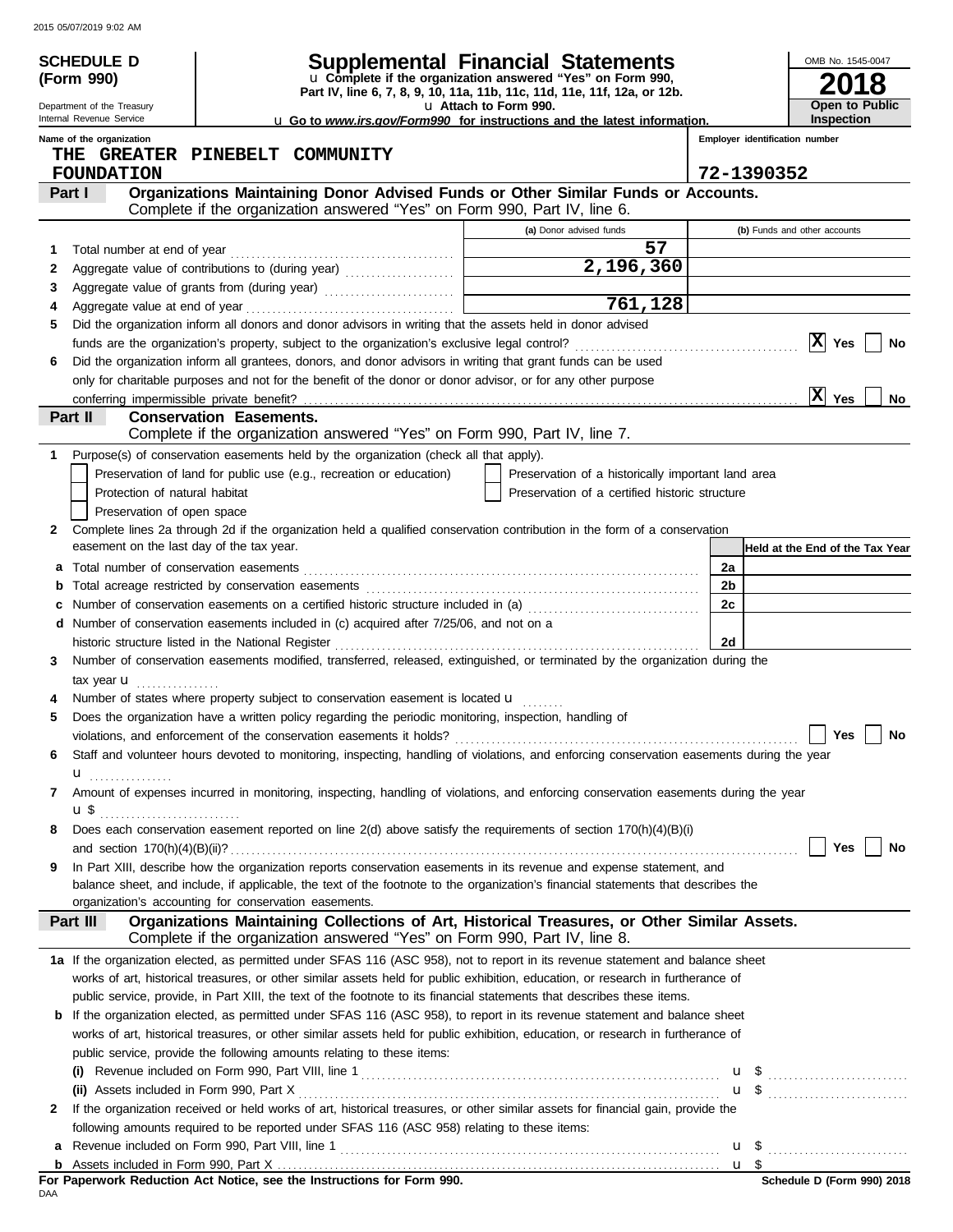2015 05/07/2019 9:02 AM

| Organizations Maintaining Collections of Art, Historical Treasures, or Other Similar Assets (continued)<br>Part III<br>3 Using the organization's acquisition, accession, and other records, check any of the following that are a significant use of its<br>collection items (check all that apply):<br>Public exhibition<br>Loan or exchange programs<br>a<br>d<br>Scholarly research<br>b<br>е<br>Preservation for future generations<br>c<br>Provide a description of the organization's collections and explain how they further the organization's exempt purpose in Part<br>XIII.<br>During the year, did the organization solicit or receive donations of art, historical treasures, or other similar<br>5.<br><b>Yes</b><br>No<br>Part IV<br><b>Escrow and Custodial Arrangements.</b><br>Complete if the organization answered "Yes" on Form 990, Part IV, line 9, or reported an amount on Form<br>990, Part X, line 21.<br>1a Is the organization an agent, trustee, custodian or other intermediary for contributions or other assets not<br><b>Yes</b><br>No<br><b>b</b> If "Yes," explain the arrangement in Part XIII and complete the following table:<br>Amount<br>c Beginning balance <b>contract to the contract of the contract of the contract of the contract of the contract of the contract of the contract of the contract of the contract of the contract of the contract of the contract </b><br>1c<br>1 <sub>d</sub><br>1e<br>е<br>1f<br>Ending balance <b>constructs</b> and constructs and constructs and constructs and constructs and constructs and constructs and constructs and constructs and constructs and constructs and constructs and constructs and constructs<br>2a Did the organization include an amount on Form 990, Part X, line 21, for escrow or custodial account liability?<br>Yes<br>No<br><b>Endowment Funds.</b><br><b>Part V</b><br>Complete if the organization answered "Yes" on Form 990, Part IV, line 10.<br>(a) Current year<br>(b) Prior year<br>(c) Two years back<br>(d) Three years back<br>(e) Four years back<br>4,458,122<br>3,268,080<br>2,973,275<br>2,265,633<br>1,868,941<br>1a Beginning of year balance<br>810,377<br>859,509<br>261,871<br>760,489<br>542,604<br><b>b</b> Contributions<br>c Net investment earnings, gains, and<br>$-248,999$<br>480,465<br>$-222,910$<br>$-19,174$<br>140,913<br>277,465<br>149,932<br>189,976<br>141,220<br>75,922<br>d Grants or scholarships<br>e Other expenditures for facilities and<br>f Administrative expenses<br>4,742,035<br>4,458,122<br>3,268,080<br>2,973,275<br>2,265,633<br>End of year balance<br>Provide the estimated percentage of the current year end balance (line 1g, column (a)) held as:<br><b>a</b> Board designated or quasi-endowment $\mathbf{u}$ 2.04 %<br><b>b</b> Permanent endowment <b>u</b> %<br>c Temporarily restricted endowment $\mathbf{u} = 97.96$ %<br>The percentages on lines 2a, 2b, and 2c should equal 100%.<br>3a Are there endowment funds not in the possession of the organization that are held and administered for the<br>Yes<br>No<br>organization by:<br>X<br>3a(i)<br>x<br> 3a(ii)<br>3b<br>Describe in Part XIII the intended uses of the organization's endowment funds.<br>Land, Buildings, and Equipment.<br><b>Part VI</b><br>Complete if the organization answered "Yes" on Form 990, Part IV, line 11a. See Form 990, Part X, line 10.<br>Description of property<br>(a) Cost or other basis<br>(b) Cost or other basis<br>(c) Accumulated<br>(d) Book value<br>(investment)<br>(other)<br>depreciation<br>b<br>c Leasehold improvements<br>5,671<br>5,671<br>259,735<br>84,184<br>175,551<br>175,551<br>Total. Add lines 1a through 1e. (Column (d) must equal Form 990, Part X, column (B), line 10c.)<br>$\mathbf u$ | Schedule D (Form 990) 2018 THE GREATER PINEBELT COMMUNITY |  | 72-1390352 |  |  | Page 2 |
|--------------------------------------------------------------------------------------------------------------------------------------------------------------------------------------------------------------------------------------------------------------------------------------------------------------------------------------------------------------------------------------------------------------------------------------------------------------------------------------------------------------------------------------------------------------------------------------------------------------------------------------------------------------------------------------------------------------------------------------------------------------------------------------------------------------------------------------------------------------------------------------------------------------------------------------------------------------------------------------------------------------------------------------------------------------------------------------------------------------------------------------------------------------------------------------------------------------------------------------------------------------------------------------------------------------------------------------------------------------------------------------------------------------------------------------------------------------------------------------------------------------------------------------------------------------------------------------------------------------------------------------------------------------------------------------------------------------------------------------------------------------------------------------------------------------------------------------------------------------------------------------------------------------------------------------------------------------------------------------------------------------------------------------------------------------------------------------------------------------------------------------------------------------------------------------------------------------------------------------------------------------------------------------------------------------------------------------------------------------------------------------------------------------------------------------------------------------------------------------------------------------------------------------------------------------------------------------------------------------------------------------------------------------------------------------------------------------------------------------------------------------------------------------------------------------------------------------------------------------------------------------------------------------------------------------------------------------------------------------------------------------------------------------------------------------------------------------------------------------------------------------------------------------------------------------------------------------------------------------------------------------------------------------------------------------------------------------------------------------------------------------------------------------------------------------------------------------------------------------------------------------------------------------------------------------------------------------------------------------------------------------------------------------------------------------------------------------------------------------------------------------------------------------------------------|-----------------------------------------------------------|--|------------|--|--|--------|
|                                                                                                                                                                                                                                                                                                                                                                                                                                                                                                                                                                                                                                                                                                                                                                                                                                                                                                                                                                                                                                                                                                                                                                                                                                                                                                                                                                                                                                                                                                                                                                                                                                                                                                                                                                                                                                                                                                                                                                                                                                                                                                                                                                                                                                                                                                                                                                                                                                                                                                                                                                                                                                                                                                                                                                                                                                                                                                                                                                                                                                                                                                                                                                                                                                                                                                                                                                                                                                                                                                                                                                                                                                                                                                                                                                                                        |                                                           |  |            |  |  |        |
|                                                                                                                                                                                                                                                                                                                                                                                                                                                                                                                                                                                                                                                                                                                                                                                                                                                                                                                                                                                                                                                                                                                                                                                                                                                                                                                                                                                                                                                                                                                                                                                                                                                                                                                                                                                                                                                                                                                                                                                                                                                                                                                                                                                                                                                                                                                                                                                                                                                                                                                                                                                                                                                                                                                                                                                                                                                                                                                                                                                                                                                                                                                                                                                                                                                                                                                                                                                                                                                                                                                                                                                                                                                                                                                                                                                                        |                                                           |  |            |  |  |        |
|                                                                                                                                                                                                                                                                                                                                                                                                                                                                                                                                                                                                                                                                                                                                                                                                                                                                                                                                                                                                                                                                                                                                                                                                                                                                                                                                                                                                                                                                                                                                                                                                                                                                                                                                                                                                                                                                                                                                                                                                                                                                                                                                                                                                                                                                                                                                                                                                                                                                                                                                                                                                                                                                                                                                                                                                                                                                                                                                                                                                                                                                                                                                                                                                                                                                                                                                                                                                                                                                                                                                                                                                                                                                                                                                                                                                        |                                                           |  |            |  |  |        |
|                                                                                                                                                                                                                                                                                                                                                                                                                                                                                                                                                                                                                                                                                                                                                                                                                                                                                                                                                                                                                                                                                                                                                                                                                                                                                                                                                                                                                                                                                                                                                                                                                                                                                                                                                                                                                                                                                                                                                                                                                                                                                                                                                                                                                                                                                                                                                                                                                                                                                                                                                                                                                                                                                                                                                                                                                                                                                                                                                                                                                                                                                                                                                                                                                                                                                                                                                                                                                                                                                                                                                                                                                                                                                                                                                                                                        |                                                           |  |            |  |  |        |
|                                                                                                                                                                                                                                                                                                                                                                                                                                                                                                                                                                                                                                                                                                                                                                                                                                                                                                                                                                                                                                                                                                                                                                                                                                                                                                                                                                                                                                                                                                                                                                                                                                                                                                                                                                                                                                                                                                                                                                                                                                                                                                                                                                                                                                                                                                                                                                                                                                                                                                                                                                                                                                                                                                                                                                                                                                                                                                                                                                                                                                                                                                                                                                                                                                                                                                                                                                                                                                                                                                                                                                                                                                                                                                                                                                                                        |                                                           |  |            |  |  |        |
|                                                                                                                                                                                                                                                                                                                                                                                                                                                                                                                                                                                                                                                                                                                                                                                                                                                                                                                                                                                                                                                                                                                                                                                                                                                                                                                                                                                                                                                                                                                                                                                                                                                                                                                                                                                                                                                                                                                                                                                                                                                                                                                                                                                                                                                                                                                                                                                                                                                                                                                                                                                                                                                                                                                                                                                                                                                                                                                                                                                                                                                                                                                                                                                                                                                                                                                                                                                                                                                                                                                                                                                                                                                                                                                                                                                                        |                                                           |  |            |  |  |        |
|                                                                                                                                                                                                                                                                                                                                                                                                                                                                                                                                                                                                                                                                                                                                                                                                                                                                                                                                                                                                                                                                                                                                                                                                                                                                                                                                                                                                                                                                                                                                                                                                                                                                                                                                                                                                                                                                                                                                                                                                                                                                                                                                                                                                                                                                                                                                                                                                                                                                                                                                                                                                                                                                                                                                                                                                                                                                                                                                                                                                                                                                                                                                                                                                                                                                                                                                                                                                                                                                                                                                                                                                                                                                                                                                                                                                        |                                                           |  |            |  |  |        |
|                                                                                                                                                                                                                                                                                                                                                                                                                                                                                                                                                                                                                                                                                                                                                                                                                                                                                                                                                                                                                                                                                                                                                                                                                                                                                                                                                                                                                                                                                                                                                                                                                                                                                                                                                                                                                                                                                                                                                                                                                                                                                                                                                                                                                                                                                                                                                                                                                                                                                                                                                                                                                                                                                                                                                                                                                                                                                                                                                                                                                                                                                                                                                                                                                                                                                                                                                                                                                                                                                                                                                                                                                                                                                                                                                                                                        |                                                           |  |            |  |  |        |
|                                                                                                                                                                                                                                                                                                                                                                                                                                                                                                                                                                                                                                                                                                                                                                                                                                                                                                                                                                                                                                                                                                                                                                                                                                                                                                                                                                                                                                                                                                                                                                                                                                                                                                                                                                                                                                                                                                                                                                                                                                                                                                                                                                                                                                                                                                                                                                                                                                                                                                                                                                                                                                                                                                                                                                                                                                                                                                                                                                                                                                                                                                                                                                                                                                                                                                                                                                                                                                                                                                                                                                                                                                                                                                                                                                                                        |                                                           |  |            |  |  |        |
|                                                                                                                                                                                                                                                                                                                                                                                                                                                                                                                                                                                                                                                                                                                                                                                                                                                                                                                                                                                                                                                                                                                                                                                                                                                                                                                                                                                                                                                                                                                                                                                                                                                                                                                                                                                                                                                                                                                                                                                                                                                                                                                                                                                                                                                                                                                                                                                                                                                                                                                                                                                                                                                                                                                                                                                                                                                                                                                                                                                                                                                                                                                                                                                                                                                                                                                                                                                                                                                                                                                                                                                                                                                                                                                                                                                                        |                                                           |  |            |  |  |        |
|                                                                                                                                                                                                                                                                                                                                                                                                                                                                                                                                                                                                                                                                                                                                                                                                                                                                                                                                                                                                                                                                                                                                                                                                                                                                                                                                                                                                                                                                                                                                                                                                                                                                                                                                                                                                                                                                                                                                                                                                                                                                                                                                                                                                                                                                                                                                                                                                                                                                                                                                                                                                                                                                                                                                                                                                                                                                                                                                                                                                                                                                                                                                                                                                                                                                                                                                                                                                                                                                                                                                                                                                                                                                                                                                                                                                        |                                                           |  |            |  |  |        |
|                                                                                                                                                                                                                                                                                                                                                                                                                                                                                                                                                                                                                                                                                                                                                                                                                                                                                                                                                                                                                                                                                                                                                                                                                                                                                                                                                                                                                                                                                                                                                                                                                                                                                                                                                                                                                                                                                                                                                                                                                                                                                                                                                                                                                                                                                                                                                                                                                                                                                                                                                                                                                                                                                                                                                                                                                                                                                                                                                                                                                                                                                                                                                                                                                                                                                                                                                                                                                                                                                                                                                                                                                                                                                                                                                                                                        |                                                           |  |            |  |  |        |
|                                                                                                                                                                                                                                                                                                                                                                                                                                                                                                                                                                                                                                                                                                                                                                                                                                                                                                                                                                                                                                                                                                                                                                                                                                                                                                                                                                                                                                                                                                                                                                                                                                                                                                                                                                                                                                                                                                                                                                                                                                                                                                                                                                                                                                                                                                                                                                                                                                                                                                                                                                                                                                                                                                                                                                                                                                                                                                                                                                                                                                                                                                                                                                                                                                                                                                                                                                                                                                                                                                                                                                                                                                                                                                                                                                                                        |                                                           |  |            |  |  |        |
|                                                                                                                                                                                                                                                                                                                                                                                                                                                                                                                                                                                                                                                                                                                                                                                                                                                                                                                                                                                                                                                                                                                                                                                                                                                                                                                                                                                                                                                                                                                                                                                                                                                                                                                                                                                                                                                                                                                                                                                                                                                                                                                                                                                                                                                                                                                                                                                                                                                                                                                                                                                                                                                                                                                                                                                                                                                                                                                                                                                                                                                                                                                                                                                                                                                                                                                                                                                                                                                                                                                                                                                                                                                                                                                                                                                                        |                                                           |  |            |  |  |        |
|                                                                                                                                                                                                                                                                                                                                                                                                                                                                                                                                                                                                                                                                                                                                                                                                                                                                                                                                                                                                                                                                                                                                                                                                                                                                                                                                                                                                                                                                                                                                                                                                                                                                                                                                                                                                                                                                                                                                                                                                                                                                                                                                                                                                                                                                                                                                                                                                                                                                                                                                                                                                                                                                                                                                                                                                                                                                                                                                                                                                                                                                                                                                                                                                                                                                                                                                                                                                                                                                                                                                                                                                                                                                                                                                                                                                        |                                                           |  |            |  |  |        |
|                                                                                                                                                                                                                                                                                                                                                                                                                                                                                                                                                                                                                                                                                                                                                                                                                                                                                                                                                                                                                                                                                                                                                                                                                                                                                                                                                                                                                                                                                                                                                                                                                                                                                                                                                                                                                                                                                                                                                                                                                                                                                                                                                                                                                                                                                                                                                                                                                                                                                                                                                                                                                                                                                                                                                                                                                                                                                                                                                                                                                                                                                                                                                                                                                                                                                                                                                                                                                                                                                                                                                                                                                                                                                                                                                                                                        |                                                           |  |            |  |  |        |
|                                                                                                                                                                                                                                                                                                                                                                                                                                                                                                                                                                                                                                                                                                                                                                                                                                                                                                                                                                                                                                                                                                                                                                                                                                                                                                                                                                                                                                                                                                                                                                                                                                                                                                                                                                                                                                                                                                                                                                                                                                                                                                                                                                                                                                                                                                                                                                                                                                                                                                                                                                                                                                                                                                                                                                                                                                                                                                                                                                                                                                                                                                                                                                                                                                                                                                                                                                                                                                                                                                                                                                                                                                                                                                                                                                                                        |                                                           |  |            |  |  |        |
|                                                                                                                                                                                                                                                                                                                                                                                                                                                                                                                                                                                                                                                                                                                                                                                                                                                                                                                                                                                                                                                                                                                                                                                                                                                                                                                                                                                                                                                                                                                                                                                                                                                                                                                                                                                                                                                                                                                                                                                                                                                                                                                                                                                                                                                                                                                                                                                                                                                                                                                                                                                                                                                                                                                                                                                                                                                                                                                                                                                                                                                                                                                                                                                                                                                                                                                                                                                                                                                                                                                                                                                                                                                                                                                                                                                                        |                                                           |  |            |  |  |        |
|                                                                                                                                                                                                                                                                                                                                                                                                                                                                                                                                                                                                                                                                                                                                                                                                                                                                                                                                                                                                                                                                                                                                                                                                                                                                                                                                                                                                                                                                                                                                                                                                                                                                                                                                                                                                                                                                                                                                                                                                                                                                                                                                                                                                                                                                                                                                                                                                                                                                                                                                                                                                                                                                                                                                                                                                                                                                                                                                                                                                                                                                                                                                                                                                                                                                                                                                                                                                                                                                                                                                                                                                                                                                                                                                                                                                        |                                                           |  |            |  |  |        |
|                                                                                                                                                                                                                                                                                                                                                                                                                                                                                                                                                                                                                                                                                                                                                                                                                                                                                                                                                                                                                                                                                                                                                                                                                                                                                                                                                                                                                                                                                                                                                                                                                                                                                                                                                                                                                                                                                                                                                                                                                                                                                                                                                                                                                                                                                                                                                                                                                                                                                                                                                                                                                                                                                                                                                                                                                                                                                                                                                                                                                                                                                                                                                                                                                                                                                                                                                                                                                                                                                                                                                                                                                                                                                                                                                                                                        |                                                           |  |            |  |  |        |
|                                                                                                                                                                                                                                                                                                                                                                                                                                                                                                                                                                                                                                                                                                                                                                                                                                                                                                                                                                                                                                                                                                                                                                                                                                                                                                                                                                                                                                                                                                                                                                                                                                                                                                                                                                                                                                                                                                                                                                                                                                                                                                                                                                                                                                                                                                                                                                                                                                                                                                                                                                                                                                                                                                                                                                                                                                                                                                                                                                                                                                                                                                                                                                                                                                                                                                                                                                                                                                                                                                                                                                                                                                                                                                                                                                                                        |                                                           |  |            |  |  |        |
|                                                                                                                                                                                                                                                                                                                                                                                                                                                                                                                                                                                                                                                                                                                                                                                                                                                                                                                                                                                                                                                                                                                                                                                                                                                                                                                                                                                                                                                                                                                                                                                                                                                                                                                                                                                                                                                                                                                                                                                                                                                                                                                                                                                                                                                                                                                                                                                                                                                                                                                                                                                                                                                                                                                                                                                                                                                                                                                                                                                                                                                                                                                                                                                                                                                                                                                                                                                                                                                                                                                                                                                                                                                                                                                                                                                                        |                                                           |  |            |  |  |        |
|                                                                                                                                                                                                                                                                                                                                                                                                                                                                                                                                                                                                                                                                                                                                                                                                                                                                                                                                                                                                                                                                                                                                                                                                                                                                                                                                                                                                                                                                                                                                                                                                                                                                                                                                                                                                                                                                                                                                                                                                                                                                                                                                                                                                                                                                                                                                                                                                                                                                                                                                                                                                                                                                                                                                                                                                                                                                                                                                                                                                                                                                                                                                                                                                                                                                                                                                                                                                                                                                                                                                                                                                                                                                                                                                                                                                        |                                                           |  |            |  |  |        |
|                                                                                                                                                                                                                                                                                                                                                                                                                                                                                                                                                                                                                                                                                                                                                                                                                                                                                                                                                                                                                                                                                                                                                                                                                                                                                                                                                                                                                                                                                                                                                                                                                                                                                                                                                                                                                                                                                                                                                                                                                                                                                                                                                                                                                                                                                                                                                                                                                                                                                                                                                                                                                                                                                                                                                                                                                                                                                                                                                                                                                                                                                                                                                                                                                                                                                                                                                                                                                                                                                                                                                                                                                                                                                                                                                                                                        |                                                           |  |            |  |  |        |
|                                                                                                                                                                                                                                                                                                                                                                                                                                                                                                                                                                                                                                                                                                                                                                                                                                                                                                                                                                                                                                                                                                                                                                                                                                                                                                                                                                                                                                                                                                                                                                                                                                                                                                                                                                                                                                                                                                                                                                                                                                                                                                                                                                                                                                                                                                                                                                                                                                                                                                                                                                                                                                                                                                                                                                                                                                                                                                                                                                                                                                                                                                                                                                                                                                                                                                                                                                                                                                                                                                                                                                                                                                                                                                                                                                                                        |                                                           |  |            |  |  |        |
|                                                                                                                                                                                                                                                                                                                                                                                                                                                                                                                                                                                                                                                                                                                                                                                                                                                                                                                                                                                                                                                                                                                                                                                                                                                                                                                                                                                                                                                                                                                                                                                                                                                                                                                                                                                                                                                                                                                                                                                                                                                                                                                                                                                                                                                                                                                                                                                                                                                                                                                                                                                                                                                                                                                                                                                                                                                                                                                                                                                                                                                                                                                                                                                                                                                                                                                                                                                                                                                                                                                                                                                                                                                                                                                                                                                                        |                                                           |  |            |  |  |        |
|                                                                                                                                                                                                                                                                                                                                                                                                                                                                                                                                                                                                                                                                                                                                                                                                                                                                                                                                                                                                                                                                                                                                                                                                                                                                                                                                                                                                                                                                                                                                                                                                                                                                                                                                                                                                                                                                                                                                                                                                                                                                                                                                                                                                                                                                                                                                                                                                                                                                                                                                                                                                                                                                                                                                                                                                                                                                                                                                                                                                                                                                                                                                                                                                                                                                                                                                                                                                                                                                                                                                                                                                                                                                                                                                                                                                        |                                                           |  |            |  |  |        |
|                                                                                                                                                                                                                                                                                                                                                                                                                                                                                                                                                                                                                                                                                                                                                                                                                                                                                                                                                                                                                                                                                                                                                                                                                                                                                                                                                                                                                                                                                                                                                                                                                                                                                                                                                                                                                                                                                                                                                                                                                                                                                                                                                                                                                                                                                                                                                                                                                                                                                                                                                                                                                                                                                                                                                                                                                                                                                                                                                                                                                                                                                                                                                                                                                                                                                                                                                                                                                                                                                                                                                                                                                                                                                                                                                                                                        |                                                           |  |            |  |  |        |
|                                                                                                                                                                                                                                                                                                                                                                                                                                                                                                                                                                                                                                                                                                                                                                                                                                                                                                                                                                                                                                                                                                                                                                                                                                                                                                                                                                                                                                                                                                                                                                                                                                                                                                                                                                                                                                                                                                                                                                                                                                                                                                                                                                                                                                                                                                                                                                                                                                                                                                                                                                                                                                                                                                                                                                                                                                                                                                                                                                                                                                                                                                                                                                                                                                                                                                                                                                                                                                                                                                                                                                                                                                                                                                                                                                                                        |                                                           |  |            |  |  |        |
|                                                                                                                                                                                                                                                                                                                                                                                                                                                                                                                                                                                                                                                                                                                                                                                                                                                                                                                                                                                                                                                                                                                                                                                                                                                                                                                                                                                                                                                                                                                                                                                                                                                                                                                                                                                                                                                                                                                                                                                                                                                                                                                                                                                                                                                                                                                                                                                                                                                                                                                                                                                                                                                                                                                                                                                                                                                                                                                                                                                                                                                                                                                                                                                                                                                                                                                                                                                                                                                                                                                                                                                                                                                                                                                                                                                                        |                                                           |  |            |  |  |        |
|                                                                                                                                                                                                                                                                                                                                                                                                                                                                                                                                                                                                                                                                                                                                                                                                                                                                                                                                                                                                                                                                                                                                                                                                                                                                                                                                                                                                                                                                                                                                                                                                                                                                                                                                                                                                                                                                                                                                                                                                                                                                                                                                                                                                                                                                                                                                                                                                                                                                                                                                                                                                                                                                                                                                                                                                                                                                                                                                                                                                                                                                                                                                                                                                                                                                                                                                                                                                                                                                                                                                                                                                                                                                                                                                                                                                        |                                                           |  |            |  |  |        |
|                                                                                                                                                                                                                                                                                                                                                                                                                                                                                                                                                                                                                                                                                                                                                                                                                                                                                                                                                                                                                                                                                                                                                                                                                                                                                                                                                                                                                                                                                                                                                                                                                                                                                                                                                                                                                                                                                                                                                                                                                                                                                                                                                                                                                                                                                                                                                                                                                                                                                                                                                                                                                                                                                                                                                                                                                                                                                                                                                                                                                                                                                                                                                                                                                                                                                                                                                                                                                                                                                                                                                                                                                                                                                                                                                                                                        |                                                           |  |            |  |  |        |
|                                                                                                                                                                                                                                                                                                                                                                                                                                                                                                                                                                                                                                                                                                                                                                                                                                                                                                                                                                                                                                                                                                                                                                                                                                                                                                                                                                                                                                                                                                                                                                                                                                                                                                                                                                                                                                                                                                                                                                                                                                                                                                                                                                                                                                                                                                                                                                                                                                                                                                                                                                                                                                                                                                                                                                                                                                                                                                                                                                                                                                                                                                                                                                                                                                                                                                                                                                                                                                                                                                                                                                                                                                                                                                                                                                                                        |                                                           |  |            |  |  |        |
|                                                                                                                                                                                                                                                                                                                                                                                                                                                                                                                                                                                                                                                                                                                                                                                                                                                                                                                                                                                                                                                                                                                                                                                                                                                                                                                                                                                                                                                                                                                                                                                                                                                                                                                                                                                                                                                                                                                                                                                                                                                                                                                                                                                                                                                                                                                                                                                                                                                                                                                                                                                                                                                                                                                                                                                                                                                                                                                                                                                                                                                                                                                                                                                                                                                                                                                                                                                                                                                                                                                                                                                                                                                                                                                                                                                                        |                                                           |  |            |  |  |        |
|                                                                                                                                                                                                                                                                                                                                                                                                                                                                                                                                                                                                                                                                                                                                                                                                                                                                                                                                                                                                                                                                                                                                                                                                                                                                                                                                                                                                                                                                                                                                                                                                                                                                                                                                                                                                                                                                                                                                                                                                                                                                                                                                                                                                                                                                                                                                                                                                                                                                                                                                                                                                                                                                                                                                                                                                                                                                                                                                                                                                                                                                                                                                                                                                                                                                                                                                                                                                                                                                                                                                                                                                                                                                                                                                                                                                        |                                                           |  |            |  |  |        |
|                                                                                                                                                                                                                                                                                                                                                                                                                                                                                                                                                                                                                                                                                                                                                                                                                                                                                                                                                                                                                                                                                                                                                                                                                                                                                                                                                                                                                                                                                                                                                                                                                                                                                                                                                                                                                                                                                                                                                                                                                                                                                                                                                                                                                                                                                                                                                                                                                                                                                                                                                                                                                                                                                                                                                                                                                                                                                                                                                                                                                                                                                                                                                                                                                                                                                                                                                                                                                                                                                                                                                                                                                                                                                                                                                                                                        |                                                           |  |            |  |  |        |
|                                                                                                                                                                                                                                                                                                                                                                                                                                                                                                                                                                                                                                                                                                                                                                                                                                                                                                                                                                                                                                                                                                                                                                                                                                                                                                                                                                                                                                                                                                                                                                                                                                                                                                                                                                                                                                                                                                                                                                                                                                                                                                                                                                                                                                                                                                                                                                                                                                                                                                                                                                                                                                                                                                                                                                                                                                                                                                                                                                                                                                                                                                                                                                                                                                                                                                                                                                                                                                                                                                                                                                                                                                                                                                                                                                                                        |                                                           |  |            |  |  |        |
|                                                                                                                                                                                                                                                                                                                                                                                                                                                                                                                                                                                                                                                                                                                                                                                                                                                                                                                                                                                                                                                                                                                                                                                                                                                                                                                                                                                                                                                                                                                                                                                                                                                                                                                                                                                                                                                                                                                                                                                                                                                                                                                                                                                                                                                                                                                                                                                                                                                                                                                                                                                                                                                                                                                                                                                                                                                                                                                                                                                                                                                                                                                                                                                                                                                                                                                                                                                                                                                                                                                                                                                                                                                                                                                                                                                                        |                                                           |  |            |  |  |        |
|                                                                                                                                                                                                                                                                                                                                                                                                                                                                                                                                                                                                                                                                                                                                                                                                                                                                                                                                                                                                                                                                                                                                                                                                                                                                                                                                                                                                                                                                                                                                                                                                                                                                                                                                                                                                                                                                                                                                                                                                                                                                                                                                                                                                                                                                                                                                                                                                                                                                                                                                                                                                                                                                                                                                                                                                                                                                                                                                                                                                                                                                                                                                                                                                                                                                                                                                                                                                                                                                                                                                                                                                                                                                                                                                                                                                        |                                                           |  |            |  |  |        |
|                                                                                                                                                                                                                                                                                                                                                                                                                                                                                                                                                                                                                                                                                                                                                                                                                                                                                                                                                                                                                                                                                                                                                                                                                                                                                                                                                                                                                                                                                                                                                                                                                                                                                                                                                                                                                                                                                                                                                                                                                                                                                                                                                                                                                                                                                                                                                                                                                                                                                                                                                                                                                                                                                                                                                                                                                                                                                                                                                                                                                                                                                                                                                                                                                                                                                                                                                                                                                                                                                                                                                                                                                                                                                                                                                                                                        |                                                           |  |            |  |  |        |
|                                                                                                                                                                                                                                                                                                                                                                                                                                                                                                                                                                                                                                                                                                                                                                                                                                                                                                                                                                                                                                                                                                                                                                                                                                                                                                                                                                                                                                                                                                                                                                                                                                                                                                                                                                                                                                                                                                                                                                                                                                                                                                                                                                                                                                                                                                                                                                                                                                                                                                                                                                                                                                                                                                                                                                                                                                                                                                                                                                                                                                                                                                                                                                                                                                                                                                                                                                                                                                                                                                                                                                                                                                                                                                                                                                                                        |                                                           |  |            |  |  |        |
|                                                                                                                                                                                                                                                                                                                                                                                                                                                                                                                                                                                                                                                                                                                                                                                                                                                                                                                                                                                                                                                                                                                                                                                                                                                                                                                                                                                                                                                                                                                                                                                                                                                                                                                                                                                                                                                                                                                                                                                                                                                                                                                                                                                                                                                                                                                                                                                                                                                                                                                                                                                                                                                                                                                                                                                                                                                                                                                                                                                                                                                                                                                                                                                                                                                                                                                                                                                                                                                                                                                                                                                                                                                                                                                                                                                                        |                                                           |  |            |  |  |        |
|                                                                                                                                                                                                                                                                                                                                                                                                                                                                                                                                                                                                                                                                                                                                                                                                                                                                                                                                                                                                                                                                                                                                                                                                                                                                                                                                                                                                                                                                                                                                                                                                                                                                                                                                                                                                                                                                                                                                                                                                                                                                                                                                                                                                                                                                                                                                                                                                                                                                                                                                                                                                                                                                                                                                                                                                                                                                                                                                                                                                                                                                                                                                                                                                                                                                                                                                                                                                                                                                                                                                                                                                                                                                                                                                                                                                        |                                                           |  |            |  |  |        |
|                                                                                                                                                                                                                                                                                                                                                                                                                                                                                                                                                                                                                                                                                                                                                                                                                                                                                                                                                                                                                                                                                                                                                                                                                                                                                                                                                                                                                                                                                                                                                                                                                                                                                                                                                                                                                                                                                                                                                                                                                                                                                                                                                                                                                                                                                                                                                                                                                                                                                                                                                                                                                                                                                                                                                                                                                                                                                                                                                                                                                                                                                                                                                                                                                                                                                                                                                                                                                                                                                                                                                                                                                                                                                                                                                                                                        |                                                           |  |            |  |  |        |
|                                                                                                                                                                                                                                                                                                                                                                                                                                                                                                                                                                                                                                                                                                                                                                                                                                                                                                                                                                                                                                                                                                                                                                                                                                                                                                                                                                                                                                                                                                                                                                                                                                                                                                                                                                                                                                                                                                                                                                                                                                                                                                                                                                                                                                                                                                                                                                                                                                                                                                                                                                                                                                                                                                                                                                                                                                                                                                                                                                                                                                                                                                                                                                                                                                                                                                                                                                                                                                                                                                                                                                                                                                                                                                                                                                                                        |                                                           |  |            |  |  |        |
|                                                                                                                                                                                                                                                                                                                                                                                                                                                                                                                                                                                                                                                                                                                                                                                                                                                                                                                                                                                                                                                                                                                                                                                                                                                                                                                                                                                                                                                                                                                                                                                                                                                                                                                                                                                                                                                                                                                                                                                                                                                                                                                                                                                                                                                                                                                                                                                                                                                                                                                                                                                                                                                                                                                                                                                                                                                                                                                                                                                                                                                                                                                                                                                                                                                                                                                                                                                                                                                                                                                                                                                                                                                                                                                                                                                                        |                                                           |  |            |  |  |        |
|                                                                                                                                                                                                                                                                                                                                                                                                                                                                                                                                                                                                                                                                                                                                                                                                                                                                                                                                                                                                                                                                                                                                                                                                                                                                                                                                                                                                                                                                                                                                                                                                                                                                                                                                                                                                                                                                                                                                                                                                                                                                                                                                                                                                                                                                                                                                                                                                                                                                                                                                                                                                                                                                                                                                                                                                                                                                                                                                                                                                                                                                                                                                                                                                                                                                                                                                                                                                                                                                                                                                                                                                                                                                                                                                                                                                        |                                                           |  |            |  |  |        |
|                                                                                                                                                                                                                                                                                                                                                                                                                                                                                                                                                                                                                                                                                                                                                                                                                                                                                                                                                                                                                                                                                                                                                                                                                                                                                                                                                                                                                                                                                                                                                                                                                                                                                                                                                                                                                                                                                                                                                                                                                                                                                                                                                                                                                                                                                                                                                                                                                                                                                                                                                                                                                                                                                                                                                                                                                                                                                                                                                                                                                                                                                                                                                                                                                                                                                                                                                                                                                                                                                                                                                                                                                                                                                                                                                                                                        |                                                           |  |            |  |  |        |
|                                                                                                                                                                                                                                                                                                                                                                                                                                                                                                                                                                                                                                                                                                                                                                                                                                                                                                                                                                                                                                                                                                                                                                                                                                                                                                                                                                                                                                                                                                                                                                                                                                                                                                                                                                                                                                                                                                                                                                                                                                                                                                                                                                                                                                                                                                                                                                                                                                                                                                                                                                                                                                                                                                                                                                                                                                                                                                                                                                                                                                                                                                                                                                                                                                                                                                                                                                                                                                                                                                                                                                                                                                                                                                                                                                                                        |                                                           |  |            |  |  |        |
|                                                                                                                                                                                                                                                                                                                                                                                                                                                                                                                                                                                                                                                                                                                                                                                                                                                                                                                                                                                                                                                                                                                                                                                                                                                                                                                                                                                                                                                                                                                                                                                                                                                                                                                                                                                                                                                                                                                                                                                                                                                                                                                                                                                                                                                                                                                                                                                                                                                                                                                                                                                                                                                                                                                                                                                                                                                                                                                                                                                                                                                                                                                                                                                                                                                                                                                                                                                                                                                                                                                                                                                                                                                                                                                                                                                                        |                                                           |  |            |  |  |        |
|                                                                                                                                                                                                                                                                                                                                                                                                                                                                                                                                                                                                                                                                                                                                                                                                                                                                                                                                                                                                                                                                                                                                                                                                                                                                                                                                                                                                                                                                                                                                                                                                                                                                                                                                                                                                                                                                                                                                                                                                                                                                                                                                                                                                                                                                                                                                                                                                                                                                                                                                                                                                                                                                                                                                                                                                                                                                                                                                                                                                                                                                                                                                                                                                                                                                                                                                                                                                                                                                                                                                                                                                                                                                                                                                                                                                        |                                                           |  |            |  |  |        |
|                                                                                                                                                                                                                                                                                                                                                                                                                                                                                                                                                                                                                                                                                                                                                                                                                                                                                                                                                                                                                                                                                                                                                                                                                                                                                                                                                                                                                                                                                                                                                                                                                                                                                                                                                                                                                                                                                                                                                                                                                                                                                                                                                                                                                                                                                                                                                                                                                                                                                                                                                                                                                                                                                                                                                                                                                                                                                                                                                                                                                                                                                                                                                                                                                                                                                                                                                                                                                                                                                                                                                                                                                                                                                                                                                                                                        |                                                           |  |            |  |  |        |
|                                                                                                                                                                                                                                                                                                                                                                                                                                                                                                                                                                                                                                                                                                                                                                                                                                                                                                                                                                                                                                                                                                                                                                                                                                                                                                                                                                                                                                                                                                                                                                                                                                                                                                                                                                                                                                                                                                                                                                                                                                                                                                                                                                                                                                                                                                                                                                                                                                                                                                                                                                                                                                                                                                                                                                                                                                                                                                                                                                                                                                                                                                                                                                                                                                                                                                                                                                                                                                                                                                                                                                                                                                                                                                                                                                                                        |                                                           |  |            |  |  |        |

**Schedule D (Form 990) 2018**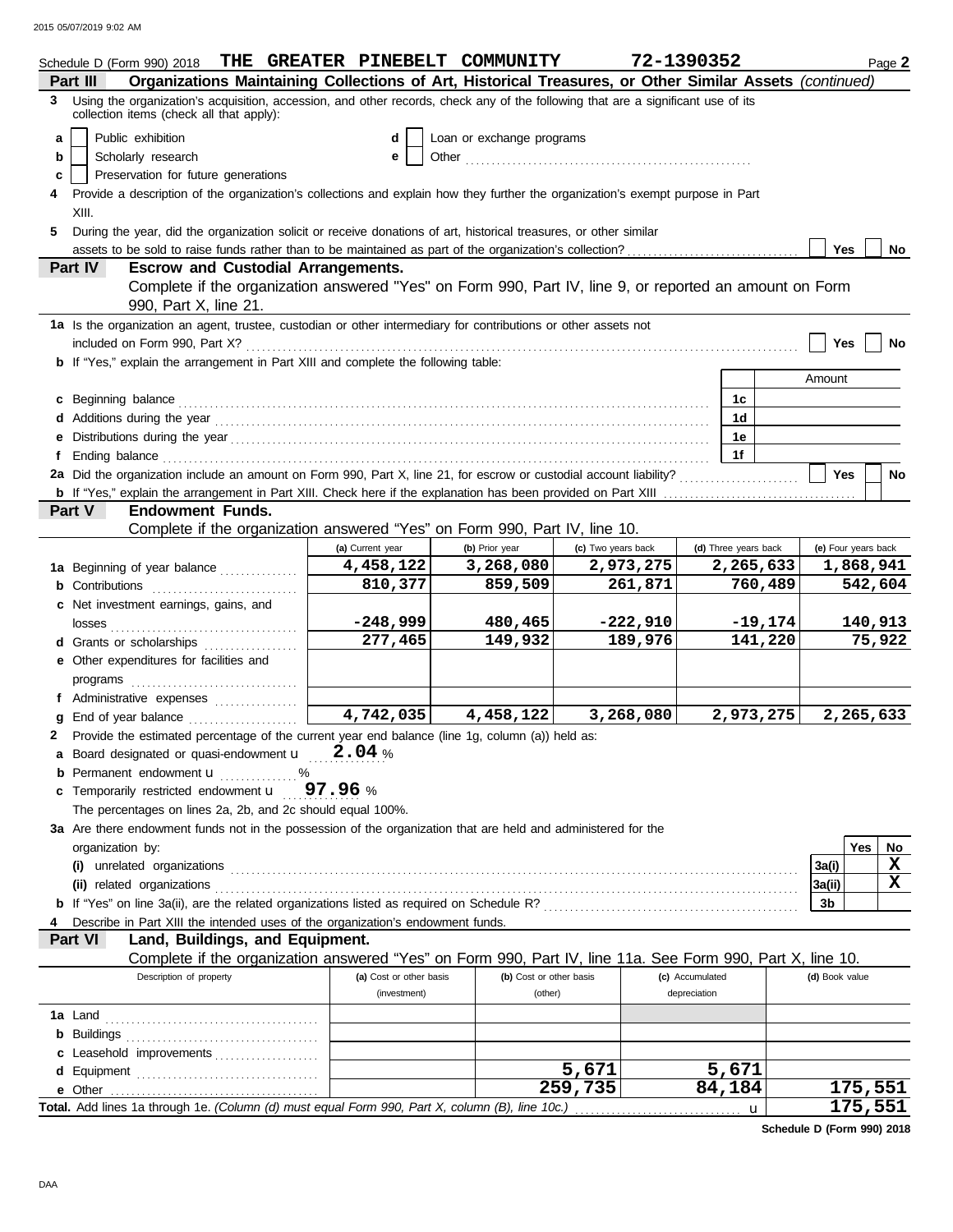|                           | THE GREATER PINEBELT COMMUNITY<br>Schedule D (Form 990) 2018                                               |                | 72-1390352                       | Page 3         |
|---------------------------|------------------------------------------------------------------------------------------------------------|----------------|----------------------------------|----------------|
| Part VII                  | <b>Investments-Other Securities.</b>                                                                       |                |                                  |                |
|                           | Complete if the organization answered "Yes" on Form 990, Part IV, line 11b. See Form 990, Part X, line 12. |                |                                  |                |
|                           | (a) Description of security or category                                                                    | (b) Book value | (c) Method of valuation:         |                |
|                           | (including name of security)                                                                               |                | Cost or end-of-year market value |                |
| (1) Financial derivatives |                                                                                                            |                |                                  |                |
|                           |                                                                                                            |                |                                  |                |
| $(3)$ Other               |                                                                                                            |                |                                  |                |
| (A)                       |                                                                                                            |                |                                  |                |
| (B)                       |                                                                                                            |                |                                  |                |
| (C)                       |                                                                                                            |                |                                  |                |
| (D)                       |                                                                                                            |                |                                  |                |
|                           |                                                                                                            |                |                                  |                |
| (F)                       |                                                                                                            |                |                                  |                |
| (G)                       |                                                                                                            |                |                                  |                |
| (H)                       |                                                                                                            |                |                                  |                |
|                           | Total. (Column (b) must equal Form 990, Part X, col. (B) line 12.) $\mathbf u$                             |                |                                  |                |
| Part VIII                 | Investments-Program Related.                                                                               |                |                                  |                |
|                           | Complete if the organization answered "Yes" on Form 990, Part IV, line 11c. See Form 990, Part X, line 13. |                |                                  |                |
|                           | (a) Description of investment                                                                              | (b) Book value | (c) Method of valuation:         |                |
|                           |                                                                                                            |                | Cost or end-of-year market value |                |
| (1)                       |                                                                                                            |                |                                  |                |
| (2)                       |                                                                                                            |                |                                  |                |
| (3)                       |                                                                                                            |                |                                  |                |
| (4)                       |                                                                                                            |                |                                  |                |
| (5)                       |                                                                                                            |                |                                  |                |
| (6)                       |                                                                                                            |                |                                  |                |
| (7)                       |                                                                                                            |                |                                  |                |
| (8)                       |                                                                                                            |                |                                  |                |
| (9)                       |                                                                                                            |                |                                  |                |
| Part IX                   | Total. (Column (b) must equal Form 990, Part X, col. (B) line 13.) $\mathbf u$<br><b>Other Assets.</b>     |                |                                  |                |
|                           | Complete if the organization answered "Yes" on Form 990, Part IV, line 11d. See Form 990, Part X, line 15. |                |                                  |                |
|                           | (a) Description                                                                                            |                |                                  | (b) Book value |
| (1)                       |                                                                                                            |                |                                  |                |
| (2)                       |                                                                                                            |                |                                  |                |
| (3)                       |                                                                                                            |                |                                  |                |
| (4)                       |                                                                                                            |                |                                  |                |
| (5)                       |                                                                                                            |                |                                  |                |
| (6)                       |                                                                                                            |                |                                  |                |
| (7)                       |                                                                                                            |                |                                  |                |
| (8)                       |                                                                                                            |                |                                  |                |
| (9)                       |                                                                                                            |                |                                  |                |
|                           | Total. (Column (b) must equal Form 990, Part X, col. (B) line 15.)                                         |                | u                                |                |
| Part X                    | Other Liabilities.                                                                                         |                |                                  |                |
|                           | Complete if the organization answered "Yes" on Form 990, Part IV, line 11e or 11f. See Form 990, Part X,   |                |                                  |                |
|                           | line $25$ .                                                                                                |                |                                  |                |
| 1.                        | (a) Description of liability                                                                               | (b) Book value |                                  |                |
| (1)                       | Federal income taxes                                                                                       |                |                                  |                |
| (2)                       | FUNDS HELD IN AGENCY ENDOWMENT                                                                             | 622,596        |                                  |                |
| (3)                       |                                                                                                            |                |                                  |                |
| (4)                       |                                                                                                            |                |                                  |                |
| (5)                       |                                                                                                            |                |                                  |                |
| (6)                       |                                                                                                            |                |                                  |                |
| (7)                       |                                                                                                            |                |                                  |                |
| (8)                       |                                                                                                            |                |                                  |                |
| (9)                       |                                                                                                            |                |                                  |                |

**Total.** *(Column (b) must equal Form 990, Part X, col. (B) line 25.)* u **622,596**

Liability for uncertain tax positions. In Part XIII, provide the text of the footnote to the organization's financial statements that reports the **2.** organization's liability for uncertain tax positions under FIN 48 (ASC 740). Check here if the text of the footnote has been provided in Part XIII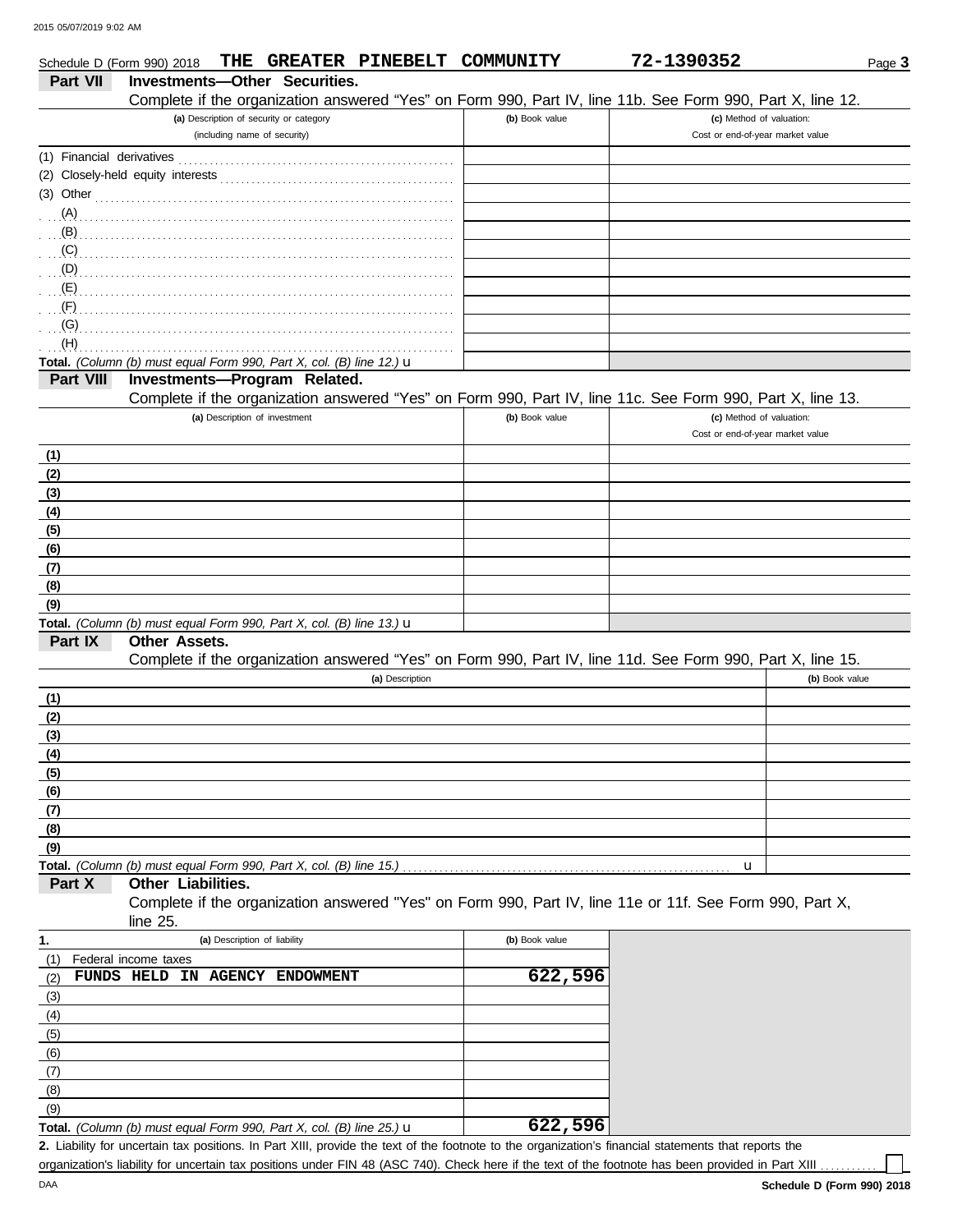| THE GREATER PINEBELT COMMUNITY<br>Schedule D (Form 990) 2018                                                                                                                                                                       |                | 72-1390352   | Page 4    |
|------------------------------------------------------------------------------------------------------------------------------------------------------------------------------------------------------------------------------------|----------------|--------------|-----------|
| Reconciliation of Revenue per Audited Financial Statements With Revenue per Return.<br>Part XI                                                                                                                                     |                |              |           |
| Complete if the organization answered "Yes" on Form 990, Part IV, line 12a.                                                                                                                                                        |                |              |           |
| 1.                                                                                                                                                                                                                                 |                | $\mathbf{1}$ | 2,528,353 |
| Amounts included on line 1 but not on Form 990, Part VIII, line 12:<br>2                                                                                                                                                           |                |              |           |
| а                                                                                                                                                                                                                                  | 2a             |              |           |
| b                                                                                                                                                                                                                                  | 2 <sub>b</sub> |              |           |
| с                                                                                                                                                                                                                                  | 2c             |              |           |
| d                                                                                                                                                                                                                                  | 2d             |              |           |
| Add lines 2a through 2d [11, 12] Add [12] Add lines 2a through 2d [12] Add lines 2a through 2d [12] Add lines 2a through 2d [12] Add and the set of the set of the set of the set of the set of the set of the set of the set<br>е |                | 2e           |           |
| 3                                                                                                                                                                                                                                  |                | 3            | 2,528,353 |
| Amounts included on Form 990, Part VIII, line 12, but not on line 1:                                                                                                                                                               |                |              |           |
| Investment expenses not included on Form 990, Part VIII, line 7b [100] [100] [100]<br>а                                                                                                                                            | 4а             |              |           |
| <b>b</b> Other (Describe in Part XIII.) <b>CONFIDENT</b> 1                                                                                                                                                                         | 4b             |              |           |
| c Add lines 4a and 4b                                                                                                                                                                                                              |                | 4c           |           |
| 5.                                                                                                                                                                                                                                 |                | 5            | 2,528,353 |
| Part XII<br>Reconciliation of Expenses per Audited Financial Statements With Expenses per Return.                                                                                                                                  |                |              |           |
| Complete if the organization answered "Yes" on Form 990, Part IV, line 12a.                                                                                                                                                        |                |              |           |
| Total expenses and losses per audited financial statements<br>1.                                                                                                                                                                   |                | $\mathbf{1}$ | 2,450,933 |
| Amounts included on line 1 but not on Form 990, Part IX, line 25:<br>2                                                                                                                                                             |                |              |           |
| a                                                                                                                                                                                                                                  | 2a             |              |           |
| b                                                                                                                                                                                                                                  | 2 <sub>b</sub> |              |           |
| c                                                                                                                                                                                                                                  | 2c             |              |           |
| d                                                                                                                                                                                                                                  | 2d             |              |           |
| e Add lines 2a through 2d [11] results and the contract of the contract of the contract of the contract of the contract of the contract of the contract of the contract of the contract of the contract of the contract of the     |                | 2e           |           |
| 3                                                                                                                                                                                                                                  |                | 3            | 2,450,933 |
| Amounts included on Form 990, Part IX, line 25, but not on line 1:                                                                                                                                                                 |                |              |           |
| a Investment expenses not included on Form 990, Part VIII, line 7b [[[[[[[[[[[[[[[[[[[[[[[[[[[[[[[[[                                                                                                                               | 4а             |              |           |
|                                                                                                                                                                                                                                    | 4 <sub>b</sub> |              |           |
|                                                                                                                                                                                                                                    |                |              |           |
| c Add lines 4a and 4b                                                                                                                                                                                                              |                | 4с           |           |
|                                                                                                                                                                                                                                    |                | 5            |           |
| Part XIII Supplemental Information.                                                                                                                                                                                                |                |              |           |
| Provide the descriptions required for Part II, lines 3, 5, and 9; Part III, lines 1a and 4; Part IV, lines 1b and 2b; Part V, line 4; Part X, line                                                                                 |                |              |           |
| 2; Part XI, lines 2d and 4b; and Part XII, lines 2d and 4b. Also complete this part to provide any additional information.                                                                                                         |                |              |           |
| Part XIII - Supplemental Financial Information                                                                                                                                                                                     |                |              |           |
|                                                                                                                                                                                                                                    |                |              |           |
| To aid in covering operational costs of the foundation and to help fund the                                                                                                                                                        |                |              |           |
|                                                                                                                                                                                                                                    |                |              |           |
| daily operations of running the foundation.                                                                                                                                                                                        |                |              |           |
|                                                                                                                                                                                                                                    |                |              |           |
|                                                                                                                                                                                                                                    |                |              |           |
|                                                                                                                                                                                                                                    |                |              |           |
|                                                                                                                                                                                                                                    |                |              |           |
|                                                                                                                                                                                                                                    |                |              |           |
|                                                                                                                                                                                                                                    |                |              |           |
|                                                                                                                                                                                                                                    |                |              |           |
|                                                                                                                                                                                                                                    |                |              |           |
|                                                                                                                                                                                                                                    |                |              |           |
|                                                                                                                                                                                                                                    |                |              |           |
|                                                                                                                                                                                                                                    |                |              |           |
|                                                                                                                                                                                                                                    |                |              |           |
|                                                                                                                                                                                                                                    |                |              |           |
|                                                                                                                                                                                                                                    |                |              |           |
|                                                                                                                                                                                                                                    |                |              |           |
|                                                                                                                                                                                                                                    |                |              |           |
|                                                                                                                                                                                                                                    |                |              |           |
|                                                                                                                                                                                                                                    |                |              | 2,450,933 |
|                                                                                                                                                                                                                                    |                |              |           |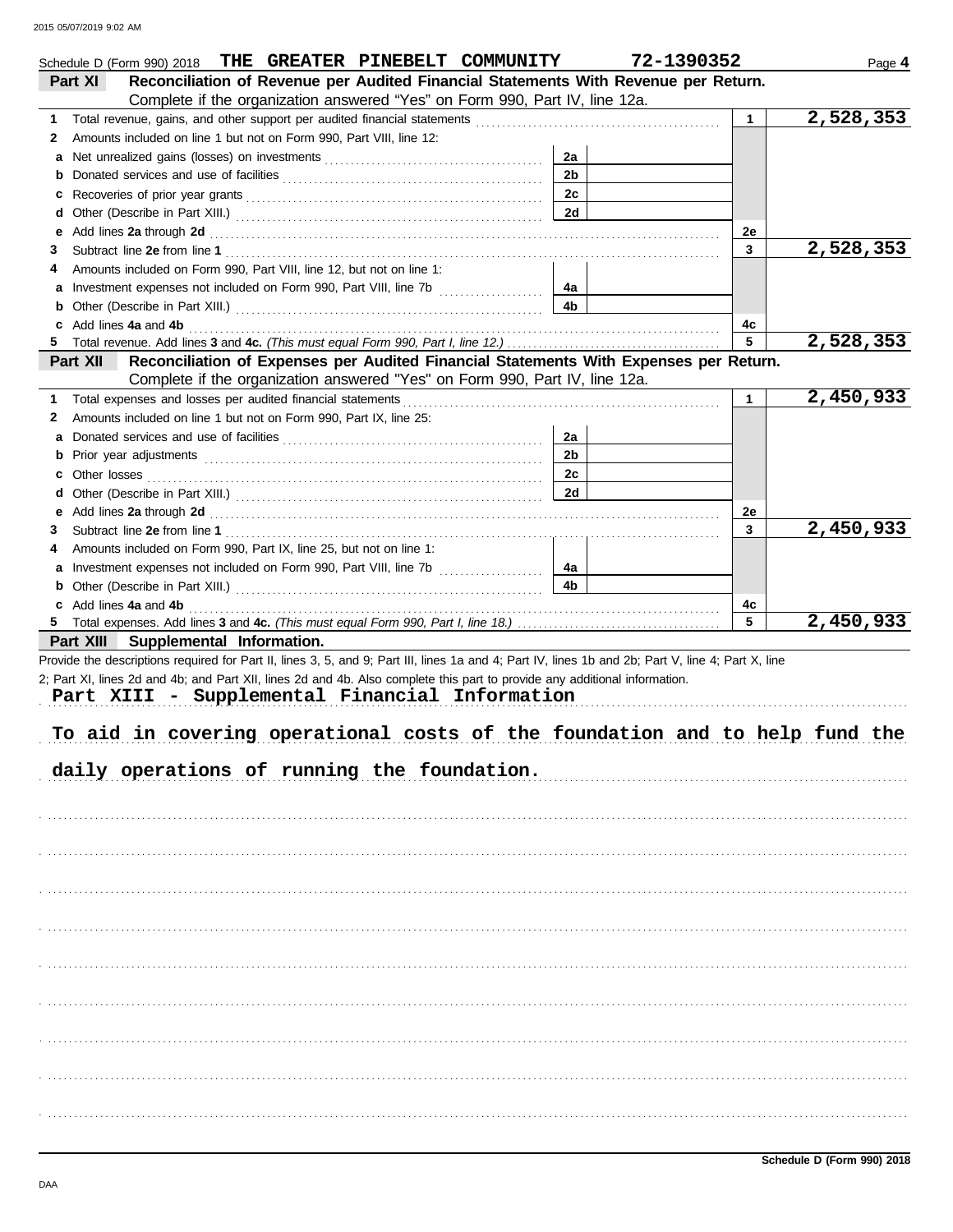|           | Schedule D (Form 990) 2018 |                                      | THE GREATER PINEBELT COMMUNITY | 72-1390352 | Page 5 |
|-----------|----------------------------|--------------------------------------|--------------------------------|------------|--------|
| Part XIII |                            | Supplemental Information (continued) |                                |            |        |
|           |                            |                                      |                                |            |        |
|           |                            |                                      |                                |            |        |
|           |                            |                                      |                                |            |        |
|           |                            |                                      |                                |            |        |
|           |                            |                                      |                                |            |        |
|           |                            |                                      |                                |            |        |
|           |                            |                                      |                                |            |        |
|           |                            |                                      |                                |            |        |
|           |                            |                                      |                                |            |        |
|           |                            |                                      |                                |            |        |
|           |                            |                                      |                                |            |        |
|           |                            |                                      |                                |            |        |
|           |                            |                                      |                                |            |        |
|           |                            |                                      |                                |            |        |
|           |                            |                                      |                                |            |        |
|           |                            |                                      |                                |            |        |
|           |                            |                                      |                                |            |        |
|           |                            |                                      |                                |            |        |
|           |                            |                                      |                                |            |        |
|           |                            |                                      |                                |            |        |
|           |                            |                                      |                                |            |        |
|           |                            |                                      |                                |            |        |
|           |                            |                                      |                                |            |        |
|           |                            |                                      |                                |            |        |
|           |                            |                                      |                                |            |        |
|           |                            |                                      |                                |            |        |
|           |                            |                                      |                                |            |        |
|           |                            |                                      |                                |            |        |
|           |                            |                                      |                                |            |        |
|           |                            |                                      |                                |            |        |
|           |                            |                                      |                                |            |        |
|           |                            |                                      |                                |            |        |
|           |                            |                                      |                                |            |        |
|           |                            |                                      |                                |            |        |
|           |                            |                                      |                                |            |        |
|           |                            |                                      |                                |            |        |
|           |                            |                                      |                                |            |        |
|           |                            |                                      |                                |            |        |
|           |                            |                                      |                                |            |        |
|           |                            |                                      |                                |            |        |
|           |                            |                                      |                                |            |        |
|           |                            |                                      |                                |            |        |
|           |                            |                                      |                                |            |        |
|           |                            |                                      |                                |            |        |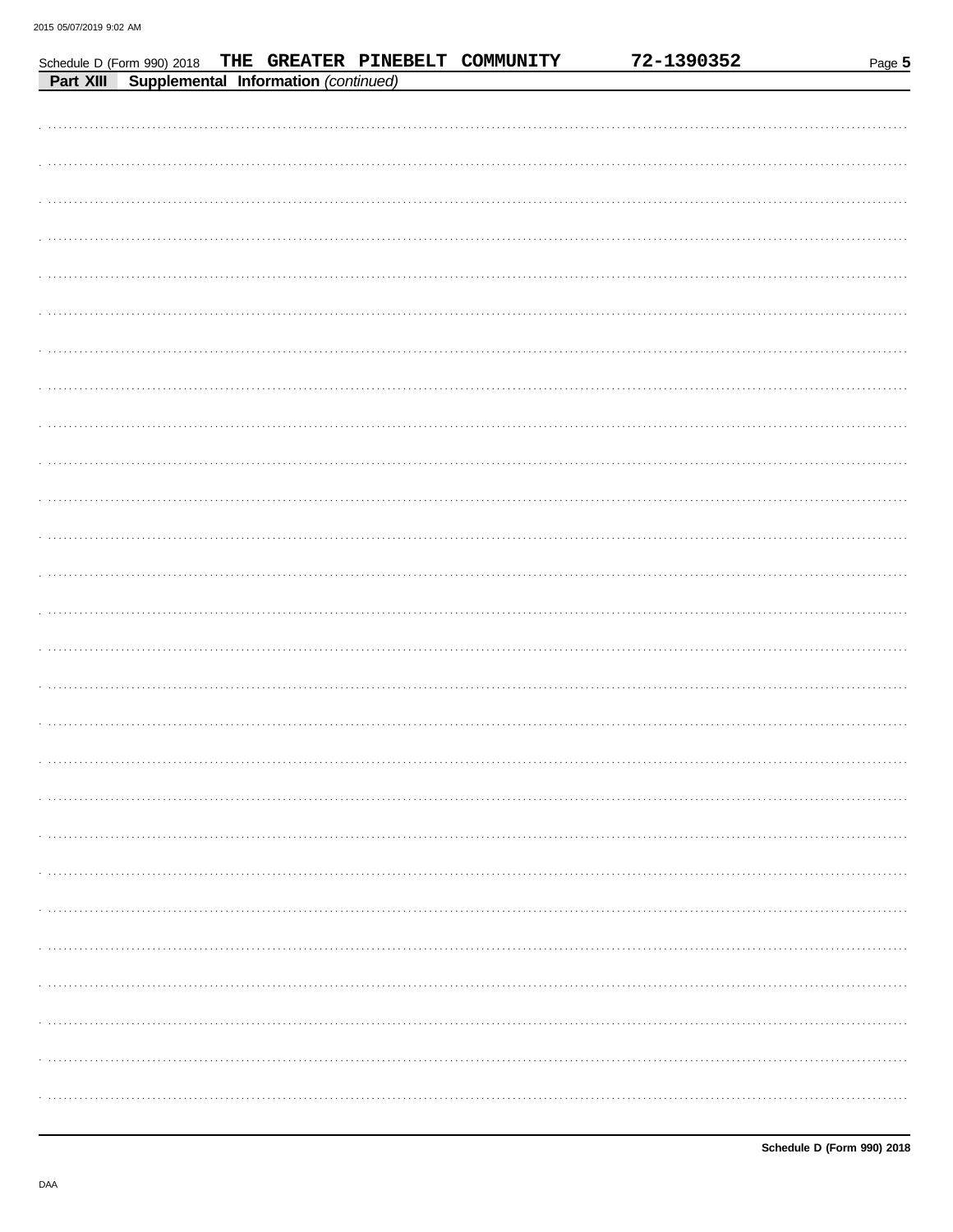| <b>SCHEDULE I</b>                                      |                                                                                                                                                                                                                                                                               |            |                            | Grants and Other Assistance to Organizations,                                                                                         |                    |                                  |                    | OMB No. 1545-0047                                                                                                                        |
|--------------------------------------------------------|-------------------------------------------------------------------------------------------------------------------------------------------------------------------------------------------------------------------------------------------------------------------------------|------------|----------------------------|---------------------------------------------------------------------------------------------------------------------------------------|--------------------|----------------------------------|--------------------|------------------------------------------------------------------------------------------------------------------------------------------|
| (Form 990)                                             |                                                                                                                                                                                                                                                                               |            |                            |                                                                                                                                       |                    |                                  |                    |                                                                                                                                          |
|                                                        |                                                                                                                                                                                                                                                                               |            |                            | Governments, and Individuals in the United States<br>Complete if the organization answered "Yes" on Form 990, Part IV, line 21 or 22. |                    |                                  |                    | 2018                                                                                                                                     |
|                                                        |                                                                                                                                                                                                                                                                               |            |                            | u Attach to Form 990.                                                                                                                 |                    |                                  |                    | <b>Open to Public</b>                                                                                                                    |
| Department of the Treasury<br>Internal Revenue Service |                                                                                                                                                                                                                                                                               |            |                            | u Go to www.irs.gov/Form990 for the latest information.                                                                               |                    |                                  |                    | <b>Inspection</b>                                                                                                                        |
| Name of the organization                               | THE GREATER PINEBELT COMMUNITY<br><b>FOUNDATION</b>                                                                                                                                                                                                                           |            |                            |                                                                                                                                       |                    |                                  |                    | Employer identification number<br>72-1390352                                                                                             |
| Part I                                                 | <b>General Information on Grants and Assistance</b>                                                                                                                                                                                                                           |            |                            |                                                                                                                                       |                    |                                  |                    |                                                                                                                                          |
| $\mathbf 1$                                            | Does the organization maintain records to substantiate the amount of the grants or assistance, the grantees' eligibility for the grants or assistance, and<br>2 Describe in Part IV the organization's procedures for monitoring the use of grant funds in the United States. |            |                            |                                                                                                                                       |                    |                                  |                    | $ \mathbf{X} $ Yes<br>No                                                                                                                 |
| <b>Part II</b>                                         |                                                                                                                                                                                                                                                                               |            |                            |                                                                                                                                       |                    |                                  |                    | Grants and Other Assistance to Domestic Organizations and Domestic Governments. Complete if the organization answered "Yes" on Form 990, |
|                                                        | Part IV, line 21, for any recipient that received more than \$5,000. Part II can be duplicated if additional space is needed.                                                                                                                                                 |            |                            |                                                                                                                                       |                    |                                  |                    |                                                                                                                                          |
| $\mathbf 1$                                            | (a) Name and address of organization                                                                                                                                                                                                                                          | $(b)$ EIN  | (c) IRC                    | (d) Amount of cash                                                                                                                    | (e) Amount of non- | (f) Method of valuation          | (g) Description of | (h) Purpose of grant                                                                                                                     |
|                                                        | or government                                                                                                                                                                                                                                                                 |            | section<br>(if applicable) | grant                                                                                                                                 | cash assistance    | (book, FMV, appraisal,<br>other) | noncash assistance | or assistance                                                                                                                            |
| (1) AMERICA READS MISSISSIPPI                          |                                                                                                                                                                                                                                                                               |            |                            |                                                                                                                                       |                    |                                  |                    |                                                                                                                                          |
|                                                        | 3825 RIDGEWOOD ROAD, SUITE 334                                                                                                                                                                                                                                                |            |                            |                                                                                                                                       |                    |                                  |                    |                                                                                                                                          |
| <b>JACKSON</b>                                         | MS 39211                                                                                                                                                                                                                                                                      | 64-6000783 |                            | 52,800                                                                                                                                |                    |                                  |                    |                                                                                                                                          |
| (2) ARC- FORREST COUNTY                                |                                                                                                                                                                                                                                                                               |            |                            |                                                                                                                                       |                    |                                  |                    |                                                                                                                                          |
| PO BOX 18800                                           |                                                                                                                                                                                                                                                                               |            |                            |                                                                                                                                       |                    |                                  |                    |                                                                                                                                          |
| <b>HATTIESBURG</b>                                     | MS 39404                                                                                                                                                                                                                                                                      | 64-0685174 |                            | 28,000                                                                                                                                |                    |                                  |                    |                                                                                                                                          |
| (3) ARC- PINEBELT REGION, INC.                         |                                                                                                                                                                                                                                                                               |            |                            |                                                                                                                                       |                    |                                  |                    |                                                                                                                                          |
| 2263 MILLCREEK ROAD                                    |                                                                                                                                                                                                                                                                               |            |                            |                                                                                                                                       |                    |                                  |                    | SUPPORT                                                                                                                                  |
| LAUREL                                                 | MS 39443                                                                                                                                                                                                                                                                      | 64-0408701 |                            | 10,000                                                                                                                                |                    |                                  |                    |                                                                                                                                          |
| (4) COMMON GROUND BAPTIST CHURCH                       |                                                                                                                                                                                                                                                                               |            |                            |                                                                                                                                       |                    |                                  |                    |                                                                                                                                          |
| PO BOX 384                                             |                                                                                                                                                                                                                                                                               |            |                            |                                                                                                                                       |                    |                                  |                    | SUPPORT                                                                                                                                  |
| <b>HAMPTON</b>                                         | AR 71744                                                                                                                                                                                                                                                                      | 62-1698124 |                            | 90,000                                                                                                                                |                    |                                  |                    |                                                                                                                                          |
|                                                        | (5) FIRST BAPTIST CHURCH OF HATTIESBURG                                                                                                                                                                                                                                       |            |                            |                                                                                                                                       |                    |                                  |                    |                                                                                                                                          |
| <b>4142 LINCOLN RD EXT</b>                             |                                                                                                                                                                                                                                                                               |            |                            |                                                                                                                                       |                    |                                  |                    | SUPPORT                                                                                                                                  |
| <b>HATTIESBURG</b>                                     | MS 39402                                                                                                                                                                                                                                                                      | 64-0320085 |                            | 60,000                                                                                                                                |                    |                                  |                    |                                                                                                                                          |
|                                                        | (6) FORREST GENERAL HEALTHCARE FOUND                                                                                                                                                                                                                                          |            |                            |                                                                                                                                       |                    |                                  |                    |                                                                                                                                          |
| PO BOX 19010                                           |                                                                                                                                                                                                                                                                               |            |                            |                                                                                                                                       |                    |                                  |                    |                                                                                                                                          |
| <b>HATTIESBURG</b>                                     | MS 39404                                                                                                                                                                                                                                                                      | 20-4960499 |                            | 38,209                                                                                                                                |                    |                                  |                    |                                                                                                                                          |
| (7) HATTIESBURG COUNCIL OF ARTS                        |                                                                                                                                                                                                                                                                               |            |                            |                                                                                                                                       |                    |                                  |                    |                                                                                                                                          |
| PO BOX 16028                                           |                                                                                                                                                                                                                                                                               |            |                            |                                                                                                                                       |                    |                                  |                    | SUPPORT                                                                                                                                  |
| <b>HATTIESBURG</b>                                     | MS 39404-6028 64-0881120                                                                                                                                                                                                                                                      |            |                            | 6,125                                                                                                                                 |                    |                                  |                    |                                                                                                                                          |
|                                                        | (8) HEALTH INSURANCE PREMIUM ASSISTANCE                                                                                                                                                                                                                                       |            |                            |                                                                                                                                       |                    |                                  |                    |                                                                                                                                          |
| 1507 HARDY STREET SUITE 208                            |                                                                                                                                                                                                                                                                               |            |                            |                                                                                                                                       |                    |                                  |                    |                                                                                                                                          |
| <b>HATTIESBURG</b>                                     | MS 39401                                                                                                                                                                                                                                                                      | 72-1390352 |                            | 185,465                                                                                                                               |                    |                                  |                    |                                                                                                                                          |
| (9) HOMES OF HOPE                                      |                                                                                                                                                                                                                                                                               |            |                            |                                                                                                                                       |                    |                                  |                    |                                                                                                                                          |
| PO BOX 18496                                           |                                                                                                                                                                                                                                                                               |            |                            |                                                                                                                                       |                    |                                  |                    | <b>SUPPORT</b>                                                                                                                           |
| <b>HATTIESBURG</b>                                     | MS 39404                                                                                                                                                                                                                                                                      | 74-3067795 |                            | 58,415                                                                                                                                |                    |                                  |                    |                                                                                                                                          |
| $\mathbf{2}$                                           | Enter total number of section 501(c)(3) and government organizations listed in the line 1 table                                                                                                                                                                               |            |                            |                                                                                                                                       |                    |                                  |                    | u                                                                                                                                        |
| 3                                                      | Enter total number of other organizations listed in the line 1 table                                                                                                                                                                                                          |            | .                          |                                                                                                                                       |                    |                                  |                    | u                                                                                                                                        |
|                                                        | For Paperwork Reduction Act Notice, see the Instructions for Form 990.                                                                                                                                                                                                        |            |                            |                                                                                                                                       |                    |                                  |                    | Schedule I (Form 990) (2018)                                                                                                             |

DAA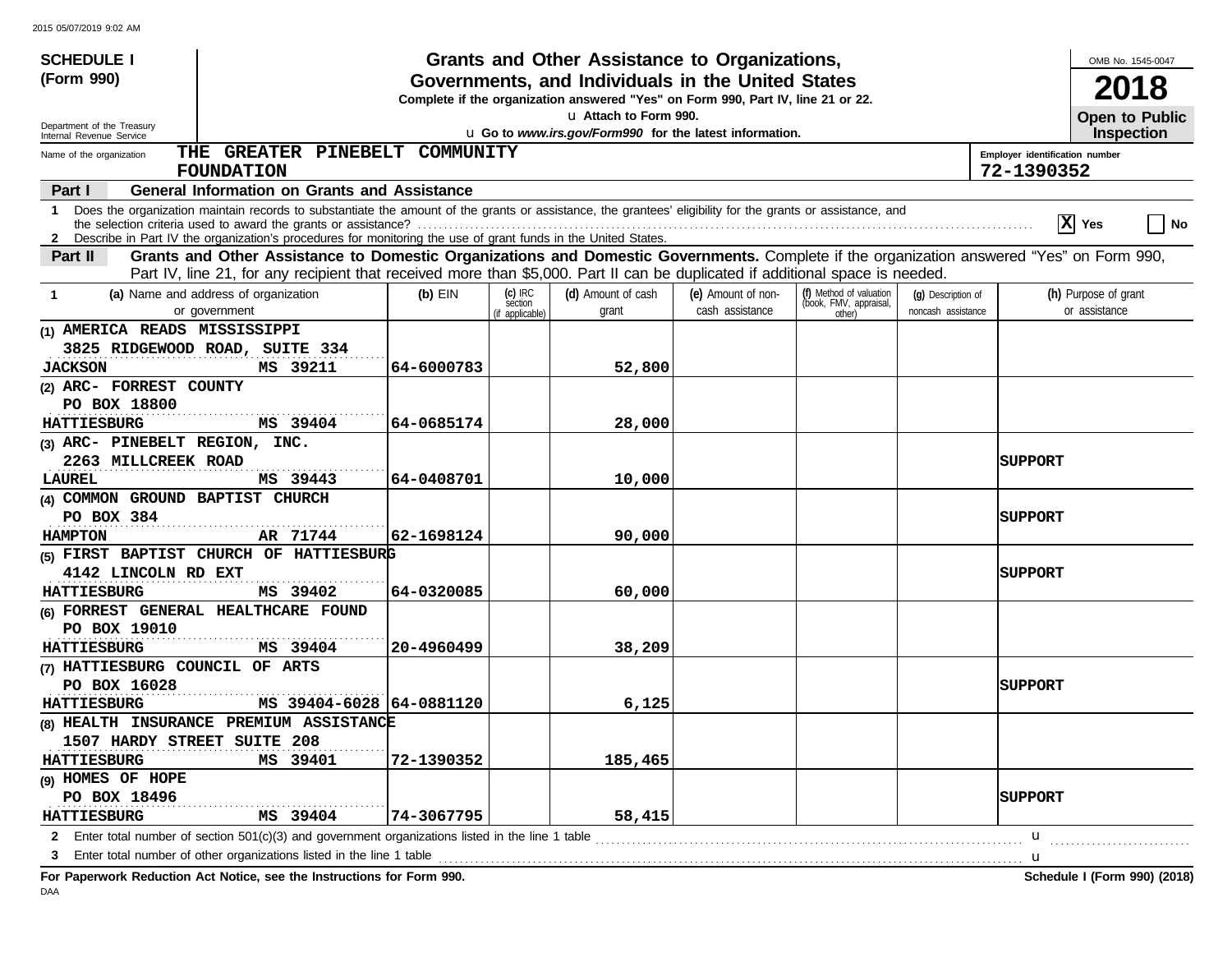| <b>SCHEDULE I</b>                                                                                                                                                                                                                                                                                                                                 |                                                   |                                       | Grants and Other Assistance to Organizations,                                    |                                       |                                                             |                                          |                                              | OMB No. 1545-0047                     |    |  |
|---------------------------------------------------------------------------------------------------------------------------------------------------------------------------------------------------------------------------------------------------------------------------------------------------------------------------------------------------|---------------------------------------------------|---------------------------------------|----------------------------------------------------------------------------------|---------------------------------------|-------------------------------------------------------------|------------------------------------------|----------------------------------------------|---------------------------------------|----|--|
| (Form 990)                                                                                                                                                                                                                                                                                                                                        | Governments, and Individuals in the United States |                                       |                                                                                  |                                       |                                                             |                                          |                                              |                                       |    |  |
|                                                                                                                                                                                                                                                                                                                                                   |                                                   |                                       | Complete if the organization answered "Yes" on Form 990, Part IV, line 21 or 22. |                                       |                                                             |                                          |                                              | 2018                                  |    |  |
| Department of the Treasury                                                                                                                                                                                                                                                                                                                        |                                                   |                                       | La Attach to Form 990.                                                           |                                       |                                                             |                                          |                                              | Open to Public                        |    |  |
| Internal Revenue Service                                                                                                                                                                                                                                                                                                                          |                                                   |                                       | u Go to www.irs.gov/Form990 for the latest information.                          |                                       |                                                             |                                          |                                              | <b>Inspection</b>                     |    |  |
| <b>GREATER PINEBELT</b><br>THE<br>Name of the organization<br><b>FOUNDATION</b>                                                                                                                                                                                                                                                                   | COMMUNITY                                         |                                       |                                                                                  |                                       |                                                             |                                          | Employer identification number<br>72-1390352 |                                       |    |  |
| <b>General Information on Grants and Assistance</b><br>Part I                                                                                                                                                                                                                                                                                     |                                                   |                                       |                                                                                  |                                       |                                                             |                                          |                                              |                                       |    |  |
| 1 Does the organization maintain records to substantiate the amount of the grants or assistance, the grantees' eligibility for the grants or assistance, and<br>the selection criteria used to award the grants or assistance?<br>2 Describe in Part IV the organization's procedures for monitoring the use of grant funds in the United States. |                                                   |                                       |                                                                                  |                                       |                                                             |                                          |                                              | Yes                                   | No |  |
| Grants and Other Assistance to Domestic Organizations and Domestic Governments. Complete if the organization answered "Yes" on Form 990,<br>Part II                                                                                                                                                                                               |                                                   |                                       |                                                                                  |                                       |                                                             |                                          |                                              |                                       |    |  |
| Part IV, line 21, for any recipient that received more than \$5,000. Part II can be duplicated if additional space is needed.                                                                                                                                                                                                                     |                                                   |                                       |                                                                                  |                                       |                                                             |                                          |                                              |                                       |    |  |
| (a) Name and address of organization<br>-1<br>or government                                                                                                                                                                                                                                                                                       | $(b)$ EIN                                         | (c) IRC<br>section<br>(if applicable) | (d) Amount of cash<br>grant                                                      | (e) Amount of non-<br>cash assistance | (f) Method of valuation<br>(book, FMV, appraisal,<br>other) | (q) Description of<br>noncash assistance |                                              | (h) Purpose of grant<br>or assistance |    |  |
| (1) HUB AWARD                                                                                                                                                                                                                                                                                                                                     |                                                   |                                       |                                                                                  |                                       |                                                             |                                          |                                              |                                       |    |  |
| 1507 HARDY STREET                                                                                                                                                                                                                                                                                                                                 |                                                   |                                       |                                                                                  |                                       |                                                             |                                          |                                              |                                       |    |  |
| <b>HATTIESBURG</b><br>MS 39401                                                                                                                                                                                                                                                                                                                    | 72–1390352                                        |                                       | 13,884                                                                           |                                       |                                                             |                                          |                                              |                                       |    |  |
| (2) INTERNATIONAL MYELOMA FOUNDATION                                                                                                                                                                                                                                                                                                              |                                                   |                                       |                                                                                  |                                       |                                                             |                                          |                                              |                                       |    |  |
| 12650 RIVERSIDE DR #206                                                                                                                                                                                                                                                                                                                           |                                                   |                                       |                                                                                  |                                       |                                                             |                                          |                                              |                                       |    |  |
| NORTH HOLLYWOOD<br>CA 91607                                                                                                                                                                                                                                                                                                                       | 95-4296919                                        |                                       | 56,785                                                                           |                                       |                                                             |                                          |                                              |                                       |    |  |
| (3) LAUGHS 4 LIFE                                                                                                                                                                                                                                                                                                                                 |                                                   |                                       |                                                                                  |                                       |                                                             |                                          |                                              |                                       |    |  |
| 1507 HARDY ST., SUITE 208                                                                                                                                                                                                                                                                                                                         |                                                   |                                       |                                                                                  |                                       |                                                             |                                          |                                              |                                       |    |  |
| MS 39401<br><b>HATTIESBURG</b>                                                                                                                                                                                                                                                                                                                    | 72–1390352                                        |                                       | 80,381                                                                           |                                       |                                                             |                                          |                                              |                                       |    |  |
| (4) NORTH SUNFLOWER ACADEMY                                                                                                                                                                                                                                                                                                                       |                                                   |                                       |                                                                                  |                                       |                                                             |                                          |                                              |                                       |    |  |
| 148 ACADEMY ROAD                                                                                                                                                                                                                                                                                                                                  |                                                   |                                       |                                                                                  |                                       |                                                             |                                          |                                              |                                       |    |  |
| MS 38737<br><b>DREW</b>                                                                                                                                                                                                                                                                                                                           | 64-0865530                                        |                                       | 172,500                                                                          |                                       |                                                             |                                          |                                              |                                       |    |  |
| $(5)$ R3SM, INC                                                                                                                                                                                                                                                                                                                                   |                                                   |                                       |                                                                                  |                                       |                                                             |                                          |                                              |                                       |    |  |
| 301 BUSCHMAN STREET                                                                                                                                                                                                                                                                                                                               |                                                   |                                       |                                                                                  |                                       |                                                             |                                          |                                              |                                       |    |  |
| <b>HATTIESBURG</b><br>MS 39403                                                                                                                                                                                                                                                                                                                    | 26–1666534                                        |                                       | 538,856                                                                          |                                       |                                                             |                                          |                                              |                                       |    |  |
| (6) THE FAMILY YMCA                                                                                                                                                                                                                                                                                                                               |                                                   |                                       |                                                                                  |                                       |                                                             |                                          |                                              |                                       |    |  |
| 3179 VETERANS MEMORIAL DRIVE                                                                                                                                                                                                                                                                                                                      |                                                   |                                       |                                                                                  |                                       |                                                             |                                          | <b>SUPPORT</b>                               |                                       |    |  |
| MS 39401<br><b>HATTIESBURG</b>                                                                                                                                                                                                                                                                                                                    | 64-0340760                                        |                                       | 36,495                                                                           |                                       |                                                             |                                          |                                              |                                       |    |  |
| (7) THE UNIVERSITY OF SOUTHERN MISSISSI                                                                                                                                                                                                                                                                                                           |                                                   |                                       |                                                                                  |                                       |                                                             |                                          |                                              |                                       |    |  |
| 118 COLLEGE DRIVE                                                                                                                                                                                                                                                                                                                                 |                                                   |                                       |                                                                                  |                                       |                                                             |                                          |                                              |                                       |    |  |
| <b>HATTIESBURG</b><br>MS 39406                                                                                                                                                                                                                                                                                                                    | 64-6000818                                        |                                       | 10,000                                                                           |                                       |                                                             |                                          |                                              |                                       |    |  |
| (8) SUMRALL DEVELOPMENT FOUNDATION                                                                                                                                                                                                                                                                                                                |                                                   |                                       |                                                                                  |                                       |                                                             |                                          |                                              |                                       |    |  |
| 1507 HARDY STREET SUITE 208                                                                                                                                                                                                                                                                                                                       |                                                   |                                       |                                                                                  |                                       |                                                             |                                          |                                              |                                       |    |  |
| <b>HATTIESBURG</b><br>MS 39401                                                                                                                                                                                                                                                                                                                    | 72-1390352                                        |                                       | 5,221                                                                            |                                       |                                                             |                                          |                                              |                                       |    |  |
| (9) CURE CHILDHOOD CANCER                                                                                                                                                                                                                                                                                                                         |                                                   |                                       |                                                                                  |                                       |                                                             |                                          |                                              |                                       |    |  |
| 200 ASHFORD CENTER NORTH                                                                                                                                                                                                                                                                                                                          |                                                   |                                       |                                                                                  |                                       |                                                             |                                          |                                              |                                       |    |  |
| <b>ATLANTA</b><br>GA 30338                                                                                                                                                                                                                                                                                                                        | 58-1244138                                        |                                       | 35,000                                                                           |                                       |                                                             |                                          |                                              |                                       |    |  |
| 2 Enter total number of section 501(c)(3) and government organizations listed in the line 1 table                                                                                                                                                                                                                                                 |                                                   |                                       |                                                                                  |                                       |                                                             |                                          | u                                            |                                       |    |  |
| Enter total number of other organizations listed in the line 1 table<br>3                                                                                                                                                                                                                                                                         |                                                   |                                       |                                                                                  |                                       |                                                             |                                          | u                                            |                                       |    |  |

**For Paperwork Reduction Act Notice, see the Instructions for Form 990. Schedule I (Form 990) (2018)** DAA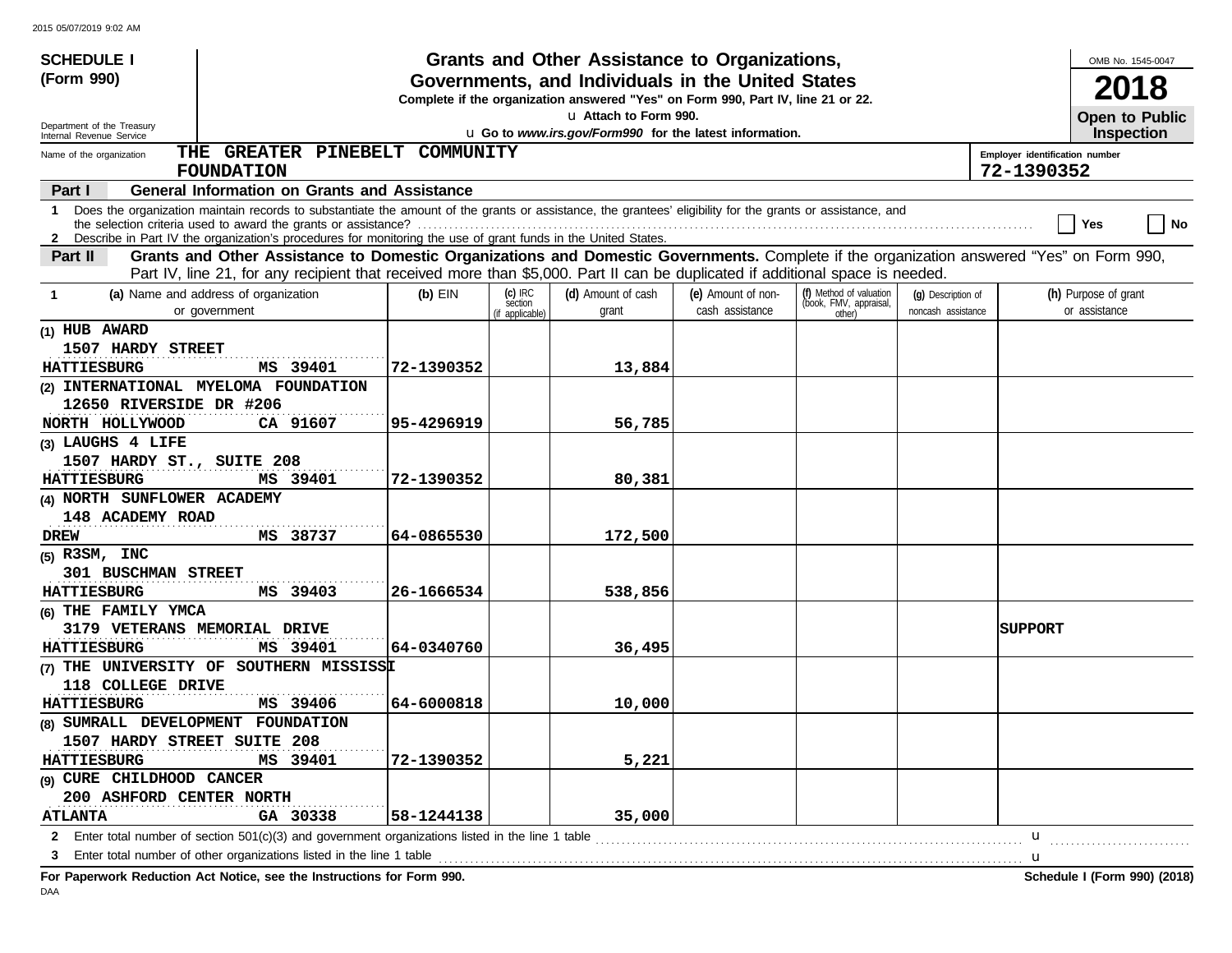#### Schedule I (Form 990) (2018) THE GREATER PINEBELT COMMUNITY 72-1390352

| Grants and Other Assistance to Domestic Individuals. Complete if the organization answered "Yes" on Form 990, Part IV, line 22.<br>Part III<br>Part III can be duplicated if additional space is needed. |                             |                             |                                     |                                                          |                                       |  |  |  |  |  |
|----------------------------------------------------------------------------------------------------------------------------------------------------------------------------------------------------------|-----------------------------|-----------------------------|-------------------------------------|----------------------------------------------------------|---------------------------------------|--|--|--|--|--|
| (a) Type of grant or assistance                                                                                                                                                                          | (b) Number of<br>recipients | (c) Amount of<br>cash grant | (d) Amount of<br>noncash assistance | (e) Method of valuation (book,<br>FMV, appraisal, other) | (f) Description of noncash assistance |  |  |  |  |  |
| 1 SCHOLARSHIPS                                                                                                                                                                                           |                             | 643,070                     |                                     |                                                          |                                       |  |  |  |  |  |
| $\overline{\mathbf{2}}$                                                                                                                                                                                  |                             |                             |                                     |                                                          |                                       |  |  |  |  |  |
| $\frac{3}{2}$                                                                                                                                                                                            |                             |                             |                                     |                                                          |                                       |  |  |  |  |  |
| 4                                                                                                                                                                                                        |                             |                             |                                     |                                                          |                                       |  |  |  |  |  |
| $5\phantom{.0}$                                                                                                                                                                                          |                             |                             |                                     |                                                          |                                       |  |  |  |  |  |
| $6\phantom{.}6$                                                                                                                                                                                          |                             |                             |                                     |                                                          |                                       |  |  |  |  |  |
| $\overline{7}$<br>Part IV<br>Supplemental Information. Provide the information required in Part I, line 2; Part III, column (b); and any other additional information.                                   |                             |                             |                                     |                                                          |                                       |  |  |  |  |  |
| Part IV - Additional Information                                                                                                                                                                         |                             |                             |                                     |                                                          |                                       |  |  |  |  |  |
| FUND DISBURSEMENTS ARE ADMINISTERED IN ACCORDANCE WITH FUND AGREEMENTS.                                                                                                                                  |                             |                             |                                     |                                                          |                                       |  |  |  |  |  |
|                                                                                                                                                                                                          |                             |                             |                                     |                                                          |                                       |  |  |  |  |  |
|                                                                                                                                                                                                          |                             |                             |                                     |                                                          |                                       |  |  |  |  |  |
|                                                                                                                                                                                                          |                             |                             |                                     |                                                          |                                       |  |  |  |  |  |
|                                                                                                                                                                                                          |                             |                             |                                     |                                                          |                                       |  |  |  |  |  |
|                                                                                                                                                                                                          |                             |                             |                                     |                                                          |                                       |  |  |  |  |  |
|                                                                                                                                                                                                          |                             |                             |                                     |                                                          |                                       |  |  |  |  |  |
|                                                                                                                                                                                                          |                             |                             |                                     |                                                          |                                       |  |  |  |  |  |
|                                                                                                                                                                                                          |                             |                             |                                     |                                                          |                                       |  |  |  |  |  |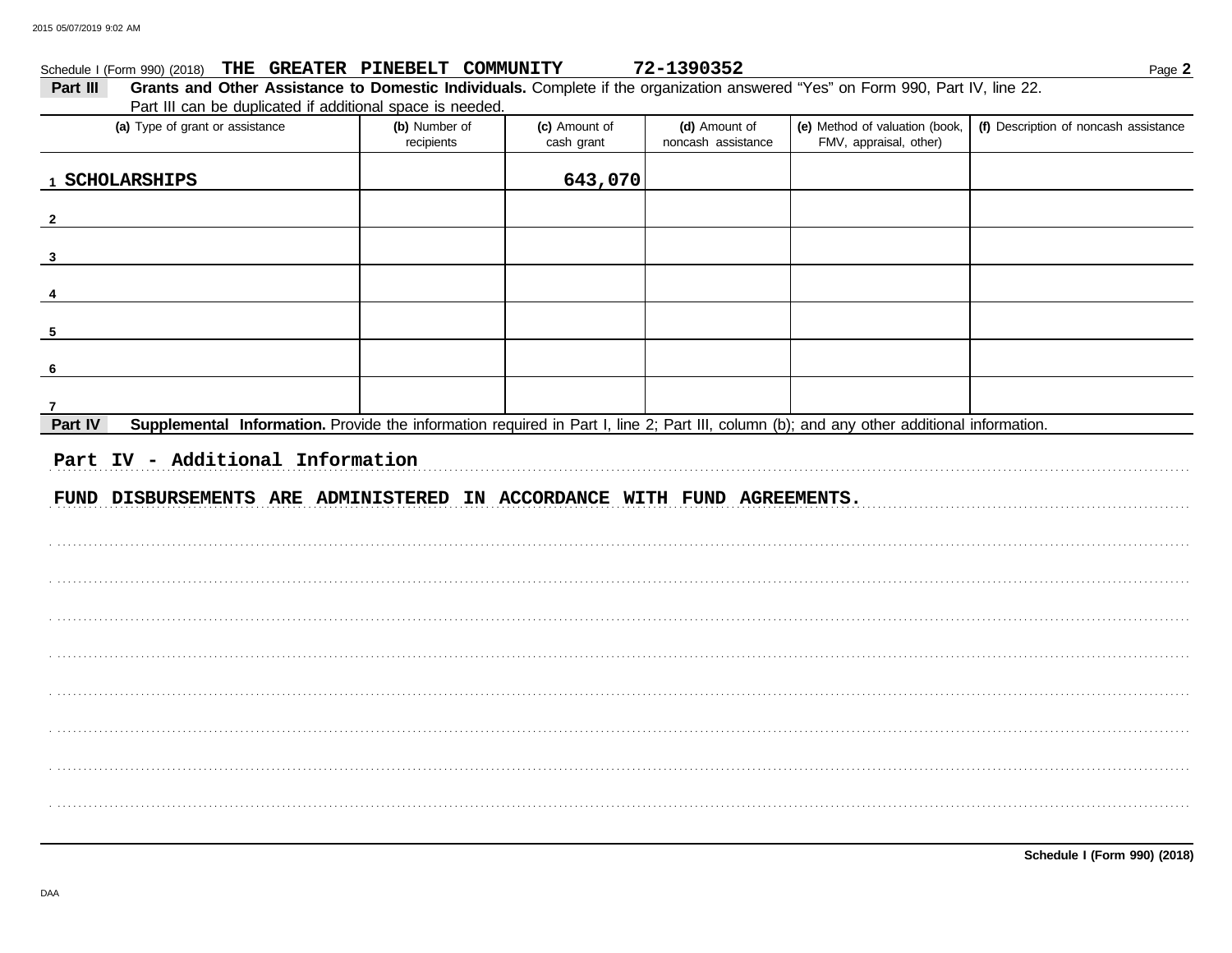2015 05/07/2019 9:02 AM

| <b>SCHEDULE O</b>          | Supplemental Information to Form 990 or 990-EZ                                                                                         |                                              | OMB No. 1545-0047 |  |
|----------------------------|----------------------------------------------------------------------------------------------------------------------------------------|----------------------------------------------|-------------------|--|
| (Form 990 or 990-EZ)       | Complete to provide information for responses to specific questions on<br>Form 990 or 990-EZ or to provide any additional information. |                                              | 2018              |  |
| Department of the Treasury | u Attach to Form 990 or 990-EZ.                                                                                                        |                                              | Open to Public    |  |
| Internal Revenue Service   | u Go to www.irs.gov/Form990 for the latest information.                                                                                |                                              | <b>Inspection</b> |  |
| Name of the organization   | <b>THE</b><br><b>GREATER</b><br>PINEBELT COMMUNITY<br><b>FOUNDATION</b>                                                                | Employer identification number<br>72-1390352 |                   |  |
|                            |                                                                                                                                        |                                              |                   |  |
|                            | Form 990 - Organization's Mission                                                                                                      |                                              |                   |  |
| THE                        | FOUNDATION IS A NOT-FOR-PROFIT ORGANIZATION DESIGNED                                                                                   | TO SUPPORT                                   |                   |  |
|                            | CHARITABLE ACTIVITIES<br>TO BENEFIT<br>THE RESIDENTS OF<br>THE                                                                         | PINE BELT AREA OF                            |                   |  |
| <b>SOUTH</b>               | TO BUILD BETTER COMMUNITIES<br>MISSISSIPPI.<br>THE MISSION IS                                                                          |                                              | <b>THROUGH</b>    |  |
| PHILANTHROPY.              | AS A DRIVING FORCE<br>IN OUR REGION, OUR MISSION IS                                                                                    |                                              | <b>TO BUILD</b>   |  |
| STRONGER                   | COMMUNITIES<br>THROUGH PHILANTHROPY.<br>DONORS CAN ESTABLISH CHARITABLE                                                                |                                              |                   |  |
| LEGACIES AND PROVIDE       | <b>LEADERSHIP TO ADDRESS</b><br><b>COMMUNITY NEEDS</b>                                                                                 |                                              | IN A MANNER THAT  |  |
| IS.                        | RESPONSIBLE, RESPONSIVE, AND LASTING.                                                                                                  |                                              |                   |  |
|                            | Form 990, Part I, Line 6                                                                                                               |                                              |                   |  |
| <b>FUNDRAISING</b>         |                                                                                                                                        |                                              |                   |  |
|                            |                                                                                                                                        |                                              |                   |  |
|                            | Form 990, Part III, Line 4d - All Other Accomplishments                                                                                |                                              |                   |  |
| <b>CONTRIBUTIONS AND</b>   | PROGRAM SERVICE<br>DISBURSEMENTS FOR CHARITABLE PURPOSES.                                                                              |                                              |                   |  |
|                            |                                                                                                                                        |                                              |                   |  |
|                            | Form 990, Part VI, Line 11b - Organization's Process to Review Form 990                                                                |                                              |                   |  |
|                            | THE FOUNDATION'S FINANCE COMMITTEE (OR ITS DELEGATED MEMBER) REVIEW THE                                                                |                                              |                   |  |
|                            | FORM 990 BEFORE IT IS SIGNED AND FILED.                                                                                                |                                              |                   |  |
|                            | Form 990, Part VI, Line 12c - Enforcement of Conflicts Policy                                                                          |                                              |                   |  |
|                            | THE FOUNDATION REQUIRES ITS OFFICERS, DIRECTORS AND KEY EMPLOYEES (IF ANY)                                                             |                                              |                   |  |
|                            |                                                                                                                                        |                                              |                   |  |
|                            | TO READ AND SIGN AS HAVING READ THE WRITTEN CONFLICT OF INTEREST POLICY.                                                               |                                              |                   |  |
|                            | Form 990, Part VI, Line 15a - Compensation Process for Top Official                                                                    |                                              |                   |  |
|                            | THE FOUNDATION'S EXECUTIVE COMMITTEE AND THE FINANCE COMMITTEE MEET TO                                                                 |                                              |                   |  |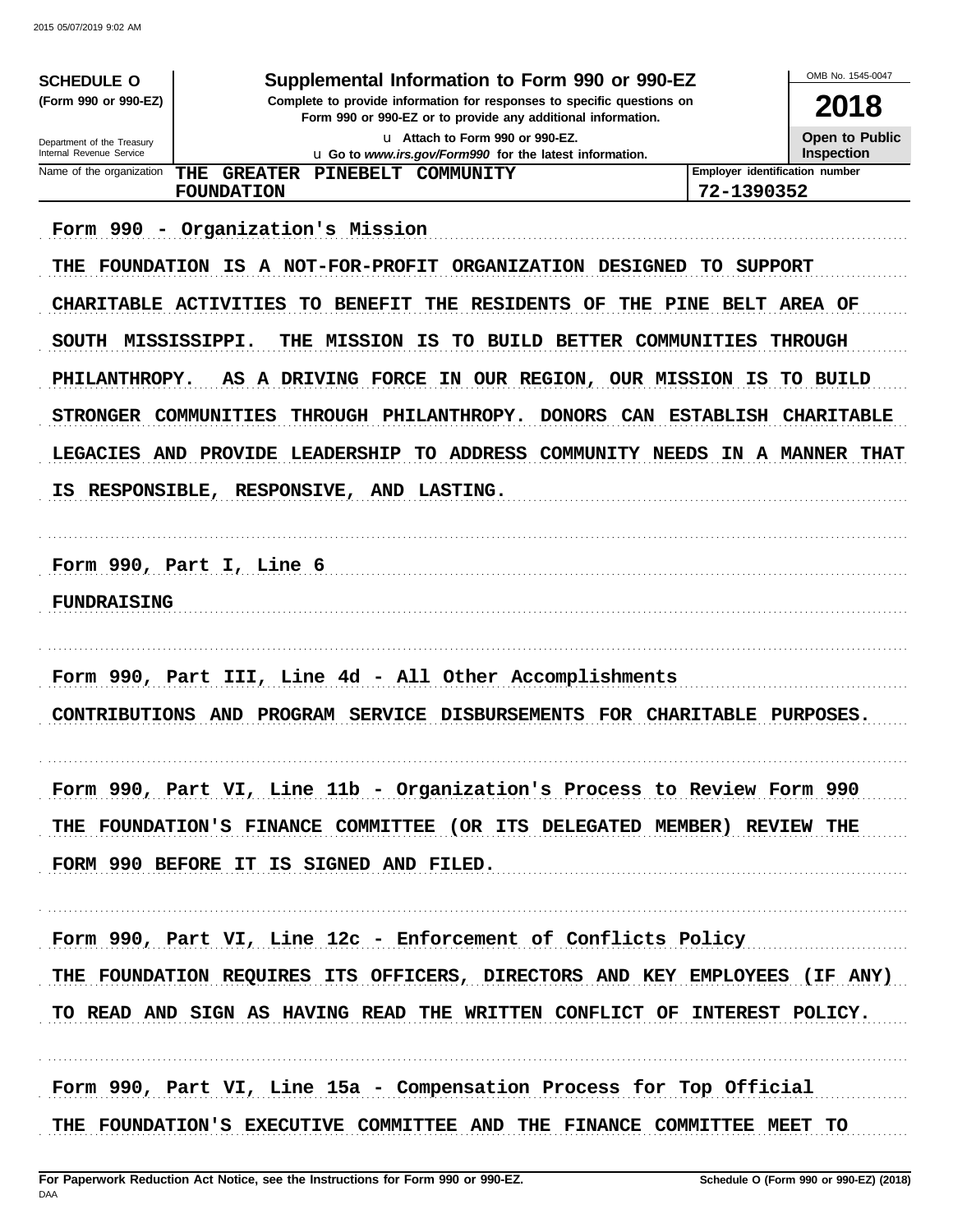| Schedule O (Form 990 or 990-EZ) (2018)<br>Name of the organization                      | Employer identification number | Page 2                     |
|-----------------------------------------------------------------------------------------|--------------------------------|----------------------------|
| GREATER PINEBELT COMMUNITY<br>THE .                                                     | 72-1390352                     |                            |
| DISCUSS AND DETERMINE THE COMPENSATION OF THE EXECUTIVE DIRECTOR AND KEY                |                                |                            |
| INDEPENDENT PERSONS COMPRISING THE<br><b>EMPLOYEES</b><br>$(IF ANY)$ .                  |                                | <b>EXECUTIVE COMMITTEE</b> |
| AND FINANCE COMMITTEE REVIEWED AND APPROVED THE COMPENSATION AND DID SO                 |                                |                            |
| CONTEMPORANEOUSLY WITH DELIBERATIONS.                                                   |                                |                            |
| Form 990, Part VI, Line 15b - Compensation Process for Officers                         |                                |                            |
|                                                                                         |                                |                            |
| THE FOUNDATION'S EXECUTIVE COMMITTEE AND THE FINANCE COMMITTEE MEET TO                  |                                |                            |
| DISCUSS AND DETERMINE THE COMPENSATION OF THE EXECUTIVE DIRECTOR AND KEY                |                                |                            |
| INDEPENDENT PERSONS COMPRISING THE EXECUTIVE COMMITTEE<br><b>EMPLOYEES</b><br>(IF ANY). |                                |                            |
| AND FINANCE COMMITTEE REVIEWED AND APPROVED THE COMPENSATION AND DID SO                 |                                |                            |
| CONTEMPORANEOUSLY WITH DELIBERATIONS.                                                   |                                |                            |
|                                                                                         |                                |                            |
| Form 990, Part VI, Line 19 - Governing Documents Disclosure Explanation                 |                                |                            |
| THE FOUNDATION FOLLOWS PUBLIC INSPECTION REQUIREMENTS AND MAKES ITS                     |                                |                            |
| GOVERNING DOCUMENTS AND FINANCIAL STATEMENTS AVAILABLE TO                               |                                | THE PUBLIC UPON            |
| INSPECTION MAY BE MADE AT THE FOUNDATION'S ADMINISTRATIVE<br><b>REQUEST.</b><br>PUBLIC  |                                |                            |
| OFFICE LOCATED AT 1501 ADELINE STREET, HATTIESBURG, MISSISSIPPI                         |                                |                            |
| 39401 DURING NORMAL BUSINESS HOURS UPON SCHEDULING AN APPOINTMENT BY                    |                                |                            |
| CALLING 601-583-6180.                                                                   |                                |                            |
|                                                                                         |                                |                            |
| Form 990, Part XI, Line 9 - Other Changes in Net Assets Explanation                     |                                |                            |
| RECLASSIFICATION OF AGENCY ENDOWMENTS                                                   | \$                             | 13,753                     |
|                                                                                         |                                |                            |
|                                                                                         |                                |                            |
|                                                                                         |                                |                            |
|                                                                                         |                                |                            |
|                                                                                         |                                |                            |
|                                                                                         |                                |                            |

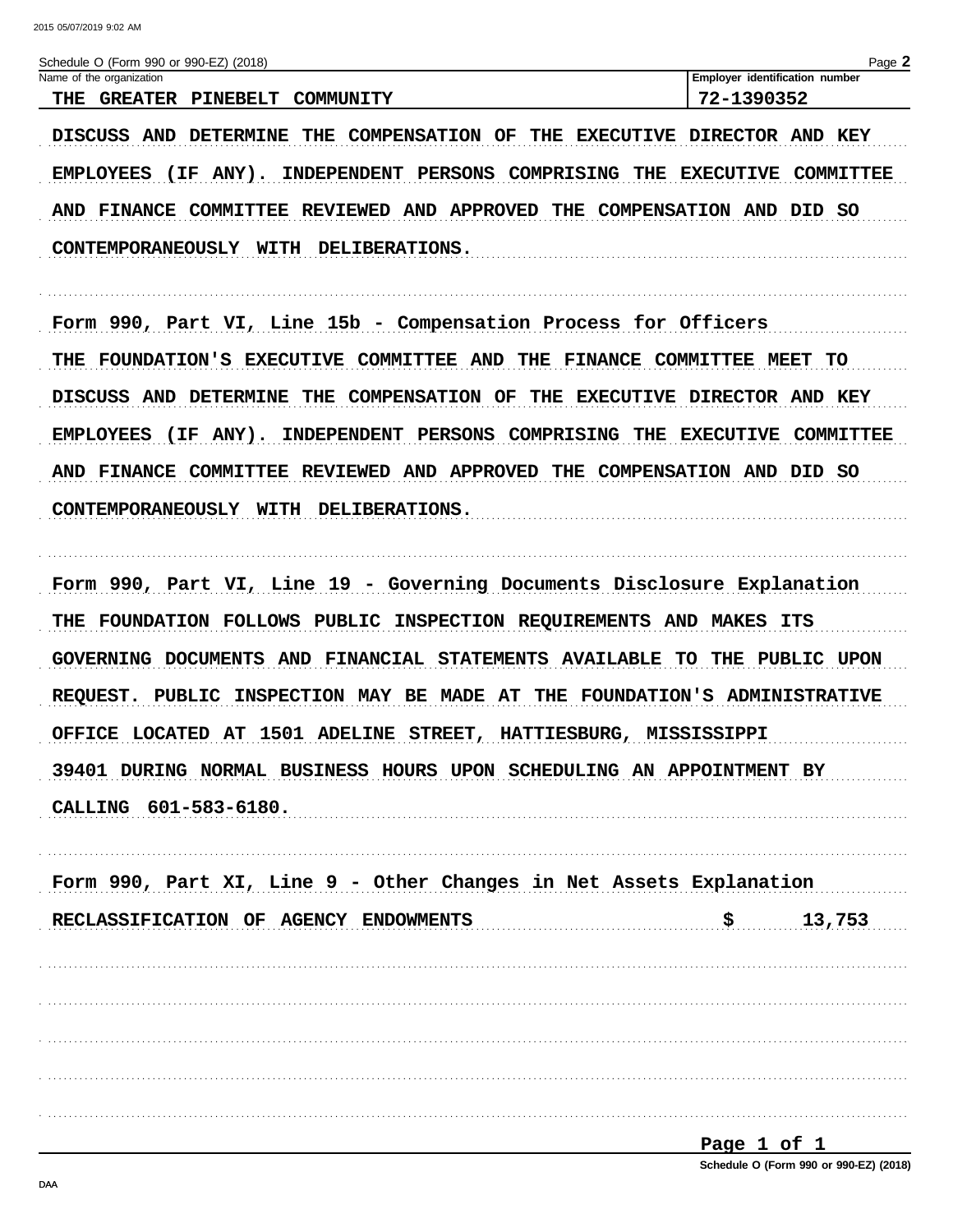2015 05/07/2019 9:02 AM

| Form $4562$                                                                           |                                    |                                            | <b>Depreciation and Amortization</b>                                                                                                                                                  |                              |                |                    | OMB No. 1545-0172          |
|---------------------------------------------------------------------------------------|------------------------------------|--------------------------------------------|---------------------------------------------------------------------------------------------------------------------------------------------------------------------------------------|------------------------------|----------------|--------------------|----------------------------|
|                                                                                       |                                    |                                            | (Including Information on Listed Property)                                                                                                                                            |                              |                |                    |                            |
| Department of the Treasury                                                            |                                    |                                            | u Attach to your tax return.<br>u Go to www.irs.gov/Form4562 for instructions and the latest information.                                                                             |                              |                |                    | Attachment<br>179          |
| (99)<br>Internal Revenue Service<br>Name(s) shown on return                           |                                    |                                            | THE GREATER PINEBELT COMMUNITY                                                                                                                                                        |                              |                | Identifying number | Sequence No.               |
|                                                                                       | <b>FOUNDATION</b>                  |                                            |                                                                                                                                                                                       |                              |                |                    | 72-1390352                 |
| Business or activity to which this form relates                                       |                                    |                                            |                                                                                                                                                                                       |                              |                |                    |                            |
| Indirect Depreciation                                                                 |                                    |                                            |                                                                                                                                                                                       |                              |                |                    |                            |
| Part I                                                                                |                                    |                                            | Election To Expense Certain Property Under Section 179                                                                                                                                |                              |                |                    |                            |
| Maximum amount (see instructions)<br>1                                                |                                    |                                            | <b>Note:</b> If you have any listed property, complete Part V before you complete Part I.                                                                                             |                              |                | $\mathbf{1}$       | 1,000,000                  |
| 2                                                                                     |                                    |                                            |                                                                                                                                                                                       |                              |                | $\mathbf{2}$       |                            |
| 3                                                                                     |                                    |                                            |                                                                                                                                                                                       |                              |                | 3                  | 2,500,000                  |
| Reduction in limitation. Subtract line 3 from line 2. If zero or less, enter -0-<br>4 |                                    |                                            |                                                                                                                                                                                       |                              |                | 4                  |                            |
| 5                                                                                     |                                    |                                            | Dollar limitation for tax year. Subtract line 4 from line 1. If zero or less, enter -0-. If married filing separately, see instructions                                               |                              |                | 5                  |                            |
| 6                                                                                     | (a) Description of property        |                                            |                                                                                                                                                                                       | (b) Cost (business use only) |                | (c) Elected cost   |                            |
|                                                                                       |                                    |                                            |                                                                                                                                                                                       |                              |                |                    |                            |
|                                                                                       |                                    |                                            |                                                                                                                                                                                       |                              |                |                    |                            |
| Listed property. Enter the amount from line 29<br>7<br>8                              |                                    |                                            |                                                                                                                                                                                       |                              | $\overline{7}$ | 8                  |                            |
| 9<br>Tentative deduction. Enter the smaller of line 5 or line 8                       |                                    |                                            |                                                                                                                                                                                       |                              |                | 9                  |                            |
| Carryover of disallowed deduction from line 13 of your 2017 Form 4562<br>10           |                                    |                                            |                                                                                                                                                                                       |                              |                | 10                 |                            |
| 11                                                                                    |                                    |                                            | Business income limitation. Enter the smaller of business income (not less than zero) or line 5. See instructions                                                                     |                              |                | 11                 |                            |
| 12                                                                                    |                                    |                                            |                                                                                                                                                                                       |                              |                | 12                 |                            |
| 13                                                                                    |                                    |                                            |                                                                                                                                                                                       |                              | 13             |                    |                            |
| Note: Don't use Part II or Part III below for listed property. Instead, use Part V.   |                                    |                                            |                                                                                                                                                                                       |                              |                |                    |                            |
| Part II                                                                               |                                    |                                            | Special Depreciation Allowance and Other Depreciation (Don't include listed property. See instructions.)                                                                              |                              |                |                    |                            |
| 14                                                                                    |                                    |                                            | Special depreciation allowance for qualified property (other than listed property) placed in service                                                                                  |                              |                |                    |                            |
| during the tax year. See instructions                                                 |                                    |                                            |                                                                                                                                                                                       |                              |                | 14                 |                            |
| 15                                                                                    |                                    |                                            | Property subject to section 168(f)(1) election <i>manufacture content content and a section</i> 168(f)(1) election                                                                    |                              |                | 15<br>16           | 6,151                      |
| 16<br>Part III                                                                        |                                    |                                            | <b>MACRS Depreciation (Don't include listed property. See instructions.)</b>                                                                                                          |                              |                |                    |                            |
|                                                                                       |                                    |                                            | <b>Section A</b>                                                                                                                                                                      |                              |                |                    |                            |
| 17                                                                                    |                                    |                                            |                                                                                                                                                                                       |                              |                | 17                 | 361                        |
| 18                                                                                    |                                    |                                            |                                                                                                                                                                                       |                              |                |                    |                            |
|                                                                                       |                                    |                                            | Section B-Assets Placed in Service During 2018 Tax Year Using the General Depreciation System                                                                                         |                              |                |                    |                            |
| (a) Classification of property                                                        |                                    | (b) Month and year<br>placed in<br>service | (c) Basis for depreciation<br>(business/investment use<br>only-see instructions)                                                                                                      | (d) Recovery<br>period       | (e) Convention | (f) Method         | (g) Depreciation deduction |
| 19a<br>3-year property                                                                |                                    |                                            |                                                                                                                                                                                       |                              |                |                    |                            |
| 5-year property<br>b                                                                  |                                    |                                            |                                                                                                                                                                                       |                              |                |                    |                            |
| 7-year property<br>c                                                                  |                                    |                                            |                                                                                                                                                                                       |                              |                |                    |                            |
| 10-year property<br>d                                                                 |                                    |                                            |                                                                                                                                                                                       |                              |                |                    |                            |
| 15-year property<br>е<br>20-year property<br>f                                        |                                    |                                            |                                                                                                                                                                                       |                              |                |                    |                            |
| 25-year property<br>g                                                                 |                                    |                                            |                                                                                                                                                                                       | 25 yrs.                      |                | S/L                |                            |
| <b>h</b> Residential rental                                                           |                                    |                                            |                                                                                                                                                                                       | 27.5 yrs.                    | MМ             | S/L                |                            |
| property                                                                              |                                    |                                            |                                                                                                                                                                                       | 27.5 yrs.                    | МM             | S/L                |                            |
| Nonresidential real<br>i.                                                             |                                    |                                            |                                                                                                                                                                                       | 39 yrs.                      | MМ             | S/L                |                            |
| property                                                                              |                                    |                                            |                                                                                                                                                                                       |                              | <b>MM</b>      | S/L                |                            |
|                                                                                       |                                    |                                            | Section C-Assets Placed in Service During 2018 Tax Year Using the Alternative Depreciation System                                                                                     |                              |                |                    |                            |
| Class life<br>20a                                                                     |                                    |                                            |                                                                                                                                                                                       |                              |                | S/L                |                            |
| 12-year<br>b                                                                          |                                    |                                            |                                                                                                                                                                                       | 12 yrs.                      |                | S/L                |                            |
| 30-year<br>c                                                                          |                                    |                                            |                                                                                                                                                                                       | 30 yrs.                      | MМ             | S/L                |                            |
|                                                                                       |                                    |                                            |                                                                                                                                                                                       | 40 yrs.                      | MМ             | S/L                |                            |
| 40-year<br>d                                                                          |                                    |                                            |                                                                                                                                                                                       |                              |                |                    |                            |
| Part IV                                                                               | <b>Summary</b> (See instructions.) |                                            |                                                                                                                                                                                       |                              |                |                    |                            |
| 21<br>Listed property. Enter amount from line 28                                      |                                    |                                            |                                                                                                                                                                                       |                              |                | 21                 |                            |
| 22                                                                                    |                                    |                                            | Total. Add amounts from line 12, lines 14 through 17, lines 19 and 20 in column (g), and line 21. Enter                                                                               |                              |                | 22                 |                            |
| 23                                                                                    |                                    |                                            | here and on the appropriate lines of your return. Partnerships and S corporations—see instructions<br>For assets shown above and placed in service during the current year, enter the |                              |                |                    | 6,512                      |
| For Paperwork Reduction Act Notice, see separate instructions.                        |                                    |                                            |                                                                                                                                                                                       |                              | 23             |                    | Form 4562 (2018)           |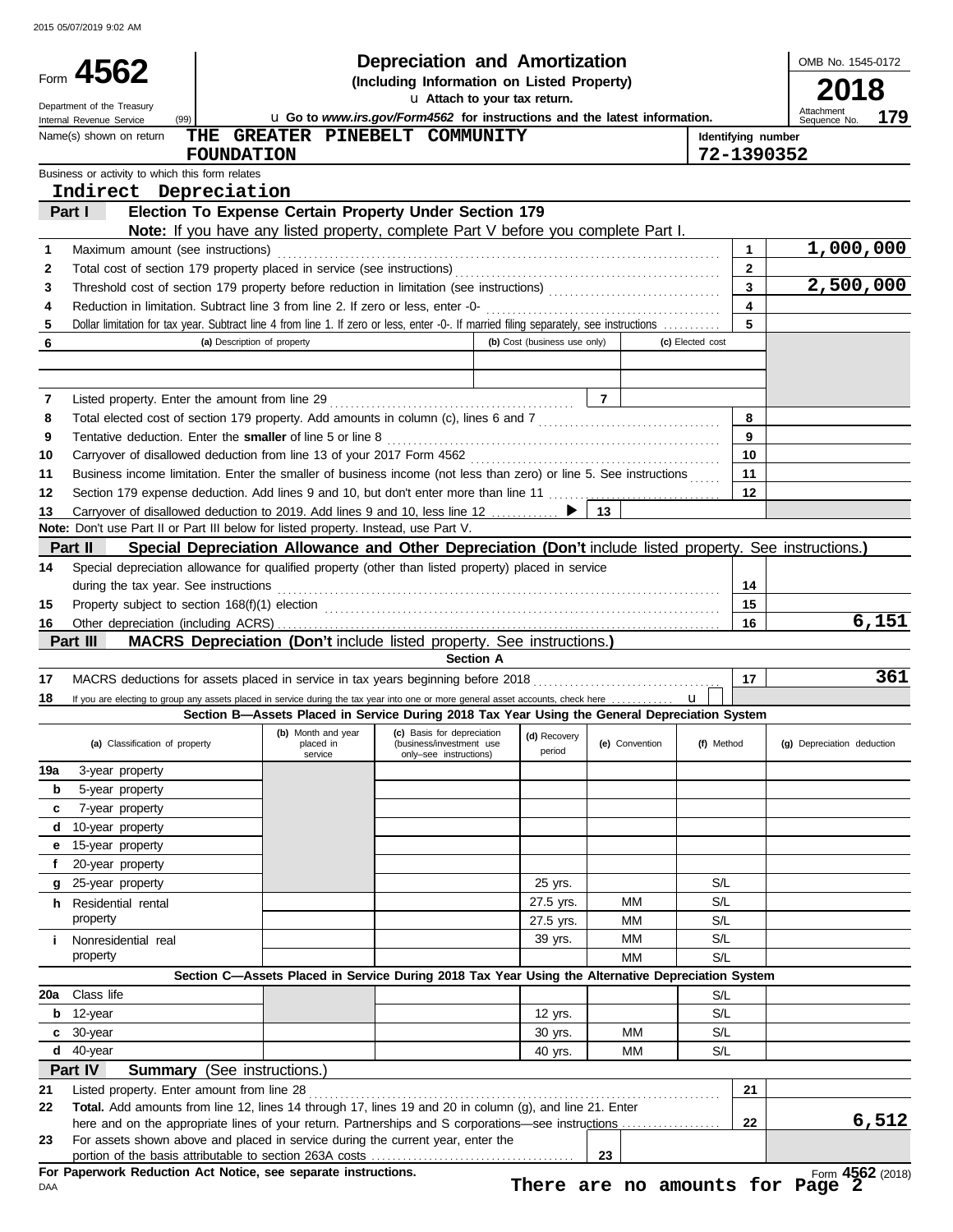### 2015 THE GREATER PINEBELT COMMUNITY **COMMUNITY** 05/07/2019 9:02 AM 72-1390352 **Federal Asset Report**

| Asset    | Description                                                               | Date<br>In Service  | Cost           | % | <b>Bus Sec</b><br>179 Bonus | Basis<br>for Depr |   | PerConv Meth           | Prior                | Current                              |
|----------|---------------------------------------------------------------------------|---------------------|----------------|---|-----------------------------|-------------------|---|------------------------|----------------------|--------------------------------------|
|          |                                                                           |                     |                |   |                             |                   |   |                        |                      |                                      |
| 42       | <b>Prior MACRS:</b><br>SOFA-GREEN-OFFICE MGR                              | 6/30/14             | 85             |   | X                           | 42                | 7 | MQ200DB                | 72                   | 4                                    |
| 43       | HAT RACK-FOYER                                                            | 6/30/14             | 10             |   | $\mathbf X$                 | 5                 |   | 7 MQ200DB              | 9                    | $\overline{0}$                       |
| 44       | CANNON IMAGE RUNNER PRINTER<br>Sold/Scrapped: 6/01/18                     | 10/01/14            | 1,926          |   | $\mathbf X$                 | 963               |   | 5 MQ200DB              | 1,728                | 40                                   |
| 45       | FRIDGE-WHITE-KITCHEN                                                      | 6/30/14             | 300            |   | X                           | 150               |   | 7 MQ200DB              | 255                  | 13                                   |
| 46<br>50 | <b>CONFERENCE TABLE W/10 CHAIRS-BI</b><br><b>SERVER-ED</b>                | 6/30/14<br>12/28/16 | 100<br>2,632   |   | $\mathbf X$<br>X            | 50<br>1,316       |   | 7 MQ200DB<br>5 MQ200DB | 85<br>1,882          | 4<br>300                             |
|          |                                                                           |                     | 5,053          |   |                             | 2,526             |   |                        | 4,031                | 361                                  |
|          |                                                                           |                     |                |   |                             |                   |   |                        |                      |                                      |
|          | <b>Other Depreciation:</b>                                                |                     |                |   |                             |                   |   |                        |                      |                                      |
|          | TASK CHAIR-BLUE-INTERN                                                    | 2/29/08             | 93             |   |                             | 93                |   | 7 MO S/L               | 93                   | $\boldsymbol{0}$                     |
| 2<br>3   | <b>CHAIR-BLACK-INTERN</b>                                                 | 2/29/08             | 32             |   |                             | 32<br>32          | 7 | MO S/L                 | 32<br>32             | $\mathbf{0}$<br>$\overline{0}$       |
|          | <b>TASK CHAIR MAT</b><br>Sold/Scrapped: 6/01/18                           | 2/29/08             | 32             |   |                             |                   | 7 | MO S/L                 |                      |                                      |
| 4        | 4 DR LETTER FILE CABINET-INTERN                                           | 2/29/08             | 157            |   |                             | 157               | 7 | MO S/L                 | 157                  | $\mathbf{0}$                         |
| 7<br>8   | WOOD DESK-INTERN<br><b>BLUE SIDE CHAIR-RENTAL SPACE 1</b>                 | 3/06/08<br>3/06/08  | 641<br>181     |   |                             | 641<br>181        | 7 | 7 MO S/L<br>MO S/L     | 641<br>181           | $\mathbf{0}$<br>$\mathbf{0}$         |
| 9        | <b>BLUE SIDE CHAIR-RENTAL SPACE 1</b>                                     | 3/06/08             | 181            |   |                             | 181               |   | 7 MO S/L               | 181                  | $\mathbf{0}$                         |
| 17       | EXECUTIVE DIRECTOR THINKPAD                                               | 3/21/08             | 700            |   |                             | 700               |   | 5 MO S/L               | 700                  | $\overline{0}$                       |
| 18       | Sold/Scrapped: 6/01/18<br>OFFICE MGR DESK-GREY                            | 3/21/08             | 406            |   |                             | 406               |   | 7 MO S/L               | 406                  | $\mathbf{0}$                         |
| 19       | <b>COMPUTER DESK (PRINTER STAND)</b>                                      | 3/21/08             | 37             |   |                             | 37                |   | 7 MO S/L               | 37                   | $\overline{0}$                       |
| 20       | Sold/Scrapped: 6/01/18<br>THINK CENTRE PC-INTERN                          | 4/08/08             | 1,048          |   |                             | 1,048             |   | 5 MO S/L               | 1,048                | $\mathbf{0}$                         |
| 21       | LEGAL FILE CABINET-DONATED                                                | 6/30/08             | 25             |   |                             | 25                | 7 | MO S/L                 | 25                   | $\overline{0}$                       |
|          | Sold/Scrapped: 6/01/18                                                    |                     |                |   |                             |                   |   |                        |                      |                                      |
| 23<br>24 | CREDENZA- DONATED-GREY-DEV DII<br>2 DR FIRE PROOF CABINET-DONATED         | 6/30/08<br>6/30/08  | 250<br>350     |   |                             | 250<br>350        |   | 7 MO S/L<br>7 MO S/L   | 250<br>350           | $\boldsymbol{0}$<br>$\boldsymbol{0}$ |
| 26       | <b>BISSELL VACUUM</b>                                                     | 2/19/09             | 53             |   |                             | 53                | 7 | MO S/L                 | 53                   | $\overline{0}$                       |
| 28       | Sold/Scrapped: 6/01/18<br><b>BOOK SHELF-TRADE IN-INTERN</b>               | 10/13/09            | 264            |   |                             | 264               |   | 7 MO S/L               | 264                  | $\mathbf{0}$                         |
| 30       | <b>PROJECTOR</b>                                                          | 11/09/09            | 618            |   |                             | 618               |   | 7 MO S/L               | 618                  | $\boldsymbol{0}$                     |
| 31       | RCA TELEPHONE ANSWERING                                                   | 1/06/10             | 471            |   |                             | 471               | 7 | MO S/L                 | 471                  | $\overline{0}$                       |
| 32       | Sold/Scrapped: 6/01/18<br><b>RCA TELEPHONE</b>                            | 1/15/10             | 139            |   |                             | 139               |   | 7 MO S/L               | 139                  | $\theta$                             |
| 33       | Sold/Scrapped: 6/01/18<br>WOODEN EXECUTIVE DESK                           | 4/20/10             | 150            |   |                             | 150               |   | 7 MO S/L               | 150                  | $\mathbf{0}$                         |
| 34       | ARMED FABRIC TASK CHAIR                                                   | 4/20/10             | 20             |   |                             | 20                |   | 7 MO S/L               | 20                   | $\boldsymbol{0}$                     |
| 36       | 4 DR FILE CABINET-DONATED-INTERI                                          | 4/20/10             | 30             |   |                             | 30                | 7 | MO S/L                 | 30                   | $\boldsymbol{0}$                     |
| 37<br>40 | 4 DR FILE CABINET-DONATED-INTERI<br>LENOVA THINKCENTER COMPUTER-I 5/14/10 | 4/20/10             | 30<br>1,220    |   |                             | 30<br>1,220       | 5 | 7 MO S/L<br>MO S/L     | 30<br>1,220          | $\boldsymbol{0}$<br>$\theta$         |
| 41       | DONOR MGT SOFTWARE                                                        | 6/01/13             | 72,132         |   |                             | 72,132            |   | 3 MOAmort              | 72,132               | $\theta$                             |
| 47       | LENOVO THINK CENTRE M73 TOWER 12/23/15                                    |                     | 1,070          |   |                             | 1,070             |   | 5 MOS/L                | 428                  | 214                                  |
| 48       | SHREDDER-DONATED<br>Sold/Scrapped: 6/01/18                                | 12/22/15            | 50             |   |                             | 50                |   | 5 MO S/L               | 20                   | 4                                    |
| 49       | <b>DONATED DESK</b>                                                       | 11/01/16            | 75             |   |                             | 75                |   | 7 MO S/L               | 13                   | 4                                    |
| 51       | Sold/Scrapped: 6/01/18<br>APPLE LAPTOP-ED                                 | 12/01/17            | 1,636          |   |                             | 1,636             |   | 5 MO S/L               | 27                   | 327                                  |
| 52       | <b>COMPUTER-OFFICE MGR</b>                                                | 3/01/17             | 910            |   |                             | 910               |   | 5 MO S/L               | 152                  | 181                                  |
| 53       | DESK-MOVABLE ED                                                           | 12/01/17            | 490            |   |                             | 490               |   | 7 MO S/L               | 6                    | 70                                   |
| 54<br>55 | <b>LAPTOP- DEV DIR</b><br>1501 ADELINE BUILDING-DONATED                   | 9/01/17<br>5/26/17  | 803<br>175,000 |   |                             | 803<br>175,000    |   | 5 MO S/L<br>39 MO S/L  | 54<br>2,618          | 160<br>4,487                         |
| 56       | MONITOR-OFFICE MANAGER                                                    | 1/11/18             | 250            |   |                             | 250               |   | 5 MO S/L               | $\theta$             | 50                                   |
| 57       | <b>32 BLACK FOLDING CHAIRS</b>                                            | 1/01/18             | 685            |   |                             | 685               |   | 5 MO S/L               | 0                    | 137                                  |
| 58<br>59 | ROYAL 18 PG CROSS CUT SHREDDER<br>8 WHITE PLASTIC FOLDING TABLES          | 8/16/18<br>1/01/18  | 185<br>436     |   |                             | 185<br>436        |   | 5 MO S/L<br>5 MO S/L   | $\mathbf 0$<br>0     | 12<br>87                             |
| 60       | TV & MOUNT EQUIP                                                          | 2/15/18             | 311            |   |                             | 311               |   | 5 MO S/L               | $\overline{0}$       | 57                                   |
| 61       | SOFA-EXEC DIR                                                             | 2/01/18             | 150            |   |                             | 150               |   | 5 MO S/L               | $\overline{0}$       | 28                                   |
| 62       | <b>SHARK VACUUM</b>                                                       | 1/01/18             | 150            |   |                             | 150               |   | 5 MO S/L               | 0                    | $30\,$                               |
| 63<br>64 | PANASONIC PHONE SYSTEM<br>SLIVER CABINET-FOYER (DONATED)                  | 2/01/18<br>1/01/18  | 120<br>180     |   |                             | 120<br>180        |   | 5 MO S/L<br>5 MO S/L   | $\Omega$<br>$\theta$ | $22\,$<br>36                         |
| 65       | <b>COPIER</b>                                                             | 6/01/18             | 2,100          |   |                             | 2,100             |   | 5 MO S/L               | $\boldsymbol{0}$     | 245                                  |
|          | <b>Total Other Depreciation</b>                                           |                     | 263,861        |   |                             | 263,861           |   |                        | 82,578               | 6,151                                |
|          |                                                                           |                     |                |   |                             |                   |   |                        |                      |                                      |
|          | <b>Total ACRS and Other Depreciation</b>                                  |                     | 263,861        |   |                             | 263,861           |   |                        | 82,578               | 6,151                                |
|          |                                                                           |                     |                |   |                             |                   |   |                        |                      |                                      |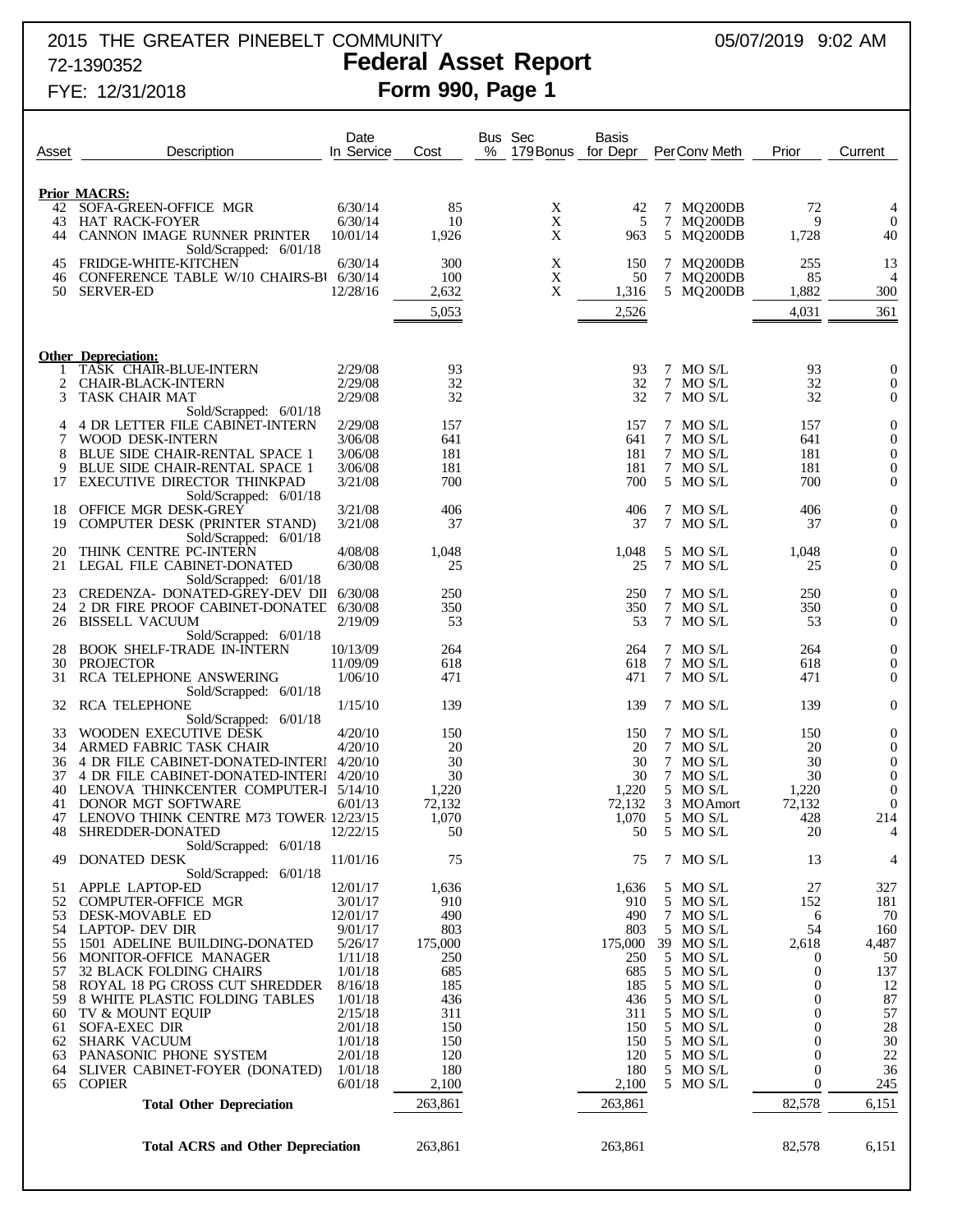2015 THE GREATER PINEBELT COMMUNITY **COMMUNITY** 05/07/2019 9:02 AM 72-1390352 **Federal Asset Report**

| Asset | <b>Description</b>                                                                           | Date<br>In Service<br>Cost | Bus Sec<br><b>Basis</b><br>%<br>179 Bonus<br>for Depr | Prior<br>PerConv Meth | Current     |
|-------|----------------------------------------------------------------------------------------------|----------------------------|-------------------------------------------------------|-----------------------|-------------|
|       | <b>Grand Totals</b><br><b>Less: Dispositions and Transfers</b><br>Less: Start-up/Org Expense | 268,914<br>3,508           | 266,387<br>2,545                                      | 86,609<br>3,218       | 6,512<br>48 |
|       | <b>Net Grand Totals</b>                                                                      | 265,406                    | 263,842                                               | 83.391                | 6,464       |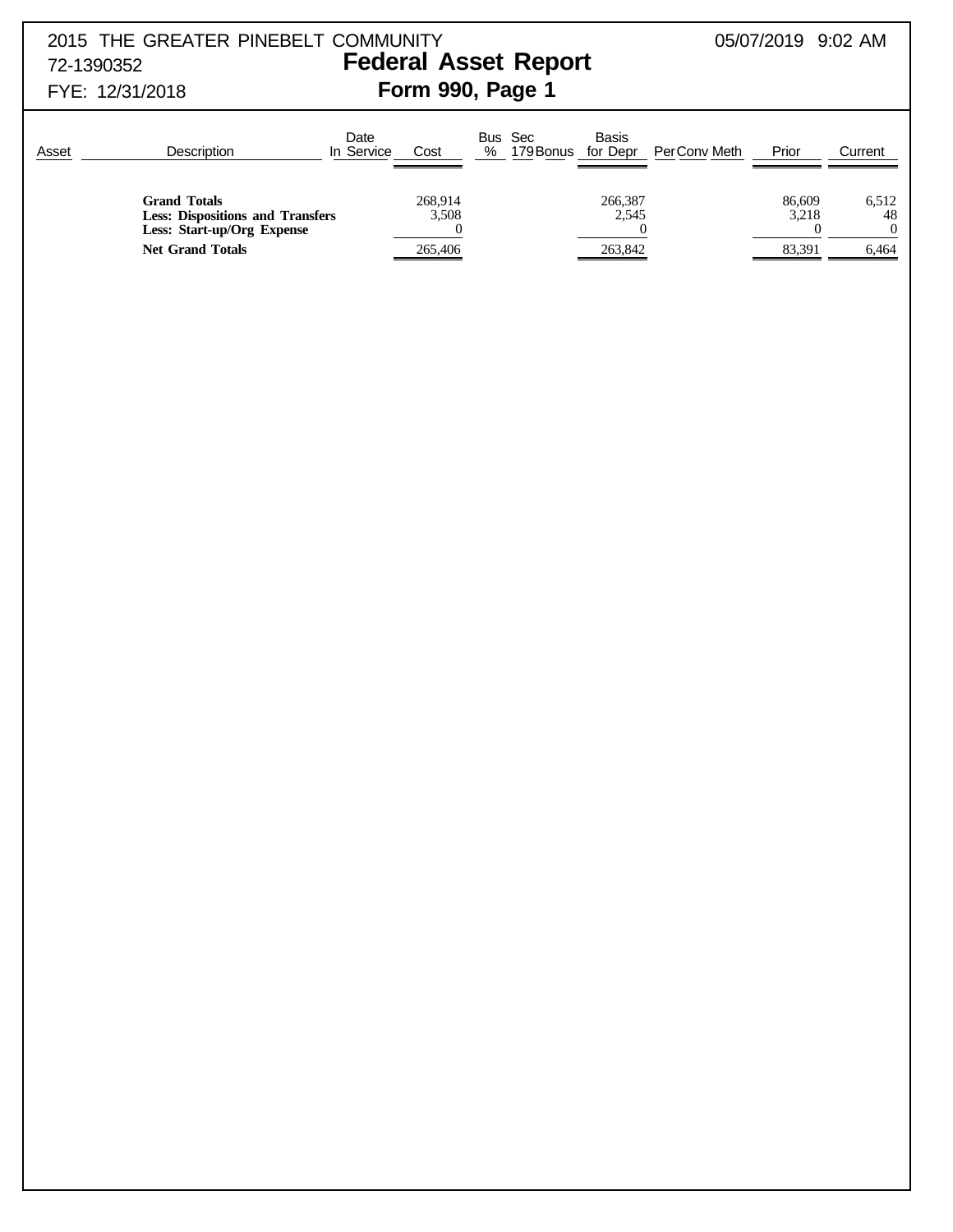### 2015 THE GREATER PINEBELT COMMUNITY 12015 105/07/2019 9:02 AM 72-1390352 **AMT Asset Report**

| Asset    | Description                                                          | Date<br>In Service   | Cost                                 | <b>Bus Sec</b><br>℅<br>179 Bonus | Basis<br>for Depr             | PerConv Meth                     | Prior                 | Current                      |
|----------|----------------------------------------------------------------------|----------------------|--------------------------------------|----------------------------------|-------------------------------|----------------------------------|-----------------------|------------------------------|
|          |                                                                      |                      |                                      |                                  |                               |                                  |                       |                              |
|          | <b>Prior MACRS:</b>                                                  |                      |                                      |                                  |                               |                                  |                       |                              |
| 42<br>43 | SOFA-GREEN-OFFICE MGR<br><b>HAT RACK-FOYER</b>                       | 6/30/14<br>6/30/14   | 85<br>10                             | X<br>X                           | 42<br>5                       | MQ200DB<br>7<br>7 MQ200DB        | 72<br>9               | 4<br>$\overline{0}$          |
| 44       | CANNON IMAGE RUNNER PRINTER                                          | 10/01/14             | 1,926                                | X                                | 963                           | 5 MQ200DB                        | 1,728                 | 40                           |
|          | Sold/Scrapped: 6/01/18                                               |                      |                                      |                                  |                               |                                  |                       |                              |
| 45<br>46 | FRIDGE-WHITE-KITCHEN<br>CONFERENCE TABLE W/10 CHAIRS-B1 6/30/14      | 6/30/14              | 300<br>100                           | X<br>X                           | 150<br>50                     | 7 MQ200DB<br>7 MQ200DB           | 255<br>85             | 13<br>$\overline{4}$         |
| 50       | <b>SERVER-ED</b>                                                     | 12/28/16             | 2,632                                | X                                | 1,316                         | 5 MQ200DB                        | 1,882                 | 300                          |
|          |                                                                      |                      | 5,053                                |                                  | 2,526                         |                                  | 4,031                 | 361                          |
|          |                                                                      |                      |                                      |                                  |                               |                                  |                       |                              |
|          | <b>Other Depreciation:</b>                                           |                      |                                      |                                  |                               |                                  |                       |                              |
| 2        | TASK CHAIR-BLUE-INTERN<br><b>CHAIR-BLACK-INTERN</b>                  | 2/29/08<br>2/29/08   | $\boldsymbol{0}$<br>$\boldsymbol{0}$ |                                  | 0<br>$\mathbf{0}$             | $0$ HY<br>HY<br>$\Omega$         | $\boldsymbol{0}$<br>0 | $\bf{0}$<br>$\mathbf{0}$     |
| 3        | <b>TASK CHAIR MAT</b>                                                | 2/29/08              | $\overline{0}$                       |                                  | $\Omega$                      | HY<br>$\Omega$                   | $\overline{0}$        | $\bf{0}$                     |
|          | Sold/Scrapped: 6/01/18                                               |                      |                                      |                                  |                               |                                  |                       |                              |
| 4<br>7   | 4 DR LETTER FILE CABINET-INTERN<br><b>WOOD DESK-INTERN</b>           | 2/29/08<br>3/06/08   | $\mathbf{0}$<br>0                    |                                  | $\mathbf 0$<br>$\overline{0}$ | $0$ HY<br>$0$ HY                 | $\mathbf{0}$<br>0     | $\mathbf{0}$<br>$\mathbf{0}$ |
| 8        | <b>BLUE SIDE CHAIR-RENTAL SPACE 1</b>                                | 3/06/08              | 0                                    |                                  | $\overline{0}$                | $0$ HY                           | 0                     | $\mathbf{0}$                 |
| 9        | <b>BLUE SIDE CHAIR-RENTAL SPACE 1</b>                                | 3/06/08              | 0                                    |                                  | $\overline{0}$                | HY<br>$\Omega$                   | 0                     | $\mathbf{0}$                 |
| 17       | EXECUTIVE DIRECTOR THINKPAD                                          | 3/21/08              | $\overline{0}$                       |                                  | $\overline{0}$                | HY<br>$\overline{0}$             | $\mathbf{0}$          | $\mathbf{0}$                 |
| 18       | Sold/Scrapped: 6/01/18<br>OFFICE MGR DESK-GREY                       | 3/21/08              | $\boldsymbol{0}$                     |                                  | $\boldsymbol{0}$              | $0$ HY                           | $\boldsymbol{0}$      | $\mathbf{0}$                 |
| 19       | <b>COMPUTER DESK (PRINTER STAND)</b>                                 | 3/21/08              | $\overline{0}$                       |                                  | $\Omega$                      | $0$ HY                           | $\overline{0}$        | 0                            |
| 20       | Sold/Scrapped: 6/01/18<br>THINK CENTRE PC-INTERN                     | 4/08/08              | $\boldsymbol{0}$                     |                                  | $\overline{0}$                | $0$ HY                           | $\boldsymbol{0}$      | $\mathbf{0}$                 |
| 21       | LEGAL FILE CABINET-DONATED                                           | 6/30/08              | $\overline{0}$                       |                                  | $\Omega$                      | HY<br>$\Omega$                   | $\overline{0}$        | 0                            |
|          | Sold/Scrapped: 6/01/18                                               |                      |                                      |                                  |                               |                                  |                       |                              |
| 23<br>24 | CREDENZA- DONATED-GREY-DEV DII<br>2 DR FIRE PROOF CABINET-DONATED    | 6/30/08<br>6/30/08   | $\boldsymbol{0}$<br>$\boldsymbol{0}$ |                                  | 0<br>$\mathbf{0}$             | $0$ HY<br>HY<br>$\Omega$         | $\boldsymbol{0}$<br>0 | $\mathbf{0}$<br>$\mathbf{0}$ |
| 26       | <b>BISSELL VACUUM</b>                                                | 2/19/09              | $\overline{0}$                       |                                  | $\Omega$                      | HY<br>$\Omega$                   | $\overline{0}$        | $\mathbf{0}$                 |
|          | Sold/Scrapped: 6/01/18                                               |                      |                                      |                                  |                               |                                  |                       |                              |
| 28<br>30 | <b>BOOK SHELF-TRADE IN-INTERN</b><br><b>PROJECTOR</b>                | 10/13/09<br>11/09/09 | $\boldsymbol{0}$<br>$\boldsymbol{0}$ |                                  | 0<br>$\mathbf{0}$             | $0$ HY<br>$0$ HY                 | $\boldsymbol{0}$<br>0 | $\mathbf{0}$<br>$\mathbf{0}$ |
| 31       | RCA TELEPHONE ANSWERING                                              | 1/06/10              | $\overline{0}$                       |                                  | $\overline{0}$                | HY<br>$\overline{0}$             | $\mathbf{0}$          | $\theta$                     |
|          | Sold/Scrapped: 6/01/18                                               |                      |                                      |                                  |                               |                                  |                       |                              |
| 32       | <b>RCA TELEPHONE</b><br>Sold/Scrapped: 6/01/18                       | 1/15/10              | $\overline{0}$                       |                                  | $\overline{0}$                | HY<br>0                          | $\boldsymbol{0}$      | 0                            |
| 33       | WOODEN EXECUTIVE DESK                                                | 4/20/10              | $\mathbf{0}$                         |                                  | 0                             | $0$ HY                           | $\mathbf{0}$          | $\mathbf{0}$                 |
| 34       | ARMED FABRIC TASK CHAIR                                              | 4/20/10              | 0                                    |                                  | $\overline{0}$                | $0$ HY                           | 0                     | $\mathbf{0}$                 |
| 36<br>37 | 4 DR FILE CABINET-DONATED-INTERI<br>4 DR FILE CABINET-DONATED-INTERI | 4/20/10<br>4/20/10   | $\overline{0}$<br>0                  |                                  | 0<br>0                        | HY<br>$\theta$<br>HY<br>$\Omega$ | 0<br>0                | $\mathbf{0}$<br>$\mathbf{0}$ |
| 40       | LENOVA THINKCENTER COMPUTER-I 5/14/10                                |                      | $\overline{0}$                       |                                  | $\overline{0}$                | HY<br>$\theta$                   | $\mathbf{0}$          | $\mathbf{0}$                 |
| 47       | LENOVO THINK CENTRE M73 TOWER 12/23/15                               |                      | 1,070                                |                                  | 1,070                         | 5 MO S/L                         | 428                   | 214                          |
| 48       | SHREDDER-DONATED<br>Sold/Scrapped: 6/01/18                           | 12/22/15             | $\Omega$                             |                                  | $\theta$                      | HY<br>$\theta$                   | $\theta$              | $\theta$                     |
| 49       | <b>DONATED DESK</b>                                                  | 11/01/16             | 75                                   |                                  | 75                            | 7 MO S/L                         | 13                    | 4                            |
| 51       | Sold/Scrapped: 6/01/18<br>APPLE LAPTOP-ED                            |                      | 1,636                                |                                  | 1,636                         | 5 MO S/L                         | 27                    | 327                          |
| 52       | <b>COMPUTER-OFFICE MGR</b>                                           | 12/01/17<br>3/01/17  | 910                                  |                                  | 910                           | 5 MO S/L                         | 152                   | 181                          |
| 53       | DESK-MOVABLE ED                                                      | 12/01/17             | 490                                  |                                  | 490                           | 7 MO S/L                         | 6                     | 70                           |
| 54       | LAPTOP- DEV DIR                                                      | 9/01/17              | 803                                  |                                  | 803                           | 5 MO S/L                         | 54                    | 160                          |
| 55       | 1501 ADELINE BUILDING-DONATED                                        | 5/26/17              | 175,000                              |                                  | 175,000                       | 39 MO S/L                        | 2,618                 | 4,487                        |
| 56<br>57 | MONITOR-OFFICE MANAGER<br><b>32 BLACK FOLDING CHAIRS</b>             | 1/11/18<br>1/01/18   | 250<br>685                           |                                  | 250<br>685                    | 5 MO S/L<br>5 MO S/L             | $\theta$<br>0         | 50<br>137                    |
| 58       | ROYAL 18 PG CROSS CUT SHREDDER                                       | 8/16/18              | 185                                  |                                  | 185                           | 5 MO S/L                         | 0                     | 12                           |
| 59       | 8 WHITE PLASTIC FOLDING TABLES                                       | 1/01/18              | 436                                  |                                  | 436                           | 5 MO S/L                         | $\mathbf{0}$          | 87                           |
| 60       | TV & MOUNT EQUIP                                                     | 2/15/18              | 311                                  |                                  | 311                           | 5 MO S/L                         | 0                     | 57                           |
| 61<br>62 | SOFA-EXEC DIR<br><b>SHARK VACUUM</b>                                 | 2/01/18<br>1/01/18   | 150<br>150                           |                                  | 150<br>150                    | 5 MO S/L<br>5 MO S/L             | 0<br>0                | 28<br>$30\,$                 |
| 63       | PANASONIC PHONE SYSTEM                                               | 2/01/18              | 120                                  |                                  | 120                           | 5 MO S/L                         | $\mathbf{0}$          | 22                           |
| 64       | SLIVER CABINET-FOYER (DONATED)                                       | 1/01/18              | 180                                  |                                  | 180                           | 5 MO S/L                         | 0                     | 36                           |
| 65       | <b>COPIER</b>                                                        | 6/01/18              | 2,100                                |                                  | 2,100                         | 5 MO S/L                         | $\mathbf{0}$          | 245                          |
|          | <b>Total Other Depreciation</b>                                      |                      | 184,551                              |                                  | 184,551                       |                                  | 3,298                 | 6,147                        |
|          |                                                                      |                      |                                      |                                  |                               |                                  |                       |                              |
|          | <b>Total ACRS and Other Depreciation</b>                             |                      | 184,551                              |                                  | 184,551                       |                                  | 3,298                 | 6,147                        |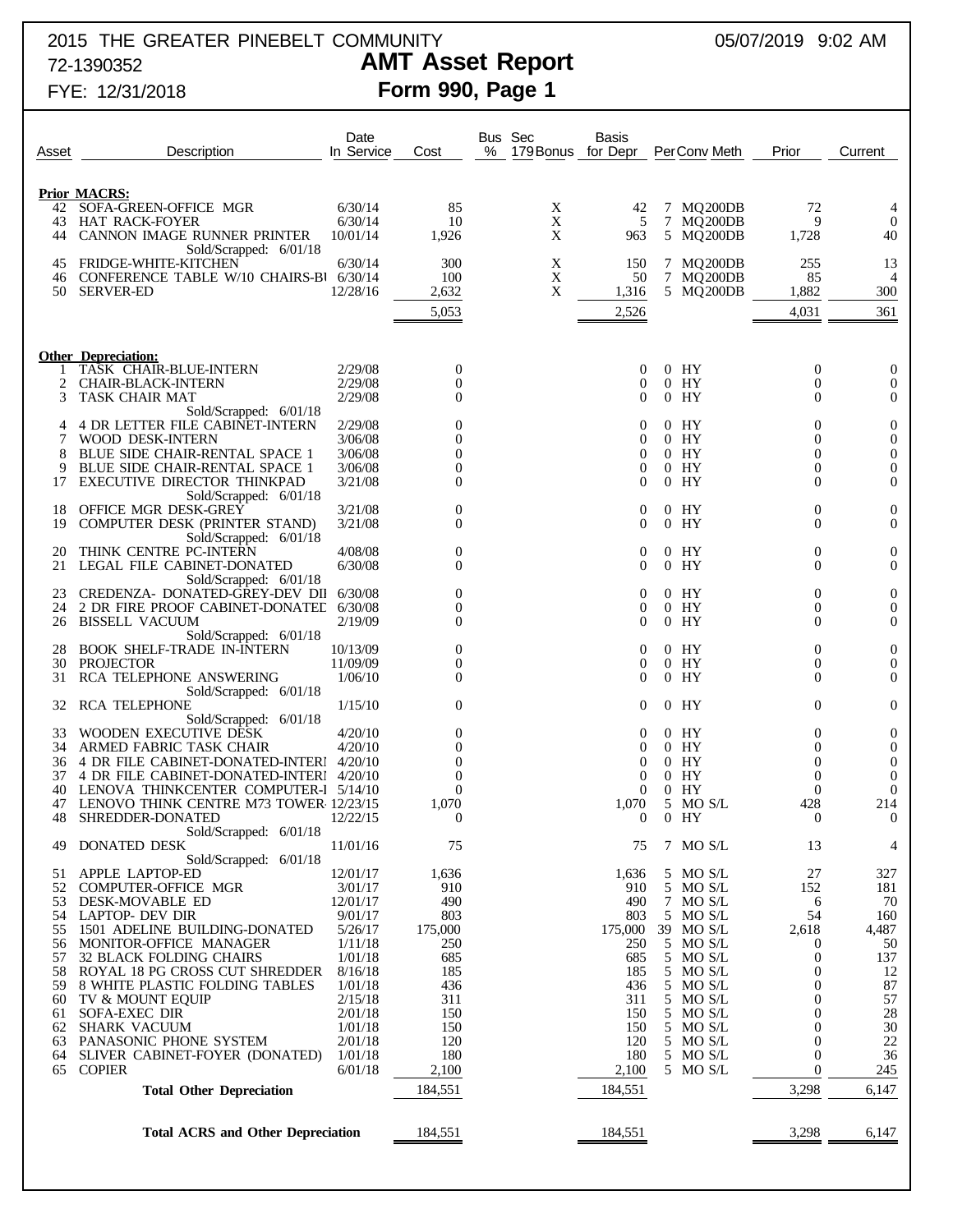2015 THE GREATER PINEBELT COMMUNITY 12015 105/07/2019 9:02 AM 72-1390352 **AMT Asset Report**

| Asset | Description                                                    | Date<br>In Service | Cost             | Bus Sec<br>$\%$<br>179 Bonus | <b>Basis</b><br>for Depr | Per Conv Meth | Prior          | Current     |
|-------|----------------------------------------------------------------|--------------------|------------------|------------------------------|--------------------------|---------------|----------------|-------------|
|       | <b>Grand Totals</b><br><b>Less: Dispositions and Transfers</b> |                    | 189,604<br>2,001 |                              | 187,077<br>1,038         |               | 7,329<br>l.741 | 6,508<br>44 |
|       | <b>Net Grand Totals</b>                                        |                    | 187,603          |                              | 186.039                  |               | 5,588          | 6,464       |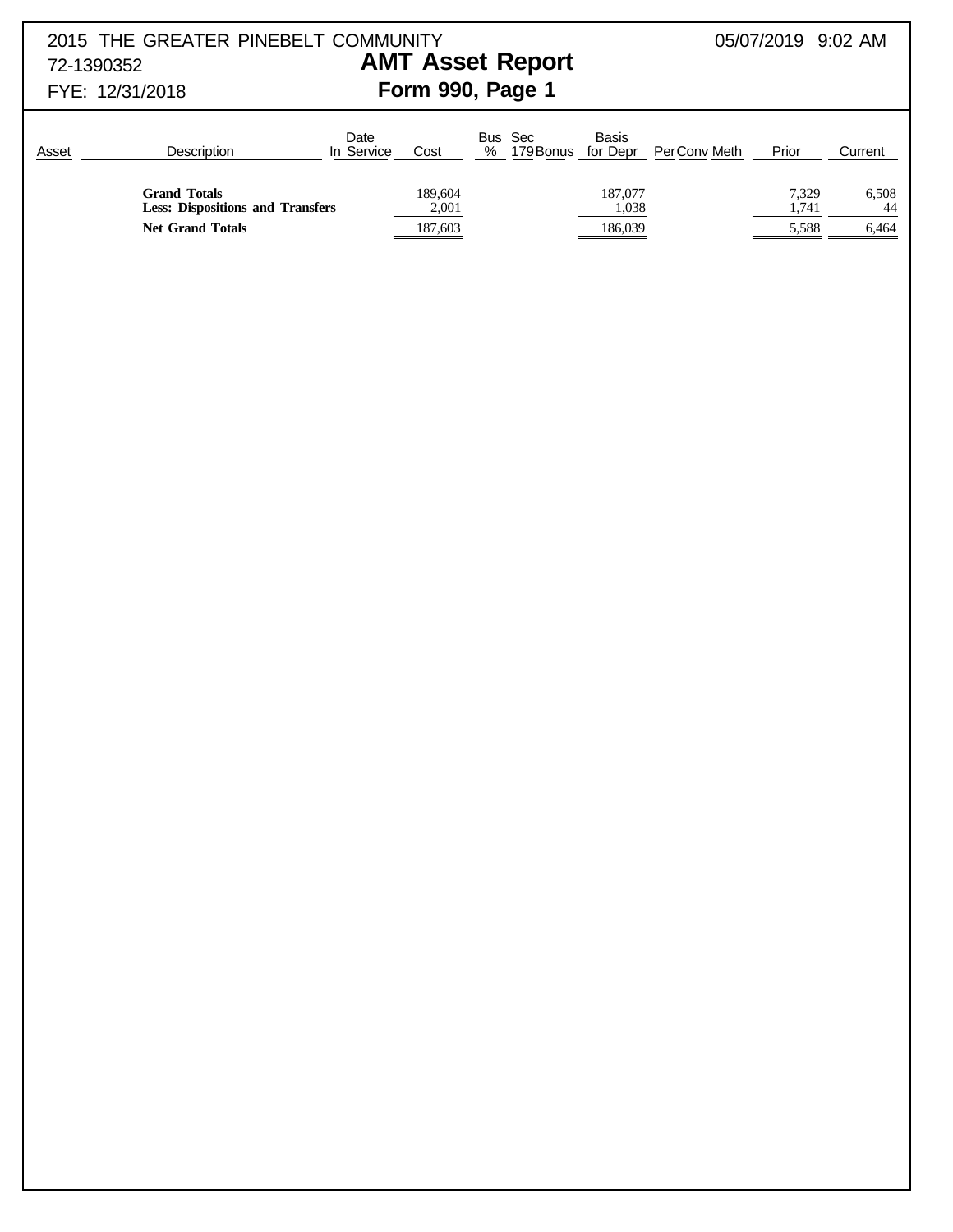### 2015 THE GREATER PINEBELT COMMUNITY  $05/07/2019$  9:02 AM 72-1390352 **Bonus Depreciation Report** FYE: 12/31/2018 **Form 990, Page 1**

| Asset | Description<br>Property                 | Date In<br>Service     | Tax<br>Cost    | Bus<br>Pct | Tax Sec<br>179 Exp | Current<br><b>Bonus</b> | Prior<br><b>Bonus</b> | Tax - Basis<br>for Depr |
|-------|-----------------------------------------|------------------------|----------------|------------|--------------------|-------------------------|-----------------------|-------------------------|
|       | 42 SOFA-GREEN-OFFICE MGR                | 6/30/14                | 85             |            |                    |                         | 43                    | 42                      |
| 43    | HAT RACK-FOYER                          | 6/30/14                | 10             |            |                    |                         |                       |                         |
| 44    | CANNON IMAGE RUNNER PRINTER             | 10/01/14               | 1,926          |            |                    |                         | 963                   | 963                     |
| 45    | FRIDGE-WHITE-KITCHEN                    | 6/30/14                | 300            |            |                    |                         | 150                   | 150                     |
| 46.   | CONFERENCE TABLE W/10 CHAIRS-BUL        | 6/30/14                | 100            |            |                    |                         | 50                    | 50                      |
| 50.   | <b>SERVER-ED</b>                        | 12/28/16               | 2,632          |            |                    |                         | 1,316                 | 1,316                   |
|       | <b>Less: Dispositions and Transfers</b> | <b>Grand Total</b>     | 5.053<br>1,926 |            |                    |                         | 2.527<br>963          | 2.526<br>963            |
|       |                                         | <b>Net Grand Total</b> | 3,127          |            |                    |                         | 1,564                 | 1,563                   |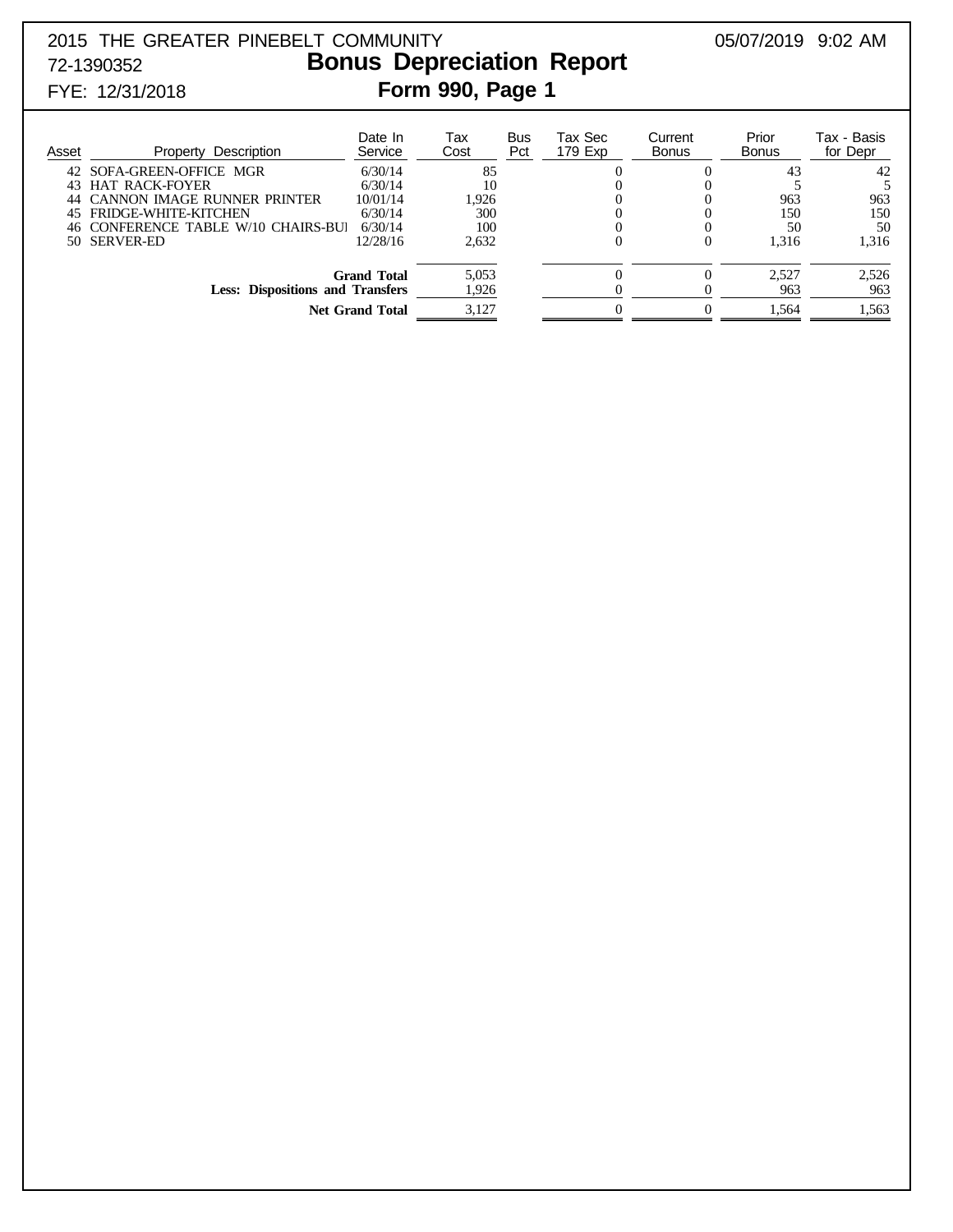### 2015 THE GREATER PINEBELT COMMUNITY  $05/07/2019$  9:02 AM 72-1390352 **Depreciation Adjustment Report** FYE: 12/31/2018 **All Business Activities**

| Form   | Unit | Asset<br><b>MACRS</b> Adjustments: | Description                        | Tax | <b>AMT</b> | <b>AMT</b><br>Adjustments/<br>Preferences |
|--------|------|------------------------------------|------------------------------------|-----|------------|-------------------------------------------|
| Page   |      | 42                                 | SOFA-GREEN-OFFICE MGR              |     |            |                                           |
| Page 1 |      | 43                                 | <b>HAT RACK-FOYER</b>              |     |            |                                           |
| Page 1 |      | 44                                 | <b>CANNON IMAGE RUNNER PRINTER</b> | 40  | 40         |                                           |
| Page 1 |      | 45                                 | <b>FRIDGE-WHITE-KITCHEN</b>        |     | 13         |                                           |
| Page 1 |      | 46                                 | CONFERENCE TABLE W/10 CHAIRS-BURG  |     |            |                                           |
| Page 1 |      | 50                                 | <b>SERVER-ED</b>                   | 300 | 300        |                                           |
|        |      |                                    |                                    | 361 | 361        |                                           |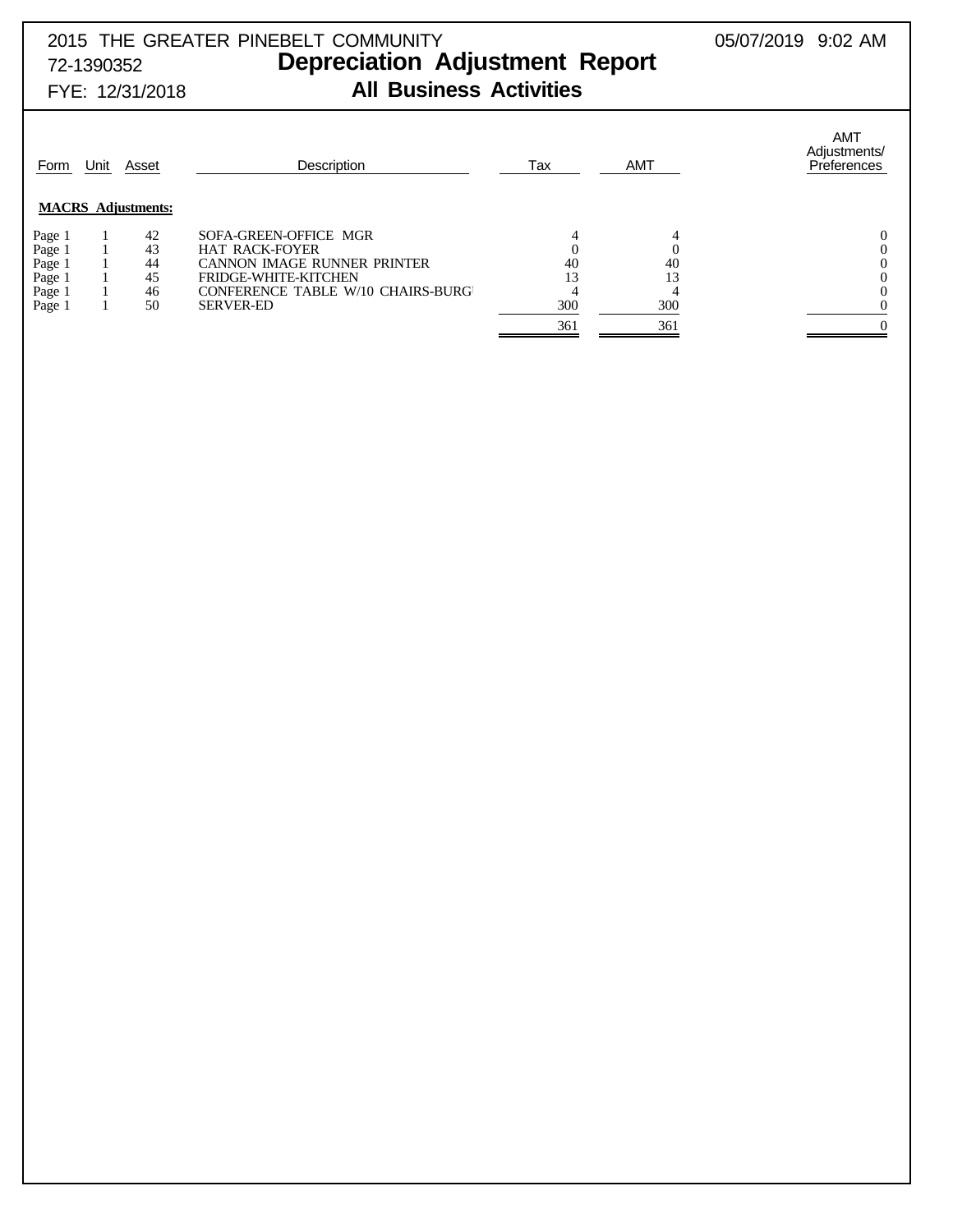### 2015 THE GREATER PINEBELT COMMUNITY **2015** 12:05/07/2019 9:02 AM 72-1390352 **Future Depreciation Report FYE: 12/31/19** FYE: 12/31/2018 **Form 990, Page 1**

|                     | Description                                                                    | Date In<br>Service | Cost           | Tax                              | AMT                  |
|---------------------|--------------------------------------------------------------------------------|--------------------|----------------|----------------------------------|----------------------|
| Asset               |                                                                                |                    |                |                                  |                      |
|                     |                                                                                |                    |                |                                  |                      |
| <b>Prior MACRS:</b> |                                                                                |                    |                |                                  |                      |
| 42                  | SOFA-GREEN-OFFICE MGR                                                          | 6/30/14            | 85             | 4                                | 4                    |
| 43                  | <b>HAT RACK-FOYER</b>                                                          | 6/30/14            | 10             | $\mathbf{0}$                     | $\mathbf{0}$         |
| 45                  | FRIDGE-WHITE-KITCHEN                                                           | 6/30/14            | 300            | 14                               | 14                   |
| 46                  | CONFERENCE TABLE W/10 CHAIRS-BURG                                              | 6/30/14            | 100            | 5                                | 5                    |
| 50                  | <b>SERVER-ED</b>                                                               | 12/28/16           | 2,632          | 180                              | 180                  |
|                     |                                                                                |                    | 3,127          | 203                              | 203                  |
|                     |                                                                                |                    |                |                                  |                      |
|                     | <b>Other Depreciation:</b>                                                     |                    |                |                                  |                      |
| 1                   | TASK CHAIR-BLUE-INTERN                                                         | 2/29/08            | 93             | 0                                | 0                    |
| 2                   | <b>CHAIR-BLACK-INTERN</b>                                                      | 2/29/08            | 32             | $\overline{0}$                   | $\mathbf{0}$         |
| 4                   | <b>4 DR LETTER FILE CABINET-INTERN</b>                                         | 2/29/08            | 157            | 0                                | 0                    |
| 7                   | WOOD DESK-INTERN                                                               | 3/06/08            | 641            | $\overline{0}$                   | $\mathbf{0}$         |
| 8<br>9              | <b>BLUE SIDE CHAIR-RENTAL SPACE 1</b><br><b>BLUE SIDE CHAIR-RENTAL SPACE 1</b> | 3/06/08            | 181<br>181     | $\overline{0}$<br>$\overline{0}$ | 0<br>$\mathbf{0}$    |
| 18                  | OFFICE MGR DESK-GREY                                                           | 3/06/08<br>3/21/08 | 406            | 0                                | 0                    |
| 20                  | THINK CENTRE PC-INTERN                                                         | 4/08/08            | 1,048          | 0                                | $\mathbf{0}$         |
| 23                  | CREDENZA- DONATED-GREY-DEV DIR                                                 | 6/30/08            | 250            | 0                                | 0                    |
| 24                  | 2 DR FIRE PROOF CABINET-DONATED-INT                                            | 6/30/08            | 350            | $\overline{0}$                   | $\theta$             |
| 28                  | <b>BOOK SHELF-TRADE IN-INTERN</b>                                              | 10/13/09           | 264            | 0                                | 0                    |
| 30                  | <b>PROJECTOR</b>                                                               | 11/09/09           | 618            | 0                                | $\theta$             |
| 33                  | WOODEN EXECUTIVE DESK                                                          | 4/20/10            | 150            | 0                                | $\theta$             |
| 34<br>36            | ARMED FABRIC TASK CHAIR<br>4 DR FILE CABINET-DONATED-INTERN                    | 4/20/10            | 20             | $\overline{0}$                   | $\theta$             |
| 37                  | 4 DR FILE CABINET-DONATED-INTERN                                               | 4/20/10<br>4/20/10 | 30<br>30       | $\overline{0}$<br>$\overline{0}$ | $\theta$<br>$\theta$ |
| 40                  | LENOVA THINKCENTER COMPUTER-DON                                                | 5/14/10            | 1,220          | $\mathbf{0}$                     | $\theta$             |
| 41                  | <b>DONOR MGT SOFTWARE</b>                                                      | 6/01/13            | 72,132         | $\mathbf{0}$                     | $\Omega$             |
| 47                  | LENOVO THINK CENTRE M73 TOWER-ED                                               | 12/23/15           | 1,070          | 214                              | 214                  |
| 51                  | APPLE LAPTOP-ED                                                                | 12/01/17           | 1,636          | 328                              | 328                  |
| 52                  | <b>COMPUTER-OFFICE MGR</b>                                                     | 3/01/17            | 910            | 182                              | 182                  |
| 53                  | DESK-MOVABLE ED                                                                | 12/01/17           | 490            | 70                               | 70                   |
| 54                  | LAPTOP- DEV DIR                                                                | 9/01/17            | 803            | 161                              | 161                  |
| 55<br>56            | 1501 ADELINE BUILDING-DONATED<br>MONITOR-OFFICE MANAGER                        | 5/26/17<br>1/11/18 | 175,000<br>250 | 4,487<br>50                      | 4,487<br>50          |
| 57                  | <b>32 BLACK FOLDING CHAIRS</b>                                                 | 1/01/18            | 685            | 137                              | 137                  |
| 58                  | ROYAL 18 PG CROSS CUT SHREDDER                                                 | 8/16/18            | 185            | 37                               | 37                   |
| 59                  | 8 WHITE PLASTIC FOLDING TABLES                                                 | 1/01/18            | 436            | 88                               | 88                   |
| 60                  | TV & MOUNT EQUIP                                                               | 2/15/18            | 311            | 62                               | 62                   |
| 61                  | <b>SOFA-EXEC DIR</b>                                                           | 2/01/18            | 150            | 30                               | 30                   |
| 62                  | <b>SHARK VACUUM</b>                                                            | 1/01/18            | 150            | 30                               | 30                   |
| 63                  | PANASONIC PHONE SYSTEM                                                         | 2/01/18            | 120            | 24                               | 24                   |
| 64<br>65            | SLIVER CABINET-FOYER (DONATED)<br><b>COPIER</b>                                | 1/01/18<br>6/01/18 | 180<br>2,100   | 36<br>420                        | 36<br>420            |
|                     | <b>Total Other Depreciation</b>                                                |                    | 262,279        | 6,356                            | 6,356                |
|                     |                                                                                |                    |                |                                  |                      |
|                     | <b>Total ACRS and Other Depreciation</b>                                       |                    | 262,279        | 6,356                            | 6,356                |
|                     |                                                                                |                    |                |                                  |                      |
|                     | <b>Grand Totals</b>                                                            |                    | 265,406        | 6,559                            | 6,559                |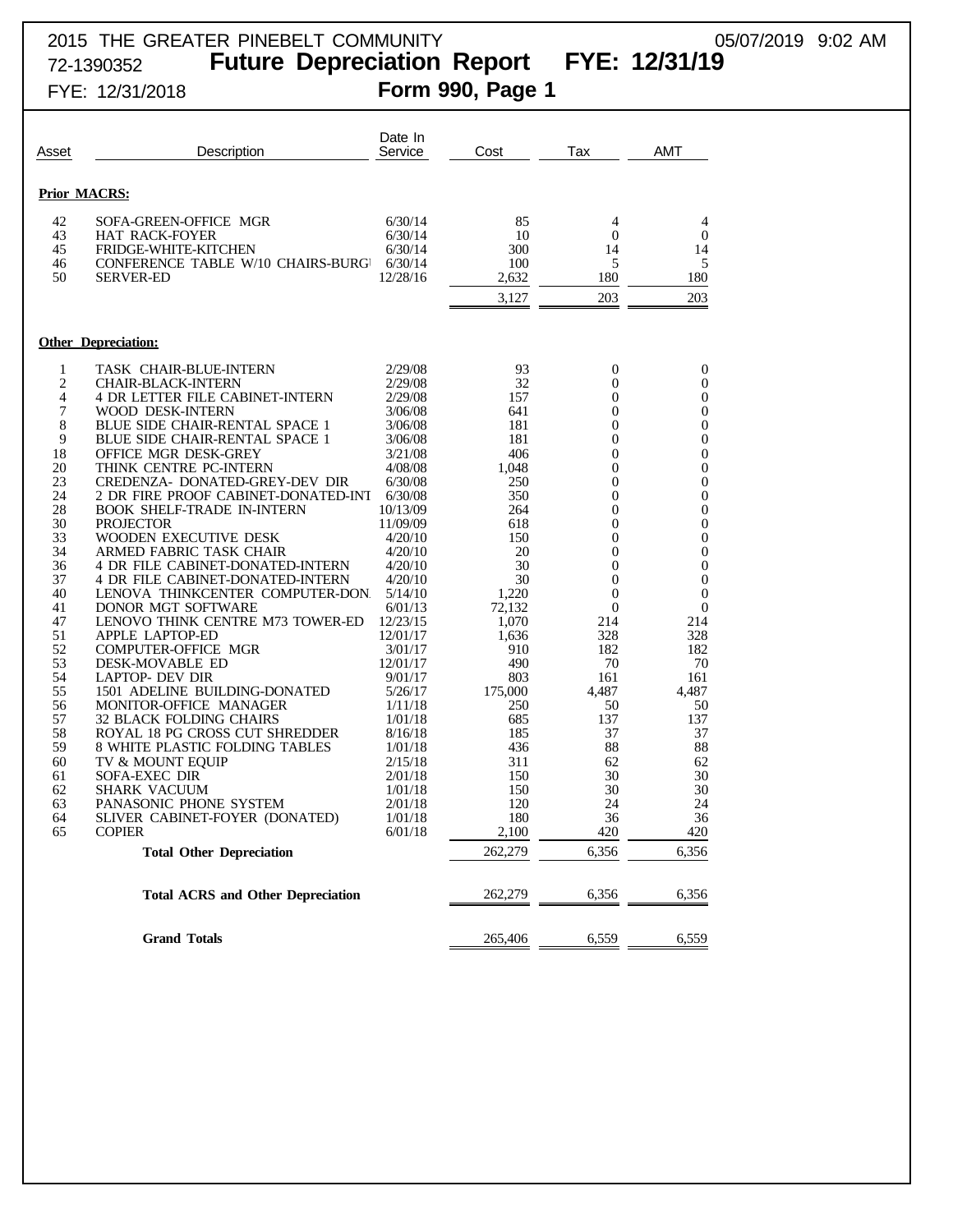Form **990**

## Two Year Comparison Report **2017 & 2018**

For calendar year 2018, or tax year beginning , ending , ending

Name Taxpayer Identification Number

### **THE GREATER PINEBELT COMMUNITY**

|                    | <b>FOUNDATION</b>                                                                                                                                                                                                                   |                |           |            | 72-1390352         |
|--------------------|-------------------------------------------------------------------------------------------------------------------------------------------------------------------------------------------------------------------------------------|----------------|-----------|------------|--------------------|
|                    |                                                                                                                                                                                                                                     |                | 2017      | 2018       | <b>Differences</b> |
|                    |                                                                                                                                                                                                                                     | $\mathbf{1}$ . | 3,471,486 | 2,614,391  | $-857,095$         |
|                    | 2. Membership dues and assessments                                                                                                                                                                                                  | 2.             |           |            |                    |
|                    | 3. Government contributions and grants                                                                                                                                                                                              | 3.             |           |            |                    |
| Φ<br>$\Rightarrow$ |                                                                                                                                                                                                                                     | 4.             |           |            |                    |
| $\mathbf{C}$<br>Φ  | 5. Investment income                                                                                                                                                                                                                | 5.             | 497,850   | $-246,482$ | $-744,332$         |
| >                  |                                                                                                                                                                                                                                     | 6.             |           |            |                    |
| Φ<br>$\alpha$      | 7. Net gain or (loss) from sale of assets other than inventory                                                                                                                                                                      | 7.             |           | $-242$     | $-242$             |
|                    | 8. Net income or (loss) from fundraising events                                                                                                                                                                                     | 8.             |           |            |                    |
|                    |                                                                                                                                                                                                                                     | 9.             |           |            |                    |
|                    | 10. Net gain or (loss) on sales of inventory                                                                                                                                                                                        | 10.            |           |            |                    |
|                    | 11. Other revenue                                                                                                                                                                                                                   | 11.            | 118,900   | 160,686    | 41,786             |
|                    | 12. Total revenue. Add lines 1 through 11                                                                                                                                                                                           | 12.            | 4,088,236 | 2,528,353  | $-1,559,883$       |
|                    | 13. Grants and similar amounts paid                                                                                                                                                                                                 | 13.            | 2,039,978 | 2,125,956  | 85,978             |
|                    |                                                                                                                                                                                                                                     | 14.            |           |            |                    |
|                    | 15. Compensation of officers, directors, trustees, etc.                                                                                                                                                                             | 15.            |           |            |                    |
| w                  | 16. Salaries, other compensation, and employee benefits                                                                                                                                                                             | 16.            | 167,854   | 170,014    | 2,160              |
| ⊂<br>Φ             | 17. Professional fundraising fees <b>constructs</b> and the rest of the set of the set of the set of the set of the set of the set of the set of the set of the set of the set of the set of the set of the set of the set of the s | 17.            |           |            |                    |
| ≏<br>×             | 18. Other professional fees                                                                                                                                                                                                         | 18.            | 28,749    | 34,377     | 5,628              |
| ш                  | 19. Occupancy, rent, utilities, and maintenance <i>minimizion</i> .                                                                                                                                                                 | 19.            | 11,448    | 14,462     | 3,014              |
|                    |                                                                                                                                                                                                                                     | 20.            | 3,764     | 6,512      | 2,748              |
|                    | 21. Other expenses                                                                                                                                                                                                                  | 21.            | 72,980    | 99,612     | 26,632             |
|                    | 22. Total expenses. Add lines 13 through 21                                                                                                                                                                                         | 22.            | 2,324,773 | 2,450,933  | 126,160            |
|                    | 23. Excess or (Deficit). Subtract line 22 from line 12                                                                                                                                                                              | 23.            | 1,763,463 | 77,420     | $-1,686,043$       |
|                    |                                                                                                                                                                                                                                     | 24.            | 4,088,236 | 2,528,353  | $-1,559,883$       |
|                    | 25. Total unrelated revenue                                                                                                                                                                                                         | 25.            | 2,233     |            | $-2, 233$          |
|                    |                                                                                                                                                                                                                                     | 26.            | 614,517   | $-86,038$  | $-700, 555$        |
|                    | 27. Total assets <b>construction 27.</b> Total assets                                                                                                                                                                               | 27.            | 6,475,338 | 6,519,935  | 44,597             |
| Information        | 28. Total liabilities                                                                                                                                                                                                               | 28.            | 673,979   | 627,403    | $-46,576$          |
|                    |                                                                                                                                                                                                                                     | 29.            | 5,801,359 | 5,892,532  | 91,173             |
| Other              | 30. Number of voting members of governing body                                                                                                                                                                                      | 30.            | 25        | 25         |                    |
|                    | 31. Number of independent voting members of governing body                                                                                                                                                                          | 31.            | 25        | 25         |                    |
|                    | 32. Number of employees                                                                                                                                                                                                             | 32.            | 5         | 3          |                    |
|                    | 33. Number of volunteers                                                                                                                                                                                                            | 33.            | 30        | 30         |                    |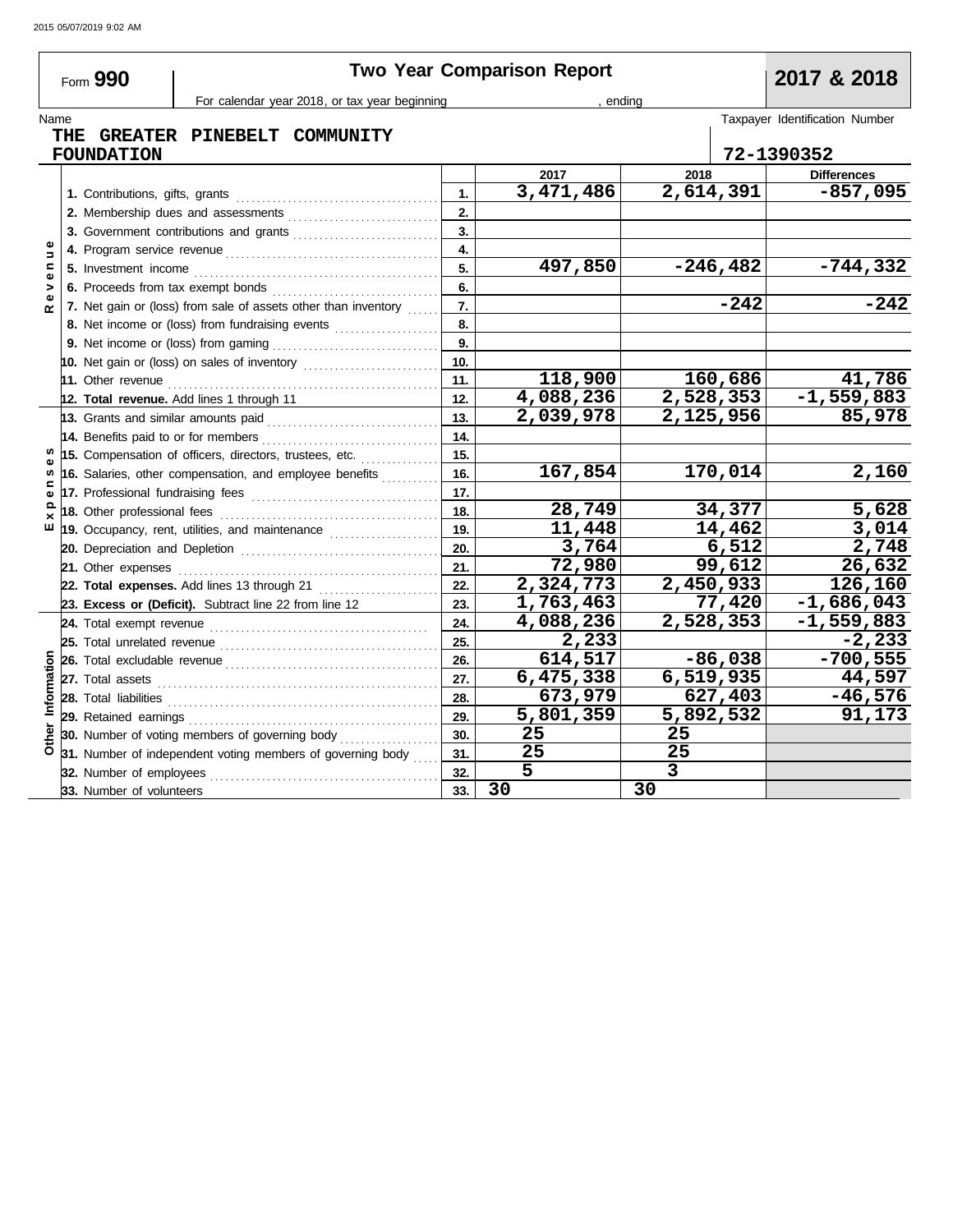| Form 990T              |                                                                                                                        |     | <b>Two Year Comparison Report</b> |       | 2017 & 2018                    |
|------------------------|------------------------------------------------------------------------------------------------------------------------|-----|-----------------------------------|-------|--------------------------------|
|                        | For calendar year 2018, or tax year beginning                                                                          |     | , ending                          |       |                                |
| Name                   | THE GREATER PINEBELT COMMUNITY                                                                                         |     |                                   |       | Taxpayer Identification Number |
| <b>FOUNDATION</b>      |                                                                                                                        |     |                                   |       | 72-1390352                     |
|                        |                                                                                                                        |     | 2017                              | 2018  | <b>Differences</b>             |
|                        |                                                                                                                        | 1.  |                                   |       |                                |
| $\pmb{\omega}$         |                                                                                                                        | 2.  |                                   |       |                                |
|                        | 3. Income/loss from partnerships and S corporations                                                                    | 3.  |                                   |       |                                |
|                        |                                                                                                                        | 4.  |                                   |       |                                |
|                        | 5. Unrelated debt-financed income (net of expense)                                                                     | 5.  |                                   |       |                                |
|                        | 6. Interest, and other income from controlled organizations (net of expense)                                           | 6.  |                                   |       |                                |
|                        | 7. Investment income of specific organizations (net of expense)                                                        | 7.  |                                   |       |                                |
|                        | 8. Exploited exempt activity income (net of expense)                                                                   | 8.  |                                   |       |                                |
|                        |                                                                                                                        | 9.  |                                   |       |                                |
|                        |                                                                                                                        | 10. | 2,233                             |       | <u>-2,233</u>                  |
|                        | 11. Total trade or business income. Combine lines 1 through 10                                                         | 11. | 2,233                             |       | $-2, 233$                      |
|                        | 12. Compensation of officers, directors, and trustees                                                                  | 12. |                                   |       |                                |
|                        | 13. Other salaries and wages <b>constants</b> of the salaries and wages                                                | 13. |                                   |       |                                |
|                        | 14. Repairs and maintenance <b>constant and a set of the Repairs and maintenance</b> construction and a set of the set | 14. | 379                               |       | $-379$                         |
|                        |                                                                                                                        | 15. |                                   |       |                                |
|                        | 16. Interest <b>Construction 16. Interest</b>                                                                          | 16. |                                   |       |                                |
|                        |                                                                                                                        | 17. |                                   |       |                                |
|                        |                                                                                                                        | 18. |                                   |       |                                |
| ௨                      |                                                                                                                        | 19. |                                   |       |                                |
|                        | 20. Contributions to deferred compensation plans                                                                       | 20. |                                   |       |                                |
|                        |                                                                                                                        | 21. |                                   |       |                                |
|                        |                                                                                                                        | 22. | 3,891                             |       | $-3,891$                       |
|                        | 23. Total deductions. Add lines 12 through 22                                                                          | 23. | 4,270                             |       | $-4,270$                       |
|                        | 24. Net income on Page 1; Subtract line 23 from 11                                                                     | 24. | $\overline{-2,037}$               |       | 2,037                          |
|                        | 25. Unrelated business taxable income from all trades                                                                  | 25. | $-2,037$                          |       | 2,037                          |
|                        | 26. Disallowed employee fringe benefits                                                                                | 26. |                                   |       |                                |
|                        |                                                                                                                        | 27. |                                   |       |                                |
|                        |                                                                                                                        | 28. |                                   |       |                                |
| 29. Specific deduction |                                                                                                                        | 29. |                                   | 1,000 | 1,000                          |
|                        | 30. Unrelated business taxable income.                                                                                 | 30. |                                   |       |                                |
|                        |                                                                                                                        | 31. |                                   |       |                                |
|                        |                                                                                                                        | 32. |                                   |       |                                |
|                        |                                                                                                                        | 33. |                                   |       |                                |
|                        |                                                                                                                        | 34. |                                   |       |                                |
|                        |                                                                                                                        | 35. |                                   |       |                                |
|                        |                                                                                                                        | 36. |                                   |       |                                |
|                        |                                                                                                                        | 37. |                                   |       |                                |
|                        |                                                                                                                        | 38. |                                   |       |                                |
|                        |                                                                                                                        | 39. |                                   |       |                                |
|                        |                                                                                                                        | 40. |                                   |       |                                |
| 41. Total Taxes        |                                                                                                                        | 41. |                                   |       |                                |
|                        | 42. Prior year overpayment and estimated tax payments                                                                  | 42. |                                   |       |                                |
|                        |                                                                                                                        | 43. |                                   |       |                                |
|                        | 44. Backup withholding and foreign withholding <b>construct of the State</b>                                           | 44. |                                   |       |                                |
|                        |                                                                                                                        | 45. |                                   |       |                                |
|                        |                                                                                                                        | 46. |                                   |       |                                |
|                        |                                                                                                                        | 47. |                                   |       |                                |
|                        | $\overline{\bullet}$ 48. Overpayment applied to next year                                                              | 48. |                                   |       |                                |

**48. 49. 50.**

**Total payments** . . . . . . . . . . . . . . . . . . . . . . . . . . . . . . . . . . . . . . . . . . . . . . . . . . **Balance due/(Overpayment)** . . . . . . . . . . . . . . . . . . . . . . . . . . . . . . . . . . Overpayment applied to next year . . . . . . . . . . . . . . . . . . . . . . . . . . . . . . . Penalties . . . . . . . . . . . . . . . . . . . . . . . . . . . . . . . . . . . . . . . . . . . . . . . . . . . . . . . . .

**Total due/(Refund)**

**48. 49. 50.**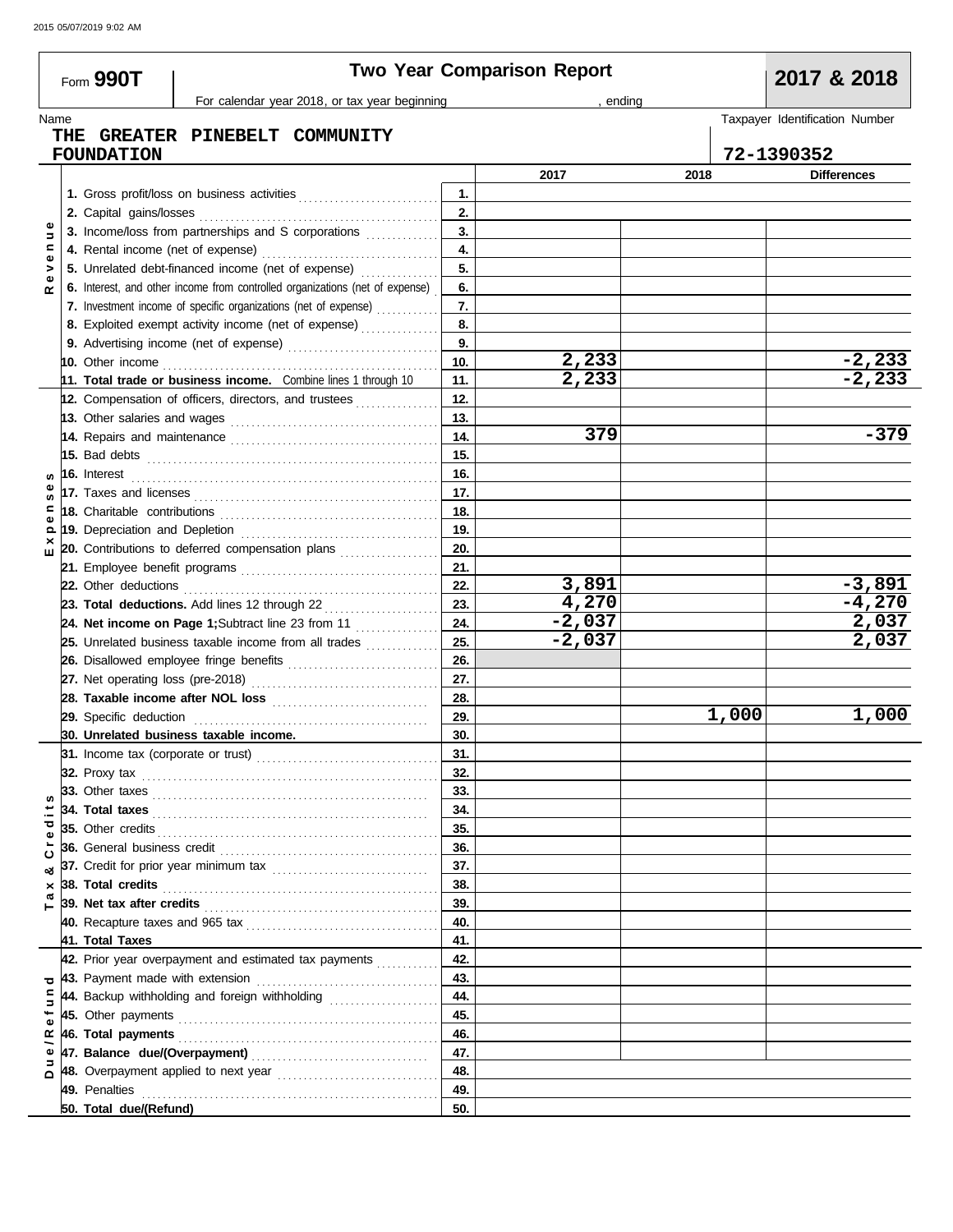| Form 990                     |                                                      |                        |                        | <b>Tax Return History</b> |           |                        | 2018                                         |
|------------------------------|------------------------------------------------------|------------------------|------------------------|---------------------------|-----------|------------------------|----------------------------------------------|
| Name                         | THE GREATER PINEBELT<br><b>FOUNDATION</b>            |                        | COMMUNITY              |                           |           |                        | Employer Identification Number<br>72-1390352 |
|                              |                                                      | 2014                   | 2015                   | 2016                      | 2017      | 2018                   | 2019                                         |
|                              |                                                      | $\overline{1,694,643}$ | $\overline{2,496,967}$ | 1,890,754                 | 3,471,486 | $\overline{2,614,391}$ | 2,614,391                                    |
|                              |                                                      |                        |                        |                           |           |                        |                                              |
| Program service revenue      |                                                      |                        |                        |                           |           |                        |                                              |
|                              |                                                      | $-768$                 |                        |                           |           | $-242$                 | $-242$                                       |
|                              |                                                      | $\overline{122,875}$   | $-8,712$               | 227,220                   | 497,850   | $-246, 482$            | $-246, 482$                                  |
|                              | Fundraising revenue (income/loss)                    |                        |                        |                           |           |                        |                                              |
| Gaming revenue (income/loss) |                                                      |                        |                        |                           |           |                        |                                              |
|                              |                                                      | 19,440                 | 20,640                 | 32,534                    | 118,900   | 160,686                | 160,686                                      |
|                              | Total revenue Manual Communication and Communication | 1,836,190              | 2,508,895              | 2,150,508                 | 4,088,236 | 2,528,353              | $\overline{2,528,353}$                       |
|                              | Grants and similar amounts paid 1, 022, 477          |                        | 1,797,933              | 1,688,461                 | 2,039,978 | 2,125,956              | 2,125,956                                    |
|                              | Benefits paid to or for members [11, 11, 11, 11]     |                        |                        |                           |           |                        |                                              |
|                              | Compensation of officers, etc.                       |                        |                        |                           |           |                        |                                              |
|                              |                                                      | 126,984                | 133,657                | 129,682                   | 167,854   | 170,014                | 170,014                                      |
|                              |                                                      | 19,157                 | 14,643                 | 22,420                    | 28,749    | 34,377                 | 34,377                                       |
|                              |                                                      | 13,780                 | 13,932                 | 14,976                    | 11,448    | 14,462                 | 14,462                                       |
|                              |                                                      | 26,531                 | 24,904                 | 12,119                    | 3,764     | 6,512                  | 6,512                                        |
|                              |                                                      | 30,773                 | 40,073                 | 59,278                    | 72,980    | 99,612                 | 99,612                                       |
|                              |                                                      | 1,239,702              | 2,025,142              | 1,926,936                 | 2,324,773 | 2,450,933              | 2,450,933                                    |
|                              | Excess or (Deficit)                                  | 596,488                | 483,753                | 223,572                   | 1,763,463 | 77,420                 | 77,420                                       |
|                              |                                                      |                        |                        |                           |           |                        |                                              |
|                              |                                                      | 1,836,190              | 2,508,895              | 2,150,508                 | 4,088,236 | 2,528,353              | 2,528,353                                    |
|                              |                                                      |                        |                        |                           | 2,233     |                        |                                              |
|                              |                                                      | $\overline{141}$ , 547 | 11,928                 | 259,754                   | 614,517   | $-86,038$              | $-86,038$                                    |
|                              |                                                      | 3,831,096              | $\overline{4,333,297}$ | 4,605,949                 | 6,475,338 | 6,519,935              | 6,519,935                                    |
|                              |                                                      | $\overline{500}$ , 525 | 518,973                | 568,053                   | 673,979   | 627,403                | 627,403                                      |
| Net Fund Balances            |                                                      | 3,330,571              | 3,814,324              | 4,037,896                 | 5,801,359 | 5,892,532              | 5,892,532                                    |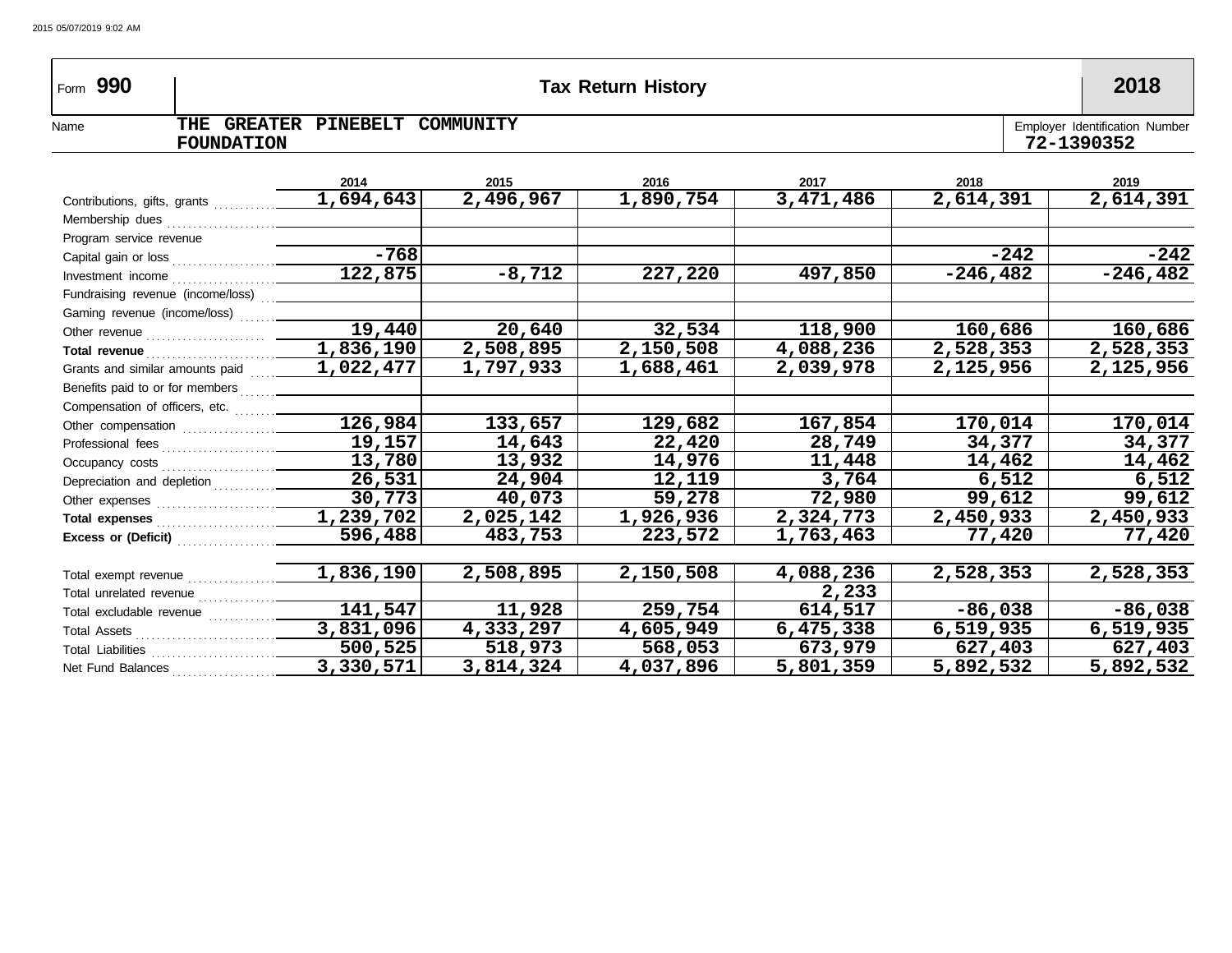| Form 990T                                     |                                           |      |           | <b>Tax Return History</b> |       |      | 2018                                         |
|-----------------------------------------------|-------------------------------------------|------|-----------|---------------------------|-------|------|----------------------------------------------|
| Name                                          | THE GREATER PINEBELT<br><b>FOUNDATION</b> |      | COMMUNITY |                           |       |      | Employer Identification Number<br>72-1390352 |
| * Income shown net of expenses                |                                           |      |           |                           |       |      |                                              |
|                                               |                                           | 2014 | 2015      | 2016                      | 2017  | 2018 | 2019                                         |
| Business activity profit/loss  ______________ |                                           |      |           |                           |       |      |                                              |
|                                               |                                           |      |           |                           |       |      |                                              |
|                                               |                                           |      |           |                           |       |      |                                              |
|                                               |                                           |      |           |                           |       |      |                                              |
|                                               |                                           |      |           |                           |       |      |                                              |
|                                               |                                           |      |           |                           |       |      |                                              |
|                                               |                                           |      |           |                           |       |      |                                              |
|                                               |                                           |      |           |                           |       |      |                                              |
|                                               |                                           |      |           |                           | 2,233 |      |                                              |
| Total trade or business income.               |                                           |      |           |                           | 2,233 |      |                                              |
| Compensation of officers, ect.                |                                           |      |           |                           |       |      |                                              |
|                                               |                                           |      |           |                           |       |      |                                              |
|                                               |                                           |      |           |                           | 379   |      |                                              |
|                                               |                                           |      |           |                           |       |      |                                              |
| Interest<br><br><u> </u>                      |                                           |      |           |                           |       |      |                                              |
|                                               |                                           |      |           |                           |       |      |                                              |
|                                               |                                           |      |           |                           |       |      |                                              |
|                                               |                                           |      |           |                           |       |      |                                              |
|                                               |                                           |      |           |                           |       |      |                                              |
|                                               |                                           |      |           |                           |       |      |                                              |

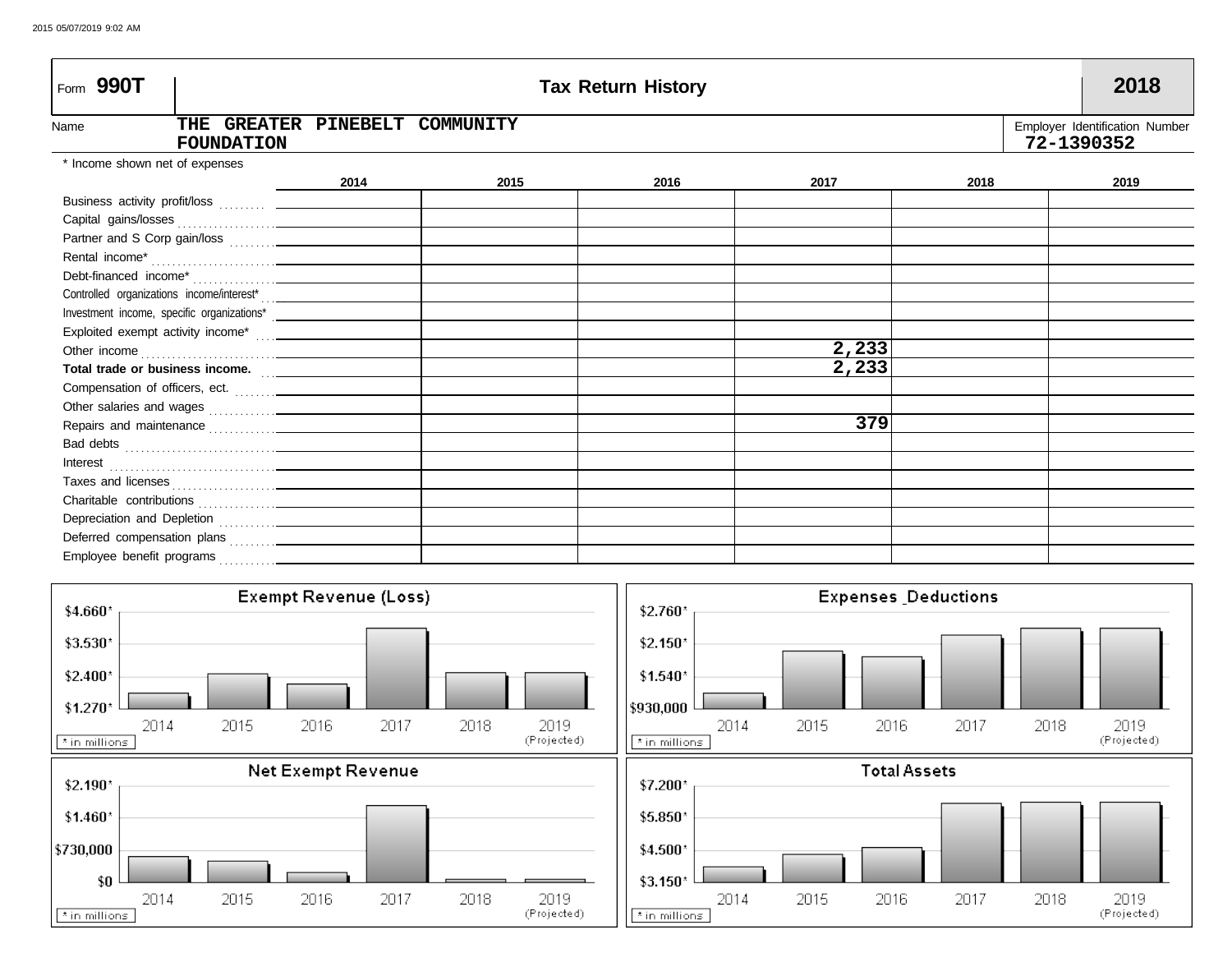| Form 990T                              |                                                 |      |           | <b>Tax Return History</b> |       |       | 2018                                         |
|----------------------------------------|-------------------------------------------------|------|-----------|---------------------------|-------|-------|----------------------------------------------|
| Name                                   | THE GREATER PINEBELT<br><b>FOUNDATION</b>       |      | COMMUNITY |                           |       |       | Employer Identification Number<br>72-1390352 |
|                                        |                                                 | 2014 | 2015      | 2016                      | 2017  | 2018  | 2019                                         |
| Other deductions                       | the contract of the contract of the contract of |      |           |                           | 3,891 |       |                                              |
| Net income (990T/first activity)       |                                                 |      |           |                           |       |       |                                              |
|                                        |                                                 |      |           |                           |       |       |                                              |
|                                        |                                                 |      |           |                           |       |       |                                              |
|                                        |                                                 |      |           |                           |       |       |                                              |
|                                        |                                                 |      |           |                           |       | 1,000 | 1,000                                        |
|                                        |                                                 |      |           |                           |       |       |                                              |
|                                        |                                                 |      |           |                           |       |       |                                              |
|                                        |                                                 |      |           |                           |       |       |                                              |
|                                        | Total taxes                                     |      |           |                           |       |       |                                              |
|                                        |                                                 |      |           |                           |       |       |                                              |
|                                        |                                                 |      |           |                           |       |       |                                              |
| Net tax after credits <b>contained</b> |                                                 |      |           |                           |       |       |                                              |
|                                        |                                                 |      |           |                           |       |       |                                              |
|                                        |                                                 |      |           |                           |       |       |                                              |
|                                        |                                                 |      |           |                           |       |       |                                              |

Balance due/Overpayment

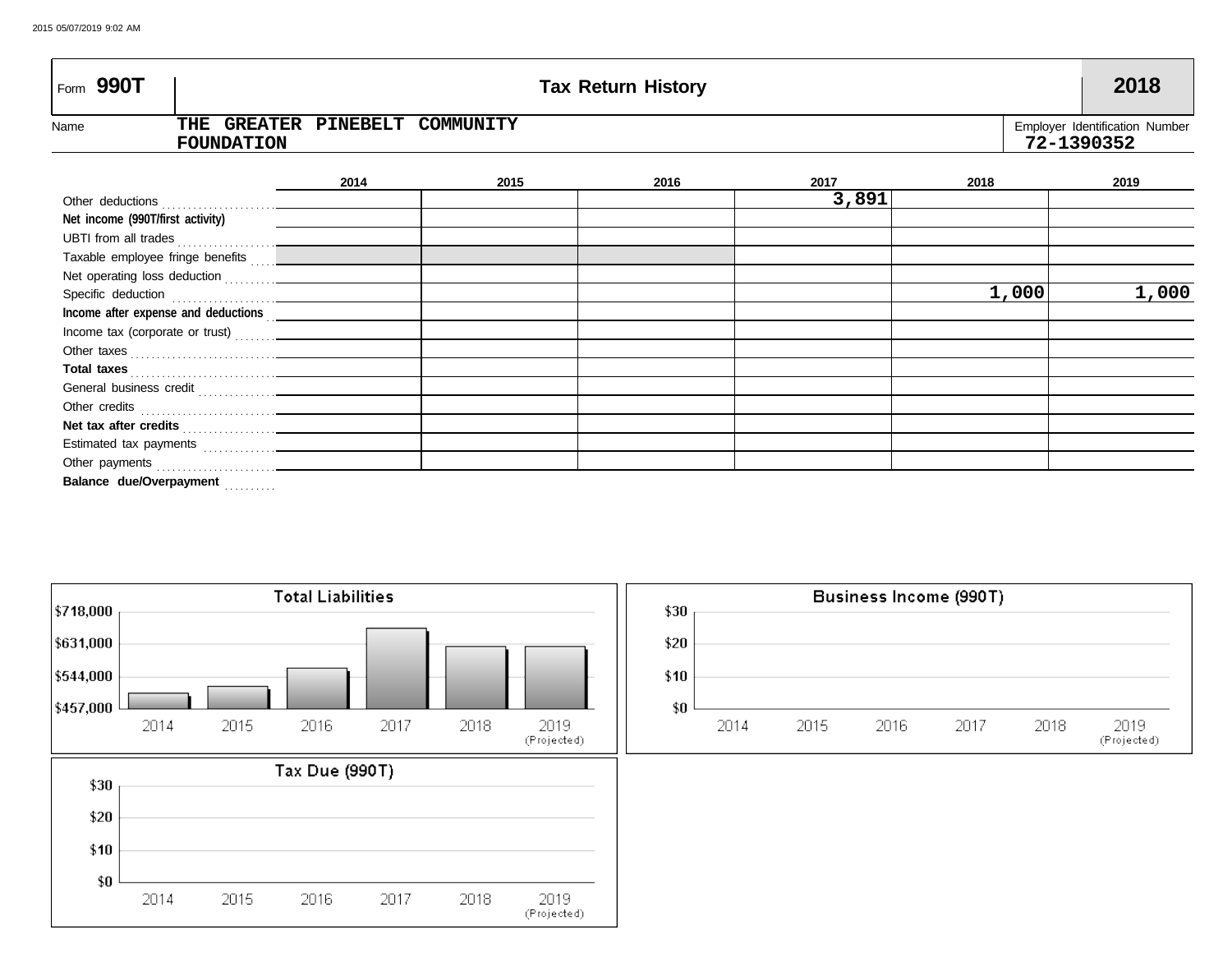| 2015 THE GREATER PINEBELT COMMUNITY<br>72-1390352<br>FYE: 12/31/2018 |                                 | <b>Federal Statements</b>              |      |                                                              | 5/7/2019 9:02 AM       |
|----------------------------------------------------------------------|---------------------------------|----------------------------------------|------|--------------------------------------------------------------|------------------------|
|                                                                      |                                 | <b>Taxable Interest on Investments</b> |      |                                                              |                        |
| <b>Description</b>                                                   |                                 |                                        |      |                                                              |                        |
|                                                                      | Amount                          | <b>Business</b>                        | Code | Unrelated Exclusion Postal Acquired after<br>6/30/75<br>Code | US<br>Obs $(\$$ or $%$ |
| INTEREST<br>INCOME<br>DIVIDEND<br>δz                                 |                                 |                                        |      |                                                              |                        |
| \$<br>INVESTMENT<br>LESS<br>LESS:                                    | $-229.490$<br>FEES<br>$-16,992$ |                                        |      |                                                              |                        |
| Total<br>\$                                                          | $-246, 482$                     |                                        |      |                                                              |                        |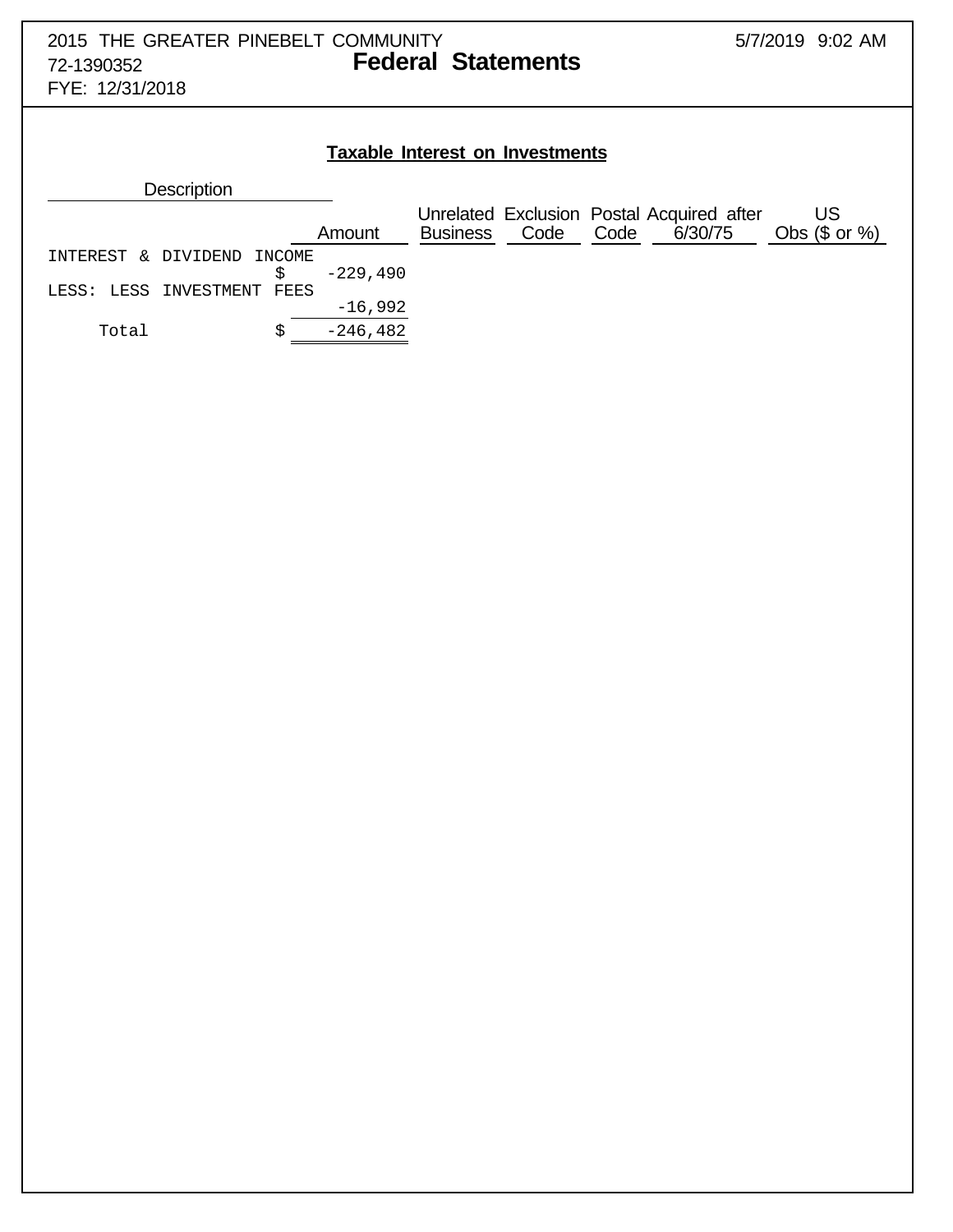|                                                        | Form 990, Part IX, Line 24e - All Other Expenses |                    |                         |                 |
|--------------------------------------------------------|--------------------------------------------------|--------------------|-------------------------|-----------------|
| <b>Description</b>                                     | Total<br><b>Expenses</b>                         | Program<br>Service | Management &<br>General | Fund<br>Raising |
| <b>DUES</b><br>CHARGES<br>BANK<br>TRAINING<br>EMPLOYEE | 6,067<br>1,182<br>549                            |                    | 6,067<br>1,182<br>549   |                 |
| Total                                                  | 7,798                                            |                    | 7,798                   |                 |